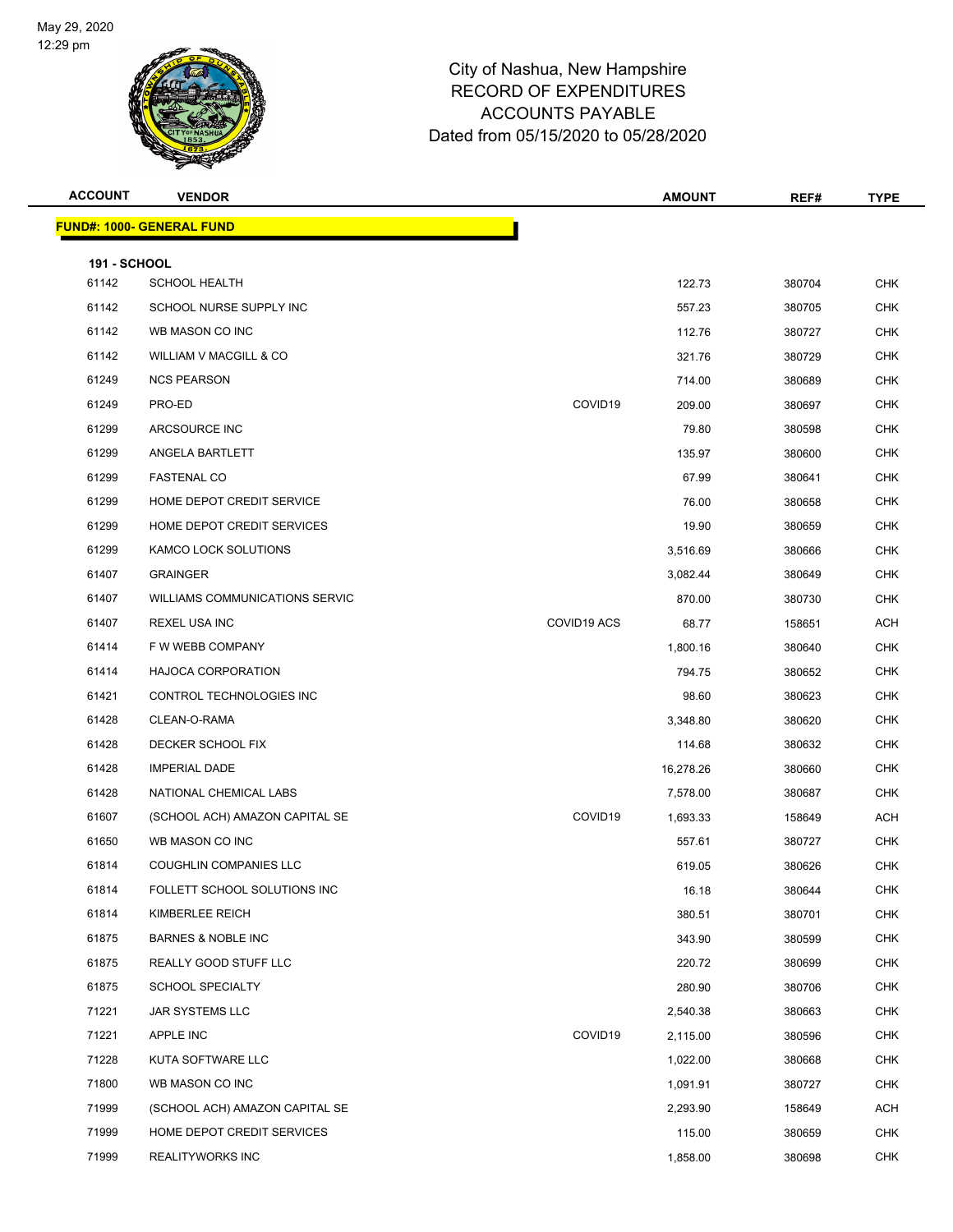| May 29, 2020        |                                                          |                                                                                                                                  |                |               |             |
|---------------------|----------------------------------------------------------|----------------------------------------------------------------------------------------------------------------------------------|----------------|---------------|-------------|
| 12:29 pm            |                                                          | City of Nashua, New Hampshire<br><b>RECORD OF EXPENDITURES</b><br><b>ACCOUNTS PAYABLE</b><br>Dated from 05/15/2020 to 05/28/2020 |                | Page 15 of 81 |             |
|                     |                                                          |                                                                                                                                  |                |               |             |
| <b>ACCOUNT</b>      | <b>VENDOR</b>                                            |                                                                                                                                  | <b>AMOUNT</b>  | REF#          | <b>TYPE</b> |
|                     | <b>FUND#: 1000- GENERAL FUND</b>                         |                                                                                                                                  |                |               |             |
|                     | <b>TOTAL 191 - SCHOOL</b>                                |                                                                                                                                  | \$1,565,315.02 |               |             |
|                     | <b>193 - DEBT SERVICE</b>                                |                                                                                                                                  |                |               |             |
| 75300               | UNITED PARCEL SERVICE                                    |                                                                                                                                  | 14.43          | 380760        | <b>CHK</b>  |
|                     |                                                          |                                                                                                                                  |                |               |             |
|                     | <b>TOTAL 193 - DEBT SERVICE</b>                          |                                                                                                                                  | \$14.43        |               |             |
|                     | <b>TOTAL FUND 1000 - GENERAL FUND</b>                    |                                                                                                                                  | \$2,472,664.63 |               |             |
|                     | <b>FUND#: 1001- GF-CAPITAL IMPROVEMENTS</b>              |                                                                                                                                  |                |               |             |
|                     | <b>177 - PARKS &amp; RECREATION</b>                      |                                                                                                                                  |                |               |             |
| 81100               | <b>FASTENAL CO</b>                                       | 1071.77.18.35                                                                                                                    | 774.66         | 380791        | <b>CHK</b>  |
|                     | .<br>TOTAL 177 - PARKS & RECREATION                      |                                                                                                                                  | \$774.66       |               |             |
|                     |                                                          |                                                                                                                                  |                |               |             |
|                     | <b>TOTAL FUND 1001 - GF-CAPITAL IMPROVEMENTS</b>         |                                                                                                                                  | \$774.66       |               |             |
|                     | <b>FUND#: 1010- GF-PRIOR YEAR ENC &amp; ESCROWS</b>      |                                                                                                                                  |                |               |             |
| <b>191 - SCHOOL</b> |                                                          |                                                                                                                                  |                |               |             |
| 55400               | <b>GREAT MINDS</b>                                       |                                                                                                                                  | 828.00         | 380650        | <b>CHK</b>  |
| 61299               | KAMCO LOCK SOLUTIONS                                     |                                                                                                                                  | 580.00         | 380666        | <b>CHK</b>  |
|                     | <b>TOTAL 191 - SCHOOL</b>                                |                                                                                                                                  | \$1,408.00     | .             |             |
|                     | <b>TOTAL FUND 1010 - GF-PRIOR YEAR ENC &amp; ESCROWS</b> |                                                                                                                                  | \$1,408.00     |               |             |
|                     | <b>FUND#: 2100- FOOD SERVICES FUND</b>                   |                                                                                                                                  |                |               |             |
| 44503               | <b>TANNA DEJESUS</b>                                     |                                                                                                                                  | 72.15          | 380633        | <b>CHK</b>  |
| 44503               | KORITALA HARIVAMSI                                       |                                                                                                                                  | 12.20          | 380653        | <b>CHK</b>  |
| 44503               | <b>LYNN KALIL</b>                                        |                                                                                                                                  | 40.90          | 380665        | <b>CHK</b>  |
| 44503               | PAULA MAJEWSKI                                           |                                                                                                                                  | 29.90          | 380677        | CHK         |
| 44503               | AMANDA MAZEROLLE                                         |                                                                                                                                  | 15.20          | 380679        | <b>CHK</b>  |
| 55307               | PAMELA CORREA                                            |                                                                                                                                  | 61.09          | 380625        | <b>CHK</b>  |
| 55607               | DOREEN BURGESS                                           |                                                                                                                                  | 55.00          | 380611        | <b>CHK</b>  |
| 61214               | <b>BIMBO FOODS BAKERIES INC</b>                          |                                                                                                                                  | 2,765.56       | 380604        | <b>CHK</b>  |
| 61214               | DEAN FOODS COMPANY                                       |                                                                                                                                  | 2,204.83       | 380631        | CHK         |
| 61214               | HERSHEY'S ICE CREAM                                      |                                                                                                                                  | 81.00          | 380656        | <b>CHK</b>  |
| 61214               | M SAUNDERS INC                                           |                                                                                                                                  | 2,056.05       | 380675        | <b>CHK</b>  |
| 61214               | NATIVE MAINE PRODUCE & SPEC                              |                                                                                                                                  | 273.50         | 380688        | <b>CHK</b>  |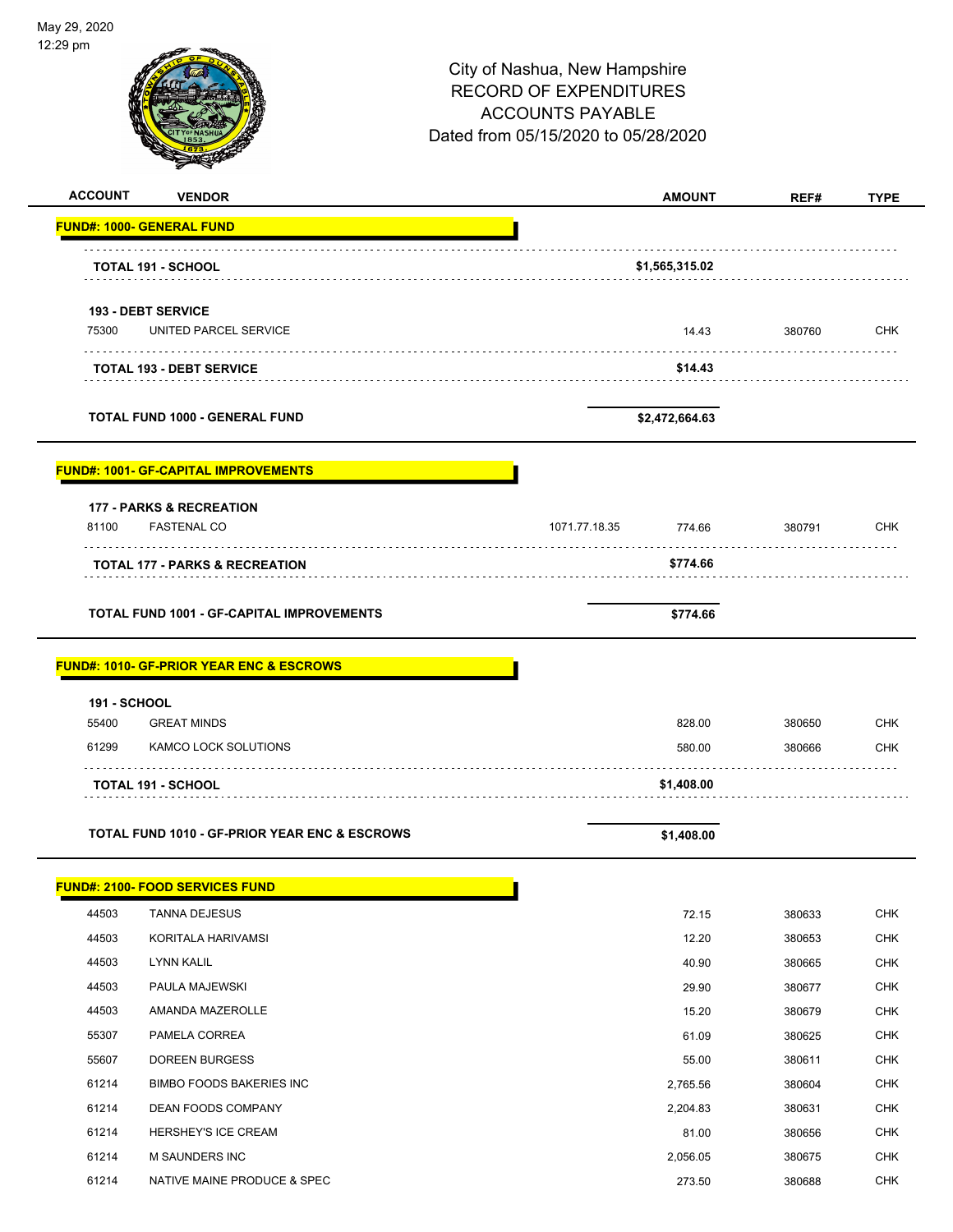

| <b>ACCOUNT</b><br><b>VENDOR</b>                    |                                                         |               | <b>AMOUNT</b> | REF#   | <b>TYPE</b> |
|----------------------------------------------------|---------------------------------------------------------|---------------|---------------|--------|-------------|
| <b>FUND#: 2100- FOOD SERVICES FUND</b>             |                                                         |               |               |        |             |
| 61214<br>NORTHCENTER FOODS                         |                                                         |               | 5,901.42      | 380691 | <b>CHK</b>  |
| <b>TOTAL FUND 2100 - FOOD SERVICES FUND</b>        |                                                         |               | \$13,568.80   |        |             |
| <b>FUND#: 2212- ATHLETICS REVENUE FUND</b>         |                                                         |               |               |        |             |
| <b>VALLEY ATHLETICS</b><br>61107                   |                                                         |               | 1,674.70      | 380724 | <b>CHK</b>  |
|                                                    | <b>TOTAL FUND 2212 - ATHLETICS REVENUE FUND</b>         |               | \$1,674.70    |        |             |
| <b>FUND#: 2217- SCHOOL FACILITIES RENTAL</b>       |                                                         |               |               |        |             |
| 44590                                              | MISS KELSEY'S DANCE STUDIO                              |               | 1,920.00      | 380681 | <b>CHK</b>  |
|                                                    | <b>TOTAL FUND 2217 - SCHOOL FACILITIES RENTAL</b>       |               | \$1,920.00    |        |             |
| <b>FUND#: 2505- PEG ACCESS CHANNELS FUND</b>       |                                                         |               |               |        |             |
| 54114                                              | <b>DIRECT ENERGY BUSINESS</b>                           |               | 36.00         | 158702 | <b>ACH</b>  |
| 54114<br><b>LIBERTY UTILITIES - NH</b>             |                                                         |               | 29.53         | 380945 | <b>CHK</b>  |
| 54141                                              | PENNICHUCK WATER WORKS INC                              |               | 19.14         | 380958 | <b>CHK</b>  |
| 55699                                              | AARDVARK THE DEAN OF CLEAN                              |               | 195.00        | 380767 | <b>CHK</b>  |
| 61100                                              | AMAZON CAPITAL SERV (CITY ACH)                          |               | 99.41         | 158699 | <b>ACH</b>  |
| 61299                                              | AMAZON CAPITAL SERV (CITY ACH)                          |               | 47.75         | 158699 | <b>ACH</b>  |
|                                                    | <b>TOTAL FUND 2505 - PEG ACCESS CHANNELS FUND</b>       |               | \$426.83      |        |             |
| <b>FUND#: 2506- HUNT BLDG FACILITY RENTAL FUND</b> |                                                         |               |               |        |             |
| 54141                                              | PENNICHUCK WATER WORKS INC                              |               | 58.29         | 380958 | <b>CHK</b>  |
| 54280                                              | SOUTHERN NH PEST CONTROL                                |               | 53.00         | 380861 | <b>CHK</b>  |
|                                                    | <b>TOTAL FUND 2506 - HUNT BLDG FACILITY RENTAL FUND</b> |               | \$111.29      |        |             |
| <b>FUND#: 3035- FEMA DISASTER ASSIST GRANTS</b>    |                                                         |               |               |        |             |
| 55699                                              | SOUTHERN NH MEDICAL CENTER                              | 20.1006.300   | 13,744.64     | 380968 | <b>CHK</b>  |
|                                                    | <b>TOTAL FUND 3035 - FEMA DISASTER ASSIST GRANTS</b>    |               | \$13,744.64   |        |             |
| <b>FUND#: 3060- FIRE GRANTS FUND</b>               |                                                         |               |               |        |             |
| 71000                                              | SAFE TRANSPORTATION TRAINING                            | 52.1001.20.01 | 3,350.96      | 158670 | <b>ACH</b>  |
| <b>TOTAL FUND 3060 - FIRE GRANTS FUND</b>          |                                                         |               | \$3,350.96    |        |             |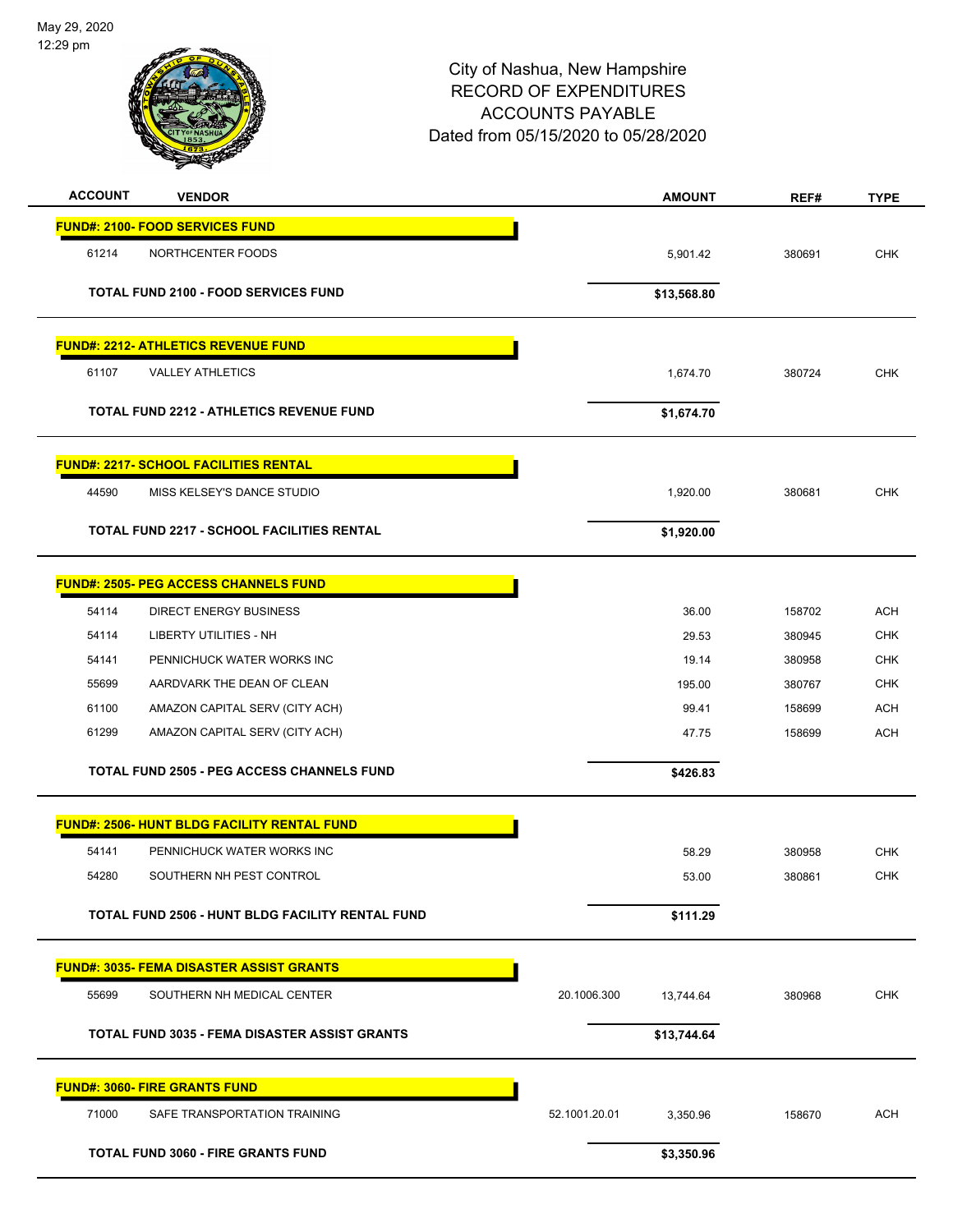L,



| <b>ACCOUNT</b> | <b>VENDOR</b>                                           |                | <b>AMOUNT</b> | REF#   | TYPE       |
|----------------|---------------------------------------------------------|----------------|---------------|--------|------------|
|                | <b>FUND#: 3068- COMMUNITY SERVICES GRANTS FUND</b>      |                |               |        |            |
| 55699          | SOUTHERN NH HIV AIDS                                    | 71.1006.18.02  | 7,505.00      | 380860 | CHK        |
| 55810          | <b>HARBOR HOMES INC</b>                                 | 71.1006.18.02  | 27,894.00     | 380797 | <b>CHK</b> |
| 68235          | <b>HARBOR HOMES INC</b>                                 | 71.1006.18.02  | 1,953.00      | 380797 | <b>CHK</b> |
| 68235          | SOUTHERN NH HIV AIDS                                    | 71.1006.18.02  | 525.00        | 380860 | <b>CHK</b> |
| 68350          | <b>MARCO</b>                                            | 71.1004.20.04  | 225.60        | 380812 | <b>CHK</b> |
|                |                                                         |                |               |        |            |
|                | <b>TOTAL FUND 3068 - COMMUNITY SERVICES GRANTS FUND</b> |                | \$38,102.60   |        |            |
|                | <b>FUND#: 3080- COMMUNITY DEVELOPMENT GRANTS</b>        |                |               |        |            |
| 53107          | CMA ENGINEERS INC                                       | 2009.81.02.30  | 1,150.16      | 380784 | <b>CHK</b> |
| 54210          | SITEONE LANDSCAPE SUPPLY LLC                            | 2134.81.18.30  | 806.16        | 380858 | <b>CHK</b> |
|                |                                                         |                |               |        |            |
|                | TOTAL FUND 3080 - COMMUNITY DEVELOPMENT GRANTS          |                | \$1,956.32    |        |            |
|                | <b>FUND#: 3090- URBAN PROGRAM GRANTS FUND</b>           |                |               |        |            |
| 54210          | <b>SRG ENGINEERING INC</b>                              | 8410.20.40.401 | 1,500.00      | 158671 | <b>ACH</b> |
| 54210          | FORCIER CONTRACTING & BUILDING                          | 8410.20.40.401 | 46,800.00     | 158703 | <b>ACH</b> |
| 68345          | <b>JOHN H HERMANCE</b>                                  | 1092.18.10.50  | 350.00        | 380933 | <b>CHK</b> |
| 68345          | PATRICE JACOBS                                          | 1092.18.10.50  | 350.00        | 380934 | <b>CHK</b> |
|                |                                                         |                |               |        |            |
|                |                                                         |                |               |        |            |
|                | TOTAL FUND 3090 - URBAN PROGRAM GRANTS FUND             |                | \$49,000.00   |        |            |
|                | <b>FUND#: 3120- TRANSIT GRANTS FUND</b>                 |                |               |        |            |
| 54114          | <b>DIRECT ENERGY BUSINESS</b>                           | 5307.20.10.17  | 133.22        | 158702 | <b>ACH</b> |
| 54114          | <b>LIBERTY UTILITIES - NH</b>                           | 5307.20.10.17  | 109.25        | 380945 | <b>CHK</b> |
| 54114          | <b>DIRECT ENERGY BUSINESS</b>                           | 5307.20.10.18  | 358.46        | 158702 | ACH        |
| 54114          | LIBERTY UTILITIES - NH                                  | 5307.20.10.18  | 294.67        | 380946 | <b>CHK</b> |
| 54141          | PENNICHUCK WATER WORKS INC                              | 5307.20.10.17  | 70.16         | 380958 | <b>CHK</b> |
| 54280          | HOME DEPOT CREDIT SERVICE 3065                          | 5307.20.40.20  | 170.01        | 380801 | <b>CHK</b> |
| 61100          | WB MASON CO INC                                         | 5307.20.10.30  | 75.47         | 380881 | <b>CHK</b> |
| 61299          | <b>BLUE RESERVE WATER</b>                               | 5307.20.10.10  | 63.00         | 380780 | <b>CHK</b> |
| 61299          | AMAZON CAPITAL SERV (CITY ACH)                          | 5307.20.10.30  | 95.48         | 158655 | ACH        |
| 61299          | <b>ALPHAGRAPHICS</b>                                    | 5307.20.10.30  | 133.75        | 380771 | <b>CHK</b> |
| 61299          | HOME DEPOT CREDIT SERVICE 3065                          | 5307.20.10.30  | 124.57        | 380801 | <b>CHK</b> |
| 61299          | WB MASON CO INC                                         | 5307.20.10.30  | 56.14         | 380881 | CHK        |
| 61299          | AMAZON CAPITAL SERV (CITY ACH)                          | 5307.20.40.50  | 95.09         | 158655 | ACH        |
| 61299          | O'REILLY AUTO PARTS                                     | 5307.20.40.50  | 27.99         | 380836 | <b>CHK</b> |
| 61299          | SANEL NAPA                                              | 5307.20.40.50  | 186.83        | 380853 | CHK        |
| 61300          | <b>CITY OF NASHUA</b>                                   | 5307.20.10.10  | 65.35         | 380741 | <b>CHK</b> |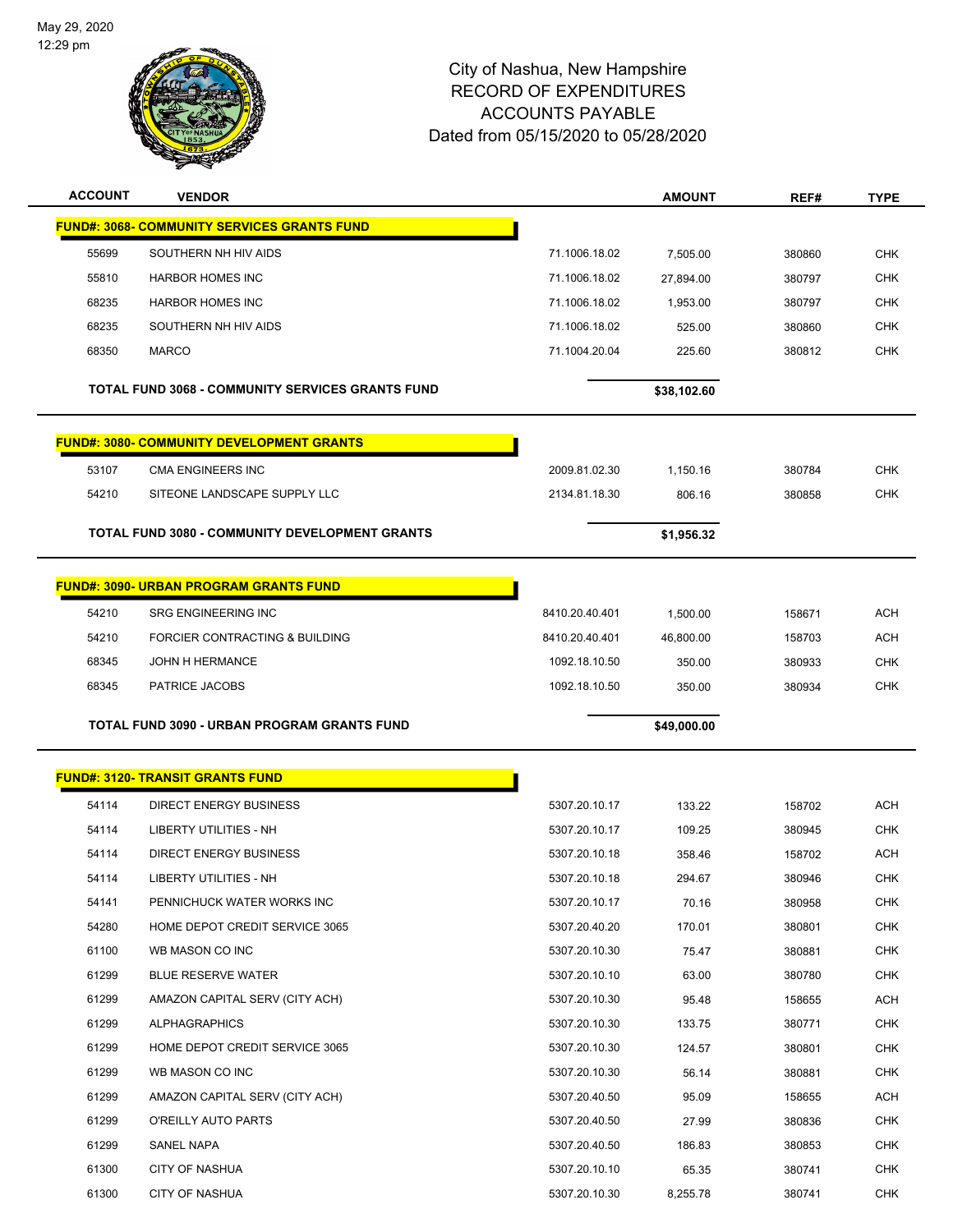

| <b>ACCOUNT</b>                               | <b>VENDOR</b>                           |                | <b>AMOUNT</b> | REF#   | <b>TYPE</b> |
|----------------------------------------------|-----------------------------------------|----------------|---------------|--------|-------------|
|                                              | <b>FUND#: 3120- TRANSIT GRANTS FUND</b> |                |               |        |             |
| 61799                                        | <b>SANEL NAPA</b>                       | 5307.20.40.35  | 281.15        | 380853 | <b>CHK</b>  |
| 61799                                        | QUIRK GM PARTS DEPOT                    | 5307.20.40.40  | 323.21        | 380845 | <b>CHK</b>  |
| 61799                                        | <b>SANEL NAPA</b>                       | 5307.20.40.55  | 11.71         | 380853 | <b>CHK</b>  |
| 81500                                        | NEW ENGLAND WHEELS INC                  | 5310.18.90.92  | 245,020.00    | 158704 | <b>ACH</b>  |
| <b>TOTAL FUND 3120 - TRANSIT GRANTS FUND</b> |                                         |                | \$255,951.29  |        |             |
|                                              | <b>FUND#: 3800- SCHOOL GRANTS FUND</b>  |                |               |        |             |
| 53107                                        | <b>HARRIMAN ASSOCIATES</b>              | 7018.222690.01 | 4,387.50      | 380654 | <b>CHK</b>  |

|                | <b>TOTAL FUND 3800 - SCHOOL GRANTS FUND</b> |                 | \$45,311.89 |        |            |
|----------------|---------------------------------------------|-----------------|-------------|--------|------------|
| 71800          | WB MASON CO INC                             | 91.03760.111100 | 324.08      | 380727 | <b>CHK</b> |
| 61875          | OKAPI EDUCATIONAL PUBLISHING                | 91.03760.162210 | 6,044.85    | 380692 | <b>CHK</b> |
| 61875          | <b>COUGHLIN COMPANIES LLC</b>               | 91.03760.162210 | 509.21      | 380626 | <b>CHK</b> |
| 61875          | X2 DEVELOPEMENT CORP                        | 91.03499.991160 | 125.76      | 380732 | <b>CHK</b> |
| 61299          | <b>LISA STEMPLER</b>                        | 91.03760.151241 | 274.76      | 380714 | <b>CHK</b> |
| 55694          | ADULT LEARNING CENTER                       | 91.03959.021210 | 4,654.88    | 380588 | <b>CHK</b> |
| 55690          | FIRST STUDENT INC                           | 91.03900.042700 | 1,129.04    | 380642 | <b>CHK</b> |
| 55690          | HOLLIS-BROOKLINE COOPERATIVE                | 91.03760.991244 | 550.20      | 380657 | <b>CHK</b> |
| 55200          | <b>WILLIAM DEVEREAUX</b>                    | 91.03900.041300 | 570.00      | 380635 | <b>CHK</b> |
| 55109          | CONSOLIDATED COMMUNICATIONS                 | 91.03760.231240 | 187.03      | 380748 | <b>CHK</b> |
| 53628          | MOUNT PROSPECT ACADEMY INC                  | 91.03959.022190 | 1,711.58    | 380684 | <b>CHK</b> |
| 53628          | <b>INTERIM HEALTH CARE</b>                  | 91.03959.022190 | 5,742.50    | 380662 | <b>CHK</b> |
| 53628          | ADVANCED MEDICAL PERSONNEL SER              | 91.03959.022190 | 4,620.00    | 380589 | <b>CHK</b> |
| 53628          | LITERACY LEARNING SOLUTIONS                 | 91.03950.022190 | 1,250.00    | 380674 | <b>CHK</b> |
| 53628          | <b>GATEWAYS COMMUNITY SERVICES</b>          | 91.03950.022190 | 142.31      | 380645 | <b>CHK</b> |
| 53628          | THE CARROLL CENTER FOR THE BLI              | 91.03950.022190 | 3,733.75    | 380615 | <b>CHK</b> |
| 53628          | BOOTHBY THERAPY SERVICES LLC                | 91.03950.022190 | 1,402.44    | 380607 | <b>CHK</b> |
| 53628          | ACADEMY FOR SCIENCE AND DESIGN              | 91.03950.022190 | 420.00      | 380587 | <b>CHK</b> |
| 53628          | <b>STEVE BLUNT</b>                          | 91.03760.231249 | 400.00      | 380606 | <b>CHK</b> |
| 53628          | <b>BUREAU OF EDUCATION &amp; RESEARCH</b>   | 91.03499.992214 | 4,672.00    | 380610 | <b>CHK</b> |
| 53628          | CASSIE YACKLEY, PSY.D PLLC                  | 91.03499.992212 | 960.00      | 380616 | <b>CHK</b> |
| 53607          | DAVID MOORE                                 | 91.03809.042220 | 1,500.00    | 380682 | <b>CHK</b> |
| ວວ ເບ $\prime$ | <b>MARRIMAN ASSUUIATES</b>                  | 7010.222090.01  | 4,387.OU    | 380054 | ◡⊓Ⴡ        |

# **FUND#: 4005- TRAFFIC VIOLATIONS FUND**

| 45400 | <b>MINDA TEP</b>               | 50.00  | 380967 | <b>CHK</b> |
|-------|--------------------------------|--------|--------|------------|
| 54625 | 1ST PRIORITY TOWING & RECOVERY | 115.00 | 380766 | <b>CHK</b> |
| 54625 | D & R TOWING INC               | 115.00 | 380787 | <b>CHK</b> |
| 55100 | VERIZON WIRELESS-242339465     | 160.40 | 380764 | <b>CHK</b> |
| 61100 | HOME DEPOT CREDIT SERVICE 3065 | 41.90  | 380801 | CHK        |
|       |                                |        |        |            |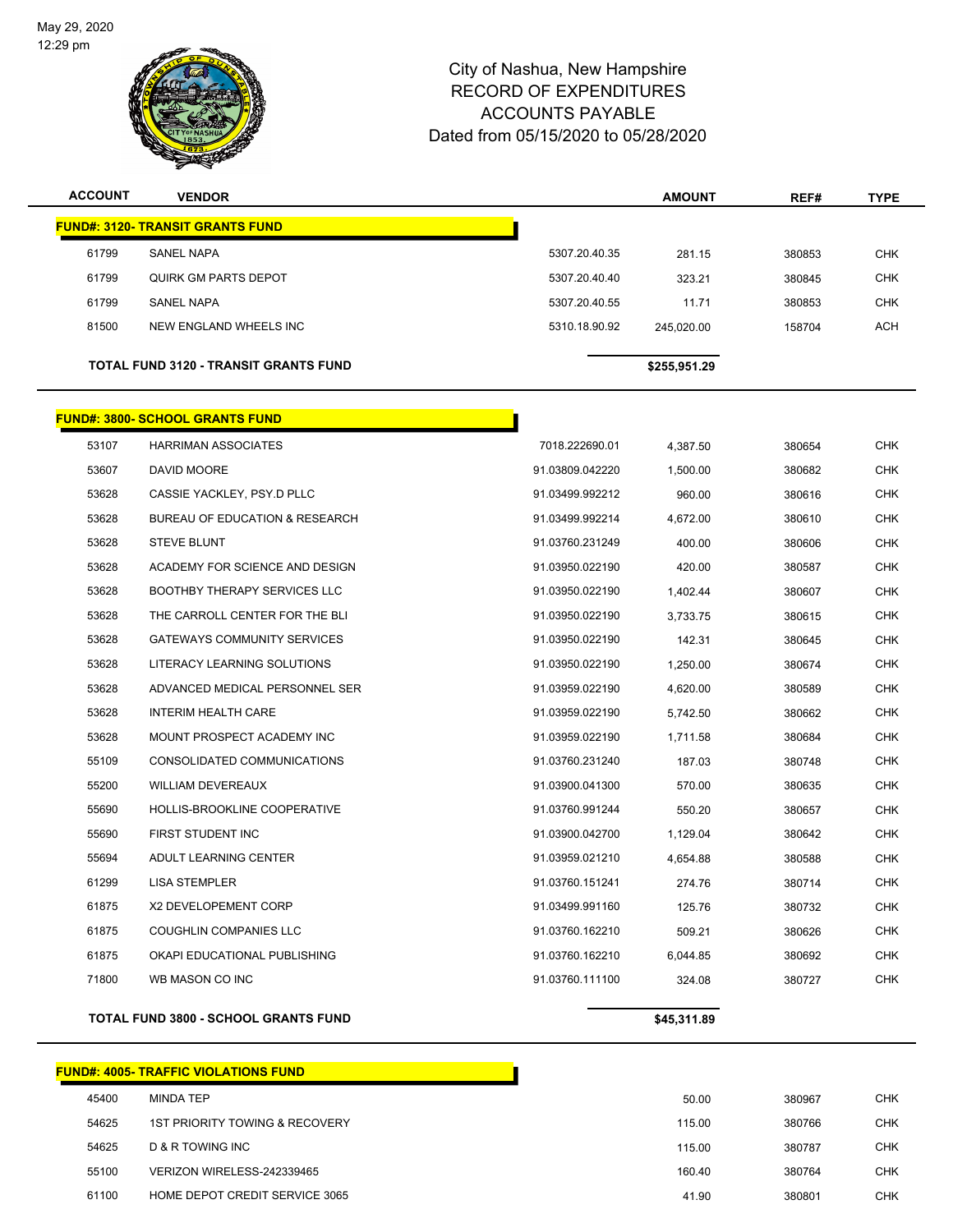

| <b>ACCOUNT</b> | <b>VENDOR</b>                                      |               | <b>AMOUNT</b> | REF#   | <b>TYPE</b> |
|----------------|----------------------------------------------------|---------------|---------------|--------|-------------|
|                | <b>FUND#: 4005- TRAFFIC VIOLATIONS FUND</b>        |               |               |        |             |
| 61100          | VERIZON WIRELESS-242339465                         |               | 284.92        | 380961 | <b>CHK</b>  |
| 61107          | <b>M &amp; N SPORTS LLC</b>                        |               | 3,141.35      | 158664 | <b>ACH</b>  |
|                |                                                    |               |               |        |             |
|                | <b>TOTAL FUND 4005 - TRAFFIC VIOLATIONS FUND</b>   |               | \$3,908.57    |        |             |
|                | <b>FUND#: 4025- DOJ DRUG FORFEITURE FUND</b>       |               |               |        |             |
| 54100          | <b>EVERSOURCE</b>                                  |               | 136.69        | 380939 | <b>CHK</b>  |
| 54899          | LITCHFIELD VANTAGE LLC                             |               | 1,791.67      | 380811 | <b>CHK</b>  |
| 55118          | VERIZON WIRELESS-785728687                         |               | 409.36        | 380762 | CHK         |
| 55699          | TRANSUNION RISK & ALTERNATIVE                      |               | 175.00        | 380870 | <b>CHK</b>  |
| 61799          | CARPARTS DISTRIBUTION CENTER,                      |               | 74.56         | 380781 | <b>CHK</b>  |
| 61799          | <b>MAYNARD &amp; LESIEUR INC</b>                   |               | 381.56        | 380816 | <b>CHK</b>  |
| 61799          | NORTHERN FOREIGN CAR PARTS INC                     |               | 165.21        | 380834 | <b>CHK</b>  |
|                |                                                    |               |               |        |             |
|                | <b>TOTAL FUND 4025 - DOJ DRUG FORFEITURE FUND</b>  |               | \$3,134.05    |        |             |
|                | <b>FUND#: 4053- FIRE REGIONAL HAZMAT FUND</b>      |               |               |        |             |
| 71000          | MCKESSON MEDICAL-SURGICAL                          |               | 158.76        | 158666 | <b>ACH</b>  |
|                |                                                    |               |               |        |             |
|                | <b>TOTAL FUND 4053 - FIRE REGIONAL HAZMAT FUND</b> |               | \$158.76      |        |             |
|                | <b>FUND#: 4090- LIB-LOST/DAMAGED BOOK FINES</b>    |               |               |        |             |
| 61299          | <b>BIGRAPHICS INC</b>                              |               | 485.85        | 380779 | <b>CHK</b>  |
|                | TOTAL FUND 4090 - LIB-LOST/DAMAGED BOOK FINES      |               | \$485.85      |        |             |
|                |                                                    |               |               |        |             |
|                | FUND#: 5090- CAPITAL PROJECTS-HYDROELECTRIC        |               |               |        |             |
| 81200          | HL TURNER GROUP INC                                | 2202.70.20.30 | 5,025.82      | 380800 | <b>CHK</b>  |
|                | TOTAL FUND 5090 - CAPITAL PROJECTS-HYDROELECTRIC   |               | \$5,025.82    |        |             |
|                |                                                    |               |               |        |             |
|                | <b>FUND#: 5100- CAP PROJECTS-ECONOMIC DEV</b>      |               |               |        |             |
| 53107          | <b>ICON ARCHITECTURE INC</b>                       | 2021.83.19.01 | 44,475.10     | 380805 | <b>CHK</b>  |
| 53142          | FULL CIRCLE CONSULTING LLC                         | 2021.83.18.02 | 4,000.00      | 158659 | <b>ACH</b>  |
|                | TOTAL FUND 5100 - CAP PROJECTS-ECONOMIC DEV        |               | \$48,475.10   |        |             |
|                | <b>FUND#: 5200- CAPITAL PROJECTS-PUBLIC WORKS</b>  |               |               |        |             |
| 53107          | HKT ARCHITECTS INC                                 | 2076.60.20.30 |               |        | <b>CHK</b>  |
|                |                                                    |               | 26,901.00     | 380965 | <b>ACH</b>  |
| 81704          | <b>BROX INDUSTRIES INC</b>                         | 2055.60.18.30 | 547,468.69    | 158701 |             |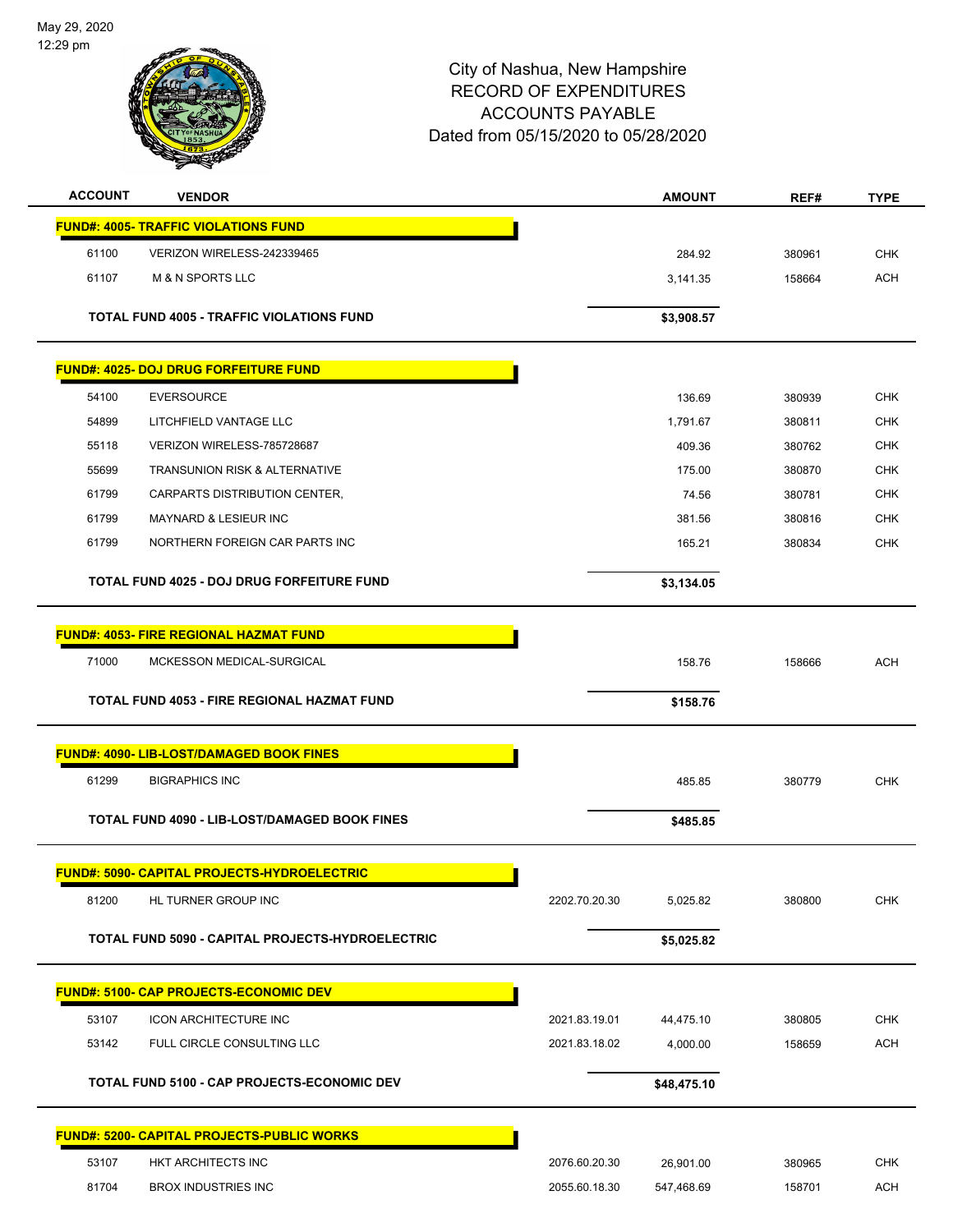

## City of Nashua, New Hampshire RECORD OF EXPENDITURES ACCOUNTS PAYABLE Dated

| d from 05/15/2020 to 05/28/2020 |  |  |
|---------------------------------|--|--|
| ACCOUNTS PAYABLE                |  |  |
| ________________________        |  |  |

| <b>ACCOUNT</b> | <b>VENDOR</b>                                          |               | <b>AMOUNT</b>  | REF#   | <b>TYPE</b> |
|----------------|--------------------------------------------------------|---------------|----------------|--------|-------------|
|                | <u> FUND#: 5200- CAPITAL PROJECTS-PUBLIC WORKS</u>     |               |                |        |             |
| 81704          | <b>BROX INDUSTRIES INC</b>                             | 2055.60.19.30 | 449,002.07     | 158701 | <b>ACH</b>  |
|                | <b>TOTAL FUND 5200 - CAPITAL PROJECTS-PUBLIC WORKS</b> |               | \$1,023,371.76 |        |             |
|                | <b>FUND#: 5700- CAP PROJECTS-BROAD ST PARKWAY</b>      |               |                |        |             |
| 81700          | <b>EVERSOURCE</b>                                      | 1061.60.11.10 | 507.58         | 380939 | <b>CHK</b>  |
|                | TOTAL FUND 5700 - CAP PROJECTS-BROAD ST PARKWAY        |               | \$507.58       |        |             |
|                | <b>FUND#: 6000- SOLID WASTE FUND</b>                   |               |                |        |             |
| 54100          | <b>EVERSOURCE</b>                                      |               | 817.60         | 380939 | <b>CHK</b>  |
| 54600          | MCNEILUS TRUCK & MANUFACTURING                         |               | 1,517.91       | 158667 | <b>ACH</b>  |
| 54600          | NASHUA OUTDOOR POWER EQUIPMENT                         |               | 13.17          | 380827 | <b>CHK</b>  |
| 54600          | NEW ENGLAND KENWORTH                                   |               | 185.81         | 380829 | <b>CHK</b>  |
| 54600          | NORTRAX INC                                            |               | 101.94         | 380835 | <b>CHK</b>  |
| 54600          | <b>SANEL NAPA</b>                                      |               | 246.00         | 380856 | <b>CHK</b>  |
| 54625          | <b>D &amp; R TOWING INC</b>                            |               | 825.00         | 380787 | <b>CHK</b>  |
| 54828          | US BANK EQUIPMENT FINANCE                              |               | 97.26          | 380761 | <b>CHK</b>  |
| 55109          | CONSOLIDATED COMMUNICATIONS                            |               | 37.29          | 380749 | <b>CHK</b>  |
| 55118          | VERIZON WIRELESS-542088278                             |               | 40.01          | 380959 | <b>CHK</b>  |
| 55699          | <b>TURN CYCLE SOLUTIONS</b>                            |               | 9,460.00       | 380874 | <b>CHK</b>  |
| 61100          | WB MASON CO INC                                        |               | 39.66          | 380881 | <b>CHK</b>  |
| 61107          | UNIFIRST CORPORATION                                   |               | 92.08          | 380875 | <b>CHK</b>  |
| 61192          | AMAZON CAPITAL SERV (CITY ACH)                         |               | 13.16          | 158699 | <b>ACH</b>  |
| 61192          | <b>QUALITY LOGO PRODUCTS</b>                           |               | 813.16         | 380844 | <b>CHK</b>  |
| 61705          | MAYNARD & LESIEUR INC                                  |               | 104.84         | 380815 | <b>CHK</b>  |
| 61705          | PETE'S TIRE BARNS INC                                  |               | 5,202.85       | 380840 | <b>CHK</b>  |
| 81300          | STEARNS CONRAD & SCHMIDT                               | 2401.68.20.30 | 324,163.00     | 380966 | <b>CHK</b>  |
| 81650          | SANBORN HEAD & ASSOC INC                               | 2403.68.17.30 | 35,788.60      | 380851 | <b>CHK</b>  |
|                | <b>TOTAL FUND 6000 - SOLID WASTE FUND</b>              |               | \$379,559.34   |        |             |

|       | <b>FUND#: 6200- WASTEWATER FUND</b> |           |        |            |
|-------|-------------------------------------|-----------|--------|------------|
| 21775 | ABSOLUTE TITLE LLC                  | 156.26    | 380883 | <b>CHK</b> |
| 21775 | <b>JOSEPH YANCO</b>                 | 40.95     | 380885 | <b>CHK</b> |
| 21775 | <b>SUMMIT TITLE SERVICES</b>        | 248.87    | 380886 | <b>CHK</b> |
| 21780 | <b>BAE SYSTEMS INC</b>              | 100.00    | 380884 | <b>CHK</b> |
| 53467 | <b>MAILINGS UNLIMITED</b>           | 4.561.73  | 158665 | <b>ACH</b> |
| 54100 | EVERSOUCE-POWER SUPPLY              | 58.271.49 | 380938 | <b>CHK</b> |
| 54100 | <b>EVERSOURCE</b>                   | 603.34    | 380939 | <b>CHK</b> |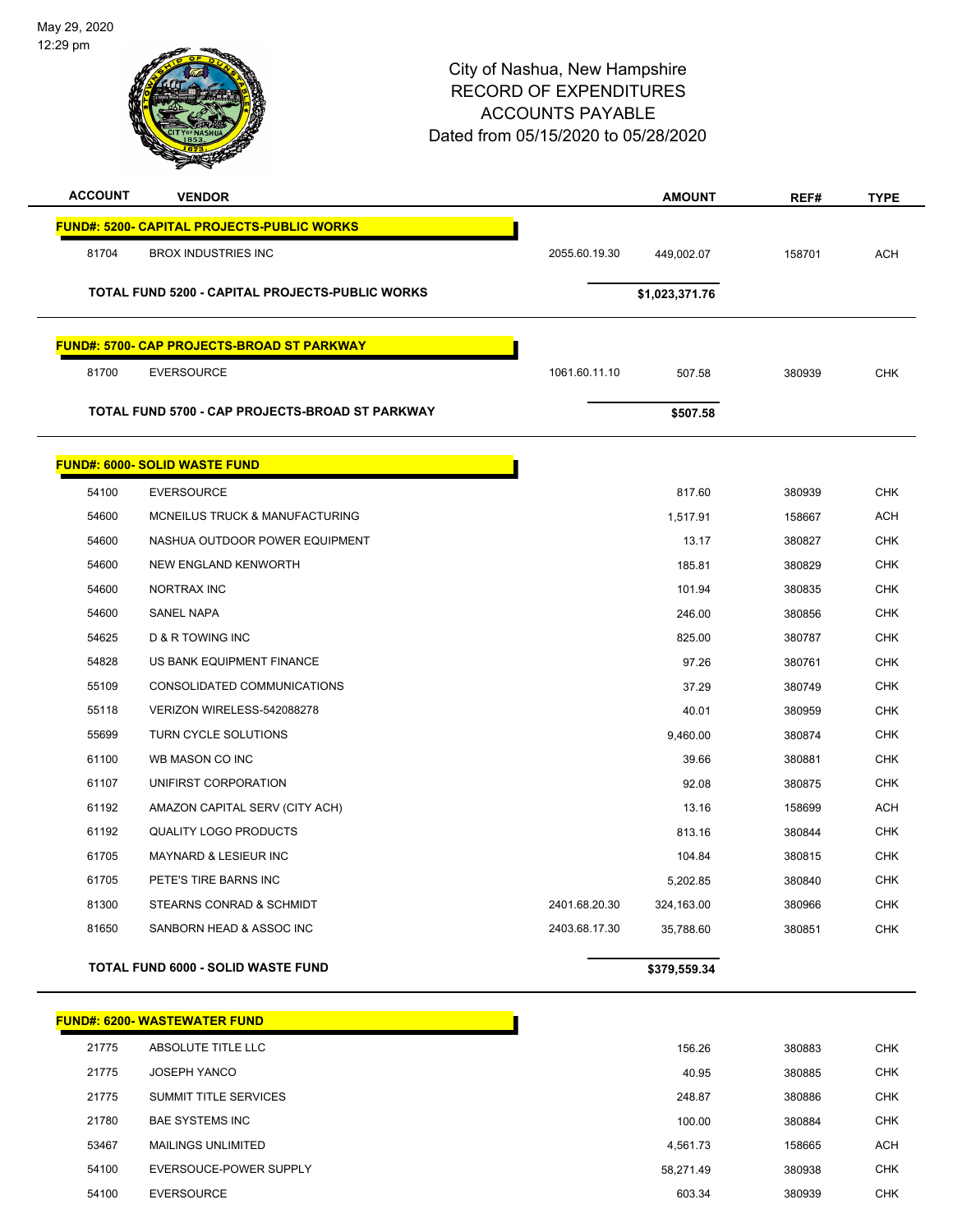

| <b>ACCOUNT</b> | <b>VENDOR</b>                            |               | <b>AMOUNT</b> | REF#   | <b>TYPE</b> |
|----------------|------------------------------------------|---------------|---------------|--------|-------------|
|                | <b>FUND#: 6200- WASTEWATER FUND</b>      |               |               |        |             |
| 54114          | DIRECT ENERGY BUSINESS                   |               | 10,434.70     | 158702 | <b>ACH</b>  |
| 54114          | <b>LIBERTY UTILITIES - NH</b>            |               | 2,473.84      | 380949 | <b>CHK</b>  |
| 54114          | LIBERTY UTILITIES - NH                   |               | 175.54        | 380950 | <b>CHK</b>  |
| 54114          | <b>LIBERTY UTILITIES - NH</b>            |               | 3,644.23      | 380951 | <b>CHK</b>  |
| 54114          | <b>LIBERTY UTILITIES - NH</b>            |               | 138.44        | 380952 | <b>CHK</b>  |
| 54114          | LIBERTY UTILITIES - NH                   |               | 248.43        | 380953 | <b>CHK</b>  |
| 54114          | LIBERTY UTILITIES - NH                   |               | 81.28         | 380954 | <b>CHK</b>  |
| 54114          | LIBERTY UTILITIES - NH                   |               | 92.23         | 380955 | CHK         |
| 54141          | PENNICHUCK WATER WORKS INC               |               | 418.90        | 380958 | <b>CHK</b>  |
| 54300          | CRISP CONTRACTING LLC                    |               | 1,000.00      | 380743 | <b>CHK</b>  |
| 54300          | <b>CONTINENTAL PAVING INC</b>            |               | 224.40        | 380785 | <b>CHK</b>  |
| 54487          | <b>MOTION INDUSTRIES INC</b>             |               | 552.99        | 158669 | <b>ACH</b>  |
| 54487          | F W WEBB COMPANY                         |               | 13.62         | 380790 | <b>CHK</b>  |
| 54487          | <b>FASTENAL CO</b>                       |               | 27.38         | 380791 | <b>CHK</b>  |
| 54487          | <b>HAJOCA CORPORATION</b>                |               | 27.21         | 380796 | <b>CHK</b>  |
| 54487          | SANEL NAPA                               |               | 107.67        | 380852 | <b>CHK</b>  |
| 54487          | <b>FLOWROX INC</b>                       |               | 2,372.00      | 380962 | <b>CHK</b>  |
| 54600          | CARPARTS DISTRIBUTION CENTER,            |               | 58.59         | 380781 | CHK         |
| 54600          | SANEL NAPA                               |               | 12.98         | 380856 | <b>CHK</b>  |
| 54828          | US BANK EQUIPMENT FINANCE                |               | 44.90         | 380761 | <b>CHK</b>  |
| 55109          | CONSOLIDATED COMMUNICATIONS              |               | 448.03        | 380748 | <b>CHK</b>  |
| 55109          | <b>FIRSTLIGHT</b>                        |               | 60.75         | 380751 | <b>CHK</b>  |
| 55118          | AT & T MOBILITY                          |               | 142.49        | 380937 | CHK         |
| 55421          | TREASURER STATE OF NH                    |               | 50.00         | 380758 | <b>CHK</b>  |
| 55618          | <b>CITIZENS BANK</b>                     |               | 1,690.77      | 158656 | <b>ACH</b>  |
| 55699          | PROGRESSIVE ALARM SERVICES INC           |               | 1,420.00      | 380842 | <b>CHK</b>  |
| 61107          | UNIFIRST CORPORATION                     |               | 289.10        | 380875 | CHK         |
| 61149          | <b>IDEXX DISTRIBUTION INC</b>            |               | 1,535.44      | 380806 | <b>CHK</b>  |
| 61149          | <b>VWR INTERNATIONAL</b>                 |               | 576.31        | 380879 | <b>CHK</b>  |
| 61299          | <b>GRAINGER</b>                          |               | 25.20         | 380794 | <b>CHK</b>  |
| 61299          | HOME DEPOT CREDIT SERVICE 3065           |               | 795.60        | 380801 | <b>CHK</b>  |
| 61299          | NASHUA OUTDOOR POWER EQUIPMENT           |               | 319.99        | 380827 | <b>CHK</b>  |
| 61299          | <b>QUALITY LOGO PRODUCTS</b>             |               | 1,884.52      | 380844 | <b>CHK</b>  |
| 81200          | <b>WRIGHT-PIERCE</b>                     | 2047.69.19.30 | 13,400.49     | 158707 | <b>ACH</b>  |
| 81700          | <b>HAYNER / SWANSON INC</b>              | 1052.69.19.30 | 67,767.52     | 158706 | <b>ACH</b>  |
| 81700          | S.U.R. CONSTRUCTION WEST INC             | 1052.69.20.30 | 184,200.50    | 380850 | <b>CHK</b>  |
|                | <b>TOTAL FUND 6200 - WASTEWATER FUND</b> |               | \$360,738.68  |        |             |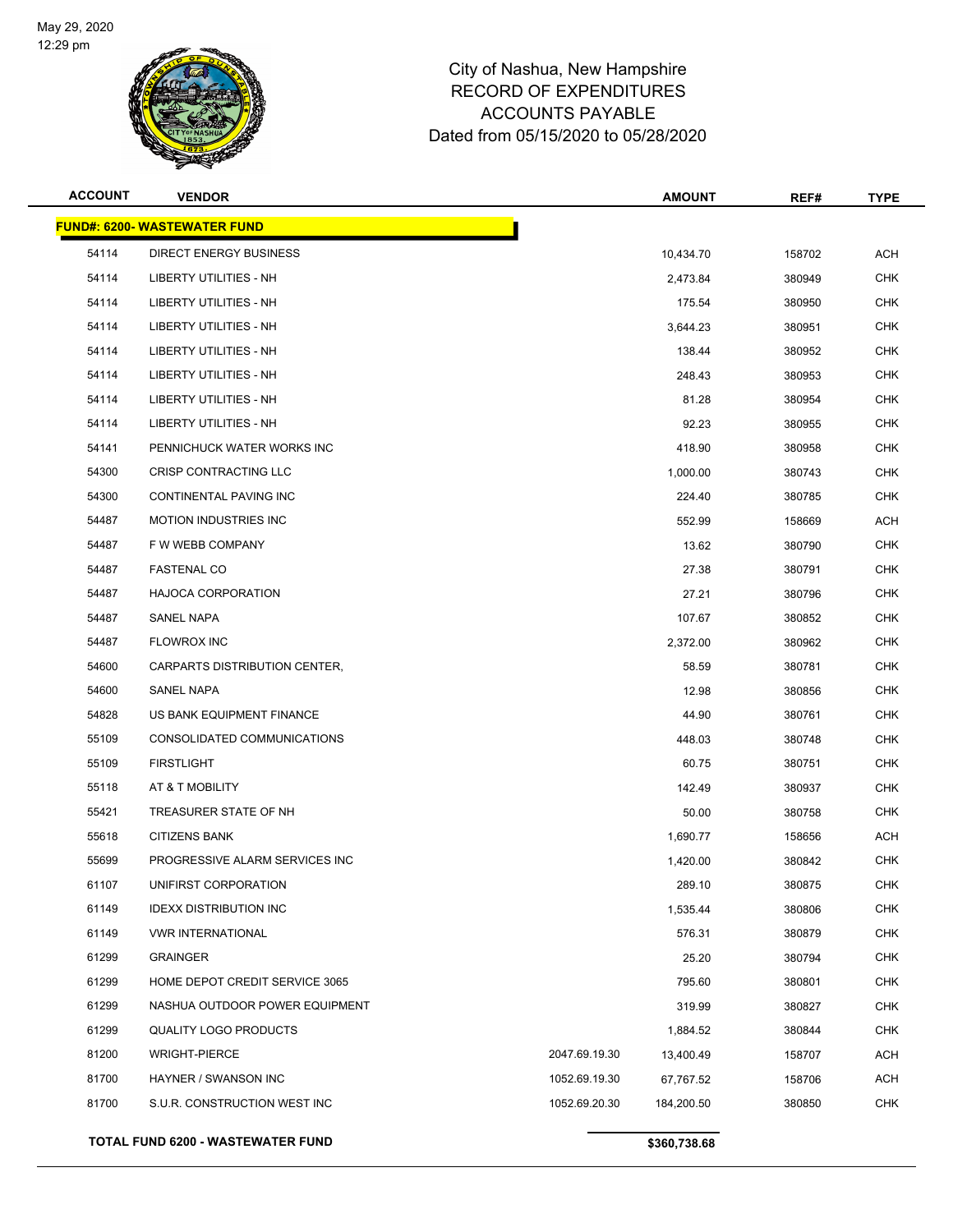

| <b>ACCOUNT</b> | <b>VENDOR</b>                                     |                     | <b>AMOUNT</b> | REF#   | <b>TYPE</b> |
|----------------|---------------------------------------------------|---------------------|---------------|--------|-------------|
|                | <u> FUND#: 6500- PROPERTY &amp; CASUALTY FUND</u> |                     |               |        |             |
| 59207          | SO NH REGIONAL MEDICAL CENTER                     |                     | 3,650.89      | 380893 | <b>CHK</b>  |
| 59207          | ST JOSEPH HOSPITAL                                |                     | 4,629.59      | 380894 | <b>CHK</b>  |
| 59207          | CONCORD ORTHOPEDICS PA                            |                     | 181.00        | 380896 | <b>CHK</b>  |
| 59207          | DARTMOUTH HITCHCOCK CLINIC                        |                     | 341.00        | 380898 | <b>CHK</b>  |
| 59207          | DEVINE MILLIMET & BRANCH PA                       |                     | 1,008.06      | 380899 | <b>CHK</b>  |
| 59207          | DYNASPLINT SYSTEMS INC                            |                     | 2,370.00      | 380900 | <b>CHK</b>  |
| 59207          | FOUNDATION MEDICAL PARTNERS                       |                     | 298.00        | 380902 | CHK         |
| 59207          | FOUR SEASONS ORTHOPEDIC CENTER                    |                     | 418.50        | 380903 | <b>CHK</b>  |
| 59207          | <b>CHERYL GERALD</b>                              |                     | 171.06        | 380904 | <b>CHK</b>  |
| 59207          | HEALTHLIFE PHARMACY SERVICES                      |                     | 122.08        | 380905 | <b>CHK</b>  |
| 59207          | INJURED WORKERS PHARMACY LLC                      |                     | 160.68        | 380907 | <b>CHK</b>  |
| 59207          | <b>INTEGRATED PAIN CARE</b>                       |                     | 142.00        | 380908 | CHK         |
| 59207          | NASHUA RADIOLOGY PA                               |                     | 292.00        | 380911 | <b>CHK</b>  |
| 59207          | ORTHOPEDIC PHYSICAL THERAPY                       |                     | 570.00        | 380912 | CHK         |
| 59207          | ORTHOPEDIC SURGICAL ASSOCIATES                    |                     | 509.00        | 380913 | <b>CHK</b>  |
| 59207          | SO NH REGIONAL MEDICAL CENTER                     |                     | 5,072.10      | 380914 | <b>CHK</b>  |
| 59207          | ST JOSEPH HOSPITAL                                |                     | 6,505.60      | 380915 | CHK         |
| 59207          | STONERIVER PHARMACY SOLUTIONS                     |                     | 196.38        | 380916 | <b>CHK</b>  |
| 59207          | <b>VRS DISABILITY MANAGEMENT</b>                  |                     | 865.20        | 380918 | <b>CHK</b>  |
| 59207          | ANDREA ZONA                                       |                     | 20.00         | 380919 | <b>CHK</b>  |
| 59250          | <b>EVROKS CORPORATION</b>                         |                     | 14,450.02     | 380901 | <b>CHK</b>  |
| 59250          | KEITH LEAVITT MASONRY                             |                     | 2,900.00      | 380909 | CHK         |
| 59275          | <b>BARBARA BURNHAM</b>                            |                     | 100.00        | 380895 | <b>CHK</b>  |
| 59275          | <b>CUSTOM COACH</b>                               |                     | 6,281.77      | 380897 | CHK         |
| 59275          | <b>ILLG AUTOMOTIVE CORP</b>                       |                     | 353.95        | 380906 | <b>CHK</b>  |
| 59275          | METROPOLITAN APPRAISAL                            |                     | 543.75        | 380910 | <b>CHK</b>  |
| 59275          | <b>SUSIE LOWE</b>                                 |                     | 2,207.93      | 380917 | CHK         |
| 68360          | <b>MAILINGS UNLIMITED</b>                         |                     | 1,549.36      | 158665 | <b>ACH</b>  |
| 68360          | AMAZON CAPITAL SERV (CITY ACH)                    | COVID19             | 3,560.63      | 158655 | <b>ACH</b>  |
| 68360          | FORTUNE MARTKETING UNLIMITED                      | COVID <sub>19</sub> | 3,970.20      | 158658 | <b>ACH</b>  |
| 68360          | AMAZON CAPITAL SERV (CITY ACH)                    | COVID <sub>19</sub> | 11,096.66     | 158699 | ACH         |
| 68360          | UNITED PARCEL SERVICE                             | COVID <sub>19</sub> | 6.59          | 380760 | <b>CHK</b>  |
| 68360          | <b>FISHER SCIENTIFIC</b>                          | COVID <sub>19</sub> | 681.20        | 380792 | <b>CHK</b>  |
| 68360          | THE THRONE DEPOT                                  | COVID <sub>19</sub> | 1,596.00      | 380869 | <b>CHK</b>  |
| 68360          | WB MASON CO INC                                   | COVID19             | 57.74         | 380881 | <b>CHK</b>  |
| 68365          | DISA GLOBAL SOLUTIONS INC                         |                     | 300.00        | 158657 | ACH         |
|                | TOTAL FUND 6500 - PROPERTY & CASUALTY FUND        |                     | \$77,178.94   |        |             |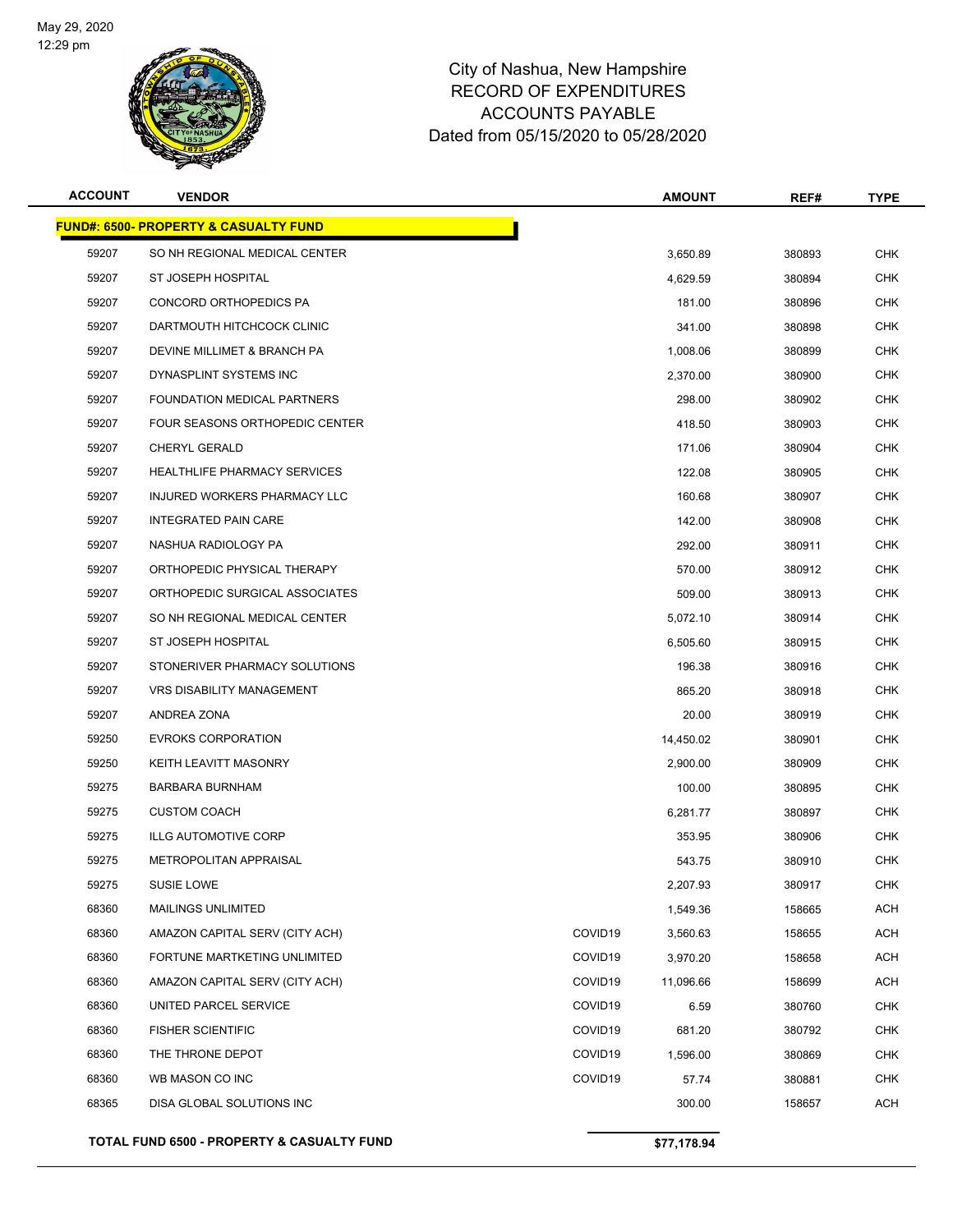

| <b>ACCOUNT</b> | <b>VENDOR</b>                                      | <b>AMOUNT</b>  | REF#   | <b>TYPE</b> |
|----------------|----------------------------------------------------|----------------|--------|-------------|
|                | <b>FUND#: 6600- BENEFITS SELF INSURANCE FUND</b>   |                |        |             |
| 21500          | <b>ITT HARTFORD</b>                                | 38,130.74      | 158676 | <b>ACH</b>  |
| 21503          | <b>ITT HARTFORD</b>                                | 9,030.37       | 158676 | <b>ACH</b>  |
| 21504          | <b>ITT HARTFORD</b>                                | 2,916.25       | 158676 | <b>ACH</b>  |
| 21520          | COLONIAL LIFE AND ACCIDENT INS                     | 1,869.05       | 158631 | <b>ACH</b>  |
| 21520          | COLONIAL LIFE AND ACCIDENT INS                     | 1,115.67       | 158681 | <b>ACH</b>  |
| 21553          | ANTHEM BLUE CROSS /BLUE SHIELD                     | 462,054.18     | 158674 | <b>ACH</b>  |
| 21585          | VISION SERVICE PLAN NH                             | 47,112.60      | 380878 | <b>CHK</b>  |
| 45676          | ANTHEM BCBS OF NE                                  | (9,334.15)     | 158626 | <b>ACH</b>  |
| 45676          | ANTHEM BCBS OF NE                                  | (48,086.78)    | 158700 | <b>ACH</b>  |
| 52809          | NICOLE VIAU                                        | 75.00          | 380832 | <b>CHK</b>  |
| 59507          | ANTHEM BCBS OF NE                                  | 144,661.46     | 158626 | <b>ACH</b>  |
| 59507          | ANTHEM BCBS OF NE                                  | 271,770.59     | 158700 | <b>ACH</b>  |
| 59507          | ANTHEM BCBS OF NE                                  | 458,335.39     | 158626 | <b>ACH</b>  |
| 59507          | ANTHEM BCBS OF NE                                  | 416,133.54     | 158700 | <b>ACH</b>  |
| 59507          | ANTHEM BCBS OF NE                                  | 32,375.98      | 158626 | <b>ACH</b>  |
| 59507          | ANTHEM BCBS OF NE                                  | 9,018.55       | 158700 | <b>ACH</b>  |
| 59525          | NORTHEAST DELTA DENTAL                             | 10,021.36      | 158677 | <b>ACH</b>  |
| 59525          | NORTHEAST DELTA DENTAL                             | 31,591.94      | 158705 | <b>ACH</b>  |
|                |                                                    |                |        |             |
|                | TOTAL FUND 6600 - BENEFITS SELF INSURANCE FUND     |                |        |             |
|                |                                                    | \$1,878,791.74 |        |             |
|                | <b>FUND#: 7082- DOWNTOWN IMPROVEMENTS ETF</b>      |                |        |             |
| 53400          | NASHUA COMMUNITY ARTS                              | 10,000.00      | 380825 | <b>CHK</b>  |
|                |                                                    |                |        |             |
|                | <b>TOTAL FUND 7082 - DOWNTOWN IMPROVEMENTS ETF</b> | \$10,000.00    |        |             |
|                | <b>FUND#: 7504- EDGEWOOD/SUBURBAN MAINT FUND</b>   |                |        |             |
| 53999          | CHS CONSULTING GROUP                               |                | 380782 | <b>CHK</b>  |
|                |                                                    | 3,954.00       |        |             |
|                | TOTAL FUND 7504 - EDGEWOOD/SUBURBAN MAINT FUND     | \$3,954.00     |        |             |
|                | FUND#: 7551- P&R-SUMMERFUN                         |                |        |             |
| 45814          | <b>RAYMOND SMITH</b>                               |                |        | <b>CHK</b>  |
|                |                                                    | 300.00         | 380738 |             |
|                | <b>TOTAL FUND 7551 - P&amp;R-SUMMERFUN</b>         | \$300.00       |        |             |
|                | <u> FUND#: 7565- SCHOOL RELATED PROGRAMS-ETF</u>   |                |        |             |
| 61135          | SVETLANA MUSGROVE                                  | 330.00         | 380715 | <b>CHK</b>  |
| 71999          | WB MASON CO INC                                    | 109.16         | 380727 | <b>CHK</b>  |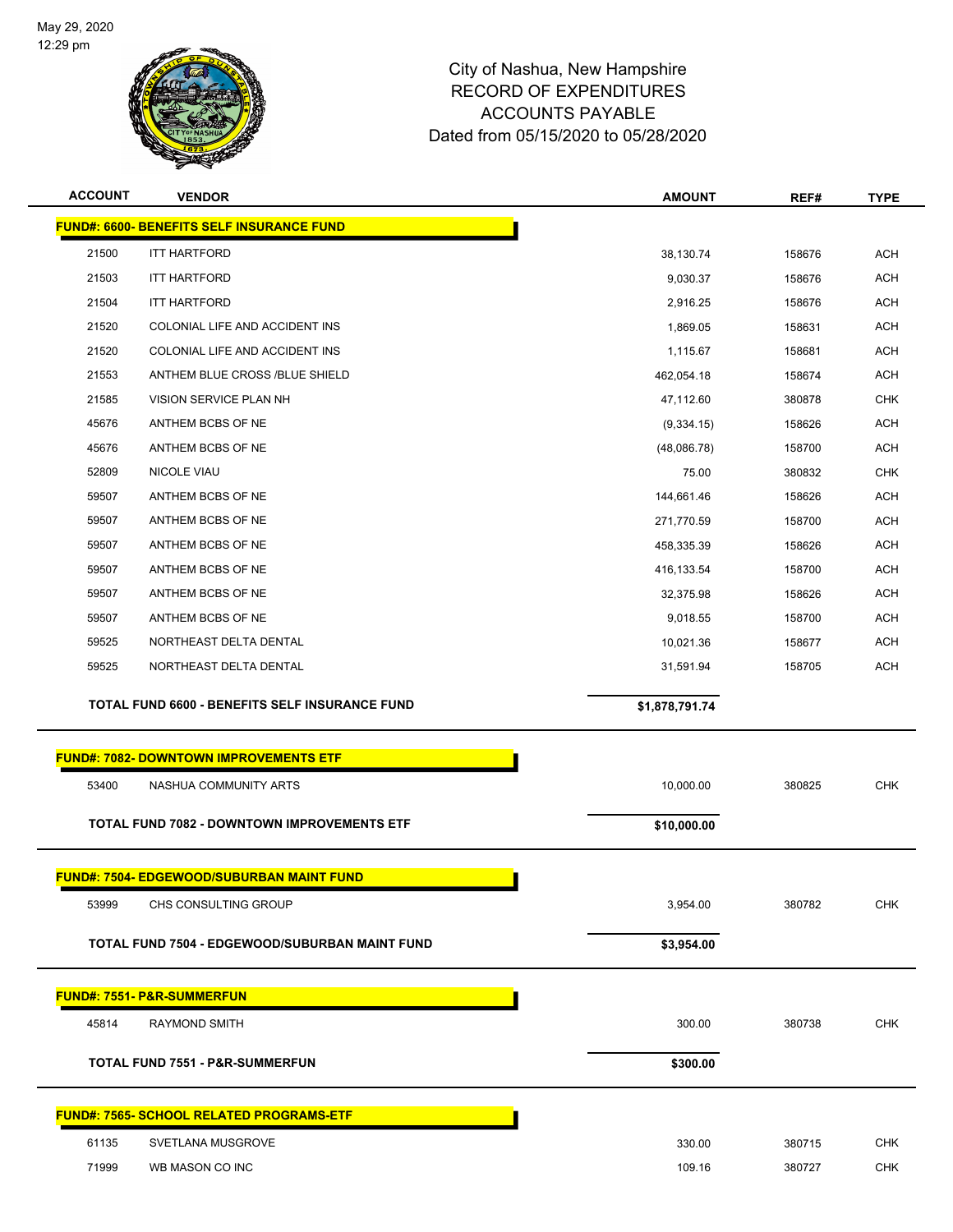|                | $\mathscr{D} \rightarrow \mathscr{D}$                |         |               |        |             |
|----------------|------------------------------------------------------|---------|---------------|--------|-------------|
| <b>ACCOUNT</b> | <b>VENDOR</b>                                        |         | <b>AMOUNT</b> | REF#   | <b>TYPE</b> |
|                | <b>TOTAL FUND 7565 - SCHOOL RELATED PROGRAMS-ETF</b> |         | \$439.16      |        |             |
|                | <b>FUND#: 8063- LIBRARY-HENRY STEARNS FUND</b>       |         |               |        |             |
| 61807          | <b>BAKER &amp; TAYLOR</b>                            |         | 146.21        | 380773 | <b>CHK</b>  |
|                | <b>TOTAL FUND 8063 - LIBRARY-HENRY STEARNS FUND</b>  |         | \$146.21      |        |             |
|                | <b>FUND#: 8400- AGENCY-DEVELOPER ESCROWS</b>         |         |               |        |             |
| 21730          | <b>GIMAK PROPERTIES LLC</b>                          | PB-5332 | 11,479.00     | 380963 | <b>CHK</b>  |
|                | <b>TOTAL FUND 8400 - AGENCY-DEVELOPER ESCROWS</b>    |         | \$11,479.00   |        |             |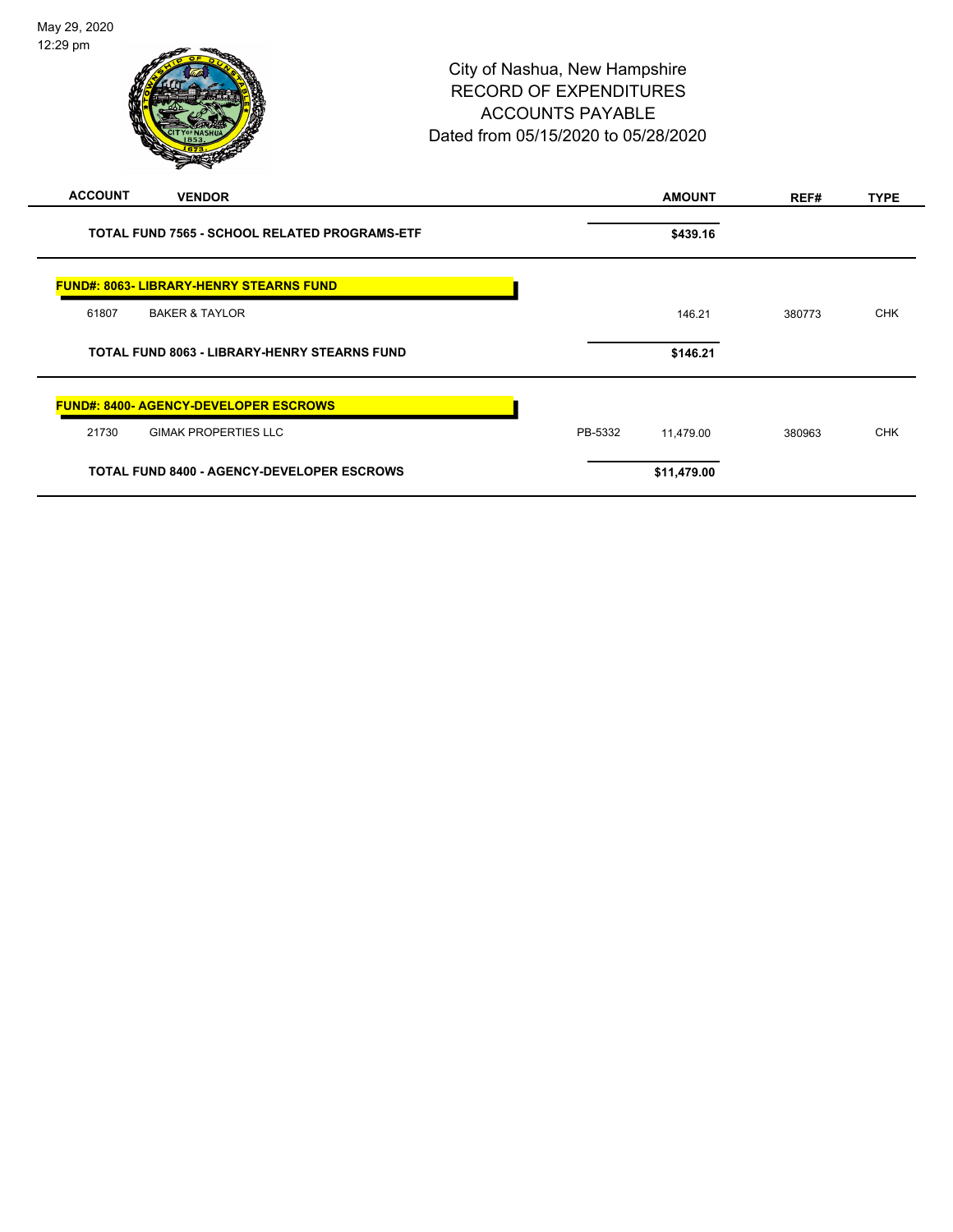

| <b>ACCOUNT</b> | <b>VENDOR</b> |                                        | <b>AMOUNT</b><br>REF# | <b>TYPE</b> |
|----------------|---------------|----------------------------------------|-----------------------|-------------|
|                |               | <b>EXPENDITURE SUMMARY BY FUND</b>     | <b>AMOUNT</b>         |             |
|                | 1000          | <b>GENERAL FUND</b>                    | 2,472,664.63          |             |
|                | 1001          | <b>GF-CAPITAL IMPROVEMENTS</b>         | 774.66                |             |
|                | 1010          | <b>GF-PRIOR YEAR ENC &amp; ESCROWS</b> | 1,408.00              |             |
|                | 2100          | <b>FOOD SERVICES FUND</b>              | 13,568.80             |             |
|                | 2212          | ATHLETICS REVENUE FUND                 | 1,674.70              |             |
|                | 2217          | SCHOOL FACILITIES RENTAL               | 1,920.00              |             |
|                | 2505          | PEG ACCESS CHANNELS FUND               | 426.83                |             |
|                | 2506          | HUNT BLDG FACILITY RENTAL FUND         | 111.29                |             |
|                | 3035          | FEMA DISASTER ASSIST GRANTS            | 13,744.64             |             |
|                | 3060          | <b>FIRE GRANTS FUND</b>                | 3,350.96              |             |
|                | 3068          | <b>COMMUNITY SERVICES GRANTS FUND</b>  | 38,102.60             |             |
|                | 3080          | COMMUNITY DEVELOPMENT GRANTS           | 1,956.32              |             |
|                | 3090          | URBAN PROGRAM GRANTS FUND              | 49,000.00             |             |
|                | 3120          | <b>TRANSIT GRANTS FUND</b>             | 255,951.29            |             |
|                | 3800          | <b>SCHOOL GRANTS FUND</b>              | 45,311.89             |             |
|                | 4005          | TRAFFIC VIOLATIONS FUND                | 3,908.57              |             |
|                | 4025          | DOJ DRUG FORFEITURE FUND               | 3,134.05              |             |
|                | 4053          | FIRE REGIONAL HAZMAT FUND              | 158.76                |             |
|                | 4090          | LIB-LOST/DAMAGED BOOK FINES            | 485.85                |             |
|                | 5090          | CAPITAL PROJECTS-HYDROELECTRIC         | 5,025.82              |             |
|                | 5100          | CAP PROJECTS-ECONOMIC DEV              | 48,475.10             |             |
|                | 5200          | CAPITAL PROJECTS-PUBLIC WORKS          | 1,023,371.76          |             |
|                | 5700          | CAP PROJECTS-BROAD ST PARKWAY          | 507.58                |             |
|                | 6000          | SOLID WASTE FUND                       | 379,559.34            |             |
|                | 6200          | WASTEWATER FUND                        | 360,738.68            |             |
|                | 6500          | PROPERTY & CASUALTY FUND               | 77,178.94             |             |
|                | 6600          | BENEFITS SELF INSURANCE FUND           | 1,878,791.74          |             |
|                | 7082          | DOWNTOWN IMPROVEMENTS ETF              | 10,000.00             |             |
|                | 7504          | EDGEWOOD/SUBURBAN MAINT FUND           | 3,954.00              |             |
|                | 7551          | P&R-SUMMERFUN                          | 300.00                |             |
|                |               |                                        |                       |             |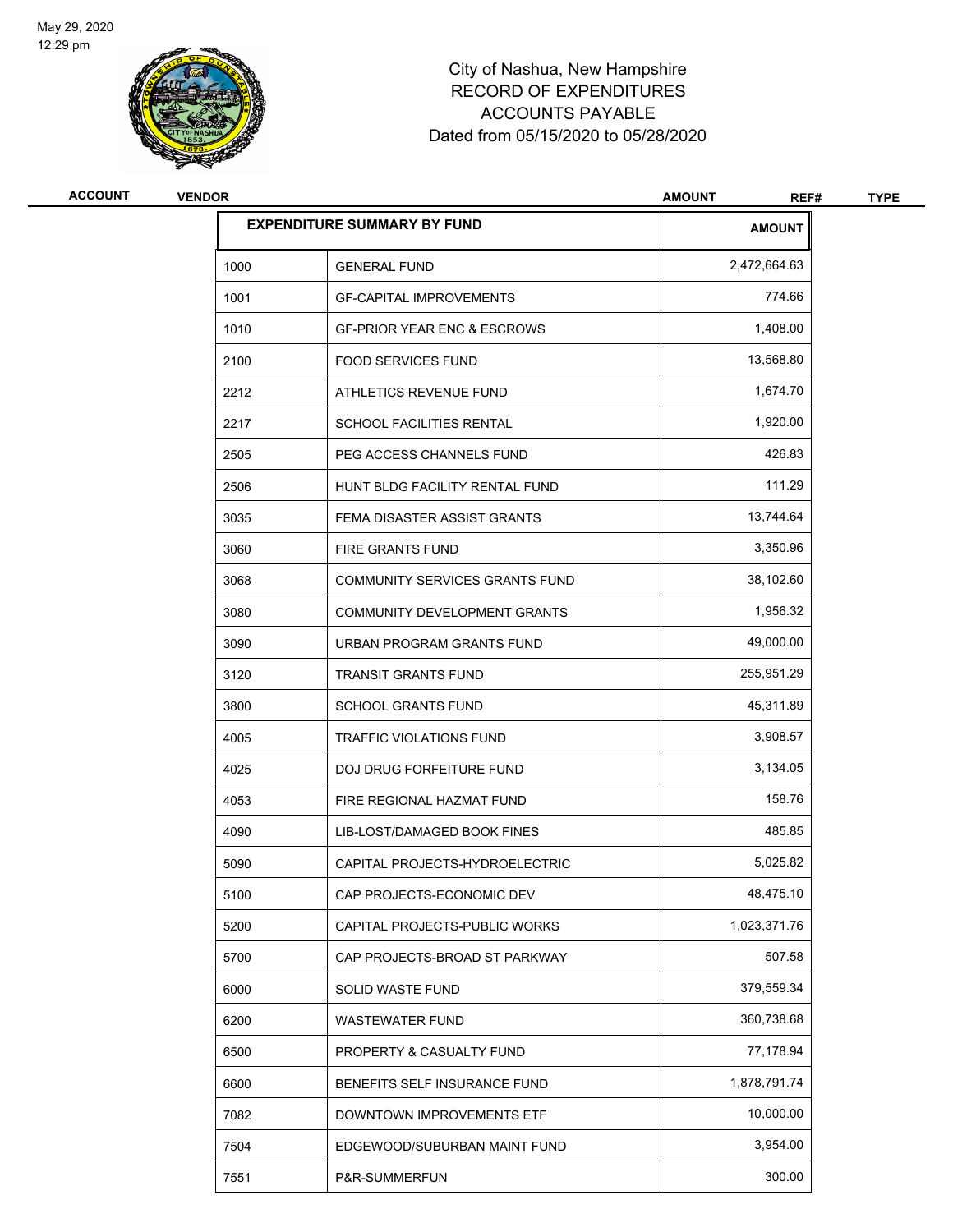

| <b>ACCOUNT</b> | <b>VENDOR</b> |                                   | <b>AMOUNT</b> | REF#          | <b>TYPE</b> |
|----------------|---------------|-----------------------------------|---------------|---------------|-------------|
|                |               |                                   |               | <b>AMOUNT</b> |             |
|                | 7565          | SCHOOL RELATED PROGRAMS-ETF       |               | 439.16        |             |
|                | 8063          | <b>LIBRARY-HENRY STEARNS FUND</b> |               | 146.21        |             |
|                | 8400          | AGENCY-DEVELOPER ESCROWS          |               | 11,479.00     |             |
|                | <b>TOTAL:</b> |                                   |               | 6,707,621.17  |             |

Page 26 of 81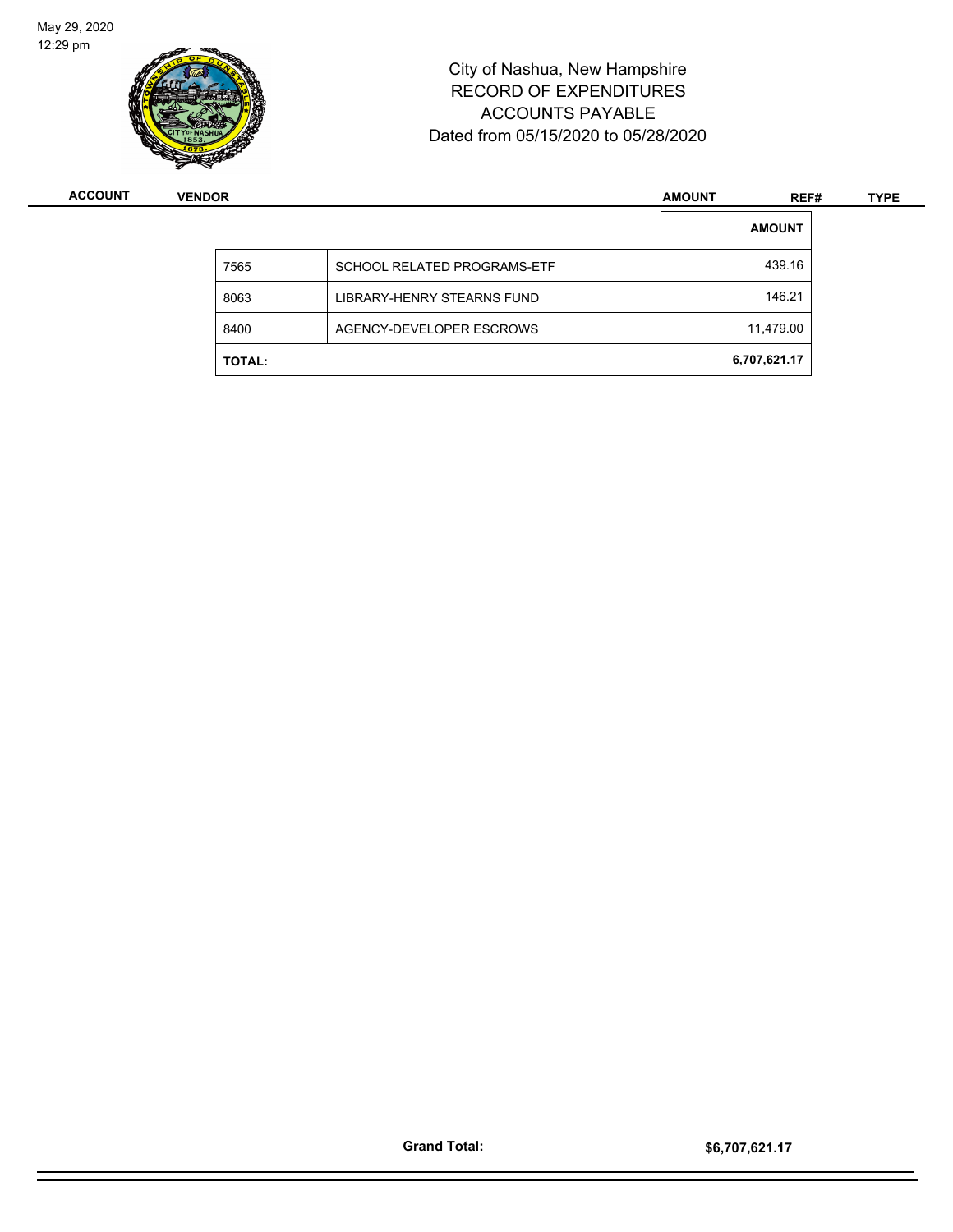

Page 27 of 81

|     | <b>PAY DATE</b>                   | <b>ACCOUNT</b>                       | <b>DESCRIPTION</b>                       | <b>AMOUNT</b> |
|-----|-----------------------------------|--------------------------------------|------------------------------------------|---------------|
|     | <b>FUND#: 1000 - GENERAL FUND</b> |                                      |                                          |               |
| 101 | <b>MAYOR</b>                      |                                      |                                          |               |
|     | 5/21/20                           | 51100                                | ADMINISTRATIVE ASSISTANT II              | 706.55        |
|     | 5/28/20                           | 51100                                | ADMINISTRATIVE ASSISTANT II              | 706.55        |
|     | 5/21/20                           | 51100                                | CHIEF OF STAFF                           | 1,686.60      |
|     | 5/28/20                           | 51100                                | CHIEF OF STAFF                           | 1,686.60      |
|     | 5/21/20                           | 51100                                | COMMUNICATIONS & SPECIAL PRJ COORDINATOR | 886.00        |
|     | 5/28/20                           | 51100                                | COMMUNICATIONS & SPECIAL PRJ COORDINATOR | 886.00        |
|     | 5/21/20                           | 51100                                | CONSTITUENT SERVICES COORDINATOR         | 886.00        |
|     | 5/28/20                           | 51100                                | CONSTITUENT SERVICES COORDINATOR         | 886.00        |
|     | 5/21/20                           | 51300                                | ADMINISTRATIVE ASSISTANT II              | 26.49         |
|     | 5/21/20                           | 51500                                | <b>MAYOR</b>                             | 2,290.80      |
|     | 5/28/20                           | 51500                                | MAYOR                                    | 2,290.80      |
|     | 5/28/20                           | 55118                                | TELEPHONE-CELLULAR                       | 150.00        |
|     | <b>TOTAL 101 - MAYOR</b>          |                                      |                                          | \$13,088.39   |
| 102 |                                   | <b>BOARD OF ALDERMEN</b>             |                                          |               |
|     | 5/21/20                           | 51100                                | LEGISLATIVE AFFAIRS MANAGER              | 1,578.70      |
|     | 5/28/20                           | 51100                                | LEGISLATIVE AFFAIRS MANAGER              | 1,578.70      |
|     | 5/21/20                           | 51200                                | LEGISLATIVE TRANSCRIPTION SPEC           | 353.60        |
|     | 5/28/20                           | 51200                                | LEGISLATIVE TRANSCRIPTION SPEC           | 353.62        |
|     |                                   | <b>TOTAL 102 - BOARD OF ALDERMEN</b> |                                          | \$3,864.62    |
| 103 | <b>LEGAL</b>                      |                                      |                                          |               |
|     | 5/21/20                           | 51100                                | <b>CORPORATION COUNSEL</b>               | 2,561.50      |
|     | 5/28/20                           | 51100                                | <b>CORPORATION COUNSEL</b>               | 2,561.50      |
|     | 5/21/20                           | 51100                                | DEPUTY CORPORATION COUNSEL               | 4,444.50      |
|     | 5/28/20                           | 51100                                | DEPUTY CORPORATION COUNSEL               | 4,444.50      |
|     | 5/21/20                           | 51100                                | <b>LEGAL ASSISTANT</b>                   | 2,065.25      |
|     | 5/28/20                           | 51100                                | <b>LEGAL ASSISTANT</b>                   | 2,065.25      |
|     | 5/28/20                           | 55118                                | TELEPHONE-CELLULAR                       | 100.00        |
|     | <b>TOTAL 103 - LEGAL</b>          |                                      |                                          | \$18,242.50   |
| 106 |                                   | <b>ADMINISTRATIVE SERVICES</b>       |                                          |               |
|     | 5/21/20                           | 51100                                | ADMINISTRATIVE ASSISTANT I               | 735.30        |
|     | 5/28/20                           | 51100                                | ADMINISTRATIVE ASSISTANT I               | 735.30        |
|     | 5/21/20                           | 51100                                | ADMINISTRATIVE SERVICES DIRECTOR         | 2,023.90      |
|     | 5/28/20                           | 51100                                | ADMINISTRATIVE SERVICES DIRECTOR         | 2,023.90      |
|     | 5/21/20                           | 51100                                | <b>GRANT WRITER</b>                      | 657.80        |
|     | 5/28/20                           | 51100                                | <b>GRANT WRITER</b>                      | 657.80        |
|     | 5/28/20                           | 55118                                | TELEPHONE-CELLULAR                       | 50.00         |
|     |                                   |                                      |                                          |               |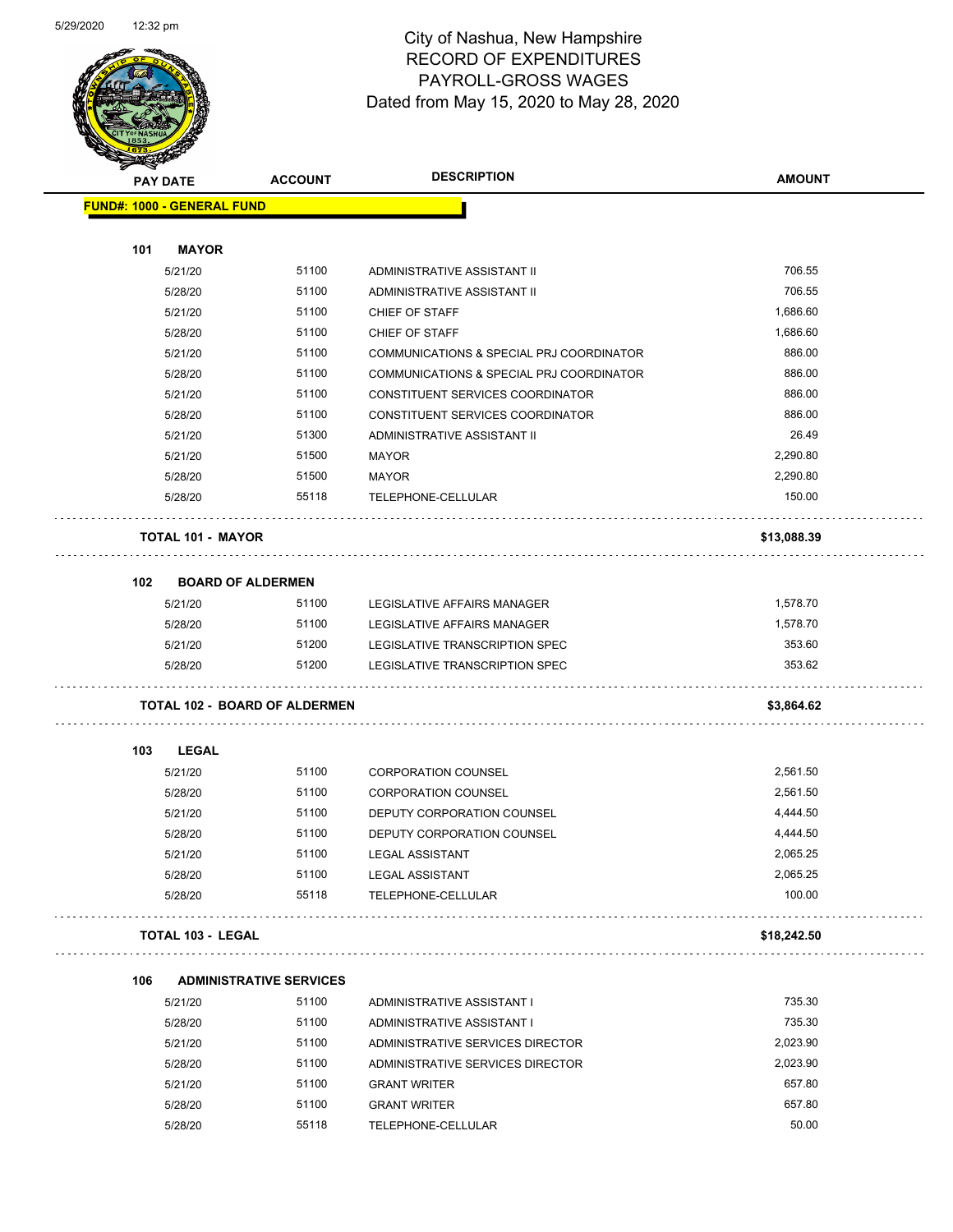| 5/29/2020 | 12:32 pm |
|-----------|----------|
|-----------|----------|

Page 28 of 81

| <b>PAY DATE</b>                     | <b>ACCOUNT</b>                                   | <b>DESCRIPTION</b>                                           | <b>AMOUNT</b>        |
|-------------------------------------|--------------------------------------------------|--------------------------------------------------------------|----------------------|
| <b>FUND#: 1000 - GENERAL FUND</b>   |                                                  |                                                              |                      |
|                                     | <b>TOTAL 106 - ADMINISTRATIVE SERVICES</b>       |                                                              | \$6,884.00           |
|                                     |                                                  |                                                              |                      |
| <b>CITY CLERK</b><br>107<br>5/21/20 | 51100                                            | <b>CITY CLERK</b>                                            | 1,897.40             |
| 5/28/20                             | 51100                                            | <b>CITY CLERK</b>                                            | 1,897.40             |
| 5/21/20                             | 51100                                            | <b>CLERK VITAL RECORDS II</b>                                | 1,867.51             |
| 5/28/20                             | 51100                                            | <b>CLERK VITAL RECORDS II</b>                                | 1,867.50             |
| 5/21/20                             | 51100                                            | DEPUTY CITY CLERK                                            | 1,216.25             |
| 5/28/20                             | 51100                                            | DEPUTY CITY CLERK                                            | 1,216.25             |
| 5/21/20                             | 51300                                            | <b>CLERK VITAL RECORDS II</b>                                | 443.54               |
| 5/28/20                             | 51300                                            | <b>CLERK VITAL RECORDS II</b>                                | 291.80               |
| 5/21/20                             | 51400                                            | <b>CITY CLERK TEMP</b>                                       | 200.00               |
| 5/28/20                             | 51400                                            | <b>CITY CLERK TEMP</b>                                       | 240.00               |
| <b>TOTAL 107 - CITY CLERK</b>       |                                                  |                                                              | \$11,137.65          |
|                                     |                                                  |                                                              |                      |
| 110                                 | <b>ARLINGTON ST COMMUNITY CENTER</b>             |                                                              |                      |
| 5/21/20                             | 51100                                            | ARLINGTON ST COMMUNITY CENTER DIRECTOR                       | 1,043.55             |
| 5/28/20<br>5/28/20                  | 51100<br>55118                                   | ARLINGTON ST COMMUNITY CENTER DIRECTOR<br>TELEPHONE-CELLULAR | 1,043.55<br>50.00    |
|                                     | <b>TOTAL 110 - ARLINGTON ST COMMUNITY CENTER</b> |                                                              | \$2,137.10           |
|                                     |                                                  |                                                              |                      |
| 111                                 | <b>HUMAN RESOURCES</b>                           |                                                              |                      |
| 5/21/20                             | 51100                                            | <b>HR SPECIALIST</b>                                         | 973.00               |
| 5/28/20                             | 51100                                            | <b>HR SPECIALIST</b>                                         | 973.00               |
| 5/21/20                             | 51100                                            | HRIS & PAYROLL ANALYST                                       | 518.92               |
| 5/28/20                             | 51100<br>51100                                   | HRIS & PAYROLL ANALYST                                       | 1,297.30             |
| 5/21/20<br>5/28/20                  | 51100                                            | HUMAN RESOURCES DIRECTOR<br>HUMAN RESOURCES DIRECTOR         | 1,907.35<br>1,907.35 |
|                                     |                                                  |                                                              |                      |
| 5/21/20<br>5/28/20                  | 51100<br>51100                                   | HUMAN RESOURCES MANAGER<br>HUMAN RESOURCES MANAGER           | 1,313.50<br>1,313.50 |
| 5/21/20                             | 51100                                            | PAYROLL ANALYST                                              | 2,349.99             |
| 5/28/20                             | 51100                                            | PAYROLL ANALYST                                              | 2,349.97             |
| 5/21/20                             | 51100                                            | PAYROLL MANAGER                                              | 1,651.40             |
| 5/28/20                             | 51100                                            | PAYROLL MANAGER                                              | 1,651.40             |
| 5/21/20                             | 51200                                            | ADMINISTRATIVE ASSISTANT I                                   | 412.28               |
| 5/28/20                             | 51200                                            | ADMINISTRATIVE ASSISTANT I                                   | 412.27               |
| 5/28/20                             | 55118                                            | TELEPHONE-CELLULAR                                           | 50.00                |
|                                     | <b>TOTAL 111 - HUMAN RESOURCES</b>               |                                                              | \$19,081.23          |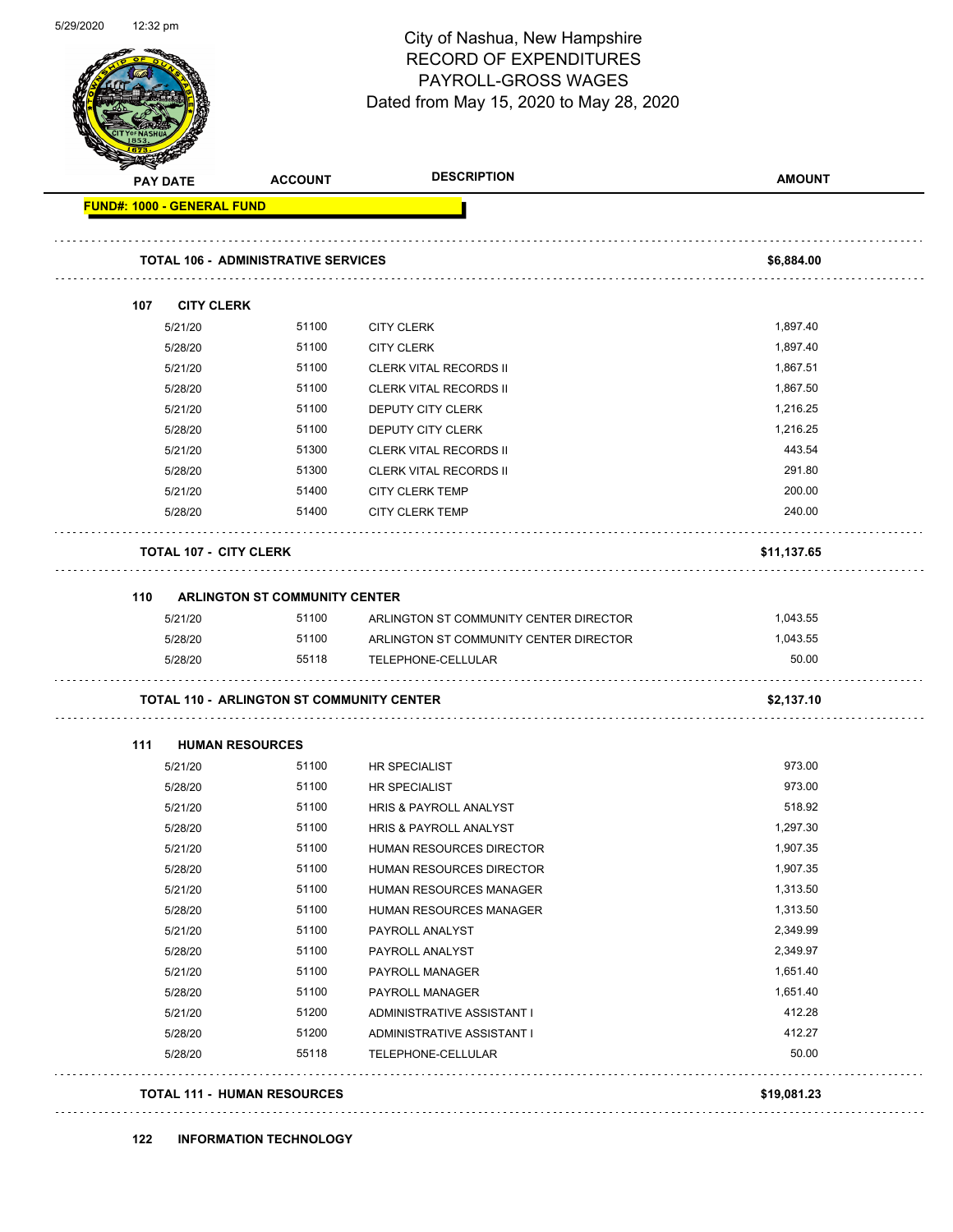

| <b>PAY DATE</b>                   | <b>ACCOUNT</b>                            | <b>DESCRIPTION</b>                       | <b>AMOUNT</b> |
|-----------------------------------|-------------------------------------------|------------------------------------------|---------------|
| <b>FUND#: 1000 - GENERAL FUND</b> |                                           |                                          |               |
| 122                               | <b>INFORMATION TECHNOLOGY</b>             |                                          |               |
| 5/21/20                           | 51100                                     | <b>ADMIN ASSISTANT III</b>               | 824.10        |
| 5/28/20                           | 51100                                     | ADMIN ASSISTANT III                      | 824.10        |
| 5/21/20                           | 51100                                     | <b>ENTERPRISE SYS ADMINISTRATOR</b>      | 1,651.40      |
| 5/28/20                           | 51100                                     | <b>ENTERPRISE SYS ADMINISTRATOR</b>      | 1,651.40      |
| 5/21/20                           | 51100                                     | ERP SYSTEM ADMIN DBA                     | 1,973.35      |
| 5/28/20                           | 51100                                     | ERP SYSTEM ADMIN DBA                     | 1,973.35      |
| 5/21/20                           | 51100                                     | IT APPLICATIONS ANALYST                  | 1,445.40      |
| 5/28/20                           | 51100                                     | IT APPLICATIONS ANALYST                  | 1,445.40      |
| 5/21/20                           | 51100                                     | IT DIVISION DIRECTOR                     | 2,427.25      |
| 5/28/20                           | 51100                                     | IT DIVISION DIRECTOR                     | 2,427.24      |
| 5/21/20                           | 51100                                     | IT INFRASTRUCTURE ANALYST                | 1,334.10      |
| 5/28/20                           | 51100                                     | IT INFRASTRUCTURE ANALYST                | 1,334.10      |
| 5/21/20                           | 51100                                     | IT MANAGER, INFRASTRUCTURE               | 2,177.35      |
| 5/28/20                           | 51100                                     | IT MANAGER, INFRASTRUCTURE               | 2,177.35      |
| 5/21/20                           | 51100                                     | IT MANAGER, PROJECT/DEVELOPMENT SERVICES | 1,684.20      |
| 5/28/20                           | 51100                                     | IT MANAGER, PROJECT/DEVELOPMENT SERVICES | 1,684.20      |
| 5/21/20                           | 51100                                     | IT MANAGER, TECHNICAL SERVICES           | 1,620.45      |
| 5/28/20                           | 51100                                     | IT MANAGER, TECHNICAL SERVICES           | 1,620.45      |
| 5/21/20                           | 51100                                     | TECHNICAL SPEC II NET SUPPORT            | 1,273.15      |
| 5/28/20                           | 51100                                     | TECHNICAL SPEC II NET SUPPORT            | 1,273.15      |
| 5/21/20                           | 51100                                     | <b>TECHNICAL SPECIALIST I</b>            | 888.90        |
| 5/28/20                           | 51100                                     | <b>TECHNICAL SPECIALIST I</b>            | 888.90        |
| 5/21/20                           | 51100                                     | WEB ADMINISTRATOR/GRAPHIC DESINGER       | 983.40        |
| 5/28/20                           | 51100                                     | WEB ADMINISTRATOR/GRAPHIC DESINGER       | 983.40        |
| 5/28/20                           | 51300                                     | TECHNICAL SPEC II NET SUPPORT            | 190.97        |
| 5/28/20                           | 55118                                     | TELEPHONE-CELLULAR                       | 234.00        |
|                                   | <b>TOTAL 122 - INFORMATION TECHNOLOGY</b> |                                          | \$36,991.06   |

**126 FINANCIAL SERVICES**

| 5/21/20 | 51100 | <b>ACCOUNTANT</b>            | 1,062.30 |
|---------|-------|------------------------------|----------|
| 5/28/20 | 51100 | <b>ACCOUNTANT</b>            | 1,062.30 |
| 5/21/20 | 51100 | ACCOUNTS PAYABLE COORDINATOR | 2,362.38 |
| 5/28/20 | 51100 | ACCOUNTS PAYABLE COORDINATOR | 2,362.38 |
| 5/21/20 | 51100 | ACCOUNTS PAYABLE SUPV        | 1,158.35 |
| 5/28/20 | 51100 | ACCOUNTS PAYABLE SUPV        | 1,158.35 |
| 5/21/20 | 51100 | <b>CFO COMPTROLLER</b>       | 2,664.05 |
| 5/28/20 | 51100 | CFO COMPTROLLER              | 2.664.05 |
| 5/21/20 | 51100 | DEP TREASURER TAX COLLECTOR  | 1.243.25 |
| 5/28/20 | 51100 | DEP TREASURER TAX COLLECTOR  | 1.243.25 |
| 5/21/20 | 51100 | FINANCE AND ADMIN MANAGER    | 888.05   |
| 5/28/20 | 51100 | FINANCE AND ADMIN MANAGER    | 888.05   |
| 5/21/20 | 51100 | <b>MVR CLERK I</b>           | 1,196.68 |
| 5/28/20 | 51100 | <b>MVR CLERK I</b>           | 1,196.69 |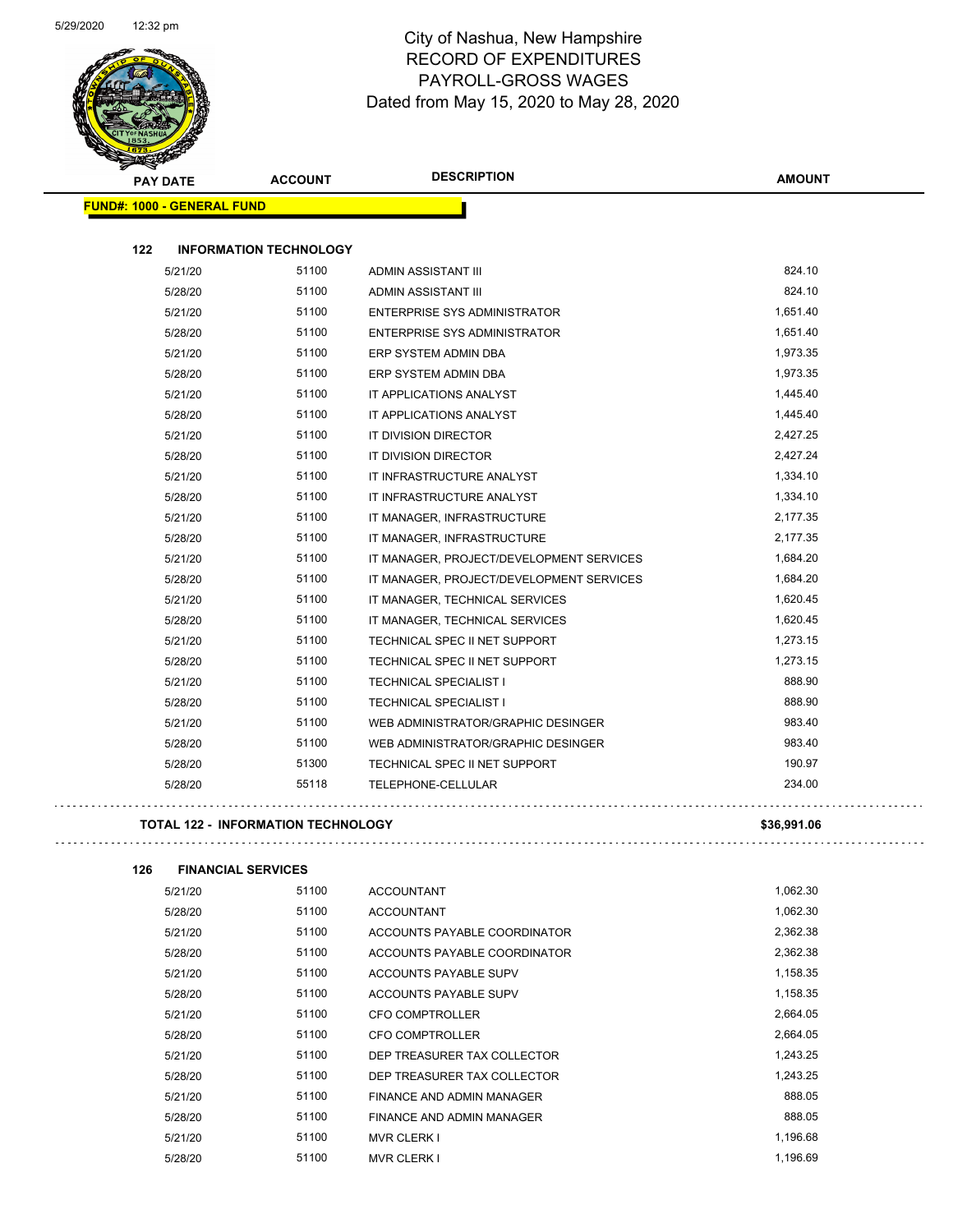

| <b>PAY DATE</b>                   | <b>ACCOUNT</b>            | <b>DESCRIPTION</b>               | <b>AMOUNT</b> |
|-----------------------------------|---------------------------|----------------------------------|---------------|
| <b>FUND#: 1000 - GENERAL FUND</b> |                           |                                  |               |
| 126                               | <b>FINANCIAL SERVICES</b> |                                  |               |
| 5/21/20                           | 51100                     | <b>MVR CLERK II</b>              | 1,571.73      |
| 5/28/20                           | 51100                     | MVR CLERK II                     | 1,571.72      |
| 5/21/20                           | 51100                     | MVR CLERK III                    | 1,565.40      |
| 5/28/20                           | 51100                     | MVR CLERK III                    | 1,565.40      |
| 5/21/20                           | 51100                     | ORDINANCE VIOLATIONS COORDINATOR | 299.55        |
| 5/28/20                           | 51100                     | ORDINANCE VIOLATIONS COORDINATOR | 299.55        |
| 5/21/20                           | 51100                     | REVENUE ACCOUNTS SPEC            | 898.05        |
| 5/28/20                           | 51100                     | REVENUE ACCOUNTS SPEC            | 898.05        |
| 5/21/20                           | 51100                     | REVENUE COORDINATOR              | 1,103.65      |
| 5/28/20                           | 51100                     | REVENUE COORDINATOR              | 1,103.65      |
| 5/21/20                           | 51100                     | <b>SENIOR FINANCE MANAGER</b>    | 1,776.05      |
| 5/28/20                           | 51100                     | SENIOR FINANCE MANAGER           | 1,776.05      |
| 5/21/20                           | 51100                     | SENIOR FINANCIAL ANALYST         | 1,268.05      |
| 5/28/20                           | 51100                     | SENIOR FINANCIAL ANALYST         | 1,268.05      |
| 5/21/20                           | 51100                     | SR MGR ACCT FIN REPORTING        | 1,381.35      |
| 5/28/20                           | 51100                     | SR MGR ACCT FIN REPORTING        | 1,381.35      |
| 5/21/20                           | 51100                     | SUPV VEHICLE REGISTRATION        | 1,282.70      |
| 5/28/20                           | 51100                     | <b>SUPV VEHICLE REGISTRATION</b> | 1,282.70      |
| 5/21/20                           | 51100                     | TREASURER TAX COLLECTOR          | 2,177.35      |
| 5/28/20                           | 51100                     | <b>TREASURER TAX COLLECTOR</b>   | 2,177.35      |
| 5/21/20                           | 51200                     | <b>TRUST ACCOUNTANT PT</b>       | 773.00        |
| 5/28/20                           | 51200                     | TRUST ACCOUNTANT PT              | 773.00        |
| 5/21/20                           | 51300                     | ACCOUNTS PAYABLE COORDINATOR     | 49.88         |
| 5/28/20                           | 51300                     | ACCOUNTS PAYABLE COORDINATOR     | 7.13          |
| 5/21/20                           | 51300                     | <b>MVR CLERK I</b>               | 22.44         |
| 5/28/20                           | 51300                     | <b>MVR CLERK I</b>               | 201.96        |
| 5/21/20                           | 51300                     | MVR CLERK II                     | 20.56         |
| 5/28/20                           | 51300                     | MVR CLERK II                     | 32.22         |
| 5/21/20                           | 51300                     | <b>MVR CLERK III</b>             | 36.62         |
| 5/28/20                           | 51300                     | <b>MVR CLERK III</b>             | 14.82         |
| 5/21/20                           | 51300                     | <b>REVENUE COORDINATOR</b>       | 134.53        |
| 5/28/20                           | 51300                     | REVENUE COORDINATOR              | 124.17        |
| 5/28/20                           | 55118                     | TELEPHONE-CELLULAR               | 50.00         |

#### **TOTAL 126 - FINANCIAL SERVICES \$50,038.21**

#### **129 CITY BUILDINGS**

5/21/20 51100 BUILDING MANAGER 1,305.24 5/28/20 51100 BUILDING MANAGER 1,305.25 5/21/20 51100 CUSTODIAN I 1,282.72 5/28/20 51100 CUSTODIAN I 1,282.70 5/21/20 51100 ENERGY MANAGER 1,403.30 5/28/20 51100 ENERGY MANAGER 1,403.30 5/21/20 51100 MAINTENANCE SPEC 1,366.60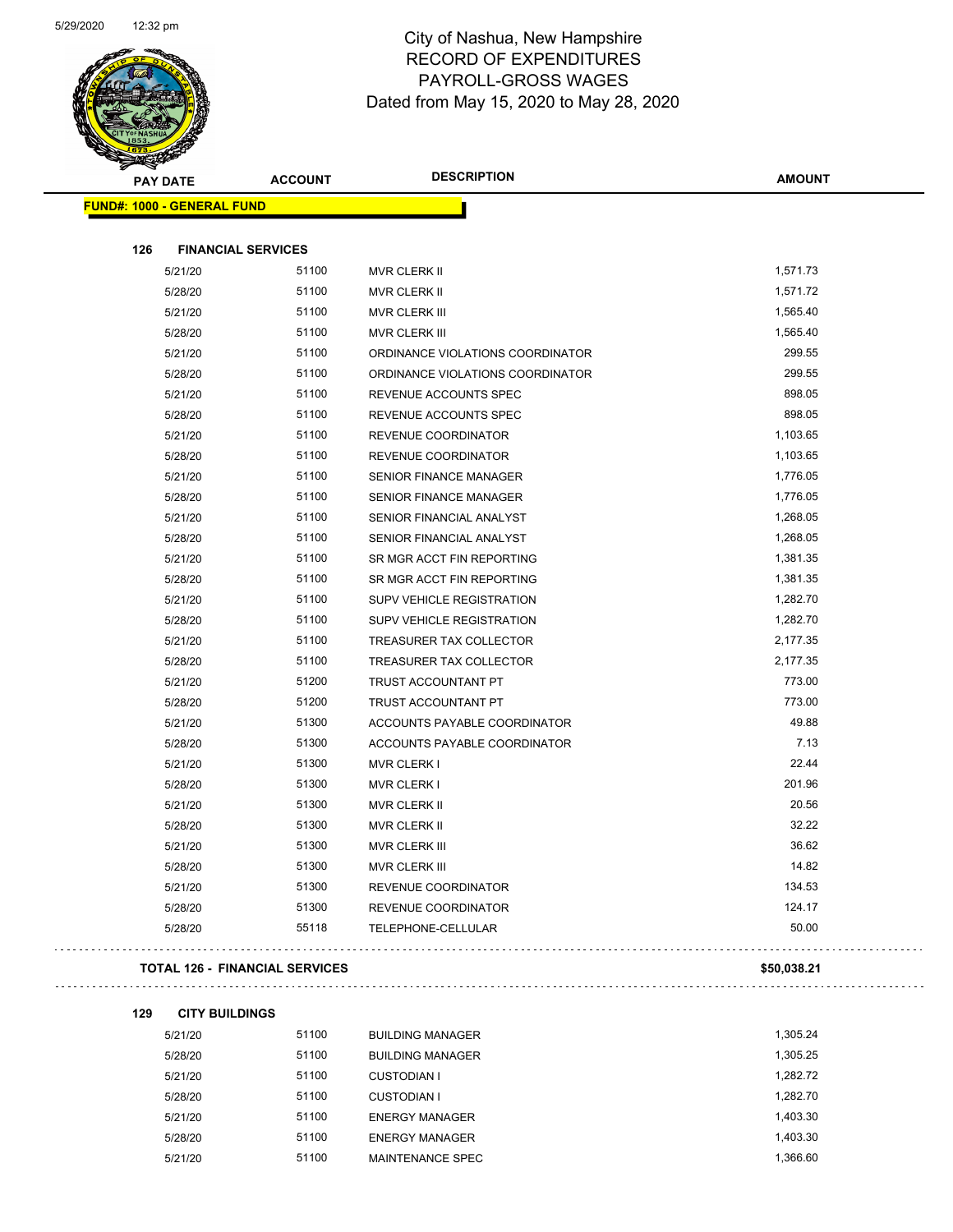Page 31 of 81

|     | <b>PAY DATE</b>                   | <b>ACCOUNT</b> | <b>DESCRIPTION</b>                       | <b>AMOUNT</b> |
|-----|-----------------------------------|----------------|------------------------------------------|---------------|
|     | <b>FUND#: 1000 - GENERAL FUND</b> |                |                                          |               |
|     |                                   |                |                                          |               |
| 129 | <b>CITY BUILDINGS</b>             | 51100          |                                          | 1,366.60      |
|     | 5/28/20                           | 51200          | <b>MAINTENANCE SPEC</b>                  | 355.65        |
|     | 5/21/20<br>5/28/20                | 51200          | <b>CUSTODIAN I</b><br><b>CUSTODIAN I</b> | 355.65        |
|     |                                   | 55118          | TELEPHONE-CELLULAR                       | 67.00         |
|     | 5/28/20                           |                |                                          |               |
|     | <b>TOTAL 129 - CITY BUILDINGS</b> |                |                                          | \$11,494.01   |
| 130 | <b>PURCHASING</b>                 |                |                                          |               |
|     | 5/21/20                           | 51100          | <b>PURCHASING AGENT I</b>                | 774.95        |
|     | 5/28/20                           | 51100          | PURCHASING AGENT I                       | 774.95        |
|     | 5/21/20                           | 51100          | PURCHASING AGENT II                      | 962.15        |
|     | 5/28/20                           | 51100          | PURCHASING AGENT II                      | 962.15        |
|     | 5/21/20                           | 51100          | <b>PURCHASING MANAGER</b>                | 1,776.05      |
|     | 5/28/20                           | 51100          | PURCHASING MANAGER                       | 1,776.05      |
|     | 5/21/20                           | 51200          | MESSENGER MAIL DISTRIBUTION CL           | 261.44        |
|     | 5/28/20                           | 51200          | MESSENGER MAIL DISTRIBUTION CL           | 261.44        |
|     | <b>TOTAL 130 - PURCHASING</b>     |                |                                          | \$7,549.18    |
| 131 | <b>HUNT BUILDING</b>              |                |                                          |               |
|     | 5/21/20                           | 51100          | HUNT MEMORIAL BLDG & ARTS ADM            | 394.17        |
|     | 5/28/20                           | 51100          | HUNT MEMORIAL BLDG & ARTS ADM            | 394.19        |
|     | <b>TOTAL 131 - HUNT BUILDING</b>  |                |                                          | \$788.36      |
| 132 | <b>ASSESSING</b>                  |                |                                          |               |
|     | 5/21/20                           | 51100          | ASSESSING ADMIN SPEC II CSR              | 1,498.35      |
|     | 5/28/20                           | 51100          | ASSESSING ADMIN SPEC II CSR              | 1,498.35      |
|     | 5/21/20                           | 51100          | ASSESSING ADMIN SPEC III CSR             | 1,020.05      |
|     | 5/28/20                           | 51100          | ASSESSING ADMIN SPEC III CSR             | 1,020.05      |
|     | 5/21/20                           | 51100          | ASSESSOR I                               | 813.45        |
|     | 5/28/20                           | 51100          | ASSESSOR I                               | 813.45        |
|     | 5/21/20                           | 51100          | ASSESSOR II                              | 1,171.15      |
|     | 5/28/20                           | 51100          | ASSESSOR II                              | 1,171.15      |
|     | 5/21/20                           | 51100          | ASSESSOR III                             | 2,518.80      |
|     | 5/28/20                           | 51100          | <b>ASSESSOR III</b>                      | 2,518.80      |
|     | 5/21/20                           | 51100          | DEPARTMENT COORDINATOR                   | 806.75        |
|     | 5/28/20                           | 51100          | DEPARTMENT COORDINATOR                   | 806.75        |
|     | 5/28/20                           | 51300          | ASSESSING ADMIN SPEC II CSR              | 6.85          |
|     |                                   |                |                                          |               |
|     | 5/28/20                           | 51512          | CITY CLERK TEMP                          | 125.00        |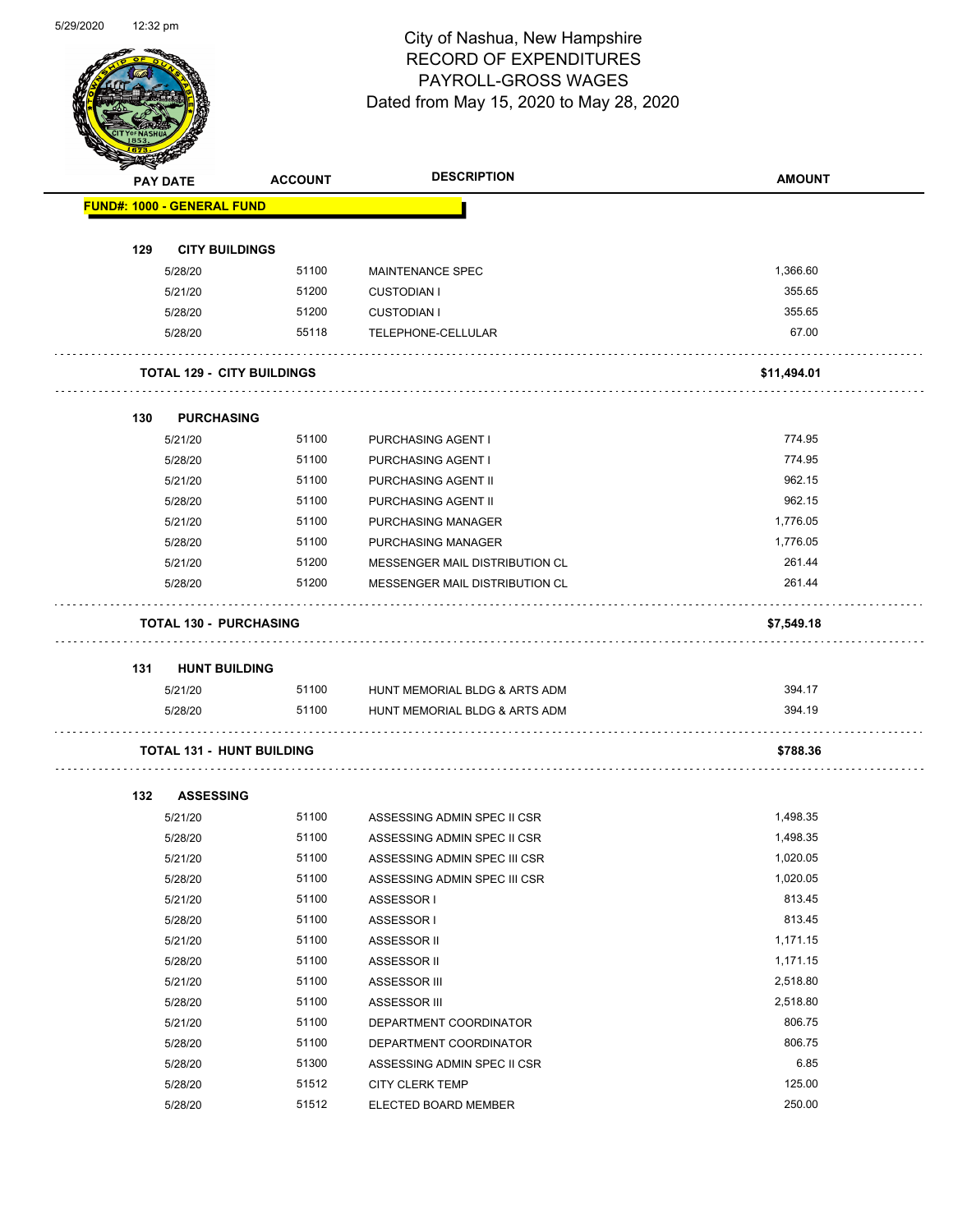

Page 32 of 81

|                                   | <b>PAY DATE</b>              | <b>ACCOUNT</b>                            | <b>DESCRIPTION</b>            | <b>AMOUNT</b> |
|-----------------------------------|------------------------------|-------------------------------------------|-------------------------------|---------------|
| <b>FUND#: 1000 - GENERAL FUND</b> |                              |                                           |                               |               |
|                                   |                              |                                           |                               |               |
|                                   | <b>TOTAL 132 - ASSESSING</b> |                                           |                               | \$16,038.95   |
| 134                               | GIS                          |                                           |                               |               |
|                                   | 5/21/20                      | 51100                                     | <b>GIS TECHNICIAN II</b>      | 1,199.70      |
|                                   | 5/28/20                      | 51100                                     | <b>GIS TECHNICIAN II</b>      | 1,199.70      |
|                                   | <b>TOTAL 134 - GIS</b>       |                                           |                               | \$2,399.40    |
| 140                               |                              | <b>PINEWOOD CEMETERY</b>                  |                               |               |
|                                   | 5/28/20                      | 51400                                     | SEASONAL                      | 442.40        |
|                                   | 5/28/20                      | 55314                                     | FIXED RATE MILEAGE ALLOWANCE  | 100.00        |
|                                   |                              | <b>TOTAL 140 - PINEWOOD CEMETERY</b>      |                               | \$542.40      |
| 142                               |                              | <b>WOODLAWN CEMETERY</b>                  |                               |               |
|                                   | 5/21/20                      | 51100                                     | <b>GROUNDSKEEPER CEMETERY</b> | 1,480.00      |
|                                   | 5/28/20                      | 51100                                     | <b>GROUNDSKEEPER CEMETERY</b> | 1,480.00      |
|                                   | 5/21/20                      | 51100                                     | SUBFOREMAN CEMETERY           | 901.25        |
|                                   | 5/28/20                      | 51100                                     | SUBFOREMAN CEMETERY           | 901.25        |
|                                   | 5/21/20                      | 51100                                     | SUPERINTENDENT CEMETERY I     | 1,263.75      |
|                                   | 5/28/20                      | 51100                                     | SUPERINTENDENT CEMETERY I     | 1,263.75      |
|                                   | 5/21/20                      | 51300                                     | <b>GROUNDSKEEPER CEMETERY</b> | 298.32        |
|                                   | 5/28/20                      | 51300                                     | <b>GROUNDSKEEPER CEMETERY</b> | 76.33         |
|                                   | 5/21/20                      | 51300                                     | SUBFOREMAN CEMETERY           | 143.64        |
|                                   | 5/28/20                      | 51400                                     | <b>SEASONAL</b>               | 663.60        |
|                                   |                              | <b>TOTAL 142 - WOODLAWN CEMETERY</b>      |                               | \$8,471.89    |
| 144                               |                              | <b>EDGEWOOD &amp; SUBURBAN CEMETERIES</b> |                               |               |
|                                   | 5/21/20                      | 51100                                     | <b>GROUNDSKEEPER CEMETERY</b> | 1,239.40      |
|                                   | 5/28/20                      | 51100                                     | <b>GROUNDSKEEPER CEMETERY</b> | 1,286.25      |
|                                   | 5/21/20                      | 51100                                     | SUBFOREMAN CEMETERY           | 720.25        |
|                                   | 5/28/20                      | 51100                                     | SUBFOREMAN CEMETERY           | 778.65        |
|                                   | 5/21/20                      | 51100                                     | SUPERINTENDENT CEMETERY II    | 1,282.70      |
|                                   | 5/28/20                      | 51100                                     | SUPERINTENDENT CEMETERY II    | 1,282.70      |
|                                   | 5/21/20                      | 51300                                     | <b>GROUNDSKEEPER CEMETERY</b> | 144.71        |
|                                   | 5/28/20                      | 51300                                     | <b>GROUNDSKEEPER CEMETERY</b> | 192.94        |
|                                   | 5/28/20                      | 51300                                     | SEASONAL                      | 336.00        |
|                                   | 5/21/20                      | 51300                                     | SUBFOREMAN CEMETERY           | 102.20        |
|                                   | 5/28/20                      | 51300                                     | SUBFOREMAN CEMETERY           | 116.80        |
|                                   | 5/21/20                      | 51400                                     | SEASONAL                      | 2,093.00      |
|                                   | 5/28/20                      | 51400                                     | SEASONAL                      | 2,240.00      |
|                                   | 5/28/20                      | 55314                                     | FIXED RATE MILEAGE ALLOWANCE  | 100.00        |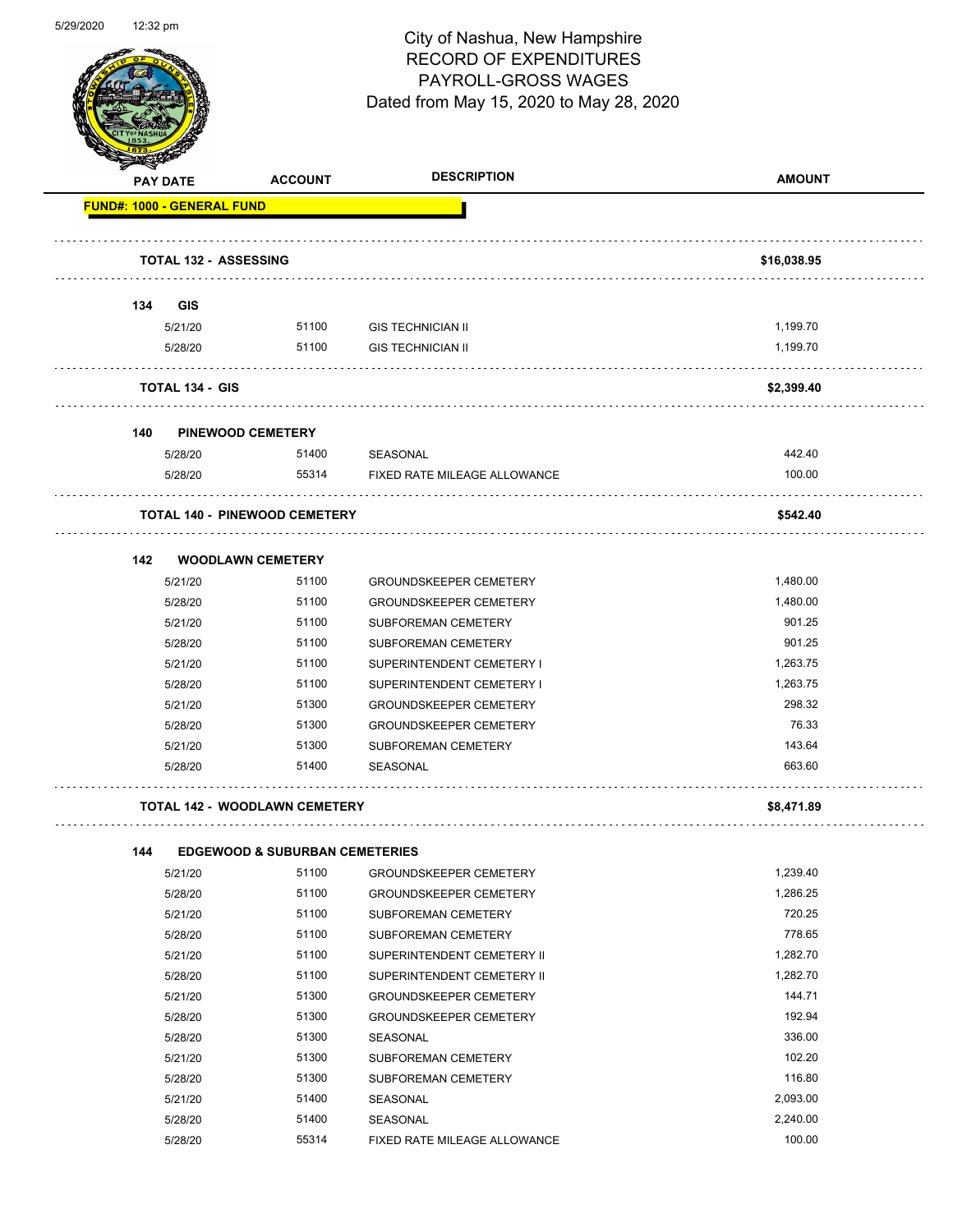Page 33 of 81

| <b>PAY DATE</b>                   | <b>ACCOUNT</b>                                        | <b>DESCRIPTION</b>                   | <b>AMOUNT</b> |
|-----------------------------------|-------------------------------------------------------|--------------------------------------|---------------|
| <b>FUND#: 1000 - GENERAL FUND</b> |                                                       |                                      |               |
|                                   | <b>TOTAL 144 - EDGEWOOD &amp; SUBURBAN CEMETERIES</b> | \$11,915.60                          |               |
|                                   |                                                       |                                      |               |
| <b>POLICE</b><br>150              |                                                       |                                      |               |
| 5/21/20                           | 51100                                                 | <b>1ST YEAR OFFICERS</b>             | 10,524.00     |
| 5/28/20                           | 51100                                                 | <b>1ST YEAR OFFICERS</b>             | 10,524.00     |
| 5/21/20                           | 51100                                                 | 1ST YR OFFICERS CERTIFIED SPEC       | 1,099.90      |
| 5/28/20                           | 51100                                                 | 1ST YR OFFICERS CERTIFIED SPEC       | 1,099.90      |
| 5/21/20                           | 51100                                                 | 1st YR SPECIAL OFFICER CERTIFIED II  | 7,150.01      |
| 5/28/20                           | 51100                                                 | 1st YR SPECIAL OFFICER CERTIFIED II  | 7,150.00      |
| 5/21/20                           | 51100                                                 | <b>ACCOUNT CLERK III</b>             | 2,333.75      |
| 5/28/20                           | 51100                                                 | <b>ACCOUNT CLERK III</b>             | 2,333.75      |
| 5/21/20                           | 51100                                                 | ADMIN ASSISTANT I DETECTIVES         | 2,172.84      |
| 5/28/20                           | 51100                                                 | ADMIN ASSISTANT I DETECTIVES         | 2,172.85      |
| 5/21/20                           | 51100                                                 | ADMIN ASSISTANT I LEGAL              | 774.05        |
| 5/28/20                           | 51100                                                 | ADMIN ASSISTANT I LEGAL              | 774.06        |
| 5/21/20                           | 51100                                                 | ADMIN ASSISTANT II LEGAL             | 784.25        |
| 5/28/20                           | 51100                                                 | ADMIN ASSISTANT II LEGAL             | 784.25        |
| 5/21/20                           | 51100                                                 | ADMIN ASSISTANT III PROF STANDARDS   | 983.25        |
| 5/28/20                           | 51100                                                 | ADMIN ASSISTANT III PROF STANDARDS   | 983.25        |
| 5/21/20                           | 51100                                                 | ADMIN ASSISTANT III SERVICES         | 810.60        |
| 5/28/20                           | 51100                                                 | ADMIN ASSISTANT III SERVICES         | 810.60        |
| 5/21/20                           | 51100                                                 | ADMIN ASSISTANT IV UNIFORM FIELD OPS | 853.01        |
| 5/28/20                           | 51100                                                 | ADMIN ASSISTANT IV UNIFORM FIELD OPS | 853.02        |
| 5/21/20                           | 51100                                                 | ADMIN SUPERVISOR DETECTIVES          | 994.15        |
| 5/28/20                           | 51100                                                 | ADMIN SUPERVISOR DETECTIVES          | 994.15        |
| 5/21/20                           | 51100                                                 | ADMINISTRATIVE PROJECT SPEC          | 1,315.60      |
| 5/28/20                           | 51100                                                 | ADMINISTRATIVE PROJECT SPEC          | 1,315.60      |
| 5/21/20                           | 51100                                                 | ANIMAL CONTROL OFFICER               | 1,028.90      |
| 5/28/20                           | 51100                                                 | ANIMAL CONTROL OFFICER               | 1,028.90      |
| 5/21/20                           | 51100                                                 | ASSISTANT RECORDS MANAGER            | 1,082.90      |
| 5/28/20                           | 51100                                                 | ASSISTANT RECORDS MANAGER            | 1,082.90      |
| 5/21/20                           | 51100                                                 | AUTO MECHANIC 1ST CLASS              | 1,755.23      |
| 5/28/20                           | 51100                                                 | AUTO MECHANIC 1ST CLASS              | 1,755.23      |
| 5/21/20                           | 51100                                                 | <b>BUILDING MAINTENANCE SUPV</b>     | 1,082.90      |
| 5/28/20                           | 51100                                                 | <b>BUILDING MAINTENANCE SUPV</b>     | 1,082.90      |
| 5/21/20                           | 51100                                                 | <b>CAPTAIN</b>                       | 16,638.29     |
| 5/28/20                           | 51100                                                 | <b>CAPTAIN</b>                       | 16,638.29     |
| 5/21/20                           | 51100                                                 | CHIEF OF POLICE                      | 2,928.65      |
| 5/28/20                           | 51100                                                 | CHIEF OF POLICE                      | 2,928.65      |
| 5/21/20                           | 51100                                                 | COMM TECH ALL DESIGNATIONS           | 8,097.11      |
| 5/28/20                           | 51100                                                 | COMM TECH ALL DESIGNATIONS           | 8,097.12      |
| 5/21/20                           | 51100                                                 | COMMUNITY POLICE COORD CEMD          | 1,426.20      |
| 5/28/20                           | 51100                                                 | COMMUNITY POLICE COORD CEMD          | 1,426.20      |
| 5/21/20                           | 51100                                                 | <b>CRIME ANALYST</b>                 | 1,096.70      |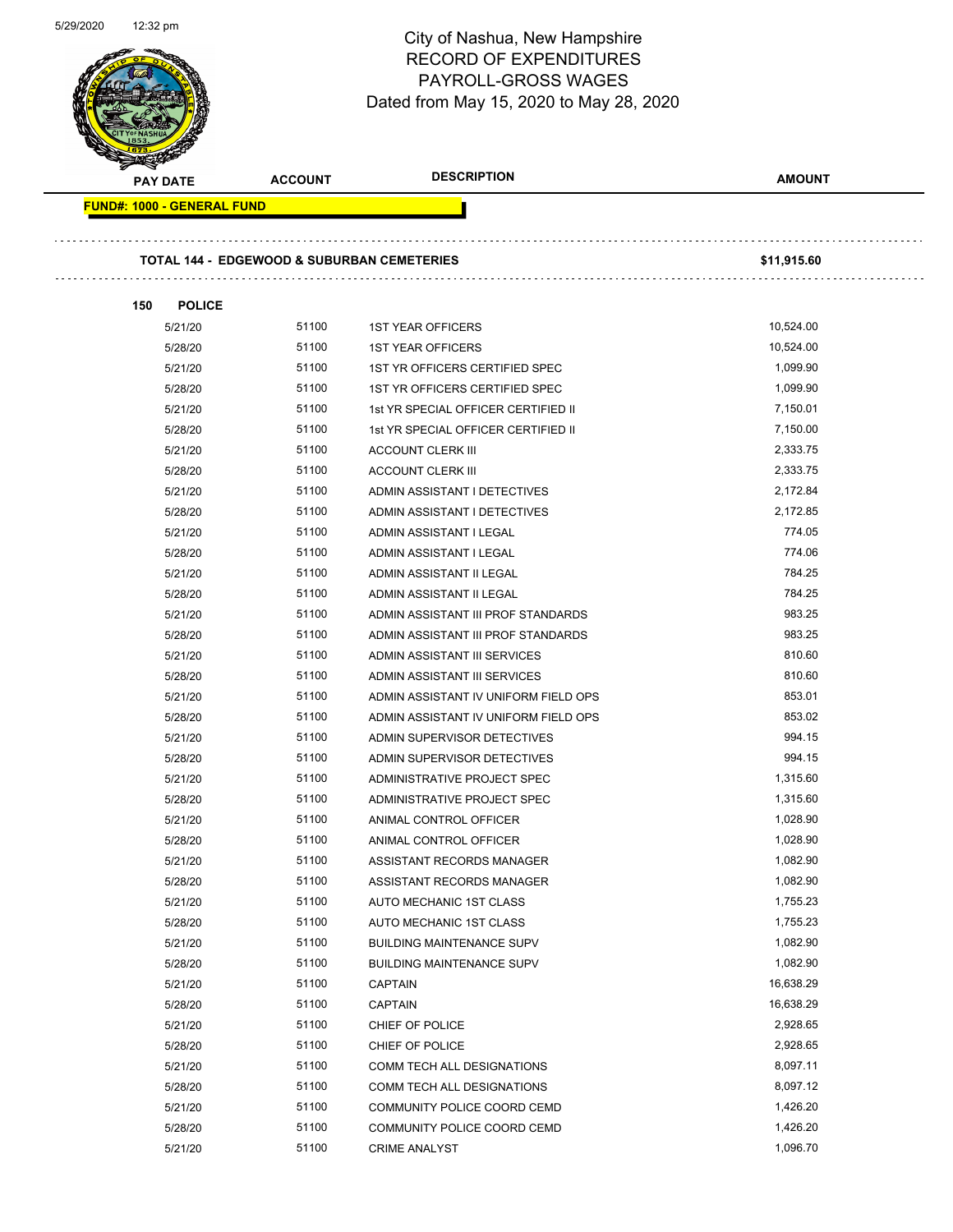

|     | <b>PAY DATE</b>                   | <b>ACCOUNT</b> | <b>DESCRIPTION</b>                             | <b>AMOUNT</b>        |
|-----|-----------------------------------|----------------|------------------------------------------------|----------------------|
|     | <b>FUND#: 1000 - GENERAL FUND</b> |                |                                                |                      |
|     |                                   |                |                                                |                      |
| 150 | <b>POLICE</b>                     |                |                                                |                      |
|     | 5/28/20                           | 51100          | <b>CRIME ANALYST</b>                           | 1,096.70             |
|     | 5/21/20                           | 51100          | <b>CUSTODIAN III</b>                           | 2,384.55             |
|     | 5/28/20                           | 51100          | <b>CUSTODIAN III</b>                           | 1,585.21             |
|     | 5/21/20                           | 51100          | DEPUTY CHIEF OF POLICE                         | 5,307.80             |
|     | 5/28/20                           | 51100          | DEPUTY CHIEF OF POLICE                         | 5,307.80             |
|     | 5/21/20                           | 51100          | <b>DETENTION SPEC</b>                          | 2,719.30             |
|     | 5/28/20                           | 51100          | DETENTION SPEC                                 | 2,719.30             |
|     | 5/21/20                           | 51100          | DISPATCHERS ALL DESIGNATIONS                   | 4,401.37             |
|     | 5/28/20                           | 51100          | DISPATCHERS ALL DESIGNATIONS                   | 4,439.59             |
|     | 5/21/20                           | 51100          | FLEET MAINTENANCE ASST SUPV                    | 1,014.40             |
|     | 5/28/20                           | 51100          | FLEET MAINTENANCE ASST SUPV                    | 1,014.40             |
|     | 5/21/20                           | 51100          | IT MANAGER/SOFTWARE SPECIALIST                 | 1,819.90             |
|     | 5/28/20                           | 51100          | IT MANAGER/SOFTWARE SPECIALIST                 | 1,819.90             |
|     | 5/21/20                           | 51100          | IT PROGRAMS ADMIN & INSTRUCTOR                 | 1,139.00             |
|     | 5/28/20                           | 51100          | IT PROGRAMS ADMIN & INSTRUCTOR                 | 1,139.00             |
|     | 5/21/20                           | 51100          | LIEUTENANT                                     | 18,227.10            |
|     | 5/28/20                           | 51100          | LIEUTENANT                                     | 18,227.10            |
|     | 5/21/20                           | 51100          | NPD BUSINESS COORDINATOR                       | 1,138.10             |
|     | 5/28/20                           | 51100          | NPD BUSINESS COORDINATOR                       | 1,138.10             |
|     | 5/21/20                           | 51100          | <b>NPD BUSINESS MANAGER</b>                    | 1,802.00             |
|     | 5/28/20                           | 51100          | NPD BUSINESS MANAGER                           | 1,802.00             |
|     | 5/21/20                           | 51100          | NPD NETWORK ADMINISTRATOR                      | 1,450.75             |
|     | 5/28/20                           | 51100          | NPD NETWORK ADMINISTRATOR                      | 1,450.75             |
|     | 5/21/20                           | 51100          | PARALEGAL                                      | 871.09               |
|     | 5/28/20                           | 51100          | PARALEGAL                                      | 871.10               |
|     | 5/21/20                           | 51100          | PATROLMAN ALL RANKS                            | 170,409.68           |
|     | 5/28/20                           | 51100          | PATROLMAN ALL RANKS                            | 170,567.98           |
|     | 5/21/20                           | 51100          | POLICE ATTORNEY                                | 3,098.78             |
|     | 5/28/20                           | 51100          | POLICE ATTORNEY                                | 3,098.78             |
|     | 5/21/20                           | 51100          | RECORDS & COMMUNICATIONS MGR                   | 1,673.90             |
|     | 5/28/20                           | 51100<br>51100 | <b>RECORDS &amp; COMMUNICATIONS MGR</b>        | 1,673.90<br>2,098.65 |
|     | 5/21/20                           | 51100          | <b>RECORDS TECHNICIAN I</b>                    | 2,098.10             |
|     | 5/28/20<br>5/21/20                | 51100          | <b>RECORDS TECHNICIAN I</b>                    | 909.91               |
|     | 5/28/20                           | 51100          | RECORDS TECHNICIAN II<br>RECORDS TECHNICIAN II | 909.90               |
|     | 5/21/20                           | 51100          | SERGEANT                                       | 44,362.47            |
|     | 5/28/20                           | 51100          | SERGEANT                                       | 44,476.05            |
|     | 5/21/20                           | 51100          | SHIFT LEADER                                   | 2,185.00             |
|     | 5/28/20                           | 51100          | SHIFT LEADER                                   | 2,185.00             |
|     | 5/21/20                           | 51100          | <b>SUPV POLICE FLEET</b>                       | 1,375.84             |
|     | 5/28/20                           | 51100          | SUPV POLICE FLEET                              | 1,375.84             |
|     | 5/21/20                           | 51200          | <b>ACCREDITATION MANAGER</b>                   | 1,151.84             |
|     | 5/28/20                           | 51200          | <b>ACCREDITATION MANAGER</b>                   | 1,151.84             |
|     | 5/21/20                           | 51200          | SENIOR RELATIONS SPECIALIST                    | 739.88               |
|     |                                   |                |                                                |                      |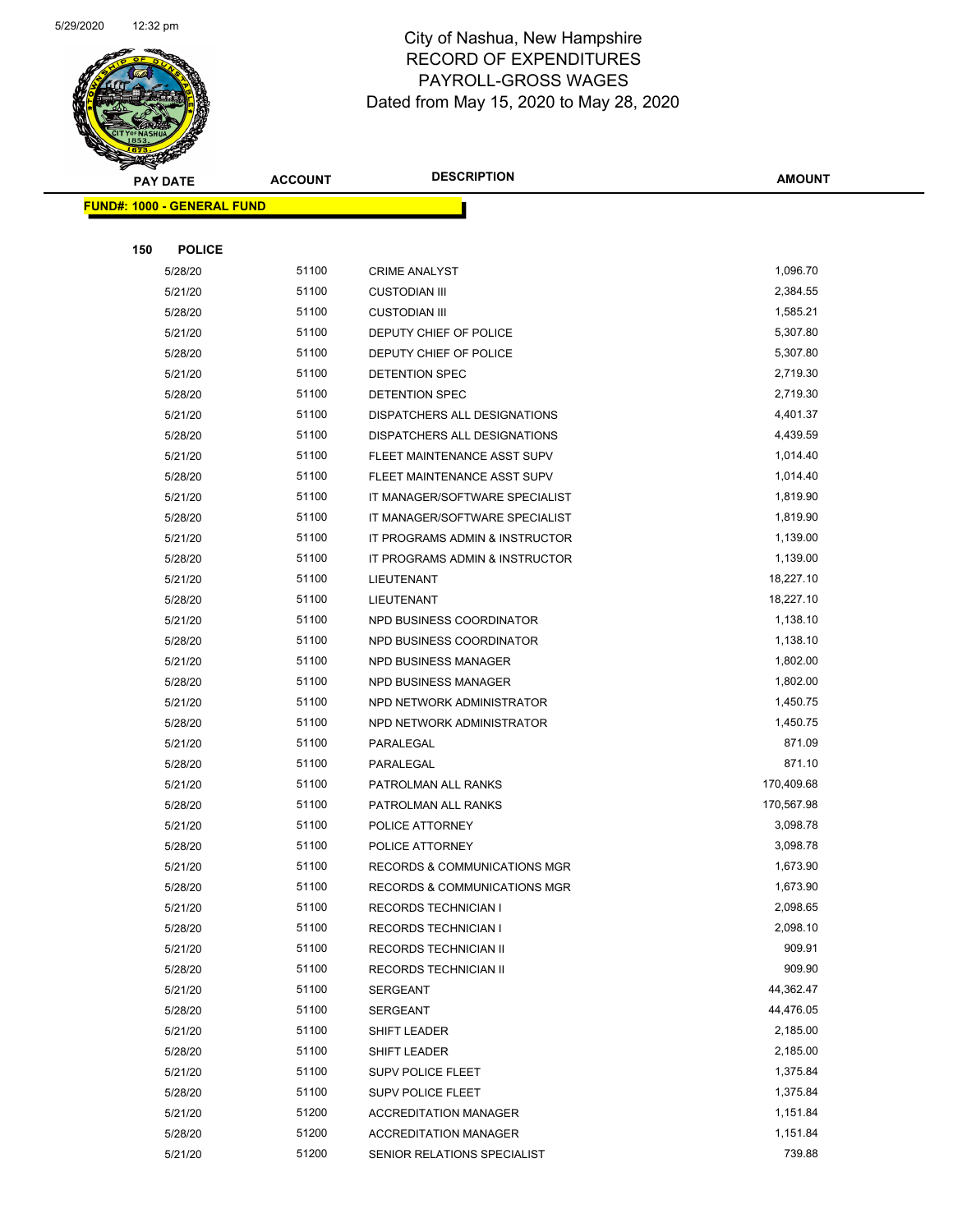

Page 35 of 81

| <b>PAY DATE</b>                   | <b>ACCOUNT</b> | <b>DESCRIPTION</b>                                         | <b>AMOUNT</b>      |
|-----------------------------------|----------------|------------------------------------------------------------|--------------------|
| <b>FUND#: 1000 - GENERAL FUND</b> |                |                                                            |                    |
|                                   |                |                                                            |                    |
| 150<br><b>POLICE</b>              |                |                                                            |                    |
| 5/28/20                           | 51200          | SENIOR RELATIONS SPECIALIST                                | 739.89             |
| 5/21/20                           | 51300          | COMM TECH ALL DESIGNATIONS                                 | 231.81             |
| 5/28/20                           | 51300          | COMM TECH ALL DESIGNATIONS                                 | 335.95             |
| 5/21/20                           | 51300          | <b>LIEUTENANT</b>                                          | 3,541.40           |
| 5/28/20                           | 51300          | LIEUTENANT                                                 | (1,253.20)         |
| 5/21/20                           | 51300          | PATROLMAN ALL RANKS                                        | 25,702.62          |
| 5/28/20                           | 51300          | PATROLMAN ALL RANKS                                        | (11, 152.93)       |
| 5/21/20                           | 51300          | SERGEANT                                                   | 4,814.45           |
| 5/28/20                           | 51300          | SERGEANT                                                   | (2,634.07)         |
| 5/21/20                           | 51300          | SHIFT LEADER                                               | 129.96             |
| 5/28/20                           | 51300          | SHIFT LEADER                                               | 129.96             |
| 5/28/20                           | 51309          | PATROLMAN ALL RANKS                                        | 929.81             |
| 5/21/20                           | 51315          | PATROLMAN ALL RANKS                                        | 160.88             |
| 5/28/20                           | 51315          | PATROLMAN ALL RANKS                                        | 162.72             |
| 5/21/20                           | 51322          | <b>1ST YEAR OFFICERS</b>                                   | 98.67              |
| 5/28/20                           | 51322          | <b>1ST YEAR OFFICERS</b>                                   | 296.00             |
| 5/21/20                           | 51322          | 1st YR SPECIAL OFFICER CERTIFIED II                        | 321.77             |
| 5/28/20                           | 51322          | 1st YR SPECIAL OFFICER CERTIFIED II                        | 563.79             |
| 5/21/20                           | 51322          | LIEUTENANT                                                 | 499.98             |
| 5/21/20                           | 51322          | PATROLMAN ALL RANKS                                        | 11,992.73          |
| 5/28/20                           | 51322          | PATROLMAN ALL RANKS                                        | 8,182.82           |
| 5/21/20                           | 51322          | <b>SERGEANT</b>                                            | 3,869.00           |
| 5/28/20                           | 51322          | SERGEANT                                                   | 872.67             |
| 5/28/20                           | 51330          | 1st YR SPECIAL OFFICER CERTIFIED II                        | 376.81             |
| 5/21/20                           | 51330          | COMM TECH ALL DESIGNATIONS                                 | 148.35             |
| 5/28/20                           | 51330          | COMM TECH ALL DESIGNATIONS                                 | 1,130.31           |
| 5/21/20                           | 51330          | DETENTION SPEC                                             | 560.70             |
| 5/28/20                           | 51330          | DETENTION SPEC                                             | 577.52             |
| 5/21/20                           | 51330          | DISPATCHERS ALL DESIGNATIONS                               | 241.46             |
| 5/28/20                           | 51330          | DISPATCHERS ALL DESIGNATIONS                               | 241.46             |
| 5/21/20                           | 51330          | LIEUTENANT                                                 | 616.23             |
| 5/28/20                           | 51330          | LIEUTENANT                                                 | 1,232.46           |
| 5/21/20                           | 51330          | PATROLMAN ALL RANKS                                        | 12,234.85          |
| 5/28/20                           | 51330          | PATROLMAN ALL RANKS                                        | 22,193.89          |
| 5/21/20                           | 51330          | SERGEANT                                                   | 4,534.51           |
| 5/28/20                           | 51330          | SERGEANT                                                   | 6,256.06           |
| 5/21/20                           | 51330          | SHIFT LEADER                                               | 635.21             |
| 5/28/20                           | 51330          | SHIFT LEADER                                               | 317.61             |
| 5/21/20                           | 51412          | PER DIEM                                                   | 99.87              |
| 5/28/20                           | 51600<br>51600 | COMM TECH ALL DESIGNATIONS                                 | 1,000.00<br>300.00 |
| 5/21/20                           | 51700          | <b>RECORDS TECHNICIAN I</b>                                | 3,000.00           |
| 5/28/20<br>5/28/20                | 51700          | <b>1ST YEAR OFFICERS</b><br>1ST YR OFFICERS CERTIFIED SPEC | 300.00             |
| 5/28/20                           | 51700          | 1st YR SPECIAL OFFICER CERTIFIED II                        | 1,500.00           |
|                                   |                |                                                            |                    |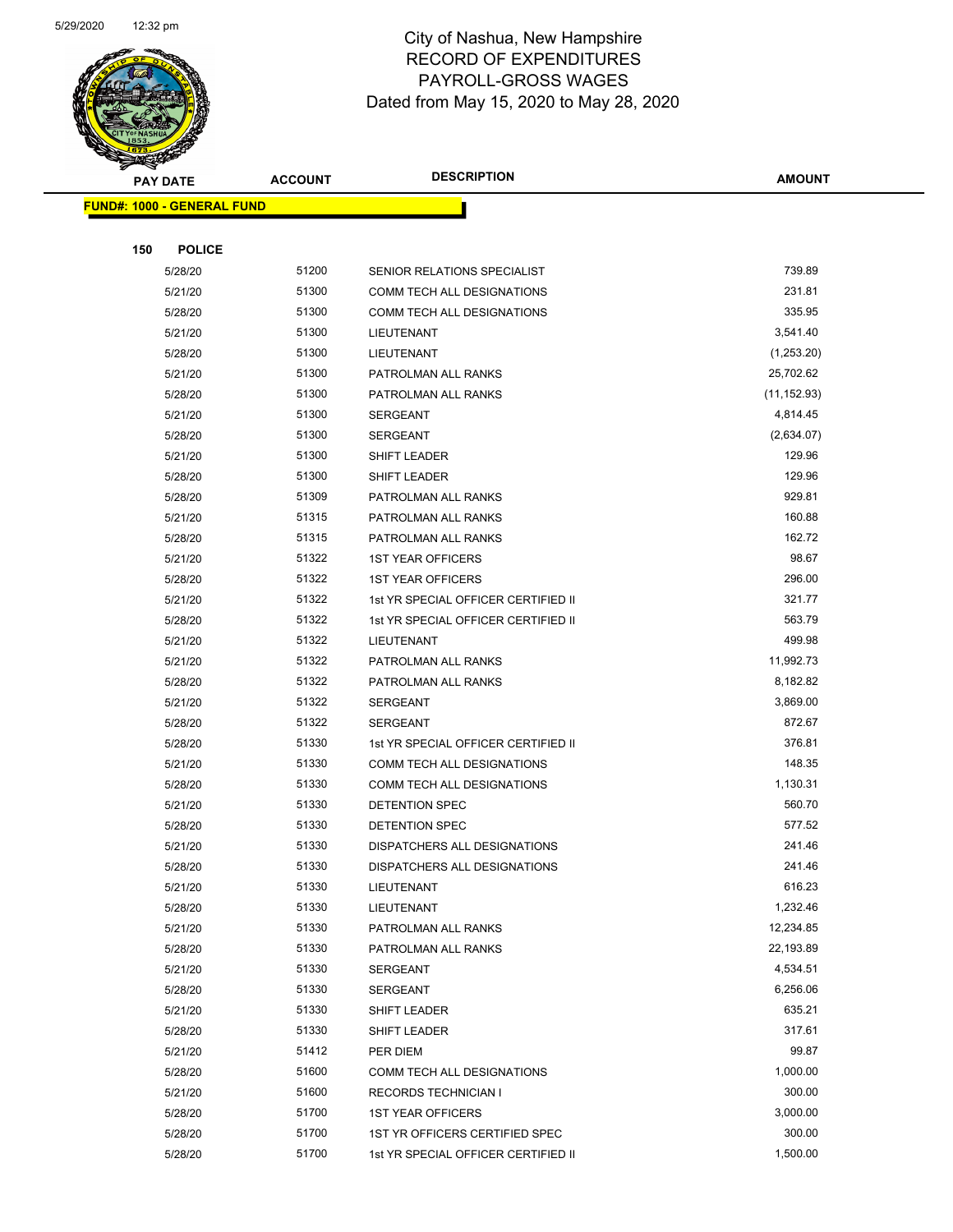

Page 36 of 81

| <b>STATES CO</b> |                                   |                |                                                                    |                      |
|------------------|-----------------------------------|----------------|--------------------------------------------------------------------|----------------------|
|                  | <b>PAY DATE</b>                   | <b>ACCOUNT</b> | <b>DESCRIPTION</b>                                                 | <b>AMOUNT</b>        |
|                  | <b>FUND#: 1000 - GENERAL FUND</b> |                |                                                                    |                      |
|                  |                                   |                |                                                                    |                      |
| 150              | <b>POLICE</b>                     |                |                                                                    |                      |
|                  | 5/28/20                           | 51700          | <b>CAPTAIN</b>                                                     | 2,100.00             |
|                  | 5/28/20                           | 51700          | CHIEF OF POLICE                                                    | 300.00               |
|                  | 5/28/20                           | 51700          | DEPUTY CHIEF OF POLICE                                             | 600.00               |
|                  | 5/28/20                           | 51700          | LIEUTENANT                                                         | 2,700.00             |
|                  | 5/28/20                           | 51700          | PATROLMAN ALL RANKS                                                | 32,700.00            |
|                  | 5/28/20                           | 51700          | <b>SERGEANT</b>                                                    | 6,600.00             |
|                  | 5/21/20                           | 51750          | <b>CUSTODIAN III</b>                                               | 5,195.50             |
|                  | 5/21/20                           | 52800          | EDUCATIONAL ASSISTANCE                                             | 900.00               |
|                  | 5/21/20                           | 52809          | <b>WELLNESS PROGRAM</b>                                            | 1,600.01             |
|                  | 5/28/20                           | 52809          | <b>WELLNESS PROGRAM</b>                                            | 200.00               |
|                  | 5/28/20                           | 55118          | TELEPHONE-CELLULAR                                                 | 150.00               |
|                  | 5/21/20                           | 61107          | <b>CLOTHING &amp; UNIFORMS</b>                                     | 846.75               |
|                  | 5/28/20                           | 61107          | <b>CLOTHING &amp; UNIFORMS</b>                                     | 1,212.80             |
|                  | 5/21/20                           | 61110          | PROTECTIVE CLOTHING                                                | 99.99                |
|                  |                                   |                |                                                                    |                      |
|                  | <b>TOTAL 150 - POLICE</b>         |                |                                                                    | \$830,436.59         |
|                  |                                   |                |                                                                    |                      |
| 152              | <b>FIRE</b>                       |                |                                                                    |                      |
|                  | 5/21/20                           | 51100          | ADMINISTRATIVE ASSISTANT II                                        | 2,378.66             |
|                  | 5/28/20                           | 51100          | ADMINISTRATIVE ASSISTANT II                                        | 2,378.67             |
|                  | 5/21/20                           | 51100          | <b>ASST FIRE CHIEF</b>                                             | 2,525.92             |
|                  | 5/28/20                           | 51100          | <b>ASST FIRE CHIEF</b>                                             | 2,525.92             |
|                  | 5/21/20                           | 51100          | ASST SUPERINTENDENT FIRE ALARM                                     | 1,746.60             |
|                  | 5/28/20                           | 51100          | ASST SUPERINTENDENT FIRE ALARM                                     | 1,629.56             |
|                  | 5/21/20                           | 51100          | ASST SUPERINTENDENT FIRE FLEET                                     | 1,721.08             |
|                  | 5/28/20                           | 51100          | ASST SUPERINTENDENT FIRE FLEET                                     | 1,527.64             |
|                  | 5/21/20                           | 51100          | ASST SUPERINTENDENT PREVENTION                                     | 3,308.24             |
|                  | 5/28/20                           | 51100          | ASST SUPERINTENDENT PREVENTION                                     | 3,308.24             |
|                  | 5/21/20                           | 51100          | <b>CAPTAIN</b>                                                     | 11,876.84            |
|                  | 5/28/20                           | 51100          | <b>CAPTAIN</b>                                                     | 11,544.14            |
|                  | 5/21/20                           | 51100          | CAPTAIN FIRE TRAINING SAFETY                                       | 1,799.60             |
|                  | 5/28/20                           | 51100          | CAPTAIN FIRE TRAINING SAFETY                                       | 1,799.60             |
|                  | 5/21/20                           | 51100<br>51100 | DEPUTY FIRE CHIEF                                                  | 8,805.54<br>8,805.54 |
|                  | 5/28/20                           | 51100          | DEPUTY FIRE CHIEF                                                  | 888.00               |
|                  | 5/21/20                           | 51100          | <b>EXEC ASST BUSINESS COORD</b><br><b>EXEC ASST BUSINESS COORD</b> | 888.00               |
|                  | 5/28/20<br>5/21/20                | 51100          | FIRE CHIEF                                                         | 2,762.72             |
|                  | 5/28/20                           | 51100          | FIRE CHIEF                                                         | 2,762.72             |
|                  | 5/21/20                           | 51100          | FIRE DISPATCH ALL RANKS                                            | 11,882.12            |
|                  | 5/28/20                           | 51100          | FIRE DISPATCH ALL RANKS                                            | 11,664.06            |
|                  | 5/21/20                           | 51100          | FIRE DISPATCHER CLERK TRAINER                                      | 1,331.92             |
|                  | 5/28/20                           | 51100          | FIRE DISPATCHER CLERK TRAINER                                      | 1,682.42             |
|                  | 5/21/20                           | 51100          | FIRE LIEUTENANT                                                    | 41,067.82            |
|                  | 5/28/20                           | 51100          | FIRE LIEUTENANT                                                    | 41,067.84            |
|                  |                                   |                |                                                                    |                      |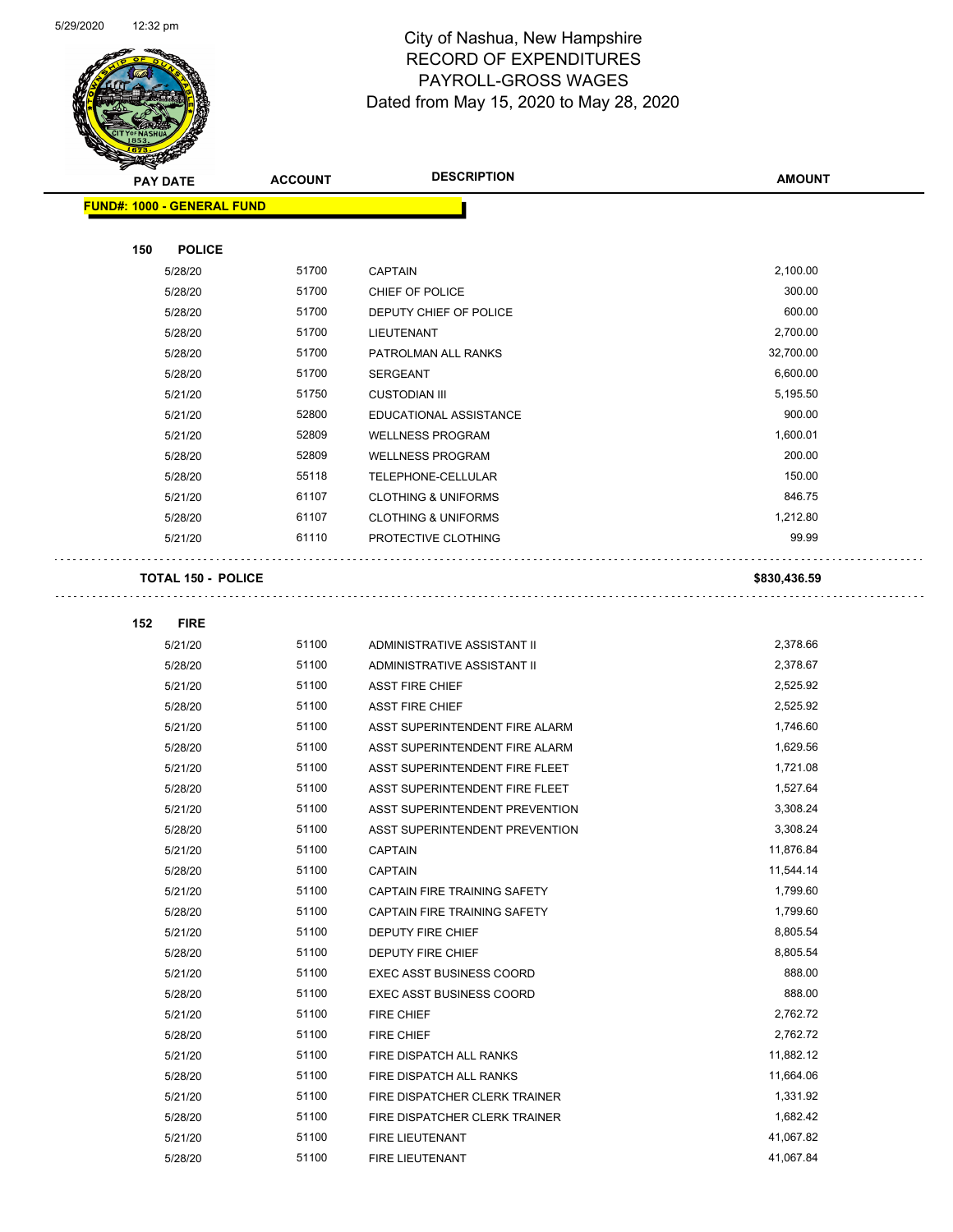

| <b>PAY DATE</b>                   | <b>ACCOUNT</b> | <b>DESCRIPTION</b>                                               | <b>AMOUNT</b>          |
|-----------------------------------|----------------|------------------------------------------------------------------|------------------------|
| <b>FUND#: 1000 - GENERAL FUND</b> |                |                                                                  |                        |
|                                   |                |                                                                  |                        |
| 152<br><b>FIRE</b>                |                |                                                                  |                        |
| 5/21/20                           | 51100          | <b>FIRE MECHANIC</b>                                             | 1,368.08               |
| 5/28/20                           | 51100          | <b>FIRE MECHANIC</b>                                             | 1,368.08               |
| 5/21/20                           | 51100          | <b>FIREFIGHTERS ALL RANKS</b>                                    | 127,058.47             |
| 5/28/20                           | 51100          | FIREFIGHTERS ALL RANKS                                           | 127,058.52             |
| 5/21/20                           | 51100          | SUPERINTENDENT FIRE ALARM                                        | 1,835.72               |
| 5/28/20                           | 51100          | SUPERINTENDENT FIRE ALARM                                        | 1,835.72               |
| 5/21/20                           | 51100          | SUPERINTENDENT FIRE FLEET                                        | 1,799.56               |
| 5/28/20                           | 51100          | SUPERINTENDENT FIRE FLEET                                        | 1,799.56               |
| 5/21/20                           | 51100          | SUPERINTENDENT FIRE PREVENTION                                   | 1,817.56               |
| 5/28/20                           | 51100          | SUPERINTENDENT FIRE PREVENTION                                   | 1,817.56               |
| 5/21/20                           | 51300          | ASST SUPERINTENDENT FIRE FLEET                                   | 129.08                 |
| 5/21/20                           | 51300          | ASST SUPERINTENDENT PREVENTION                                   | 872.18                 |
| 5/28/20                           | 51300          | ASST SUPERINTENDENT PREVENTION                                   | 546.32                 |
| 5/21/20                           | 51300          | <b>CAPTAIN</b>                                                   | 865.61                 |
| 5/28/20                           | 51300          | <b>CAPTAIN</b>                                                   | 960.52                 |
| 5/21/20                           | 51300          | <b>CAPTAIN FIRE TRAINING SAFETY</b>                              | 765.88                 |
| 5/28/20                           | 51300          | <b>CAPTAIN FIRE TRAINING SAFETY</b>                              | 800.69                 |
| 5/21/20                           | 51300          | DEPUTY FIRE CHIEF                                                | 2,157.49               |
| 5/28/20                           | 51300          | DEPUTY FIRE CHIEF                                                | 1,582.00               |
| 5/28/20                           | 51300          | FIRE DISPATCH ALL RANKS                                          | 74.06                  |
| 5/21/20                           | 51300          | <b>FIREFIGHTERS ALL RANKS</b>                                    | 651.45                 |
| 5/28/20                           | 51300          | <b>FIREFIGHTERS ALL RANKS</b>                                    | 450.15                 |
| 5/21/20                           | 51330          | <b>CAPTAIN</b>                                                   | 1,254.74               |
| 5/28/20                           | 51330          | CAPTAIN                                                          | 889.22                 |
| 5/21/20                           | 51330          | DEPUTY FIRE CHIEF                                                | 498.07                 |
| 5/28/20                           | 51330          | DEPUTY FIRE CHIEF                                                | 1,049.84               |
| 5/21/20                           | 51330          | FIRE DISPATCH ALL RANKS                                          | 611.20                 |
| 5/28/20                           | 51330          | FIRE DISPATCH ALL RANKS                                          | 2,970.15               |
| 5/21/20                           | 51330          | FIRE LIEUTENANT                                                  | 4,293.56               |
| 5/28/20                           | 51330          | FIRE LIEUTENANT                                                  | 4,274.84               |
| 5/21/20                           | 51330          | FIREFIGHTERS ALL RANKS                                           | 10,322.02              |
| 5/28/20                           | 51330          | FIREFIGHTERS ALL RANKS                                           | 8,827.29               |
| 5/21/20                           | 51650          | <b>CAPTAIN</b>                                                   | 3,270.24               |
| 5/28/20                           | 51650          | <b>CAPTAIN</b>                                                   | 2,285.96               |
| 5/21/20                           | 51650          | DEPUTY FIRE CHIEF                                                | 1,258.29               |
| 5/28/20                           | 51650          | DEPUTY FIRE CHIEF                                                | 2,652.22               |
| 5/21/20                           | 51650          | FIRE LIEUTENANT                                                  | 13,094.87              |
| 5/28/20                           | 51650          | FIRE LIEUTENANT                                                  | 10,551.43              |
| 5/21/20                           | 51650<br>51650 | FIREFIGHTERS ALL RANKS                                           | 27,836.09<br>23,200.29 |
| 5/28/20                           | 51700          | FIREFIGHTERS ALL RANKS                                           | 20.37                  |
| 5/21/20                           | 51700          | ASST SUPERINTENDENT FIRE ALARM                                   | 20.37                  |
| 5/28/20<br>5/21/20                | 51700          | ASST SUPERINTENDENT FIRE ALARM<br>ASST SUPERINTENDENT PREVENTION | 41.35                  |
| 5/28/20                           | 51700          | ASST SUPERINTENDENT PREVENTION                                   | 41.35                  |
|                                   |                |                                                                  |                        |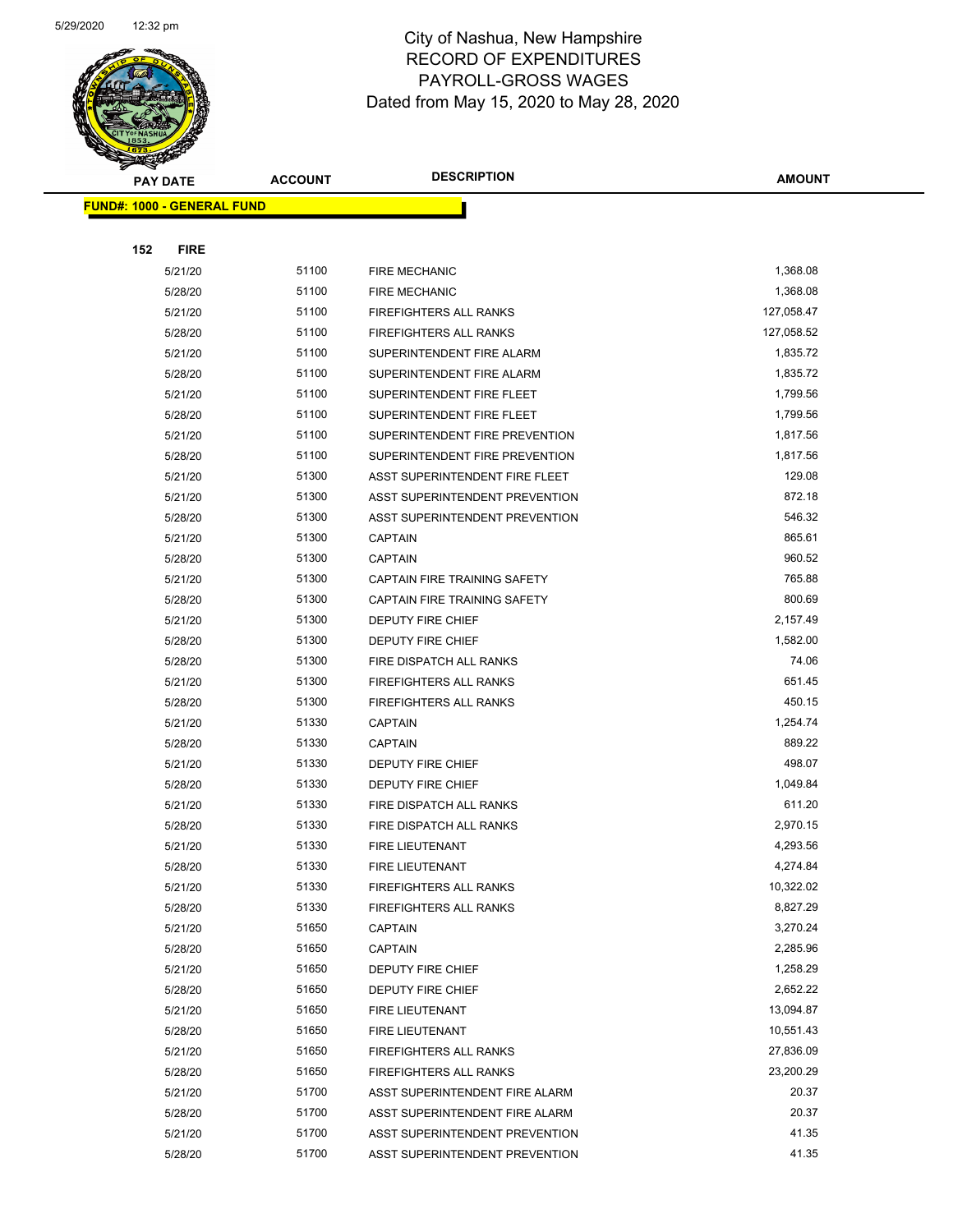

Page 38 of 81

|     | <b>PAY DATE</b>                   | <b>ACCOUNT</b>                         | <b>DESCRIPTION</b>                    | <b>AMOUNT</b> |
|-----|-----------------------------------|----------------------------------------|---------------------------------------|---------------|
|     | <b>FUND#: 1000 - GENERAL FUND</b> |                                        |                                       |               |
|     |                                   |                                        |                                       |               |
| 152 | <b>FIRE</b>                       |                                        |                                       |               |
|     | 5/21/20                           | 51700                                  | <b>CAPTAIN</b>                        | 296.89        |
|     | 5/28/20                           | 51700                                  | <b>CAPTAIN</b>                        | 296.89        |
|     | 5/21/20                           | 51700                                  | CAPTAIN FIRE TRAINING SAFETY          | 22.49         |
|     | 5/28/20                           | 51700                                  | <b>CAPTAIN FIRE TRAINING SAFETY</b>   | 22.49         |
|     | 5/21/20                           | 51700                                  | FIRE DISPATCH ALL RANKS               | 14.98         |
|     | 5/28/20                           | 51700                                  | FIRE DISPATCH ALL RANKS               | 14.98         |
|     | 5/21/20                           | 51700                                  | FIRE DISPATCHER CLERK TRAINER         | 17.53         |
|     | 5/28/20                           | 51700                                  | FIRE DISPATCHER CLERK TRAINER         | 17.53         |
|     | 5/21/20                           | 51700                                  | FIRE LIEUTENANT                       | 1,337.23      |
|     | 5/28/20                           | 51700                                  | <b>FIRE LIEUTENANT</b>                | 1,337.23      |
|     | 5/21/20                           | 51700                                  | <b>FIREFIGHTERS ALL RANKS</b>         | 2,771.31      |
|     | 5/28/20                           | 51700                                  | <b>FIREFIGHTERS ALL RANKS</b>         | 2,771.31      |
|     | 5/21/20                           | 51700                                  | SUPERINTENDENT FIRE ALARM             | 22.95         |
|     | 5/28/20                           | 51700                                  | SUPERINTENDENT FIRE ALARM             | 22.95         |
|     | 5/21/20                           | 51700                                  | SUPERINTENDENT FIRE FLEET             | 22.49         |
|     | 5/28/20                           | 51700                                  | SUPERINTENDENT FIRE FLEET             | 22.49         |
|     | 5/21/20                           | 51700                                  | SUPERINTENDENT FIRE PREVENTION        | 22.72         |
|     | 5/28/20                           | 51700                                  | SUPERINTENDENT FIRE PREVENTION        | 22.72         |
|     | 5/28/20                           | 55118                                  | TELEPHONE-CELLULAR                    | 667.00        |
|     | <b>TOTAL 152 - FIRE</b>           |                                        |                                       | \$590,281.61  |
|     |                                   |                                        |                                       |               |
| 153 |                                   | <b>BUILDING INSPECTION</b>             |                                       |               |
|     | 5/21/20                           | 51100                                  | BLD INSP ASST PLANS EXAMINER          | 1,069.29      |
|     | 5/28/20                           | 51100                                  | <b>BLD INSP ASST PLANS EXAMINER</b>   | 1,069.30      |
|     | 5/21/20                           | 51100                                  | <b>BUILDING AND UTILITIES INSPCTR</b> | 3,713.41      |
|     | 5/28/20                           | 51100                                  | <b>BUILDING AND UTILITIES INSPCTR</b> | 3,713.43      |
|     | 5/21/20                           | 51100                                  | <b>BUILDING DEPARTMENT MANAGER</b>    | 1,677.35      |
|     | 5/28/20                           | 51100                                  | BUILDING DEPARTMENT MANAGER           | 1,677.35      |
|     | 5/21/20                           | 51100                                  | PERMIT TECHNICIAN I                   | 1,315.65      |
|     | 5/28/20                           | 51100                                  | PERMIT TECHNICIAN I                   | 1,315.65      |
|     | 5/21/20                           | 51100                                  | <b>PLANS EXAMINER</b>                 | 1,298.65      |
|     | 5/28/20                           | 51100                                  | <b>PLANS EXAMINER</b>                 | 1,298.65      |
|     |                                   | <b>TOTAL 153 - BUILDING INSPECTION</b> |                                       | \$18,148.73   |
|     |                                   |                                        |                                       |               |
| 155 |                                   | <b>CODE ENFORCEMENT</b>                |                                       |               |
|     | 5/21/20                           | 51100                                  | <b>CODE ENFORCEMENT OFFICER II</b>    | 2,822.40      |
|     | 5/28/20                           | 51100                                  | CODE ENFORCEMENT OFFICER II           | 2,822.40      |
|     | 5/21/20                           | 51100                                  | MGR CODE ENFORCEMENT DEPT             | 1,607.75      |
|     | 5/28/20                           | 51100                                  | MGR CODE ENFORCEMENT DEPT             | 1,607.75      |
|     | 5/28/20                           | 55118                                  | TELEPHONE-CELLULAR                    | 59.50         |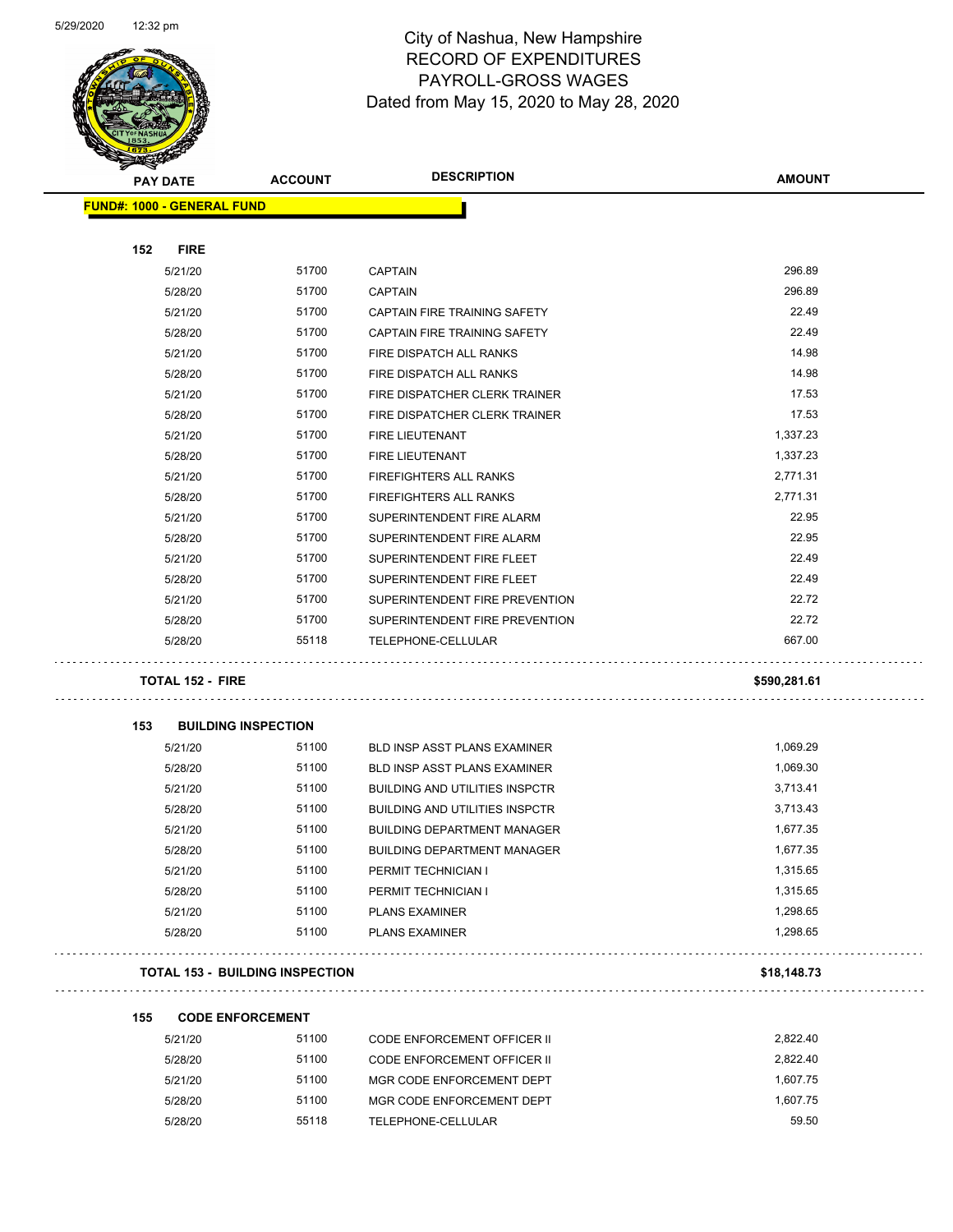

Page 39 of 81

|     | <b>PAY DATE</b>                   | <b>ACCOUNT</b>                             | <b>DESCRIPTION</b>                   | <b>AMOUNT</b> |
|-----|-----------------------------------|--------------------------------------------|--------------------------------------|---------------|
|     | <b>FUND#: 1000 - GENERAL FUND</b> |                                            |                                      |               |
|     |                                   |                                            |                                      |               |
|     |                                   | <b>TOTAL 155 - CODE ENFORCEMENT</b>        |                                      | \$8,919.80    |
| 156 |                                   | <b>EMERGENCY MANAGEMENT</b>                |                                      |               |
|     | 5/21/20                           | 51100                                      | <b>EMERGENCY MANAGEMENT DIRECTOR</b> | 1,776.05      |
|     | 5/28/20                           | 51100                                      | <b>EMERGENCY MANAGEMENT DIRECTOR</b> | 1,776.05      |
|     | 5/21/20                           | 51200                                      | EMERGENCY MANAGEMENT COORDINAT       | 893.05        |
|     | 5/28/20                           | 51200                                      | EMERGENCY MANAGEMENT COORDINAT       | 893.06        |
|     | 5/21/20                           | 51300                                      | EMERGENCY MANAGEMENT COORDINAT       | 100.47        |
|     | 5/28/20                           | 51300                                      | EMERGENCY MANAGEMENT COORDINAT       | 133.96        |
|     | 5/28/20                           | 55118                                      | TELEPHONE-CELLULAR                   | 100.00        |
|     |                                   | <b>TOTAL 156 - EMERGENCY MANAGEMENT</b>    |                                      | \$5,672.64    |
| 157 |                                   | <b>CITYWIDE COMMUNICATIONS</b>             |                                      |               |
|     | 5/21/20                           | 51100                                      | <b>COMM SYS ENGR TECH</b>            | 1,702.75      |
|     | 5/28/20                           | 51100                                      | <b>COMM SYS ENGR TECH</b>            | 1,702.75      |
|     | 5/21/20                           | 51200                                      | <b>RADIO SYSTEMS MANAGER</b>         | 1,444.92      |
|     | 5/28/20                           | 51200                                      | RADIO SYSTEMS MANAGER                | 1,444.92      |
|     |                                   |                                            |                                      |               |
|     | 5/28/20                           | 55118                                      | TELEPHONE-CELLULAR                   | 100.00        |
|     |                                   | <b>TOTAL 157 - CITYWIDE COMMUNICATIONS</b> |                                      | \$6,395.34    |
|     |                                   |                                            |                                      |               |
| 160 |                                   | <b>PW-ADMIN &amp; ENGINEERING</b><br>51100 | ADMINISTRATIVE ASSISTANT II          | 786.85        |
|     | 5/21/20<br>5/28/20                | 51100                                      | ADMINISTRATIVE ASSISTANT II          | 786.85        |
|     | 5/21/20                           | 51100                                      | ASSISTANT DIRECTOR OF PUBLIC WORKS   | 1,711.30      |
|     | 5/28/20                           | 51100                                      | ASSISTANT DIRECTOR OF PUBLIC WORKS   | 1,711.30      |
|     | 5/21/20                           | 51100                                      | <b>CITY ENGINEER</b>                 | 1,167.60      |
|     | 5/28/20                           | 51100                                      | <b>CITY ENGINEER</b>                 | 1,167.60      |
|     | 5/21/20                           | 51100                                      | <b>CITY SURVEYOR</b>                 | 1,257.20      |
|     | 5/28/20                           | 51100                                      | <b>CITY SURVEYOR</b>                 | 1,257.20      |
|     | 5/21/20                           | 51100                                      | DEPUTY CITY ENGINEER                 | 780.45        |
|     | 5/28/20                           | 51100                                      | <b>DEPUTY CITY ENGINEER</b>          | 780.45        |
|     | 5/21/20                           | 51100                                      | <b>DIRECTOR PUBLIC WORKS</b>         | 1,933.90      |
|     | 5/28/20                           | 51100                                      | DIRECTOR PUBLIC WORKS                | 1,933.90      |
|     | 5/21/20                           | 51100                                      | DIVISION OPERATIONS MANAGER          | 1,546.45      |
|     | 5/28/20                           | 51100                                      | DIVISION OPERATIONS MANAGER          | 1,546.45      |
|     | 5/21/20                           | 51100                                      | DPW CONTRACT ADMINISTRATOR           | 372.85        |
|     | 5/28/20                           | 51100                                      | DPW CONTRACT ADMINISTRATOR           | 372.86        |
|     | 5/21/20                           | 51100                                      | <b>ENGINEERING INSPECTOR</b>         | 2,093.65      |
|     | 5/28/20                           | 51100                                      | <b>ENGINEERING INSPECTOR</b>         | 2,093.65      |
|     | 5/21/20                           | 51100                                      | <b>EXECUTIVE ASSISTANT</b>           | 810.85        |
|     | 5/28/20                           | 51100                                      | <b>EXECUTIVE ASSISTANT</b>           | 810.85        |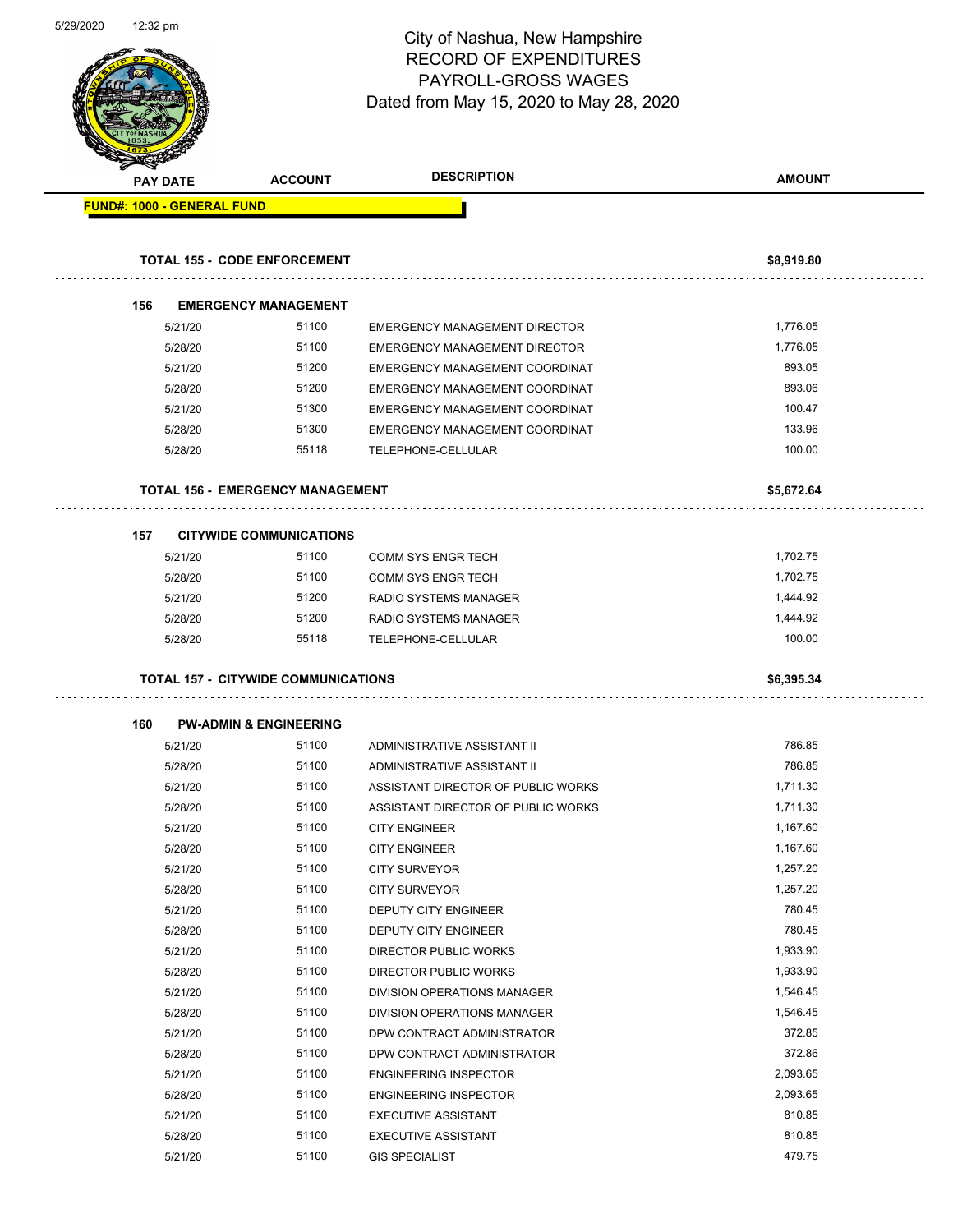

Page 40 of 81

| <b>STARTISTICS</b> |                                   |                                               |                                |               |
|--------------------|-----------------------------------|-----------------------------------------------|--------------------------------|---------------|
| <b>PAY DATE</b>    |                                   | <b>ACCOUNT</b>                                | <b>DESCRIPTION</b>             | <b>AMOUNT</b> |
|                    | <b>FUND#: 1000 - GENERAL FUND</b> |                                               |                                |               |
|                    |                                   |                                               |                                |               |
| 160                |                                   | <b>PW-ADMIN &amp; ENGINEERING</b>             |                                |               |
|                    | 5/28/20                           | 51100                                         | <b>GIS SPECIALIST</b>          | 479.75        |
|                    | 5/21/20                           | 51100                                         | PUBLIC RELATIONS ADMINISTRATOR | 752.95        |
|                    | 5/28/20                           | 51100                                         | PUBLIC RELATIONS ADMINISTRATOR | 752.95        |
|                    | 5/21/20                           | 51100                                         | SENIOR STAFF ENGINEER          | 1,796.00      |
|                    | 5/28/20                           | 51100                                         | SENIOR STAFF ENGINEER          | 1,795.99      |
|                    | 5/21/20                           | 51100                                         | <b>SENIOR TRAFFIC ENGINEER</b> | 1,776.05      |
|                    | 5/28/20                           | 51100                                         | SENIOR TRAFFIC ENGINEER        | 1,776.05      |
|                    | 5/21/20                           | 51100                                         | <b>STAFF ENGINEER</b>          | 1,124.60      |
|                    | 5/28/20                           | 51100                                         | <b>STAFF ENGINEER</b>          | 1,124.60      |
|                    | 5/21/20                           | 51100                                         | STREET CONSTRUCTION ENGINEER   | 1,480.05      |
|                    | 5/28/20                           | 51100                                         | STREET CONSTRUCTION ENGINEER   | 1,480.05      |
|                    | 5/28/20                           | 51300                                         | <b>CITY SURVEYOR</b>           | 188.58        |
|                    | 5/28/20                           | 51300                                         | DIVISION OPERATIONS MANAGER    | 144.98        |
|                    | 5/28/20                           | 55118                                         | TELEPHONE-CELLULAR             | 342.45        |
|                    |                                   |                                               |                                |               |
|                    |                                   | <b>TOTAL 160 - PW-ADMIN &amp; ENGINEERING</b> |                                | \$40,417.01   |
|                    |                                   |                                               |                                |               |
| 161                | <b>STREETS</b>                    |                                               |                                |               |
|                    | 5/21/20                           | 51100                                         | ADMINISTRATIVE ASSISTANT II    | 822.90        |
|                    | 5/28/20                           | 51100                                         | ADMINISTRATIVE ASSISTANT II    | 822.90        |
|                    | 5/21/20                           | 51100                                         | AUTO MECH 1ST CLASS NIGHTS     | 4,353.60      |
|                    | 5/28/20                           | 51100                                         | AUTO MECH 1ST CLASS NIGHTS     | 4,351.20      |
|                    | 5/21/20                           | 51100                                         | AUTO MECH 2ND CLASS            | 2,950.80      |
|                    | 5/28/20                           | 51100                                         | AUTO MECH 2ND CLASS            | 2,950.80      |
|                    | 5/21/20                           | 51100                                         | AUTO MECHANIC 1ST CLASS        | 3,229.20      |
|                    | 5/28/20                           | 51100                                         | AUTO MECHANIC 1ST CLASS        | 3,229.20      |
|                    | 5/21/20                           | 51100                                         | EQUIP OPR STREET REPAIR        | 6,875.20      |
|                    | 5/28/20                           | 51100                                         | EQUIP OPR STREET REPAIR        | 6,922.10      |
|                    | 5/21/20                           | 51100                                         | FLEET MAINTENANCE FOREMAN      | 1,324.60      |
|                    | 5/28/20                           | 51100                                         | FLEET MAINTENANCE FOREMAN      | 1,324.60      |
|                    | 5/21/20                           | 51100                                         | FLEET MANAGER STREET DEPT      | 1,207.70      |
|                    | 5/28/20                           | 51100                                         | FLEET MANAGER STREET DEPT      | 1,207.70      |
|                    | 5/21/20                           | 51100                                         | FOREMAN LABOR STREET           | 2,649.20      |
|                    | 5/28/20                           | 51100                                         | FOREMAN LABOR STREET           | 2,649.20      |
|                    | 5/21/20                           | 51100                                         | <b>MASON PIPELAYER</b>         | 3,759.21      |
|                    | 5/28/20                           | 51100                                         | <b>MASON PIPELAYER</b>         | 3,759.20      |
|                    | 5/21/20                           | 51100                                         | OPERATIONS SUPERVISOR          | 1,116.35      |
|                    | 5/28/20                           | 51100                                         | OPERATIONS SUPERVISOR          | 1,116.35      |
|                    | 5/21/20                           | 51100                                         | <b>SIGN MAINTENANCE</b>        | 2,797.20      |
|                    | 5/28/20                           | 51100                                         | <b>SIGN MAINTENANCE</b>        | 2,797.20      |
|                    | 5/21/20                           | 51100                                         | STOREKEEPER PWD                | 1,027.95      |
|                    | 5/28/20                           | 51100                                         | STOREKEEPER PWD                | 1,027.95      |
|                    | 5/21/20                           | 51100                                         | <b>STREET FOREMAN</b>          | 2,649.20      |
|                    | 5/28/20                           | 51100                                         | <b>STREET FOREMAN</b>          | 2,649.20      |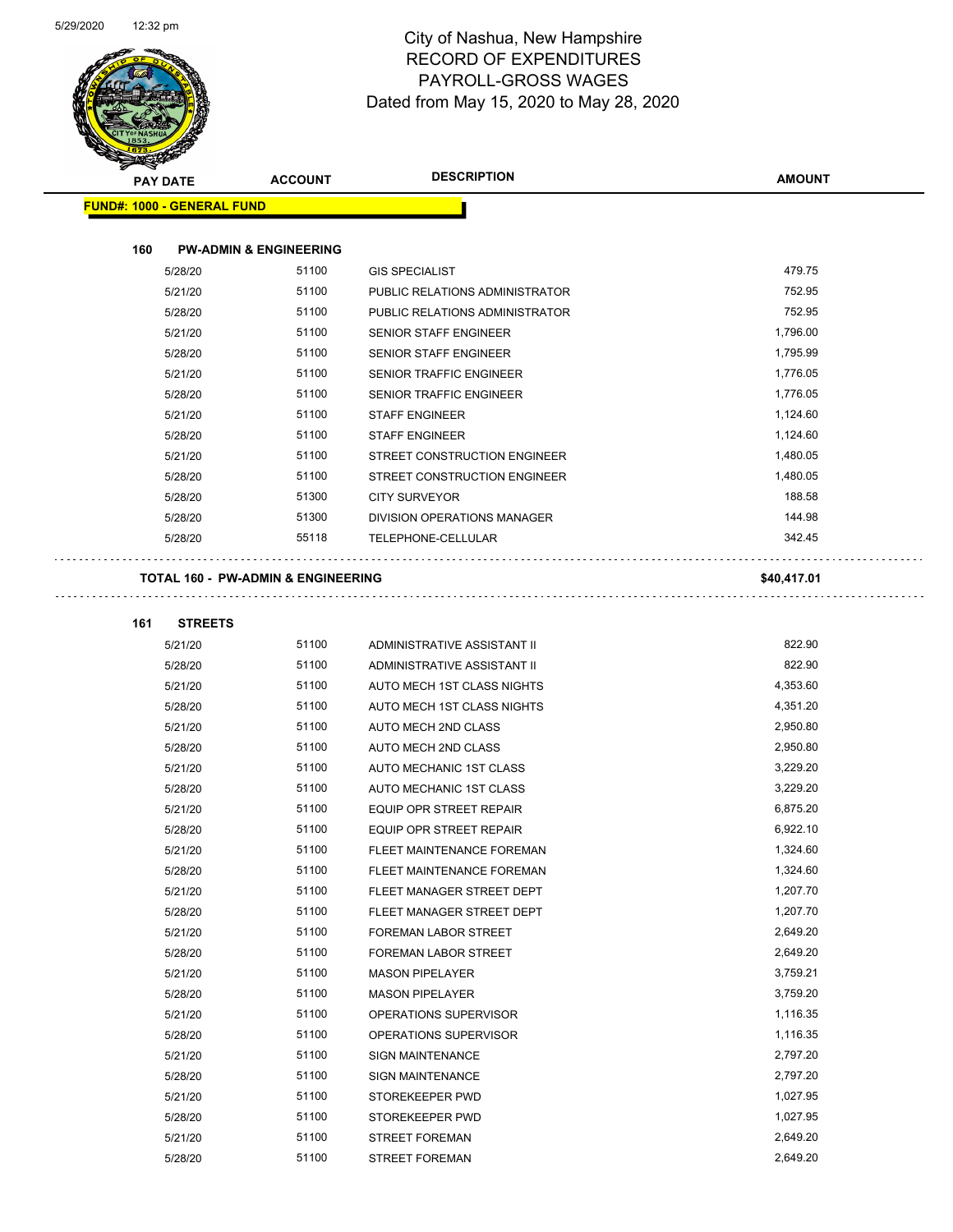

Page 41 of 81

| <b>PAY DATE</b>                   | <b>ACCOUNT</b>                        | <b>DESCRIPTION</b>             | <b>AMOUNT</b> |
|-----------------------------------|---------------------------------------|--------------------------------|---------------|
| <b>FUND#: 1000 - GENERAL FUND</b> |                                       |                                |               |
| 161<br><b>STREETS</b>             |                                       |                                |               |
| 5/21/20                           | 51100                                 | SUPERINTENDENT OF STREETS      | 1,973.35      |
| 5/28/20                           | 51100                                 | SUPERINTENDENT OF STREETS      | 1,973.35      |
| 5/21/20                           | 51100                                 | <b>TRAFFIC FOREMAN</b>         | 1,351.10      |
| 5/28/20                           | 51100                                 | <b>TRAFFIC FOREMAN</b>         | 1,351.10      |
| 5/21/20                           | 51100                                 | <b>TRAFFIC TECHNICIAN I</b>    | 2,231.20      |
| 5/28/20                           | 51100                                 | <b>TRAFFIC TECHNICIAN I</b>    | 2,231.20      |
| 5/21/20                           | 51100                                 | TRUCK DRIVER STREET REPAIR     | 14,762.12     |
| 5/28/20                           | 51100                                 | TRUCK DRIVER STREET REPAIR     | 15,515.96     |
| 5/21/20                           | 51100                                 | <b>WELDER FIRST CLASS</b>      | 1,060.80      |
| 5/28/20                           | 51100                                 | <b>WELDER FIRST CLASS</b>      | 1,060.80      |
| 5/28/20                           | 51300                                 | AUTO MECH 1ST CLASS NIGHTS     | 121.10        |
| 5/28/20                           | 51300                                 | AUTO MECH 2ND CLASS            | 225.66        |
| 5/28/20                           | 51300                                 | <b>EQUIP OPR STREET REPAIR</b> | 111.74        |
| 5/21/20                           | 51300                                 | <b>SIGN MAINTENANCE</b>        | 784.33        |
| 5/28/20                           | 51300                                 | <b>SIGN MAINTENANCE</b>        | 1,554.32      |
| 5/21/20                           | 51300                                 | <b>TRAFFIC TECHNICIAN I</b>    | 680.65        |
| 5/28/20                           | 51300                                 | <b>TRAFFIC TECHNICIAN I</b>    | 299.27        |
| 5/28/20                           | 51300                                 | TRUCK DRIVER STREET REPAIR     | 204.31        |
| 5/21/20                           | 51300                                 | <b>WELDER FIRST CLASS</b>      | 40.65         |
| 5/28/20                           | 55118                                 | TELEPHONE-CELLULAR             | 84.00         |
| <b>TOTAL 161 - STREETS</b>        |                                       |                                | \$117,187.72  |
| 166                               | <b>PARKING OPERATIONS</b>             |                                |               |
| 5/21/20                           | 51100                                 | PARKING MAINTENANCE            | 1,333.10      |
| 5/28/20                           | 51100                                 | PARKING MAINTENANCE            | 1,333.09      |
| 5/21/20                           | 51100                                 | <b>PARKING MANAGER</b>         | 947.55        |
| 5/28/20                           | 51100                                 | <b>PARKING MANAGER</b>         | 947.55        |
| 5/28/20                           | 51300                                 | PARKING MAINTENANCE            | 105.18        |
| 5/28/20                           | 55118                                 | TELEPHONE-CELLULAR             | 150.00        |
|                                   | <b>TOTAL 166 - PARKING OPERATIONS</b> |                                | \$4,816.47    |
| 171                               | <b>COMMUNITY SERVICES</b>             |                                |               |
| 5/21/20                           | 51100                                 | DIRECTOR HEALTH AND COMM SVS   | 2,030.45      |
| 5/28/20                           | 51100                                 | DIRECTOR HEALTH AND COMM SVS   | 2,030.45      |
| 5/21/20                           | 51100                                 | <b>EPIDEMIOLOGIST</b>          | 1,084.10      |
| 5/28/20                           | 51100                                 | <b>EPIDEMIOLOGIST</b>          | 1,084.10      |
| 5/21/20                           | 51100                                 | HEALTH PROGRAM SPEC            | 973.00        |
| 5/28/20                           | 51100                                 | <b>HEALTH PROGRAM SPEC</b>     | 973.00        |
| 5/28/20                           | 55118                                 | TELEPHONE-CELLULAR             | 50.00         |
|                                   |                                       |                                |               |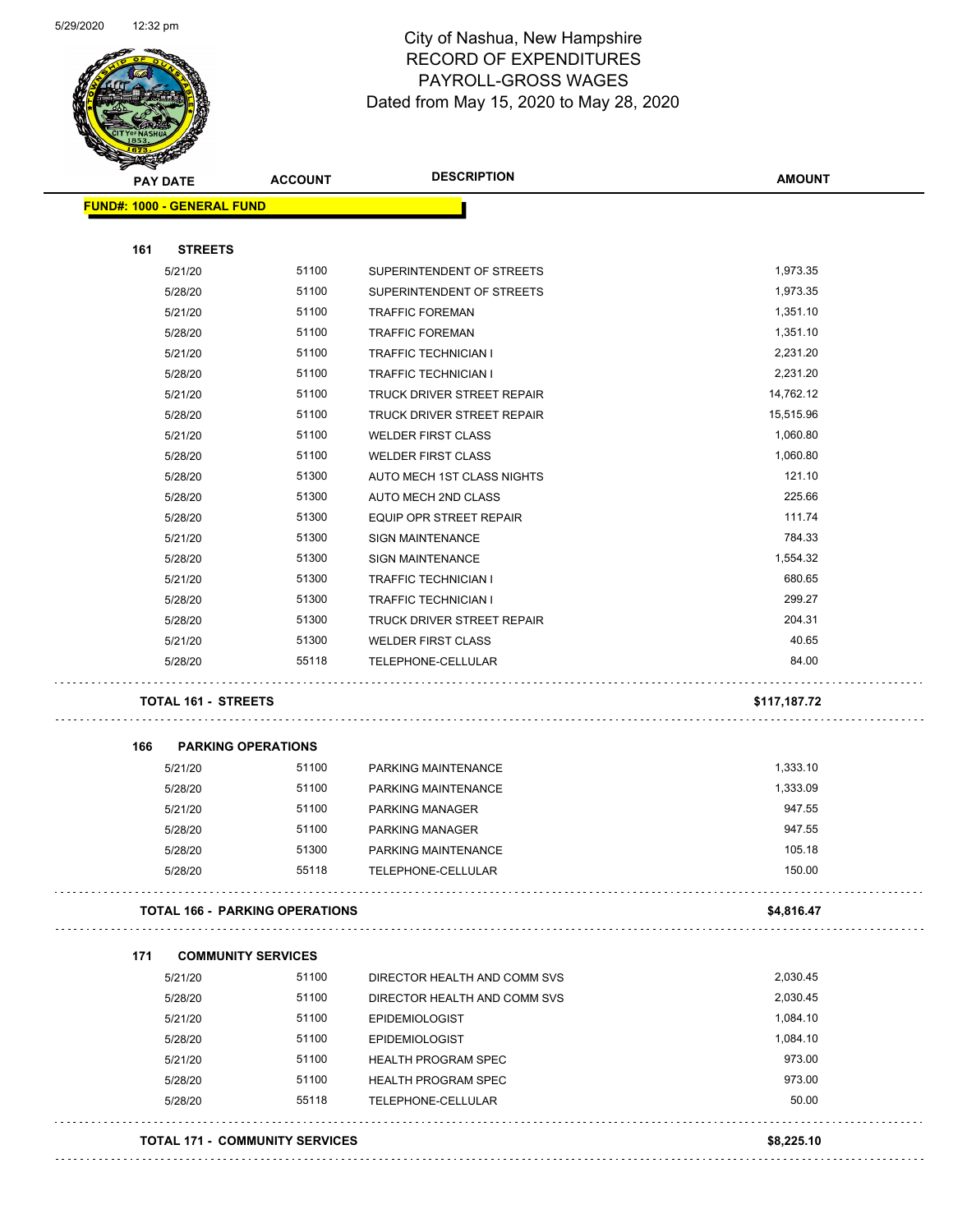

Page 42 of 81

| <b>PAY DATE</b>                   |         | <b>ACCOUNT</b>                          | <b>DESCRIPTION</b>                   | <b>AMOUNT</b>    |
|-----------------------------------|---------|-----------------------------------------|--------------------------------------|------------------|
| <b>FUND#: 1000 - GENERAL FUND</b> |         |                                         |                                      |                  |
|                                   |         |                                         |                                      |                  |
| 172                               |         | <b>COMMUNITY HEALTH</b>                 |                                      |                  |
|                                   | 5/21/20 | 51100                                   | ADMINISTRATIVE ASSISTANT II          | 842.71           |
|                                   | 5/28/20 | 51100                                   | ADMINISTRATIVE ASSISTANT II          | 842.70           |
|                                   | 5/21/20 | 51100                                   | <b>BILINGUAL OUTREACH WORKER</b>     | 924.58           |
|                                   | 5/28/20 | 51100                                   | <b>BILINGUAL OUTREACH WORKER</b>     | 924.58           |
|                                   | 5/21/20 | 51100                                   | CHIEF PUBLIC HEALTH NURSE            | 1,612.80         |
|                                   | 5/28/20 | 51100                                   | CHIEF PUBLIC HEALTH NURSE            | 1,612.80         |
|                                   | 5/21/20 | 51100                                   | PUB HEALTH NURSE                     | 3,654.10         |
|                                   | 5/28/20 | 51100                                   | PUB HEALTH NURSE                     | 3,654.10         |
|                                   | 5/21/20 | 51300                                   | ADMINISTRATIVE ASSISTANT II          | 110.60           |
|                                   | 5/28/20 | 51300                                   | ADMINISTRATIVE ASSISTANT II          | 158.01           |
|                                   | 5/21/20 | 51300                                   | BILINGUAL OUTREACH WORKER            | 164.69           |
|                                   | 5/28/20 | 51300                                   | BILINGUAL OUTREACH WORKER            | 138.69           |
|                                   | 5/21/20 | 51412                                   | <b>NURSE ELM</b>                     | 636.33           |
|                                   | 5/21/20 | 51412                                   | NURSE PER DIEM (PRACTIONER)          | 41.00            |
|                                   | 5/26/20 | 51412                                   | NURSE PER DIEM (PRACTIONER)          | 369.00           |
|                                   | 5/21/20 | 51412                                   | PUB HEALTH NURSE                     | 180.00           |
|                                   | 5/28/20 | 51412                                   | PUB HEALTH NURSE                     | 570.00           |
|                                   | 5/28/20 | 55118                                   | TELEPHONE-CELLULAR                   | 50.00            |
|                                   |         | <b>TOTAL 172 - COMMUNITY HEALTH</b>     |                                      | \$16,486.69      |
| 173                               |         | <b>ENVIRONMENTAL HEALTH</b>             |                                      |                  |
|                                   | 5/21/20 | 51100                                   | DEP HEALTH OFFICER/LAB DIRECTOR      | 1,239.00         |
|                                   | 5/28/20 | 51100                                   | DEP HEALTH OFFICER/LAB DIRECTOR      | 1,239.00         |
|                                   | 5/21/20 | 51100                                   | ENVIRONMENTAL HEALTH SPEC            | 2,735.55         |
|                                   | 5/28/20 | 51100                                   | ENVIRONMENTAL HEALTH SPEC            | 2,735.56         |
|                                   | 5/21/20 | 51100                                   | <b>ENVIRONMENTAL TECH OFFICE MGR</b> | 1,027.69         |
|                                   | 5/28/20 | 51100                                   | ENVIRONMENTAL TECH OFFICE MGR        | 1,085.35         |
|                                   | 5/21/20 | 51100                                   | MANAGER ENVIRONMENTAL HEALTH         | 1,677.35         |
|                                   | 5/28/20 | 51100                                   | MANAGER ENVIRONMENTAL HEALTH         | 1,677.35         |
|                                   | 5/21/20 | 51300                                   | ENVIRONMENTAL HEALTH SPEC            | 112.83           |
|                                   | 5/28/20 | 51300                                   | ENVIRONMENTAL HEALTH SPEC            | 38.95            |
|                                   | 5/21/20 | 51300                                   | ENVIRONMENTAL TECH OFFICE MGR        | 305.25           |
|                                   | 5/28/20 | 51300                                   | ENVIRONMENTAL TECH OFFICE MGR        | 437.52           |
|                                   | 5/28/20 | 55118                                   | TELEPHONE-CELLULAR                   | 67.00            |
|                                   |         |                                         |                                      |                  |
|                                   |         | <b>TOTAL 173 - ENVIRONMENTAL HEALTH</b> |                                      | \$14,378.40      |
| 174                               |         | <b>WELFARE ADMINISTRATION</b>           |                                      |                  |
|                                   | 5/21/20 | 51100                                   | CASE TECHNICIAN WELFARE              | 2,716.40         |
|                                   | 5/28/20 | 51100                                   | CASE TECHNICIAN WELFARE              | 2,633.95         |
|                                   | 5/21/20 | 51100                                   | <b>INTAKE WORKER</b>                 | 849.38<br>849.37 |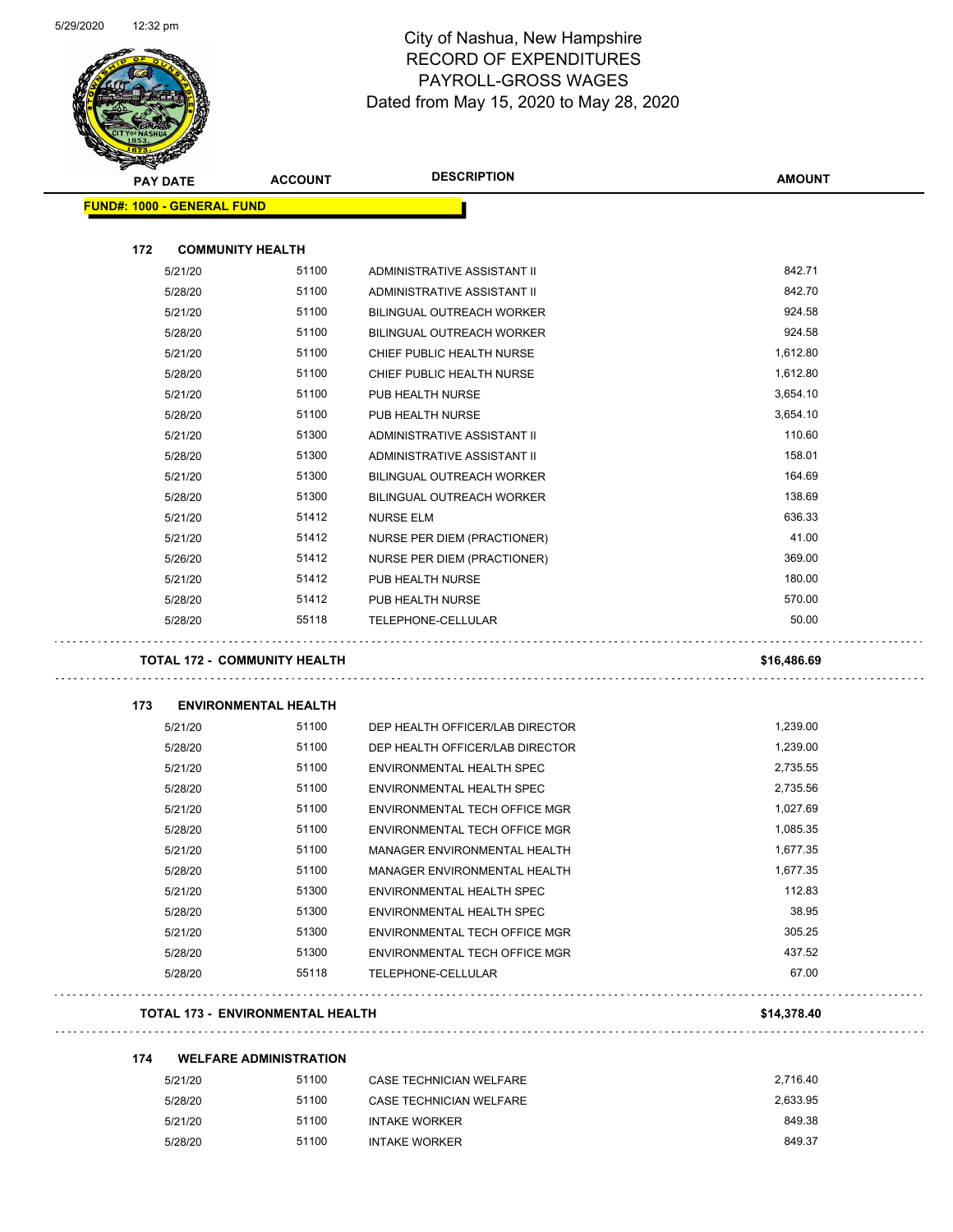Page 43 of 81

|     | <b>PAY DATE</b>                   | <b>ACCOUNT</b>                            | <b>DESCRIPTION</b>                | <b>AMOUNT</b> |
|-----|-----------------------------------|-------------------------------------------|-----------------------------------|---------------|
|     |                                   |                                           |                                   |               |
|     | <b>FUND#: 1000 - GENERAL FUND</b> |                                           |                                   |               |
| 174 |                                   | <b>WELFARE ADMINISTRATION</b>             |                                   |               |
|     | 5/21/20                           | 51100                                     | SENIOR CASE TECHNICIAN            | 1,011.95      |
|     | 5/28/20                           | 51100                                     | SENIOR CASE TECHNICIAN            | 1,011.95      |
|     | 5/21/20                           | 51100                                     | <b>WELFARE OFFICER</b>            | 1,776.05      |
|     | 5/28/20                           | 51100                                     | <b>WELFARE OFFICER</b>            | 1,776.05      |
|     | 5/21/20                           | 51300                                     | CASE TECHNICIAN WELFARE           | 6.79          |
|     | 5/28/20                           | 55118                                     | TELEPHONE-CELLULAR                | 50.00         |
|     |                                   |                                           |                                   |               |
|     |                                   | <b>TOTAL 174 - WELFARE ADMINISTRATION</b> |                                   | \$12,681.89   |
| 177 |                                   | <b>PARKS &amp; RECREATION</b>             |                                   |               |
|     | 5/21/20                           | 51100                                     | ADMINISTRATIVE ASSISTANT II       | 860.15        |
|     | 5/28/20                           | 51100                                     | ADMINISTRATIVE ASSISTANT II       | 860.15        |
|     | 5/21/20                           | 51100                                     | EQUIPMENT OPERATOR, PARKS         | 979.60        |
|     | 5/28/20                           | 51100                                     | EQUIPMENT OPERATOR, PARKS         | 979.60        |
|     | 5/21/20                           | 51100                                     | FOREMAN LABOR PARK                | 3,973.80      |
|     | 5/28/20                           | 51100                                     | FOREMAN LABOR PARK                | 3,973.80      |
|     | 5/21/20                           | 51100                                     | <b>GROUNDSKEEPER MAINTENANCE</b>  | 7,114.80      |
|     | 5/28/20                           | 51100                                     | <b>GROUNDSKEEPER MAINTENANCE</b>  | 7,114.80      |
|     | 5/21/20                           | 51100                                     | <b>GROUNDSMAN I</b>               | 5,091.84      |
|     | 5/28/20                           | 51100                                     | <b>GROUNDSMAN I</b>               | 5,057.28      |
|     | 5/21/20                           | 51100                                     | <b>GROUNDSMAN II</b>              | 882.00        |
|     | 5/28/20                           | 51100                                     | <b>GROUNDSMAN II</b>              | 882.00        |
|     | 5/21/20                           | 51100                                     | <b>LEAD GROUNDSMAN</b>            | 1,981.60      |
|     | 5/28/20                           | 51100                                     | <b>LEAD GROUNDSMAN</b>            | 1,981.60      |
|     | 5/21/20                           | 51100                                     | PROGRAM COORDINATOR               | 390.90        |
|     | 5/28/20                           | 51100                                     | PROGRAM COORDINATOR               | 390.90        |
|     | 5/21/20                           | 51100                                     | <b>RECREATION PROGRAM MANAGER</b> | 1,092.80      |
|     | 5/28/20                           | 51100                                     | <b>RECREATION PROGRAM MANAGER</b> | 1,092.80      |
|     | 5/21/20                           | 51100                                     | STELLOS STADIUM ATTENDANT         | 979.60        |
|     | 5/28/20                           | 51100                                     | STELLOS STADIUM ATTENDANT         | 979.60        |
|     | 5/21/20                           | 51100                                     | SUPERINTENDENT OF PARKS RECR      | 1,973.35      |
|     | 5/28/20                           | 51100                                     | SUPERINTENDENT OF PARKS RECR      | 1,973.35      |
|     | 5/28/20                           | 51300                                     | EQUIPMENT OPERATOR, PARKS         | 263.24        |
|     | 5/21/20                           | 51300                                     | FOREMAN LABOR PARK                | 2,049.00      |
|     | 5/28/20                           | 51300                                     | FOREMAN LABOR PARK                | 1,353.57      |
|     | 5/21/20                           | 51300                                     | <b>GROUNDSKEEPER MAINTENANCE</b>  | 2,024.25      |
|     | 5/28/20                           | 51300                                     | <b>GROUNDSKEEPER MAINTENANCE</b>  | 1,388.71      |
|     | 5/21/20                           | 51300                                     | <b>GROUNDSMAN I</b>               | 1,051.44      |
|     | 5/28/20                           | 51300                                     | <b>GROUNDSMAN I</b>               | 727.50        |
|     | 5/28/20                           | 51300                                     | <b>GROUNDSMAN II</b>              | 135.18        |
|     | 5/21/20                           | 51300                                     | <b>LEAD GROUNDSMAN</b>            | 414.98        |
|     | 5/28/20                           | 51300                                     | <b>LEAD GROUNDSMAN</b>            | 113.18        |
|     | 5/21/20                           | 51400                                     | SEASONAL                          | 4,536.00      |
|     | 5/28/20                           | 51400                                     | SEASONAL                          | 5,905.00      |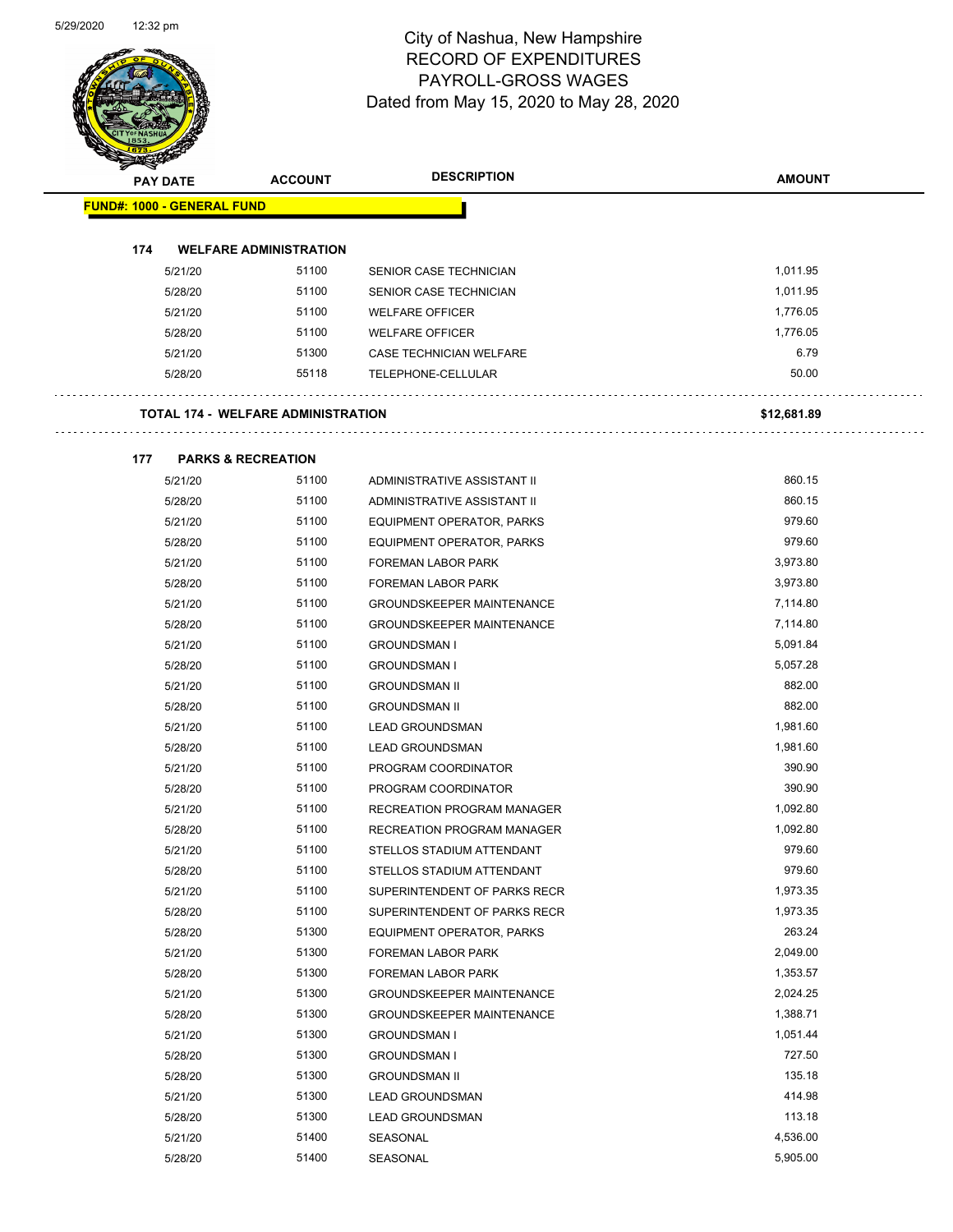Page 44 of 81

|     | <b>PAY DATE</b>                   | <b>ACCOUNT</b>                            | <b>DESCRIPTION</b>             | <b>AMOUNT</b> |
|-----|-----------------------------------|-------------------------------------------|--------------------------------|---------------|
|     | <b>FUND#: 1000 - GENERAL FUND</b> |                                           |                                |               |
|     |                                   |                                           |                                |               |
| 177 |                                   | <b>PARKS &amp; RECREATION</b>             |                                |               |
|     | 5/28/20                           | 51400                                     | <b>TEACHER ENGLISH ELM</b>     | 462.00        |
|     | 5/21/20                           | 51600                                     | <b>GROUNDSMAN I</b>            | 1.200.00      |
|     | 5/28/20                           | 55118                                     | TELEPHONE-CELLULAR             | 67.00         |
|     |                                   | <b>TOTAL 177 - PARKS &amp; RECREATION</b> |                                | \$72,297.37   |
| 179 | <b>LIBRARY</b>                    |                                           |                                |               |
|     | 5/21/20                           | 51100                                     | ASSISTANT DIRECTOR LIBRARY     | 1,655.50      |
|     | 5/28/20                           | 51100                                     | ASSISTANT DIRECTOR LIBRARY     | 1,655.50      |
|     | 5/21/20                           | 51100                                     | ASSISTANT LIBRARIAN CIRCULATIO | 1,084.10      |
|     | 5/28/20                           | 51100                                     | ASSISTANT LIBRARIAN CIRCULATIO | 1,084.10      |
|     | 5/21/20                           | 51100                                     | ASSISTANT LIBRARIAN TECH SVS   | 819.50        |
|     | 5/28/20                           | 51100                                     | ASSISTANT LIBRARIAN TECH SVS   | 819.50        |
|     | 5/21/20                           | 51100                                     | ASSISTANT LIBRARIAN YOUTH SERV | 868.90        |
|     | 5/28/20                           | 51100                                     | ASSISTANT LIBRARIAN YOUTH SERV | 868.90        |
|     | 5/21/20                           | 51100                                     | <b>DIRECTOR LIBRARY</b>        | 2,210.20      |
|     | 5/28/20                           | 51100                                     | <b>DIRECTOR LIBRARY</b>        | 2,210.20      |
|     | 5/21/20                           | 51100                                     | EXECUTIVE ASST OFFICE MANAGER  | 927.60        |
|     | 5/28/20                           | 51100                                     | EXECUTIVE ASST OFFICE MANAGER  | 927.61        |
|     | 5/21/20                           | 51100                                     | IT COORDINATOR                 | 962.95        |
|     | 5/28/20                           | 51100                                     | IT COORDINATOR                 | 962.95        |
|     | 5/21/20                           | 51100                                     | <b>JANITOR</b>                 | 552.00        |
|     | 5/28/20                           | 51100                                     | <b>JANITOR</b>                 | 552.00        |
|     | 5/21/20                           | 51100                                     | LIBRARIAN ADULT SERVICES       | 921.95        |
|     | 5/28/20                           | 51100                                     | LIBRARIAN ADULT SERVICES       | 921.96        |
|     | 5/21/20                           | 51100                                     | <b>LIBRARIAN CIRCULATION</b>   | 1,117.36      |
|     | 5/28/20                           | 51100                                     | <b>LIBRARIAN CIRCULATION</b>   | 1,117.38      |
|     | 5/21/20                           | 51100                                     | <b>LIBRARIAN OUTREACH SVS</b>  | 1,113.10      |
|     | 5/28/20                           | 51100                                     | LIBRARIAN OUTREACH SVS         | 1,113.10      |
|     | 5/21/20                           | 51100                                     | LIBRARIAN TECH SERVICES        | 1,155.29      |
|     | 5/28/20                           | 51100                                     | <b>LIBRARIAN TECH SERVICES</b> | 1,155.29      |
|     | 5/21/20                           | 51100                                     | LIBRARIAN YOUTH SERVICES       | 1,657.91      |
|     | 5/28/20                           | 51100                                     | LIBRARIAN YOUTH SERVICES       | 1,657.92      |
|     | 5/21/20                           | 51100                                     | LIBRARY ASSISTANT CIRCULATION  | 6,566.80      |
|     | 5/28/20                           | 51100                                     | LIBRARY ASSISTANT CIRCULATION  | 6,566.80      |
|     | 5/21/20                           | 51100                                     | LIBRARY ASSISTANT MEDIA SERVIC | 787.51        |
|     | 5/28/20                           | 51100                                     | LIBRARY ASSISTANT MEDIA SERVIC | 787.50        |
|     | 5/21/20                           | 51100                                     | LIBRARY ASSISTANT TECH SVS     | 787.50        |
|     | 5/28/20                           | 51100                                     | LIBRARY ASSISTANT TECH SVS     | 787.50        |
|     | 5/21/20                           | 51100                                     | LIBRARY ASSISTANT YOUTH SERVIC | 2,116.15      |
|     | 5/28/20                           | 51100                                     | LIBRARY ASSISTANT YOUTH SERVIC | 2,116.15      |
|     | 5/21/20                           | 51100                                     | MAINTENANCE SUPV               | 949.46        |
|     | 5/28/20                           | 51100                                     | MAINTENANCE SUPV               | 949.46        |
|     |                                   |                                           |                                |               |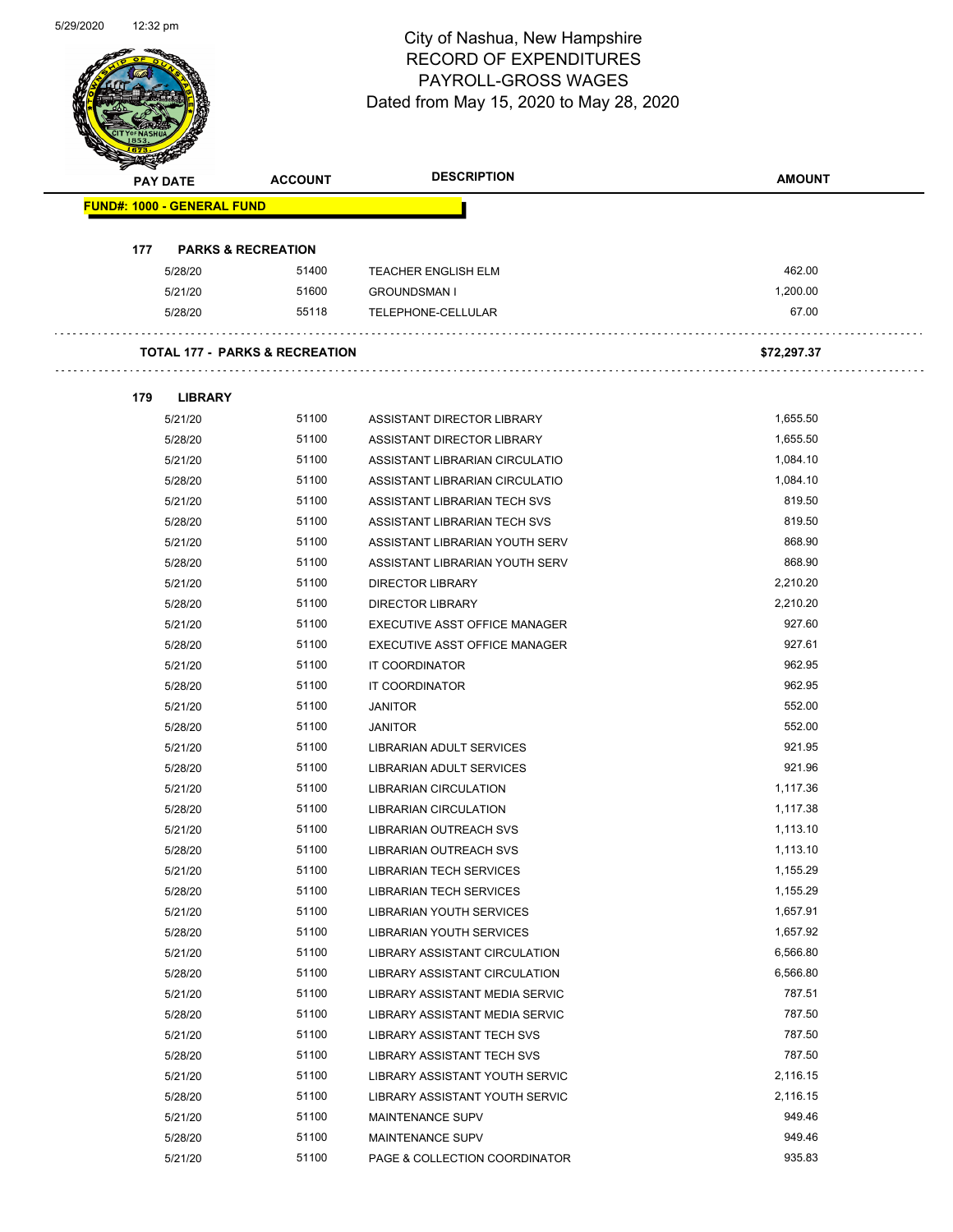

Page 45 of 81

| <b>PAY DATE</b>                   | <b>ACCOUNT</b>                           | <b>DESCRIPTION</b>                | <b>AMOUNT</b> |
|-----------------------------------|------------------------------------------|-----------------------------------|---------------|
| <b>FUND#: 1000 - GENERAL FUND</b> |                                          |                                   |               |
| 179<br><b>LIBRARY</b>             |                                          |                                   |               |
| 5/28/20                           | 51100                                    | PAGE & COLLECTION COORDINATOR     | 935.82        |
| 5/21/20                           | 51100                                    | REFERENCE LIBRARIAN ADULT SERV    | 3,319.76      |
| 5/28/20                           | 51100                                    | REFERENCE LIBRARIAN ADULT SERV    | 3,319.74      |
| 5/21/20                           | 51100                                    | REFERENCE LIBRARIAN TECH SVS      | 842.50        |
| 5/28/20                           | 51100                                    | REFERENCE LIBRARIAN TECH SVS      | 842.49        |
| 5/21/20                           | 51100                                    | <b>SECURITY LIBRARY</b>           | 660.01        |
| 5/28/20                           | 51100                                    | <b>SECURITY LIBRARY</b>           | 660.03        |
| 5/21/20                           | 51200                                    | <b>JANITOR</b>                    | 255.35        |
| 5/28/20                           | 51200                                    | <b>JANITOR</b>                    | 255.35        |
| 5/21/20                           | 51200                                    | LIBRARY ASSISTANT TECH SVS        | 462.90        |
| 5/28/20                           | 51200                                    | <b>LIBRARY ASSISTANT TECH SVS</b> | 462.90        |
| 5/22/20                           | 51200                                    | LIBRARY PAGE                      | 2,429.82      |
| 5/21/20                           | 51200                                    | REFERENCE LIBRARIAN ADULT SERV    | 772.40        |
| 5/28/20                           | 51200                                    | REFERENCE LIBRARIAN ADULT SERV    | 482.75        |
| 5/21/20                           | 51200                                    | <b>SECURITY LIBRARY</b>           | 398.39        |
| 5/28/20                           | 51200                                    | <b>SECURITY LIBRARY</b>           | 398.39        |
| <b>TOTAL 179 - LIBRARY</b>        |                                          |                                   | \$69,942.03   |
| 181                               | <b>COMMUNITY DEVELOPMENT</b>             |                                   |               |
| 5/21/20                           | 51100                                    | ADMINISTRATIVE ASSISTANT II       | 786.85        |
| 5/28/20                           | 51100                                    | ADMINISTRATIVE ASSISTANT II       | 786.85        |
| 5/21/20                           | 51100                                    | DIRECTOR COMMUNITY DEVELOPMENT    | 2,427.25      |
| 5/28/20                           | 51100                                    | DIRECTOR COMMUNITY DEVELOPMENT    | 2,427.25      |
| 5/21/20                           | 51100                                    | <b>TRANSPORTATION PLANNER</b>     | 1,313.35      |
| 5/28/20                           | 51100                                    | <b>TRANSPORTATION PLANNER</b>     | 1,313.35      |
| 5/21/20                           | 51100                                    | <b>WATERWAYS MANAGER</b>          | 1,612.80      |
| 5/28/20                           | 51100                                    | <b>WATERWAYS MANAGER</b>          | 1,612.80      |
| 5/21/20                           | 51200                                    | ADMINISTRATIVE ASSISTANT I        | 395.78        |
| 5/28/20                           | 51200                                    | ADMINISTRATIVE ASSISTANT I        | 328.96        |
| 5/21/20                           | 51400                                    | <b>INTERN</b>                     | 100.00        |
| 5/28/20                           | 51400                                    | <b>INTERN</b>                     | 100.00        |
| 5/28/20                           | 55118                                    | TELEPHONE-CELLULAR                | 50.00         |
|                                   | <b>TOTAL 181 - COMMUNITY DEVELOPMENT</b> |                                   | \$13,255.24   |

| 5/21/20 | 51100 | COMMUNICATION SPEC        | 57.00    |
|---------|-------|---------------------------|----------|
| 5/28/20 | 51100 | <b>COMMUNICATION SPEC</b> | 57.00    |
| 5/21/20 | 51100 | DEPARTMENT COORDINATOR    | 1.048.54 |
| 5/28/20 | 51100 | DEPARTMENT COORDINATOR    | 1.048.53 |
| 5/21/20 | 51100 | DEPUTY PLANNING MANAGER   | 2.861.15 |
| 5/28/20 | 51100 | DEPUTY PLANNING MANAGER   | 2.861.15 |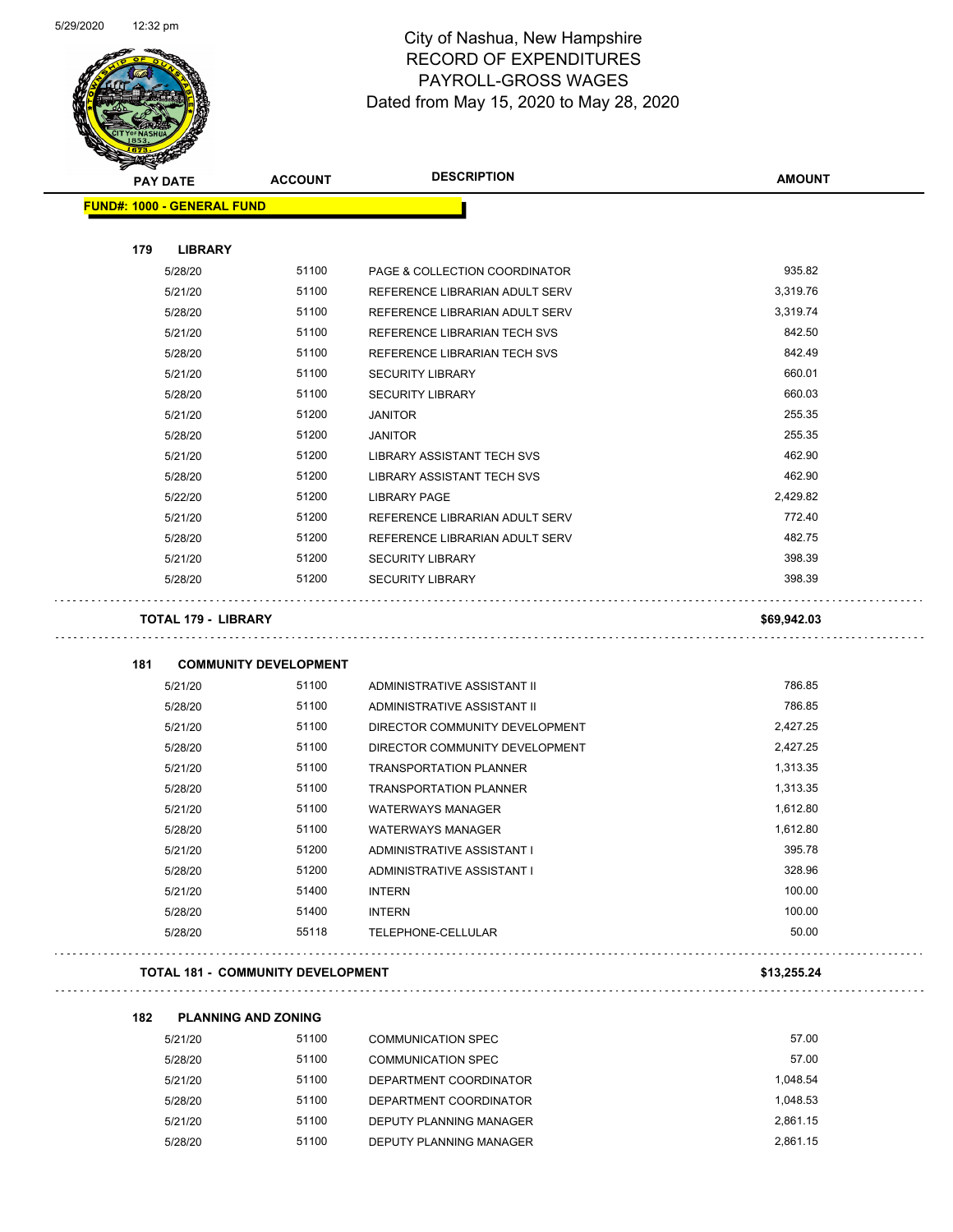Page 46 of 81

| <b>PAY DATE</b>                   | <b>ACCOUNT</b>                          | <b>DESCRIPTION</b>            | <b>AMOUNT</b> |
|-----------------------------------|-----------------------------------------|-------------------------------|---------------|
| <b>FUND#: 1000 - GENERAL FUND</b> |                                         |                               |               |
| 182                               | <b>PLANNING AND ZONING</b>              |                               |               |
| 5/21/20                           | 51100                                   | PLANNER I                     | 1,918.15      |
| 5/28/20                           | 51100                                   | PLANNER I                     | 1,918.15      |
| 5/21/20                           | 51100                                   | ZONING COORDINATOR            | 839.34        |
| 5/28/20                           | 51100                                   | ZONING COORDINATOR            | 839.33        |
| 5/21/20                           | 53428                                   | <b>STENOGRAPHIC SERVICES</b>  | 250.00        |
|                                   |                                         |                               |               |
|                                   | <b>TOTAL 182 - PLANNING AND ZONING</b>  |                               | \$13,698.34   |
| 183                               | <b>ECONOMIC DEVELOPMENT</b>             |                               |               |
| 5/21/20                           | 51100                                   | DWNTWN SPCLST & OED PGRM COOR | 920.90        |
| 5/28/20                           | 51100                                   | DWNTWN SPCLST & OED PGRM COOR | 920.90        |
| 5/21/20                           | 51100                                   | <b>ECONOMIC DEV DIRECTOR</b>  | 2,202.85      |
| 5/28/20                           | 51100                                   | ECONOMIC DEV DIRECTOR         | 2,202.85      |
| 5/21/20                           | 51100                                   | HUNT MEMORIAL BLDG & ARTS ADM | 394.21        |
| 5/28/20                           | 51100                                   | HUNT MEMORIAL BLDG & ARTS ADM | 394.20        |
| 5/28/20                           | 55118                                   | TELEPHONE-CELLULAR            | 85.00         |
|                                   | <b>TOTAL 183 - ECONOMIC DEVELOPMENT</b> |                               | \$7,120.91    |
|                                   |                                         |                               |               |
| 191                               | <b>SCHOOL</b>                           |                               |               |
| 5/21/20                           | 51100                                   | 21 CENTURY COORDINATOR        | 2,380.10      |
| 5/21/20                           | 51100                                   | <b>7PAR CTE NHN</b>           | 445.94        |
| 5/28/20                           | 51100                                   | <b>7PAR CTE NHN</b>           | 445.94        |
| 5/21/20                           | 51100                                   | ASSISTANT DIRECTOR BUSINESS   | 3,219.60      |
| 5/21/20                           | 51100                                   | ASSISTANT PRINCIPAL AMH       | 1,581.70      |
| 5/21/20                           | 51100                                   | ASSISTANT PRINCIPAL BIC       | 2,875.00      |
| 5/21/20                           | 51100                                   | ASSISTANT PRINCIPAL BIR       | 1,509.60      |
| 5/21/20                           | 51100                                   | ASSISTANT PRINCIPAL BRO       | 3,357.70      |
| 5/21/20                           | 51100                                   | ASSISTANT PRINCIPAL CHARL     | 3,293.00      |
| 5/21/20                           | 51100                                   | ASSISTANT PRINCIPAL DR CRSP   | 1,646.50      |
| 5/21/20                           | 51100                                   | ASSISTANT PRINCIPAL ELM       | 6,769.19      |
| 5/21/20                           | 51100                                   | ASSISTANT PRINCIPAL FES       | 2,875.00      |
| 5/21/20                           | 51100                                   | ASSISTANT PRINCIPAL FMS       | 3,288.50      |
| 5/21/20                           | 51100                                   | ASSISTANT PRINCIPAL LEDGE     | 3,292.90      |
| 5/21/20                           | 51100                                   | ASSISTANT PRINCIPAL MDE       | 3,115.40      |
| 5/21/20                           | 51100                                   | ASSISTANT PRINCIPAL MTP       | 1,437.50      |
| 5/21/20                           | 51100                                   | ASSISTANT PRINCIPAL NHN       | 13,806.40     |
| 5/21/20                           | 51100                                   | ASSISTANT PRINCIPAL NHS       | 13,884.60     |
| 5/21/20                           | 51100                                   | ASSISTANT PRINCIPAL SHE       | 1,461.60      |
| 5/21/20                           | 51100                                   | ASSISTANT SUPERINTENDENT      | 9,051.60      |
| 5/21/20                           | 51100                                   | ASST DIRECTOR PLANT OPS       | 4,913.30      |
| 5/21/20                           | 51100                                   | ASST DIRECTOR SPED            | 6,623.10      |
| 5/21/20                           | 51100                                   | ASST SYSTEMS ADMIN FULL YEAR  | 17,537.60     |
|                                   |                                         |                               |               |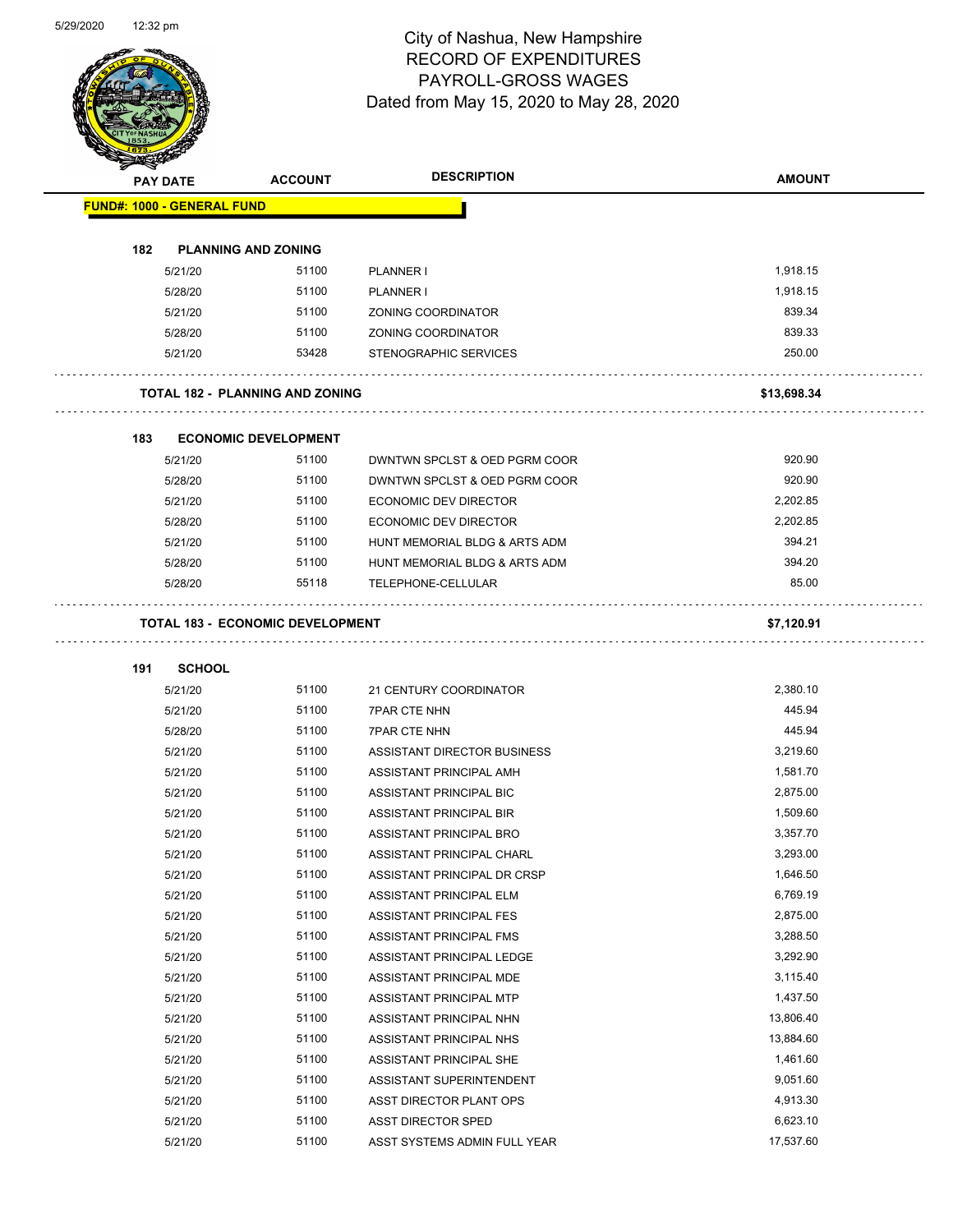

Page 47 of 81

|     | <b>PAY DATE</b>                   | <b>ACCOUNT</b> | <b>DESCRIPTION</b>                                      | <b>AMOUNT</b>      |
|-----|-----------------------------------|----------------|---------------------------------------------------------|--------------------|
|     | <b>FUND#: 1000 - GENERAL FUND</b> |                |                                                         |                    |
|     |                                   |                |                                                         |                    |
| 191 | <b>SCHOOL</b>                     |                |                                                         |                    |
|     | 5/21/20                           | 51100          | <b>ATTENDANCE OFFICER</b>                               | 2,543.80           |
|     | 5/21/20                           | 51100          | BRENTWOOD COORDINATOR                                   | 2,779.30           |
|     | 5/21/20                           | 51100          | CAREER CENTER COORD NHS                                 | 1,557.20           |
|     | 5/21/20                           | 51100          | CHIEF OPERATING OFFICER                                 | 4,431.80           |
|     | 5/21/20                           | 51100          | CLERICAL ACADEMY NHN                                    | 3,130.89           |
|     | 5/28/20                           | 51100          | CLERICAL ACADEMY NHN                                    | 3,130.89           |
|     | 5/21/20                           | 51100          | <b>CLERICAL ACADEMY NHS</b>                             | 3,093.76           |
|     | 5/28/20                           | 51100          | CLERICAL ACADEMY NHS                                    | 3,093.76           |
|     | 5/21/20                           | 51100          | <b>CLERICAL ASST SUPER SUP</b>                          | 1,423.21           |
|     | 5/28/20                           | 51100          | <b>CLERICAL ASST SUPER SUP</b>                          | 1,432.84           |
|     | 5/21/20                           | 51100          | CLERICAL ATHLETIC NHN                                   | 815.63             |
|     | 5/28/20                           | 51100          | CLERICAL ATHLETIC NHN                                   | 815.63             |
|     | 5/21/20                           | 51100          | CLERICAL ATHLETIC NHS                                   | 731.25             |
|     | 5/28/20                           | 51100          | <b>CLERICAL ATHLETIC NHS</b>                            | 731.25             |
|     | 5/21/20                           | 51100          | <b>CLERICAL BUSINESS</b>                                | 3,313.78           |
|     | 5/28/20                           | 51100          | <b>CLERICAL BUSINESS</b>                                | 3,188.73           |
|     | 5/21/20                           | 51100          | CLERICAL CHIEF OP OFFICER SUP                           | 756.70             |
|     | 5/28/20                           | 51100          | CLERICAL CHIEF OP OFFICER SUP                           | 756.69             |
|     | 5/21/20                           | 51100          | <b>CLERICAL CTE NHN</b>                                 | 695.25             |
|     | 5/28/20                           | 51100          | <b>CLERICAL CTE NHN</b>                                 | 695.25             |
|     | 5/21/20                           | 51100          | <b>CLERICAL CTE NHS</b>                                 | 695.25             |
|     | 5/28/20                           | 51100          | <b>CLERICAL CTE NHS</b>                                 | 695.25             |
|     | 5/21/20                           | 51100          | CLERICAL GUIDANCE ELM                                   | 695.25             |
|     | 5/28/20                           | 51100          | CLERICAL GUIDANCE ELM                                   | 695.25             |
|     | 5/21/20                           | 51100          | CLERICAL GUIDANCE NHN                                   | 2,067.08           |
|     | 5/28/20                           | 51100          | <b>CLERICAL GUIDANCE NHN</b>                            | 2,067.08           |
|     | 5/21/20                           | 51100          | <b>CLERICAL GUIDANCE NHS</b>                            | 2,034.00           |
|     | 5/28/20                           | 51100          | <b>CLERICAL GUIDANCE NHS</b>                            | 2,034.00           |
|     | 5/21/20                           | 51100          | <b>CLERICAL HUMAN RESOURCES</b>                         | 1,615.25           |
|     | 5/28/20                           | 51100          | <b>CLERICAL HUMAN RESOURCES</b>                         | 1,615.25           |
|     | 5/21/20                           | 51100          | <b>CLERICAL PAYROLL SUP</b>                             | 1,532.30           |
|     | 5/28/20                           | 51100          | <b>CLERICAL PAYROLL SUP</b>                             | 1,527.19           |
|     | 5/21/20                           | 51100          | <b>CLERICAL PLANT OPS</b>                               | 766.15             |
|     | 5/28/20                           | 51100          | <b>CLERICAL PLANT OPS</b>                               | 766.15<br>1,497.38 |
|     | 5/21/20                           | 51100<br>51100 | <b>CLERICAL PRINCIPAL AMH</b><br>CLERICAL PRINCIPAL AMH | 1,497.38           |
|     | 5/28/20<br>5/21/20                | 51100          | <b>CLERICAL PRINCIPAL BIC</b>                           | 1,546.88           |
|     | 5/28/20                           | 51100          |                                                         | 1,546.88           |
|     | 5/21/20                           | 51100          | <b>CLERICAL PRINCIPAL BIC</b><br>CLERICAL PRINCIPAL BIR | 1,631.26           |
|     | 5/28/20                           | 51100          | <b>CLERICAL PRINCIPAL BIR</b>                           | 1,631.26           |
|     | 5/21/20                           | 51100          | <b>CLERICAL PRINCIPAL BRO</b>                           | 1,546.88           |
|     | 5/28/20                           | 51100          | <b>CLERICAL PRINCIPAL BRO</b>                           | 1,546.88           |
|     | 5/21/20                           | 51100          | CLERICAL PRINCIPAL CHA                                  | 1,532.26           |
|     | 5/28/20                           | 51100          | CLERICAL PRINCIPAL CHA                                  | 1,532.26           |
|     |                                   |                |                                                         |                    |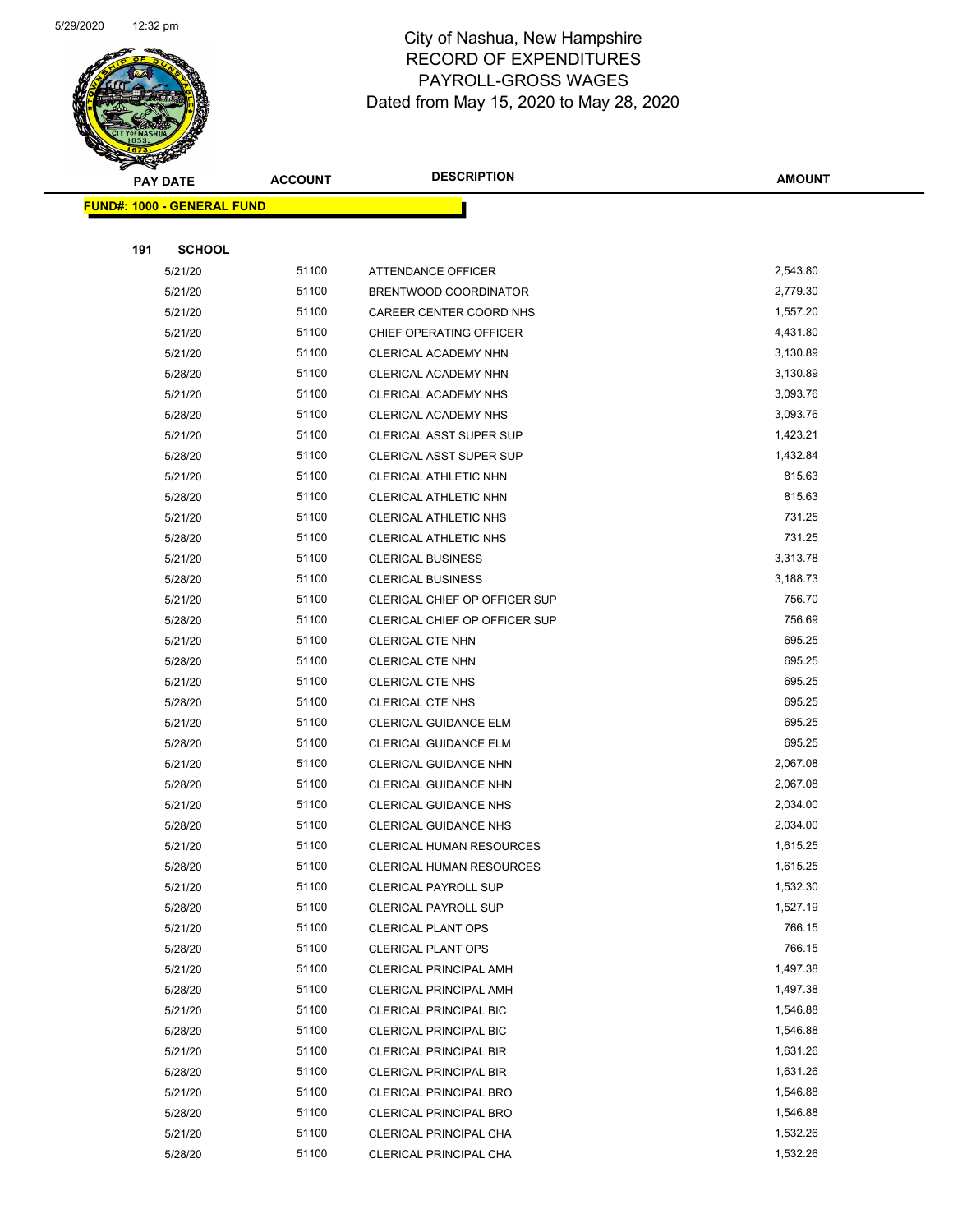

| <b>PAY DATE</b>                   | <b>ACCOUNT</b> | <b>DESCRIPTION</b>             | <b>AMOUNT</b> |  |
|-----------------------------------|----------------|--------------------------------|---------------|--|
| <b>FUND#: 1000 - GENERAL FUND</b> |                |                                |               |  |
|                                   |                |                                |               |  |
| 191<br><b>SCHOOL</b>              |                |                                |               |  |
| 5/21/20                           | 51100          | CLERICAL PRINCIPAL DRC         | 1,499.63      |  |
| 5/28/20                           | 51100          | CLERICAL PRINCIPAL DRC         | 1,499.63      |  |
| 5/21/20                           | 51100          | <b>CLERICAL PRINCIPAL ELM</b>  | 2,795.18      |  |
| 5/28/20                           | 51100          | <b>CLERICAL PRINCIPAL ELM</b>  | 2,795.18      |  |
| 5/21/20                           | 51100          | <b>CLERICAL PRINCIPAL FES</b>  | 1,499.63      |  |
| 5/28/20                           | 51100          | <b>CLERICAL PRINCIPAL FES</b>  | 1,499.63      |  |
| 5/21/20                           | 51100          | <b>CLERICAL PRINCIPAL FMS</b>  | 2,351.26      |  |
| 5/28/20                           | 51100          | <b>CLERICAL PRINCIPAL FMS</b>  | 2,351.26      |  |
| 5/21/20                           | 51100          | <b>CLERICAL PRINCIPAL LDG</b>  | 1,461.38      |  |
| 5/28/20                           | 51100          | <b>CLERICAL PRINCIPAL LDG</b>  | 1,461.38      |  |
| 5/21/20                           | 51100          | CLERICAL PRINCIPAL MDE         | 1,570.51      |  |
| 5/28/20                           | 51100          | CLERICAL PRINCIPAL MDE         | 1,570.51      |  |
| 5/21/20                           | 51100          | <b>CLERICAL PRINCIPAL MTP</b>  | 1,535.63      |  |
| 5/28/20                           | 51100          | <b>CLERICAL PRINCIPAL MTP</b>  | 1,535.63      |  |
| 5/21/20                           | 51100          | <b>CLERICAL PRINCIPAL NHN</b>  | 2,192.63      |  |
| 5/28/20                           | 51100          | CLERICAL PRINCIPAL NHN         | 2,192.63      |  |
| 5/21/20                           | 51100          | <b>CLERICAL PRINCIPAL NHS</b>  | 2,175.00      |  |
| 5/28/20                           | 51100          | <b>CLERICAL PRINCIPAL NHS</b>  | 2,175.00      |  |
| 5/21/20                           | 51100          | <b>CLERICAL PRINCIPAL NSE</b>  | 1,510.88      |  |
| 5/28/20                           | 51100          | <b>CLERICAL PRINCIPAL NSE</b>  | 1,510.88      |  |
| 5/21/20                           | 51100          | <b>CLERICAL PRINCIPAL PMS</b>  | 1,426.50      |  |
| 5/28/20                           | 51100          | <b>CLERICAL PRINCIPAL PMS</b>  | 1,426.50      |  |
| 5/21/20                           | 51100          | <b>CLERICAL PRINCIPAL SHE</b>  | 1,546.88      |  |
| 5/28/20                           | 51100          | <b>CLERICAL PRINCIPAL SHE</b>  | 1,546.88      |  |
| 5/21/20                           | 51100          | CLERICAL RECEPTIONIST NHN      | 815.63        |  |
| 5/28/20                           | 51100          | CLERICAL RECEPTIONIST NHN      | 815.63        |  |
| 5/21/20                           | 51100          | CLERICAL RECEPTIONIST NHS      | 695.25        |  |
| 5/28/20                           | 51100          | CLERICAL RECEPTIONIST NHS      | 695.25        |  |
| 5/21/20                           | 51100          | CLERICAL SPECIAL ED NHN        | 731.25        |  |
| 5/28/20                           | 51100          | <b>CLERICAL SPECIAL ED NHN</b> | 731.25        |  |
| 5/21/20                           | 51100          | CLERICAL SPECIAL ED NHS        | 731.25        |  |
| 5/28/20                           | 51100          | CLERICAL SPECIAL ED NHS        | 731.25        |  |
| 5/21/20                           | 51100          | CLERICAL SPECIAL ED SUP        | 1,426.50      |  |
| 5/28/20                           | 51100          | CLERICAL SPECIAL ED SUP        | 1,411.89      |  |
| 5/21/20                           | 51100          | CLERICAL STUDENT SERV SUP      | 843.31        |  |
| 5/28/20                           | 51100          | CLERICAL STUDENT SERV SUP      | 854.56        |  |
| 5/21/20                           | 51100          | CLERICAL SUPERINTENDANT HRLY   | 799.11        |  |
| 5/28/20                           | 51100          | CLERICAL SUPERINTENDANT HRLY   | 809.77        |  |
| 5/21/20                           | 51100          | CLERICAL SUPERINTENDANT SUP    | 1,894.50      |  |
| 5/21/20                           | 51100          | <b>CUSTODIAN AMH</b>           | 1,461.60      |  |
| 5/28/20                           | 51100          | <b>CUSTODIAN AMH</b>           | 1,461.60      |  |
| 5/21/20                           | 51100          | <b>CUSTODIAN ASST HEAD ELM</b> | 832.40        |  |
| 5/28/20                           | 51100          | <b>CUSTODIAN ASST HEAD ELM</b> | 832.40        |  |
| 5/21/20                           | 51100          | <b>CUSTODIAN ASST HEAD FMS</b> | 338.15        |  |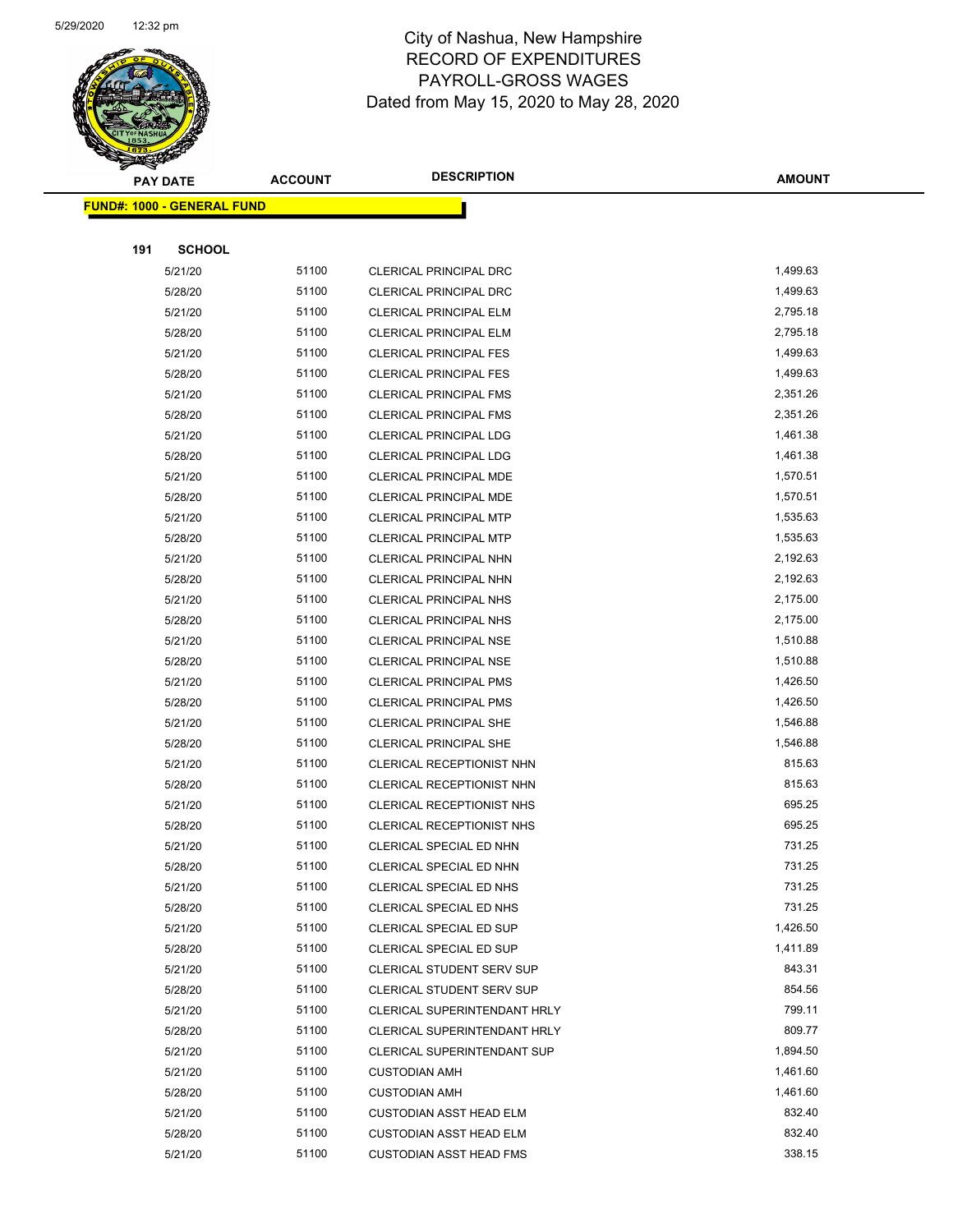

| $\tilde{\phantom{a}}$ | <b>PAY DATE</b>                   | <b>ACCOUNT</b> | <b>DESCRIPTION</b>             | <b>AMOUNT</b>    |
|-----------------------|-----------------------------------|----------------|--------------------------------|------------------|
|                       | <b>FUND#: 1000 - GENERAL FUND</b> |                |                                |                  |
|                       |                                   |                |                                |                  |
| 191                   | <b>SCHOOL</b>                     |                |                                |                  |
|                       | 5/28/20                           | 51100          | <b>CUSTODIAN ASST HEAD FMS</b> | 338.15           |
|                       | 5/21/20                           | 51100          | <b>CUSTODIAN ASST HEAD NHN</b> | 1,672.81         |
|                       | 5/28/20                           | 51100          | <b>CUSTODIAN ASST HEAD NHN</b> | 1,672.83         |
|                       | 5/21/20                           | 51100          | <b>CUSTODIAN ASST HEAD NHS</b> | 1,672.82         |
|                       | 5/28/20                           | 51100          | <b>CUSTODIAN ASST HEAD NHS</b> | 1,672.82         |
|                       | 5/21/20                           | 51100          | <b>CUSTODIAN ASST HEAD PMS</b> | 832.40           |
|                       | 5/28/20                           | 51100          | <b>CUSTODIAN ASST HEAD PMS</b> | 832.40           |
|                       | 5/21/20                           | 51100          | <b>CUSTODIAN BIC</b>           | 1,217.70         |
|                       | 5/28/20                           | 51100          | <b>CUSTODIAN BIC</b>           | 1,217.70         |
|                       | 5/21/20                           | 51100          | <b>CUSTODIAN BIR</b>           | 1,461.60         |
|                       | 5/28/20                           | 51100          | <b>CUSTODIAN BIR</b>           | 1,461.60         |
|                       | 5/21/20                           | 51100          | <b>CUSTODIAN BRO</b>           | 1,461.61         |
|                       | 5/28/20                           | 51100          | <b>CUSTODIAN BRO</b>           | 1,461.61         |
|                       | 5/21/20                           | 51100          | <b>CUSTODIAN CHA</b>           | 1,461.60         |
|                       | 5/28/20                           | 51100          | <b>CUSTODIAN CHA</b>           | 1,461.61         |
|                       | 5/21/20                           | 51100          | <b>CUSTODIAN DRC</b>           | 1,027.70         |
|                       | 5/28/20                           | 51100          | <b>CUSTODIAN DRC</b>           | 995.36           |
|                       | 5/21/20                           | 51100          | <b>CUSTODIAN ELM</b>           | 4,479.20         |
|                       | 5/28/20                           | 51100          | <b>CUSTODIAN ELM</b>           | 4,479.20         |
|                       | 5/21/20                           | 51100          | <b>CUSTODIAN FES</b>           | 1,461.62         |
|                       | 5/28/20                           | 51100          | <b>CUSTODIAN FES</b>           | 1,461.60         |
|                       | 5/21/20                           | 51100          | <b>CUSTODIAN FMS</b>           | 3,617.45         |
|                       | 5/28/20                           | 51100          | <b>CUSTODIAN FMS</b>           | 3,617.47         |
|                       | 5/21/20                           | 51100          | <b>CUSTODIAN HEAD AMH</b>      | 832.40           |
|                       | 5/28/20                           | 51100          | <b>CUSTODIAN HEAD AMH</b>      | 832.40           |
|                       | 5/21/20                           | 51100          | <b>CUSTODIAN HEAD BIC</b>      | 832.40           |
|                       | 5/28/20                           | 51100          | <b>CUSTODIAN HEAD BIC</b>      | 832.40           |
|                       | 5/21/20                           | 51100          | <b>CUSTODIAN HEAD BIR</b>      | 832.40           |
|                       | 5/28/20                           | 51100          | <b>CUSTODIAN HEAD BIR</b>      | 832.40           |
|                       | 5/21/20                           | 51100          | <b>CUSTODIAN HEAD BRO</b>      | 832.40           |
|                       | 5/28/20                           | 51100          | <b>CUSTODIAN HEAD BRO</b>      | 832.40           |
|                       | 5/21/20                           | 51100          | <b>CUSTODIAN HEAD CHA</b>      | 832.40           |
|                       | 5/28/20                           | 51100          | <b>CUSTODIAN HEAD CHA</b>      | 832.40           |
|                       | 5/21/20                           | 51100          | <b>CUSTODIAN HEAD DRC</b>      | 832.40           |
|                       | 5/28/20                           | 51100          | <b>CUSTODIAN HEAD DRC</b>      | 832.40           |
|                       | 5/21/20                           | 51100          | <b>CUSTODIAN HEAD ELM</b>      | 986.40           |
|                       | 5/28/20                           | 51100          | <b>CUSTODIAN HEAD ELM</b>      | 986.40           |
|                       | 5/21/20                           | 51100          | <b>CUSTODIAN HEAD FES</b>      | 832.40           |
|                       | 5/28/20                           | 51100          | <b>CUSTODIAN HEAD FES</b>      | 832.40           |
|                       | 5/21/20                           | 51100          | <b>CUSTODIAN HEAD FMS</b>      | 986.41<br>986.40 |
|                       | 5/28/20                           | 51100<br>51100 | <b>CUSTODIAN HEAD FMS</b>      | 832.40           |
|                       | 5/21/20                           | 51100          | <b>CUSTODIAN HEAD LDG</b>      | 832.40           |
|                       | 5/28/20                           |                | <b>CUSTODIAN HEAD LDG</b>      |                  |
|                       | 5/21/20                           | 51100          | <b>CUSTODIAN HEAD MDE</b>      | 832.41           |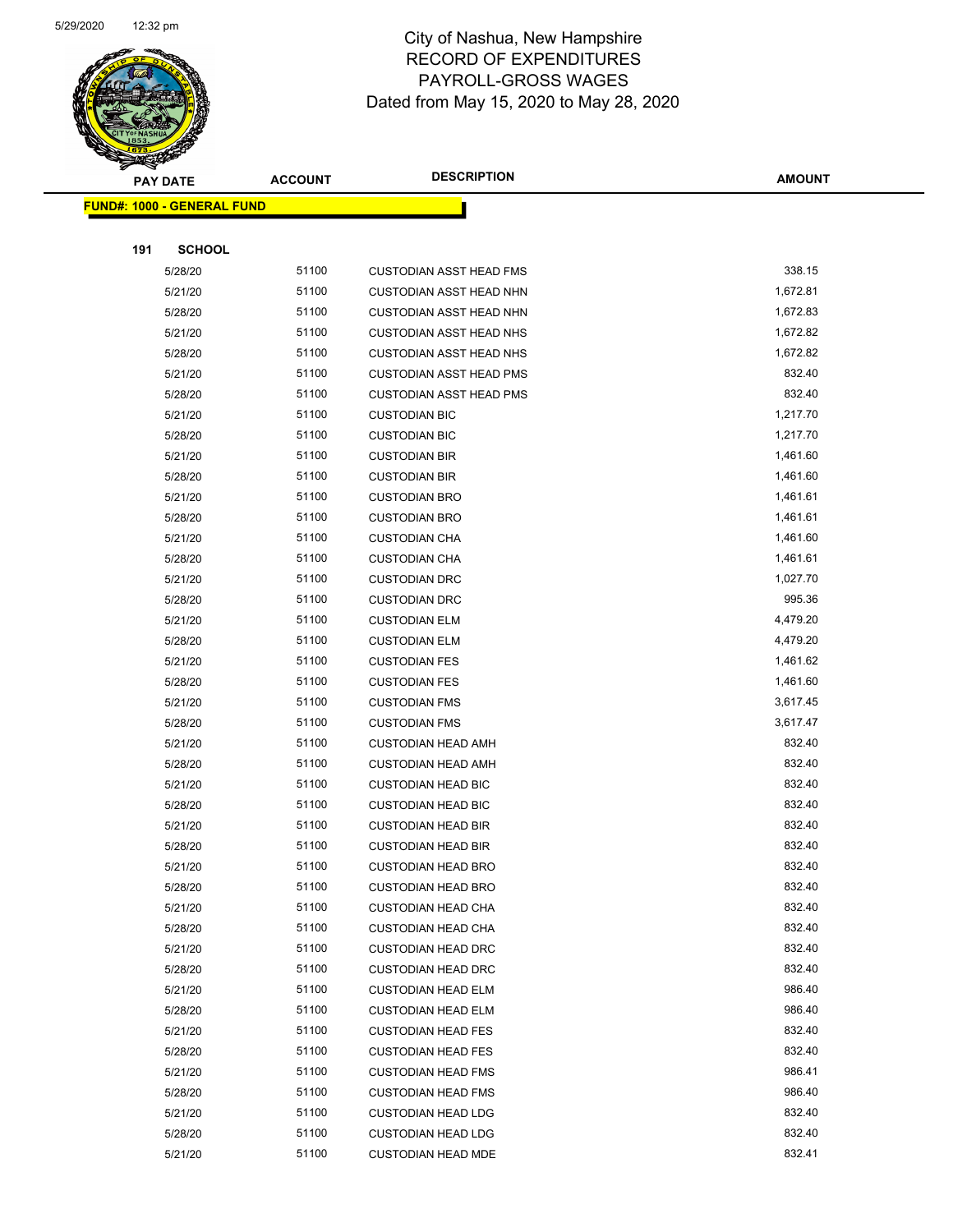

Page 50 of 81

| ॼ   | <b>PAY DATE</b>                    | <b>ACCOUNT</b> | <b>DESCRIPTION</b>         | <b>AMOUNT</b> |
|-----|------------------------------------|----------------|----------------------------|---------------|
|     | <u> FUND#: 1000 - GENERAL FUND</u> |                |                            |               |
|     |                                    |                |                            |               |
| 191 | <b>SCHOOL</b>                      |                |                            |               |
|     | 5/28/20                            | 51100          | <b>CUSTODIAN HEAD MDE</b>  | 832.40        |
|     | 5/21/20                            | 51100          | <b>CUSTODIAN HEAD MTP</b>  | 832.40        |
|     | 5/28/20                            | 51100          | <b>CUSTODIAN HEAD MTP</b>  | 832.40        |
|     | 5/21/20                            | 51100          | <b>CUSTODIAN HEAD NHN</b>  | 992.00        |
|     | 5/28/20                            | 51100          | <b>CUSTODIAN HEAD NHN</b>  | 992.00        |
|     | 5/21/20                            | 51100          | <b>CUSTODIAN HEAD NHS</b>  | 992.00        |
|     | 5/28/20                            | 51100          | <b>CUSTODIAN HEAD NHS</b>  | 992.00        |
|     | 5/21/20                            | 51100          | <b>CUSTODIAN HEAD NSE</b>  | 832.40        |
|     | 5/28/20                            | 51100          | <b>CUSTODIAN HEAD NSE</b>  | 832.40        |
|     | 5/21/20                            | 51100          | <b>CUSTODIAN HEAD PMS</b>  | 986.40        |
|     | 5/28/20                            | 51100          | <b>CUSTODIAN HEAD PMS</b>  | 986.40        |
|     | 5/21/20                            | 51100          | <b>CUSTODIAN HEAD SHE</b>  | 832.40        |
|     | 5/28/20                            | 51100          | <b>CUSTODIAN HEAD SHE</b>  | 832.40        |
|     | 5/21/20                            | 51100          | <b>CUSTODIAN LDG</b>       | 1,461.60      |
|     | 5/28/20                            | 51100          | <b>CUSTODIAN LDG</b>       | 1,461.60      |
|     | 5/21/20                            | 51100          | <b>CUSTODIAN MDE</b>       | 1,461.60      |
|     | 5/28/20                            | 51100          | <b>CUSTODIAN MDE</b>       | 1,461.60      |
|     | 5/21/20                            | 51100          | <b>CUSTODIAN MTP</b>       | 1,461.60      |
|     | 5/28/20                            | 51100          | <b>CUSTODIAN MTP</b>       | 1,461.60      |
|     | 5/21/20                            | 51100          | <b>CUSTODIAN NHN</b>       | 10,242.69     |
|     | 5/28/20                            | 51100          | <b>CUSTODIAN NHN</b>       | 9,503.93      |
|     | 5/21/20                            | 51100          | <b>CUSTODIAN NHS</b>       | 8,480.12      |
|     | 5/28/20                            | 51100          | <b>CUSTODIAN NHS</b>       | 8,761.14      |
|     | 5/21/20                            | 51100          | <b>CUSTODIAN NSE</b>       | 1,461.60      |
|     | 5/28/20                            | 51100          | <b>CUSTODIAN NSE</b>       | 1,461.60      |
|     | 5/21/20                            | 51100          | <b>CUSTODIAN PMS</b>       | 2,192.40      |
|     | 5/28/20                            | 51100          | <b>CUSTODIAN PMS</b>       | 2,192.42      |
|     | 5/21/20                            | 51100          | <b>CUSTODIAN SHE</b>       | 1,461.60      |
|     | 5/28/20                            | 51100          | <b>CUSTODIAN SHE</b>       | 1,461.60      |
|     | 5/21/20                            | 51100          | CUSTODIAN SUPERVISOR WPO   | 4,112.60      |
|     | 5/21/20                            | 51100          | <b>CUSTODIAN WID</b>       | 1,461.60      |
|     | 5/28/20                            | 51100          | <b>CUSTODIAN WID</b>       | 1,461.60      |
|     | 5/21/20                            | 51100          | DATA ANALYST               | 3,213.00      |
|     | 5/21/20                            | 51100          | DIRECTOR ATHLETICS         | 3,855.50      |
|     | 5/21/20                            | 51100          | <b>DIRECTOR COM GRANTS</b> | 2,528.69      |
|     | 5/21/20                            | 51100          | DIRECTOR GUIDANCE          | 6,845.10      |
|     | 5/21/20                            | 51100          | DIRECTOR HUMAN RESOURCES   | 3,508.10      |
|     | 5/21/20                            | 51100          | DIRECTOR PLANT OPS         | 4,002.20      |
|     | 5/21/20                            | 51100          | DIRECTOR SPECIAL ED        | 3,745.20      |
|     | 5/21/20                            | 51100          | DIRECTOR STUDENT SERVICES  | 3,515.40      |
|     | 5/21/20                            | 51100          | DIRECTOR TECHNOLOGY        | 3,755.90      |
|     | 5/21/20                            | 51100          | DIRECTOR TRANSPORTATION    | 3,346.50      |
|     | 5/21/20                            | 51100          | DIRECTOR VOCATIONAL        | 4,238.00      |
|     | 5/21/20                            | 51100          | E-BLOCK TECHNICAL PARA     | 659.10        |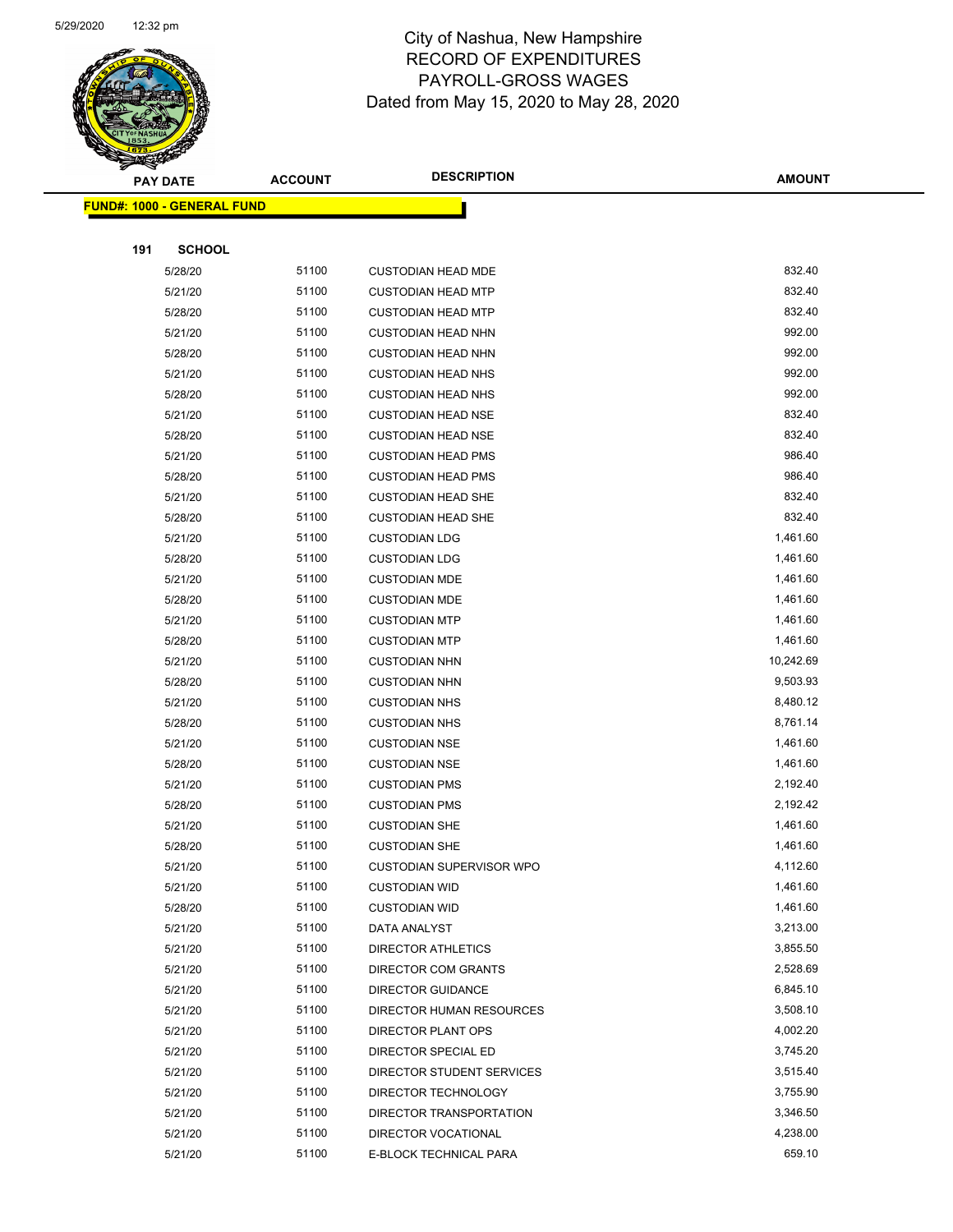

| <b>Anthony</b> |                                   |                | <b>DESCRIPTION</b>             |               |
|----------------|-----------------------------------|----------------|--------------------------------|---------------|
|                | <b>PAY DATE</b>                   | <b>ACCOUNT</b> |                                | <b>AMOUNT</b> |
|                | <b>FUND#: 1000 - GENERAL FUND</b> |                |                                |               |
|                |                                   |                |                                |               |
| 191            | <b>SCHOOL</b>                     |                |                                |               |
|                | 5/28/20                           | 51100          | E-BLOCK TECHNICAL PARA         | 659.10        |
|                | 5/21/20                           | 51100          | ELL COMMUNICATIONS COORDINATOR | 2,172.00      |
|                | 5/21/20                           | 51100          | ELL OUTREACH WORKER            | 1,766.10      |
|                | 5/21/20                           | 51100          | <b>GRANT WRITER</b>            | 657.80        |
|                | 5/28/20                           | 51100          | <b>GRANT WRITER</b>            | 657.80        |
|                | 5/21/20                           | 51100          | <b>GUIDANCE COUNSELOR AMH</b>  | 2,403.60      |
|                | 5/21/20                           | 51100          | <b>GUIDANCE COUNSELOR BIC</b>  | 2,064.70      |
|                | 5/21/20                           | 51100          | <b>GUIDANCE COUNSELOR BIR</b>  | 3,015.80      |
|                | 5/21/20                           | 51100          | GUIDANCE COUNSELOR BRO         | 1,980.50      |
|                | 5/21/20                           | 51100          | GUIDANCE COUNSELOR CHA         | 3,015.80      |
|                | 5/21/20                           | 51100          | <b>GUIDANCE COUNSELOR DRC</b>  | 2,923.70      |
|                | 5/21/20                           | 51100          | <b>GUIDANCE COUNSELOR ELM</b>  | 13,680.20     |
|                | 5/21/20                           | 51100          | <b>GUIDANCE COUNSELOR FES</b>  | 2,923.70      |
|                | 5/21/20                           | 51100          | <b>GUIDANCE COUNSELOR FMS</b>  | 6,875.20      |
|                | 5/21/20                           | 51100          | GUIDANCE COUNSELOR LDG         | 3,015.80      |
|                | 5/21/20                           | 51100          | <b>GUIDANCE COUNSELOR MDE</b>  | 2,895.10      |
|                | 5/21/20                           | 51100          | <b>GUIDANCE COUNSELOR MTP</b>  | 2,923.70      |
|                | 5/21/20                           | 51100          | GUIDANCE COUNSELOR NHN         | 16,438.10     |
|                | 5/21/20                           | 51100          | GUIDANCE COUNSELOR NHS         | 16,665.60     |
|                | 5/21/20                           | 51100          | <b>GUIDANCE COUNSELOR NSE</b>  | 2,923.70      |
|                | 5/21/20                           | 51100          | <b>GUIDANCE COUNSELOR PMS</b>  | 8,286.60      |
|                | 5/21/20                           | 51100          | <b>GUIDANCE COUNSELOR SHE</b>  | 2,923.70      |
|                | 5/21/20                           | 51100          | JOB DEVELOPER SPED NHN         | 3,015.80      |
|                | 5/21/20                           | 51100          | <b>LIBRARIAN AMH</b>           | 1,989.50      |
|                | 5/21/20                           | 51100          | <b>LIBRARIAN BIC</b>           | 1,904.30      |
|                | 5/21/20                           | 51100          | <b>LIBRARIAN BIR</b>           | 2,187.10      |
|                | 5/21/20                           | 51100          | <b>LIBRARIAN BRO</b>           | 2,204.20      |
|                | 5/21/20                           | 51100          | LIBRARIAN CHA                  | 3,015.80      |
|                | 5/21/20                           | 51100          | <b>LIBRARIAN DRC</b>           | 2,250.50      |
|                | 5/21/20                           | 51100          | <b>LIBRARIAN ELM</b>           | 2,107.10      |
|                | 5/21/20                           | 51100          | <b>LIBRARIAN FES</b>           | 2,923.70      |
|                | 5/21/20                           | 51100          | <b>LIBRARIAN FMS</b>           | 3,015.80      |
|                | 5/21/20                           | 51100          | <b>LIBRARIAN LDG</b>           | 2,426.70      |
|                | 5/21/20                           | 51100          | <b>LIBRARIAN MDE</b>           | 2,895.10      |
|                | 5/21/20                           | 51100          | <b>LIBRARIAN MTP</b>           | 1,429.50      |
|                | 5/21/20                           | 51100          | <b>LIBRARIAN NHN</b>           | 4,926.70      |
|                | 5/21/20                           | 51100          | <b>LIBRARIAN NHS</b>           | 5,984.70      |
|                | 5/21/20                           | 51100          | <b>LIBRARIAN NSE</b>           | 2,895.10      |
|                | 5/21/20                           | 51100          | <b>LIBRARIAN PMS</b>           | 2,040.00      |
|                | 5/21/20                           | 51100          | <b>LIBRARIAN SHE</b>           | 2,923.70      |
|                | 5/21/20                           | 51100          | LICENSED PRACTICAL NURSE ELM   | 1,485.30      |
|                | 5/21/20                           | 51100          | LICENSED PRACTICAL NURSE FMS   | 1,459.70      |
|                | 5/21/20                           | 51100          | MAINTENANCE ALARM WPO          | 1,017.60      |
|                | 5/28/20                           | 51100          | MAINTENANCE ALARM WPO          | 1,017.60      |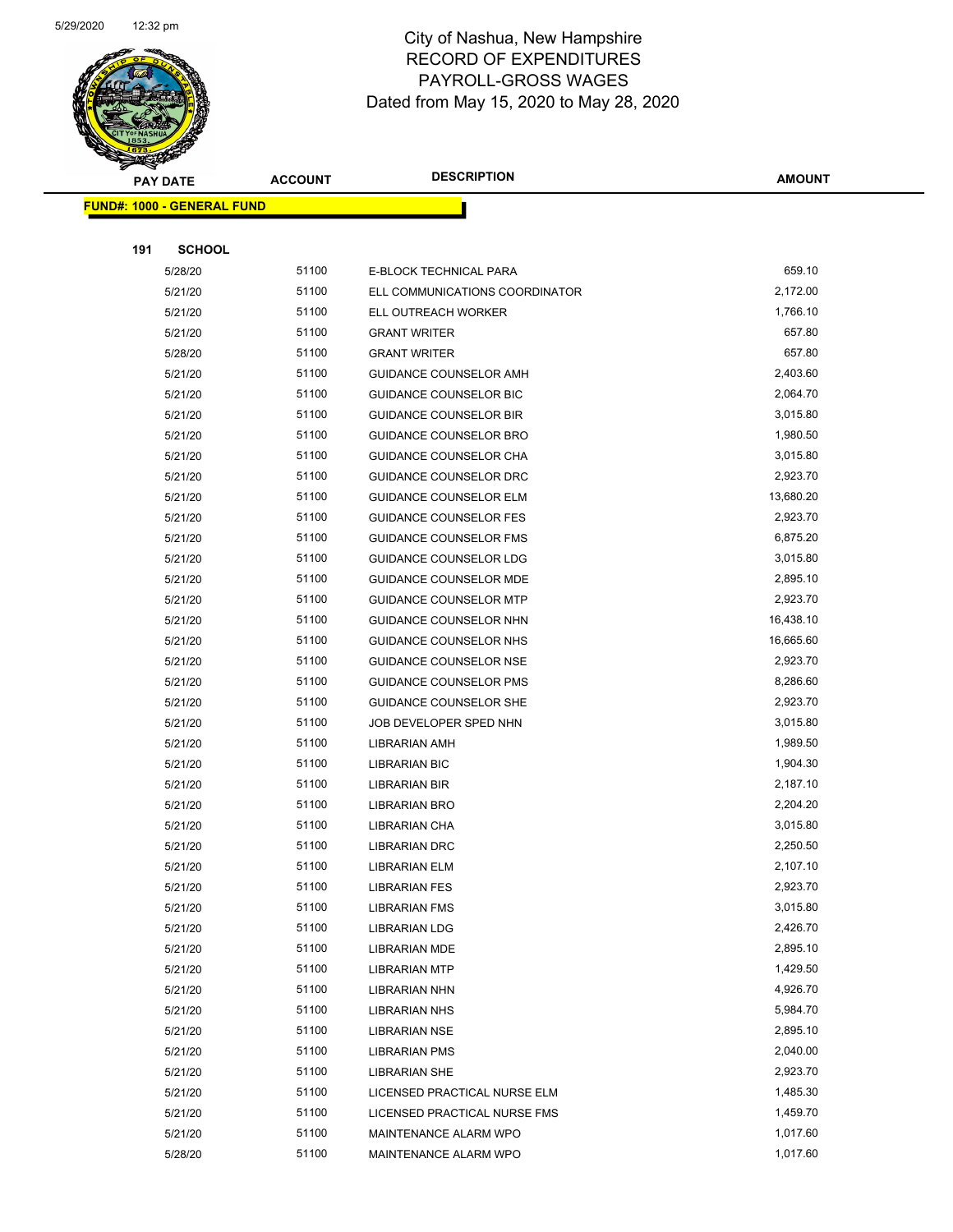

|     | <b>PAY DATE</b>                   | <b>ACCOUNT</b> | <b>DESCRIPTION</b>                   | <b>AMOUNT</b>        |
|-----|-----------------------------------|----------------|--------------------------------------|----------------------|
|     | <b>FUND#: 1000 - GENERAL FUND</b> |                |                                      |                      |
|     |                                   |                |                                      |                      |
| 191 | <b>SCHOOL</b>                     |                |                                      |                      |
|     | 5/21/20                           | 51100          | MAINTENANCE CARPENTER WPO            | 1,025.60             |
|     | 5/28/20                           | 51100          | MAINTENANCE CARPENTER WPO            | 1,025.60             |
|     | 5/21/20                           | 51100          | MAINTENANCE ELECTRICIAN WPO          | 2,142.40             |
|     | 5/28/20                           | 51100          | MAINTENANCE ELECTRICIAN WPO          | 2,142.40             |
|     | 5/21/20                           | 51100          | MAINTENANCE GRDS FORMEN WPO          | 1,025.60             |
|     | 5/28/20                           | 51100          | MAINTENANCE GRDS FORMEN WPO          | 1,025.60             |
|     | 5/21/20                           | 51100          | MAINTENANCE GROUNDS WPO              | 4,353.60             |
|     | 5/28/20                           | 51100          | MAINTENANCE GROUNDS WPO              | 4,353.60             |
|     | 5/21/20                           | 51100          | MAINTENANCE HVAC WPO                 | 6,300.00             |
|     | 5/28/20                           | 51100          | MAINTENANCE HVAC WPO                 | 6,280.33             |
|     | 5/21/20                           | 51100          | MAINTENANCE MESSENGER WPO            | 986.40               |
|     | 5/28/20                           | 51100          | MAINTENANCE MESSENGER WPO            | 986.40               |
|     | 5/21/20                           | 51100          | MAINTENANCE PLUMBER WPO              | 1,075.20             |
|     | 5/28/20                           | 51100          | MAINTENANCE PLUMBER WPO              | 1,075.20             |
|     | 5/21/20                           | 51100          | MAINTENANCE TRADES WPO               | 3,111.68             |
|     | 5/28/20                           | 51100          | MAINTENANCE TRADES WPO               | 3,118.40             |
|     | 5/21/20                           | 51100          | MARKETING TEACHER NHS                | 2,838.30             |
|     | 5/21/20                           | 51100          | <b>NURSE AMH</b>                     | 2,739.60             |
|     | 5/21/20                           | 51100          | <b>NURSE BIC</b>                     | 2,739.60             |
|     | 5/21/20                           | 51100          | <b>NURSE BIR</b>                     | 2,712.90             |
|     | 5/21/20                           | 51100          | <b>NURSE BRO</b>                     | 2,739.60             |
|     | 5/21/20                           | 51100          | <b>NURSE CHA</b>                     | 1,776.20             |
|     | 5/21/20                           | 51100          | <b>NURSE DRC</b>                     | 2,739.60             |
|     | 5/21/20                           | 51100          | <b>NURSE ELM</b>                     | 3,237.70             |
|     | 5/21/20                           | 51100          | <b>NURSE FES</b>                     | 1,906.80             |
|     | 5/21/20                           | 51100          | <b>NURSE FMS</b>                     | 1,768.90             |
|     | 5/21/20                           | 51100          | NURSE LDG                            | 2,594.20             |
|     | 5/21/20                           | 51100          | <b>NURSE MDE</b>                     | 2,253.50             |
|     | 5/21/20                           | 51100          | <b>NURSE MTP</b>                     | 1,858.10             |
|     | 5/21/20                           | 51100          | <b>NURSE NHN</b>                     | 3,513.80             |
|     | 5/21/20                           | 51100<br>51100 | <b>NURSE NHS</b>                     | 4,302.90<br>2,739.60 |
|     | 5/21/20<br>5/21/20                | 51100          | <b>NURSE NSE</b><br><b>NURSE PMS</b> | 3,199.60             |
|     | 5/21/20                           | 51100          | <b>NURSE SHE</b>                     | 1,833.00             |
|     | 5/21/20                           | 51100          | OFFICE MANAGER BUSINESS              | 2,705.90             |
|     | 5/21/20                           | 51100          | OFFICE MANAGER HUMAN RESOURCES       | 2,038.50             |
|     | 5/21/20                           | 51100          | OFFICE MANAGER SPED                  | 2,052.10             |
|     | 5/21/20                           | 51100          | OUT DISTRICT COORDINATOR             | 2,951.90             |
|     | 5/21/20                           | 51100          | PARA PRE SCHOOL BIR                  | 799.20               |
|     | 5/28/20                           | 51100          | PARA PRE SCHOOL BIR                  | 799.20               |
|     | 5/21/20                           | 51100          | PARA ALT AMH                         | 617.40               |
|     | 5/28/20                           | 51100          | PARA ALT AMH                         | 617.40               |
|     | 5/21/20                           | 51100          | PARA ALT DRC                         | 1,244.16             |
|     | 5/28/20                           | 51100          | PARA ALT DRC                         | 518.40               |
|     |                                   |                |                                      |                      |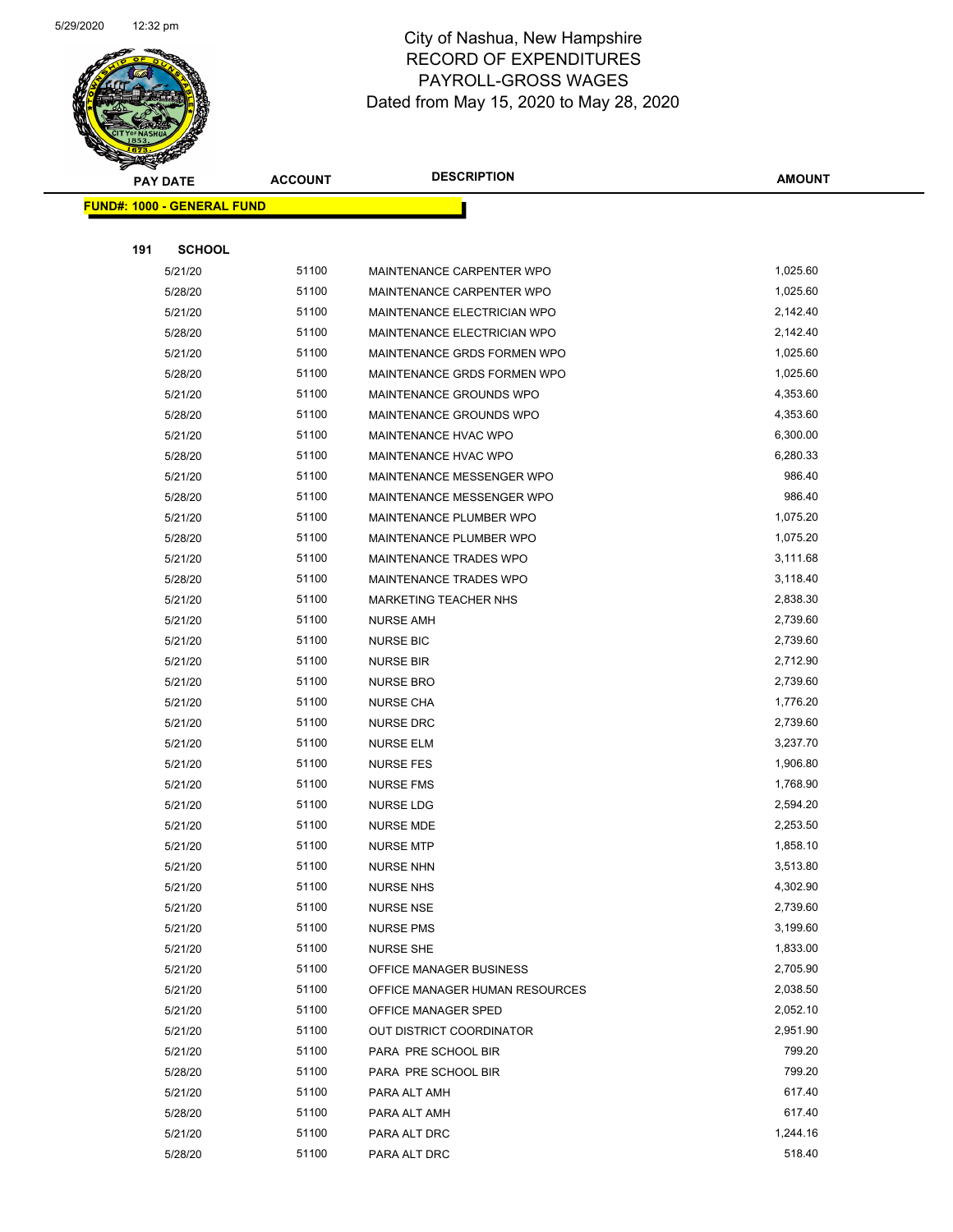

Page 53 of 81

|     | <b>PAY DATE</b>                   | <b>ACCOUNT</b> | <b>DESCRIPTION</b>                         | <b>AMOUNT</b>          |
|-----|-----------------------------------|----------------|--------------------------------------------|------------------------|
|     | <b>FUND#: 1000 - GENERAL FUND</b> |                |                                            |                        |
|     |                                   |                |                                            |                        |
| 191 | <b>SCHOOL</b>                     |                |                                            |                        |
|     | 5/21/20                           | 51100          | PARA ALT FMS                               | 633.75                 |
|     | 5/28/20                           | 51100          | PARA ALT FMS                               | 633.75                 |
|     | 5/21/20                           | 51100          | PARA ALT LDG                               | 506.68                 |
|     | 5/28/20                           | 51100          | PARA ALT LDG                               | 506.68                 |
|     | 5/21/20                           | 51100          | PARA ALT MTP                               | 428.10                 |
|     | 5/28/20                           | 51100          | PARA ALT MTP                               | 428.10                 |
|     | 5/21/20                           | 51100          | PARA ALT PMS                               | 445.94                 |
|     | 5/28/20                           | 51100          | PARA ALT PMS                               | 445.94                 |
|     | 5/21/20                           | 51100          | PARA DW SPEC ED AMH                        | 11,409.47              |
|     | 5/28/20                           | 51100          | PARA DW SPEC ED AMH                        | 11,409.47              |
|     | 5/21/20                           | 51100          | PARA DW SPEC ED BIR                        | 2,175.60               |
|     | 5/28/20                           | 51100          | PARA DW SPEC ED BIR                        | 2,175.60               |
|     | 5/21/20                           | 51100          | PARA DW SPEC ED BRO                        | 6,159.75               |
|     | 5/28/20                           | 51100          | PARA DW SPEC ED BRO                        | 6,159.75               |
|     | 5/21/20                           | 51100          | PARA DW SPEC ED CHA                        | 11,711.41              |
|     | 5/28/20                           | 51100          | PARA DW SPEC ED CHA                        | 11,711.41              |
|     | 5/21/20                           | 51100          | PARA DW SPEC ED DRC                        | 439.80                 |
|     | 5/28/20                           | 51100          | PARA DW SPEC ED DRC                        | 439.80                 |
|     | 5/21/20                           | 51100          | PARA DW SPEC ED FMS                        | 9,518.11               |
|     | 5/28/20                           | 51100          | PARA DW SPEC ED FMS                        | 9,518.11               |
|     | 5/21/20                           | 51100          | PARA DW SPEC ED LDG                        | 630.00                 |
|     | 5/28/20                           | 51100          | PARA DW SPEC ED LDG                        | 630.00                 |
|     | 5/21/20                           | 51100          | PARA DW SPEC ED MDE                        | 9,280.81               |
|     | 5/28/20                           | 51100          | PARA DW SPEC ED MDE                        | 9,280.81               |
|     | 5/21/20                           | 51100          | PARA DW SPEC ED MTP                        | 506.68                 |
|     | 5/28/20                           | 51100          | PARA DW SPEC ED MTP                        | 506.68                 |
|     | 5/21/20                           | 51100          | PARA DW SPEC ED NHN                        | 5,016.58               |
|     | 5/28/20                           | 51100          | PARA DW SPEC ED NHN                        | 5,016.58               |
|     | 5/21/20                           | 51100          | PARA DW SPEC ED NHS                        | 6,584.92               |
|     | 5/28/20                           | 51100          | PARA DW SPEC ED NHS                        | 6,584.92               |
|     | 5/21/20                           | 51100          | PARA DW SPEC ED NSE                        | 4,043.10               |
|     | 5/28/20                           | 51100          | PARA DW SPEC ED NSE                        | 4,043.10               |
|     | 5/21/20                           | 51100          | PARA DW SPEC ED PMS                        | 1,797.59               |
|     | 5/28/20                           | 51100          | PARA DW SPEC ED PMS                        | 1,797.59               |
|     | 5/21/20                           | 51100<br>51100 | PARA DW SPEC ED SHE                        | 11,730.70<br>11,202.65 |
|     | 5/28/20                           | 51100          | PARA DW SPEC ED SHE<br>PARA DW SPEC ED WID | 549.00                 |
|     | 5/21/20<br>5/28/20                | 51100          | PARA DW SPEC ED WID                        | 549.00                 |
|     | 5/21/20                           | 51100          | PARA DW SPEC ELM                           | 8,181.98               |
|     | 5/28/20                           | 51100          | PARA DW SPEC ELM                           | 8,181.98               |
|     | 5/21/20                           | 51100          | PARA ELL BIR                               | 594.90                 |
|     | 5/28/20                           | 51100          | PARA ELL BIR                               | 594.90                 |
|     | 5/21/20                           | 51100          | PARA ELL DRC                               | 594.90                 |
|     | 5/28/20                           | 51100          | PARA ELL DRC                               | 594.90                 |
|     |                                   |                |                                            |                        |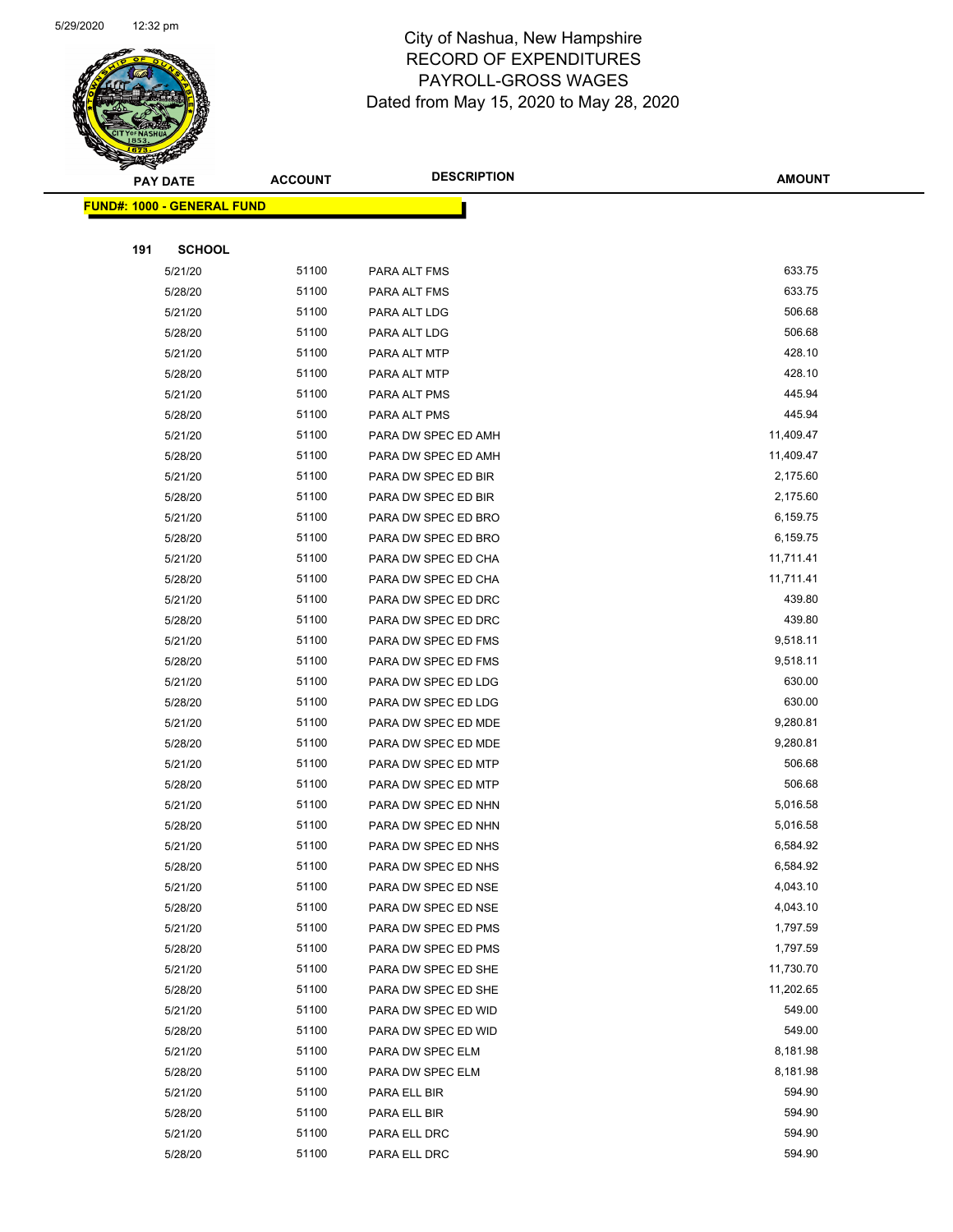

|     | <b>PAY DATE</b>                    | <b>ACCOUNT</b> | <b>DESCRIPTION</b>   | <b>AMOUNT</b> |
|-----|------------------------------------|----------------|----------------------|---------------|
|     | <u> FUND#: 1000 - GENERAL FUND</u> |                |                      |               |
|     |                                    |                |                      |               |
| 191 | <b>SCHOOL</b>                      |                |                      |               |
|     | 5/21/20                            | 51100          | PARA ELL ELM         | 865.62        |
|     | 5/28/20                            | 51100          | PARA ELL ELM         | 865.62        |
|     | 5/21/20                            | 51100          | PARA ELL FES         | 578.10        |
|     | 5/28/20                            | 51100          | PARA ELL FES         | 578.10        |
|     | 5/21/20                            | 51100          | PARA ELL FMS         | 450.13        |
|     | 5/28/20                            | 51100          | PARA ELL FMS         | 450.13        |
|     | 5/21/20                            | 51100          | PARA ELL LDG         | 1,189.80      |
|     | 5/28/20                            | 51100          | PARA ELL LDG         | 1,189.80      |
|     | 5/21/20                            | 51100          | PARA ELL MTP         | 454.20        |
|     | 5/28/20                            | 51100          | PARA ELL MTP         | 454.20        |
|     | 5/21/20                            | 51100          | PARA ELL SHE         | 644.48        |
|     | 5/28/20                            | 51100          | PARA ELL SHE         | 644.48        |
|     | 5/21/20                            | 51100          | PARA INST AMH        | 2,238.90      |
|     | 5/28/20                            | 51100          | PARA INST AMH        | 2,238.90      |
|     | 5/21/20                            | 51100          | PARA INST BIC        | 4,152.30      |
|     | 5/28/20                            | 51100          | PARA INST BIC        | 4,152.30      |
|     | 5/21/20                            | 51100          | PARA INST BIR        | 3,780.30      |
|     | 5/28/20                            | 51100          | PARA INST BIR        | 3,780.30      |
|     | 5/21/20                            | 51100          | PARA INST BRO        | 2,882.10      |
|     | 5/28/20                            | 51100          | PARA INST BRO        | 2,882.10      |
|     | 5/21/20                            | 51100          | PARA INST CHA        | 4,479.15      |
|     | 5/28/20                            | 51100          | PARA INST CHA        | 4,479.15      |
|     | 5/21/20                            | 51100          | PARA INST DRC        | 3,585.00      |
|     | 5/28/20                            | 51100          | PARA INST DRC        | 3,585.00      |
|     | 5/21/20                            | 51100          | PARA INST ELM        | 6,042.96      |
|     | 5/28/20                            | 51100          | PARA INST ELM        | 6,042.96      |
|     | 5/21/20                            | 51100          | PARA INST FES        | 5,458.50      |
|     | 5/28/20                            | 51100          | PARA INST FES        | 5,458.50      |
|     | 5/21/20                            | 51100          | PARA INST FMS        | 4,472.52      |
|     | 5/28/20                            | 51100          | <b>PARA INST FMS</b> | 4,472.52      |
|     | 5/21/20                            | 51100          | PARA INST LDG        | 4,771.99      |
|     | 5/28/20                            | 51100          | PARA INST LDG        | 4,771.99      |
|     | 5/21/20                            | 51100          | PARA INST MDE        | 3,834.00      |
|     | 5/28/20                            | 51100          | PARA INST MDE        | 3,834.00      |
|     | 5/21/20                            | 51100          | PARA INST MTP        | 3,773.20      |
|     | 5/28/20                            | 51100          | PARA INST MTP        | 3,773.20      |
|     | 4/17/20                            | 51100          | PARA INST NHN        | (432.81)      |
|     | 5/21/20                            | 51100          | PARA INST NHN        | 1,258.12      |
|     | 5/28/20                            | 51100          | PARA INST NHN        | 1,258.12      |
|     | 5/21/20                            | 51100          | PARA INST NHS        | 2,295.00      |
|     | 5/28/20                            | 51100          | PARA INST NHS        | 2,295.00      |
|     | 5/21/20                            | 51100          | PARA INST NSE        | 4,497.60      |
|     | 5/28/20                            | 51100          | PARA INST NSE        | 4,497.60      |
|     | 5/21/20                            | 51100          | PARA INST PMS        | 4,811.53      |
|     |                                    |                |                      |               |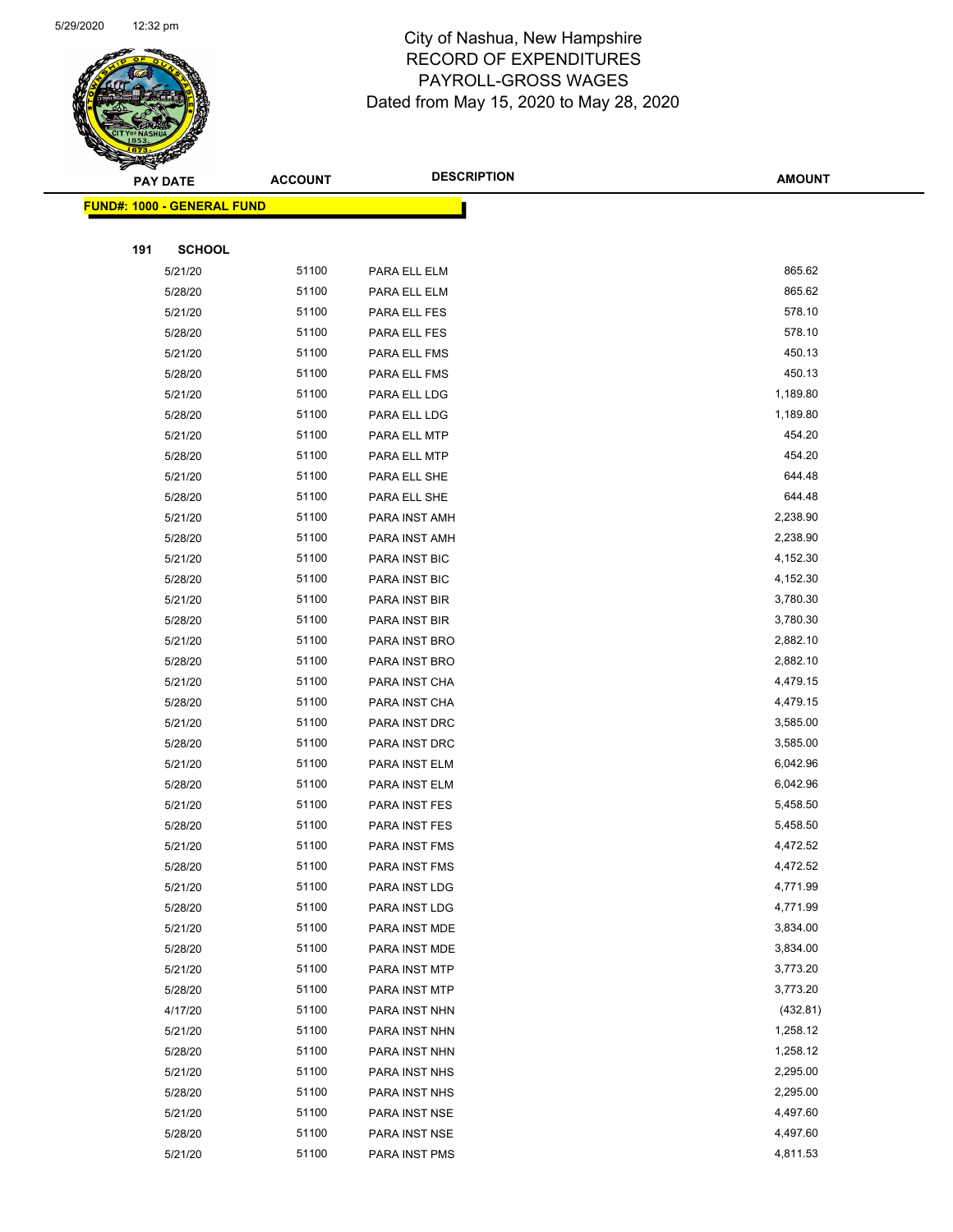

|     | <b>PAY DATE</b>                   | <b>ACCOUNT</b> | <b>DESCRIPTION</b> | <b>AMOUNT</b> |
|-----|-----------------------------------|----------------|--------------------|---------------|
|     | <b>FUND#: 1000 - GENERAL FUND</b> |                |                    |               |
|     |                                   |                |                    |               |
| 191 | <b>SCHOOL</b>                     |                |                    |               |
|     | 5/28/20                           | 51100          | PARA INST PMS      | 4,811.53      |
|     | 5/21/20                           | 51100          | PARA INST SHE      | 3,671.15      |
|     | 5/28/20                           | 51100          | PARA INST SHE      | 3,671.15      |
|     | 5/21/20                           | 51100          | PARA JOB COACH     | 518.40        |
|     | 5/28/20                           | 51100          | PARA JOB COACH     | 518.40        |
|     | 5/21/20                           | 51100          | PARA KIND AMH      | 1,088.40      |
|     | 5/28/20                           | 51100          | PARA KIND AMH      | 1,088.40      |
|     | 5/21/20                           | 51100          | PARA KIND BIC      | 831.00        |
|     | 5/28/20                           | 51100          | PARA KIND BIC      | 831.00        |
|     | 5/21/20                           | 51100          | PARA KIND BIR      | 332.40        |
|     | 5/28/20                           | 51100          | PARA KIND BIR      | 332.40        |
|     | 5/21/20                           | 51100          | PARA KIND BRO      | 594.90        |
|     | 5/28/20                           | 51100          | PARA KIND BRO      | 594.90        |
|     | 5/21/20                           | 51100          | PARA KIND CHA      | 921.60        |
|     | 5/28/20                           | 51100          | PARA KIND CHA      | 921.60        |
|     | 5/21/20                           | 51100          | PARA KIND DRC      | 590.70        |
|     | 5/28/20                           | 51100          | PARA KIND DRC      | 590.70        |
|     | 5/21/20                           | 51100          | PARA KIND FES      | 1,108.81      |
|     | 5/28/20                           | 51100          | PARA KIND FES      | 1,108.81      |
|     | 5/21/20                           | 51100          | PARA KIND LDG      | 1,214.59      |
|     | 5/28/20                           | 51100          | PARA KIND LDG      | 1,214.59      |
|     | 5/21/20                           | 51100          | PARA KIND MDE      | 1,182.00      |
|     | 5/28/20                           | 51100          | PARA KIND MDE      | 1,182.00      |
|     | 5/21/20                           | 51100          | PARA KIND MTP      | 415.50        |
|     | 5/28/20                           | 51100          | PARA KIND MTP      | 415.50        |
|     | 5/21/20                           | 51100          | PARA KIND NSE      | 594.90        |
|     | 5/28/20                           | 51100          | PARA KIND NSE      | 594.90        |
|     | 5/21/20                           | 51100          | PARA KIND SHE      | 1,298.32      |
|     | 5/28/20                           | 51100          | PARA KIND SHE      | 1,298.32      |
|     | 5/21/20                           | 51100          | PARA LIB NHN       | 301.95        |
|     | 5/28/20                           | 51100          | PARA LIB NHN       | 301.95        |
|     | 5/21/20                           | 51100          | PARA LIB NHS       | 207.75        |
|     | 5/28/20                           | 51100          | PARA LIB NHS       | 207.75        |
|     | 5/21/20                           | 51100          | PARA MEDIA NHN     | 684.45        |
|     | 5/28/20                           | 51100          | PARA MEDIA NHN     | 684.45        |
|     | 5/21/20                           | 51100          | PARA MEDIA NHS     | 1,108.69      |
|     | 5/28/20                           | 51100          | PARA MEDIA NHS     | 1,108.69      |
|     | 5/21/20                           | 51100          | PARA PRE SCH BIC   | 870.72        |
|     | 5/28/20                           | 51100          | PARA PRE SCH BIC   | 870.72        |
|     | 5/21/20                           | 51100          | PARA PRE SCH BRO   | 6,006.06      |
|     | 5/28/20                           | 51100          | PARA PRE SCH BRO   | 6,006.06      |
|     | 5/21/20                           | 51100          | PARA PRE SCH MTP   | 703.68        |
|     | 5/28/20                           | 51100          | PARA PRE SCH MTP   | 703.68        |
|     | 5/21/20                           | 51100          | PARA PRE SCH NSE   | 1,165.80      |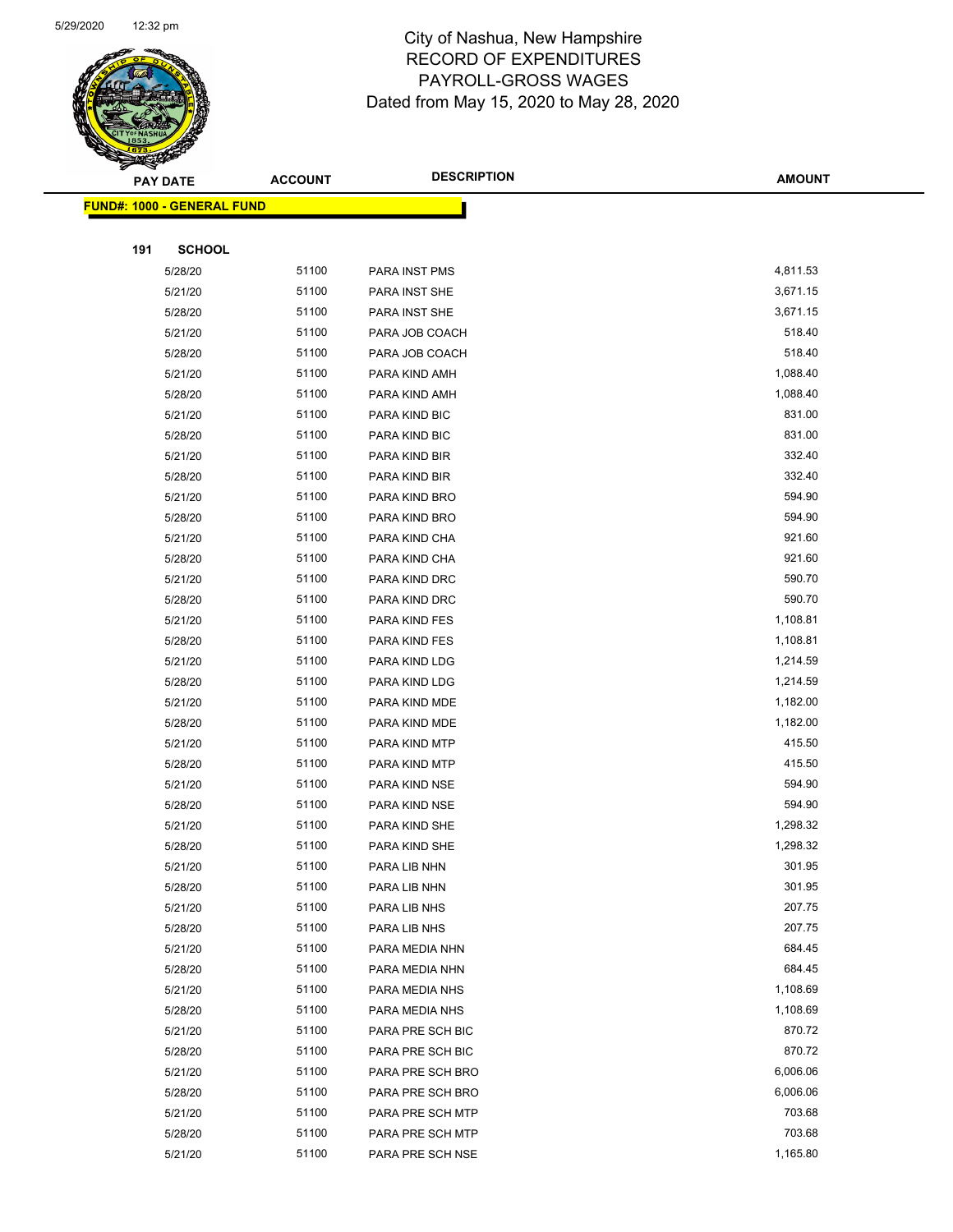

|     | <b>PAY DATE</b>                    | <b>ACCOUNT</b> | <b>DESCRIPTION</b>          | <b>AMOUNT</b> |
|-----|------------------------------------|----------------|-----------------------------|---------------|
|     | <u> FUND#: 1000 - GENERAL FUND</u> |                |                             |               |
|     |                                    |                |                             |               |
| 191 | <b>SCHOOL</b>                      |                |                             |               |
|     | 5/28/20                            | 51100          | PARA PRE SCH NSE            | 1,165.80      |
|     | 5/21/20                            | 51100          | PARA READ ELM               | 619.69        |
|     | 5/28/20                            | 51100          | PARA READ ELM               | 619.69        |
|     | 5/21/20                            | 51100          | PARA SCI NHN                | 633.75        |
|     | 5/28/20                            | 51100          | PARA SCI NHN                | 633.75        |
|     | 5/21/20                            | 51100          | PARA SCI NHS                | 633.75        |
|     | 5/28/20                            | 51100          | PARA SCI NHS                | 633.75        |
|     | 5/21/20                            | 51100          | PARA SPED FES               | 467.70        |
|     | 5/28/20                            | 51100          | PARA SPED FES               | 467.70        |
|     | 5/21/20                            | 51100          | PARA VOC NHS                | 457.19        |
|     | 5/28/20                            | 51100          | PARA VOC NHS                | 457.19        |
|     | 5/21/20                            | 51100          | PEER COACH                  | 7,905.80      |
|     | 5/21/20                            | 51100          | PRESCHOOL COORDINATOR       | 2,562.50      |
|     | 5/21/20                            | 51100          | PRINCIPAL AMH               | 3,979.40      |
|     | 5/21/20                            | 51100          | PRINCIPAL BIC               | 3,815.70      |
|     | 5/21/20                            | 51100          | PRINCIPAL BIR               | 3,966.30      |
|     | 5/21/20                            | 51100          | PRINCIPAL BRO               | 3,710.00      |
|     | 5/21/20                            | 51100          | PRINCIPAL CHA               | 3,912.80      |
|     | 5/21/20                            | 51100          | PRINCIPAL DRC               | 3,798.10      |
|     | 5/21/20                            | 51100          | PRINCIPAL ELM               | 3,849.40      |
|     | 5/21/20                            | 51100          | PRINCIPAL FES               | 3,841.30      |
|     | 5/21/20                            | 51100          | PRINCIPAL FMS               | 4,035.90      |
|     | 5/21/20                            | 51100          | PRINCIPAL LDG               | 4,023.10      |
|     | 5/21/20                            | 51100          | PRINCIPAL MDE               | 3,859.00      |
|     | 5/21/20                            | 51100          | PRINCIPAL MTP               | 3,903.80      |
|     | 5/21/20                            | 51100          | PRINCIPAL NHN               | 4,057.70      |
|     | 5/21/20                            | 51100          | PRINCIPAL NHS               | 4,288.50      |
|     | 5/21/20                            | 51100          | <b>PRINCIPAL NSE</b>        | 3,851.00      |
|     | 5/21/20                            | 51100          | <b>PRINCIPAL PMS</b>        | 3,817.30      |
|     | 5/21/20                            | 51100          | PRINCIPAL SHE               | 3,692.30      |
|     | 5/21/20                            | 51100          | SCHOOL PSYCHOLOGIST WID     | 41,004.40     |
|     | 5/21/20                            | 51100          | SCHOOL PSYCHOLOGY INTERN    | 1,272.80      |
|     | 5/21/20                            | 51100          | SECURITY MONITOR NHN        | 2,192.40      |
|     | 5/28/20                            | 51100          | SECURITY MONITOR NHN        | 2,192.40      |
|     | 5/21/20                            | 51100          | SECURITY MONITOR NHS        | 2,923.20      |
|     | 5/28/20                            | 51100          | SECURITY MONITOR NHS        | 2,923.20      |
|     | 5/21/20                            | 51100          | SIGN LANGUAGE INTERPRETER   | 7,800.26      |
|     | 5/28/20                            | 51100          | SIGN LANGUAGE INTERPRETER   | 7,800.26      |
|     | 5/21/20                            | 51100          | SOCIAL WORKER               | 4,031.00      |
|     | 5/21/20                            | 51100          | SOCIAL WORKER FMS           | 2,923.70      |
|     | 5/21/20                            | 51100          | SPEECH LANG PATHOLOGIST WID | 59,004.39     |
|     | 5/21/20                            | 51100          | SPEECH LANGUAGE ASST        | 734.05        |
|     | 5/28/20                            | 51100          | SPEECH LANGUAGE ASST        | 734.05        |
|     | 5/21/20                            | 51100          | STUDENT ACTIVITY COORD NHN  | 1,120.30      |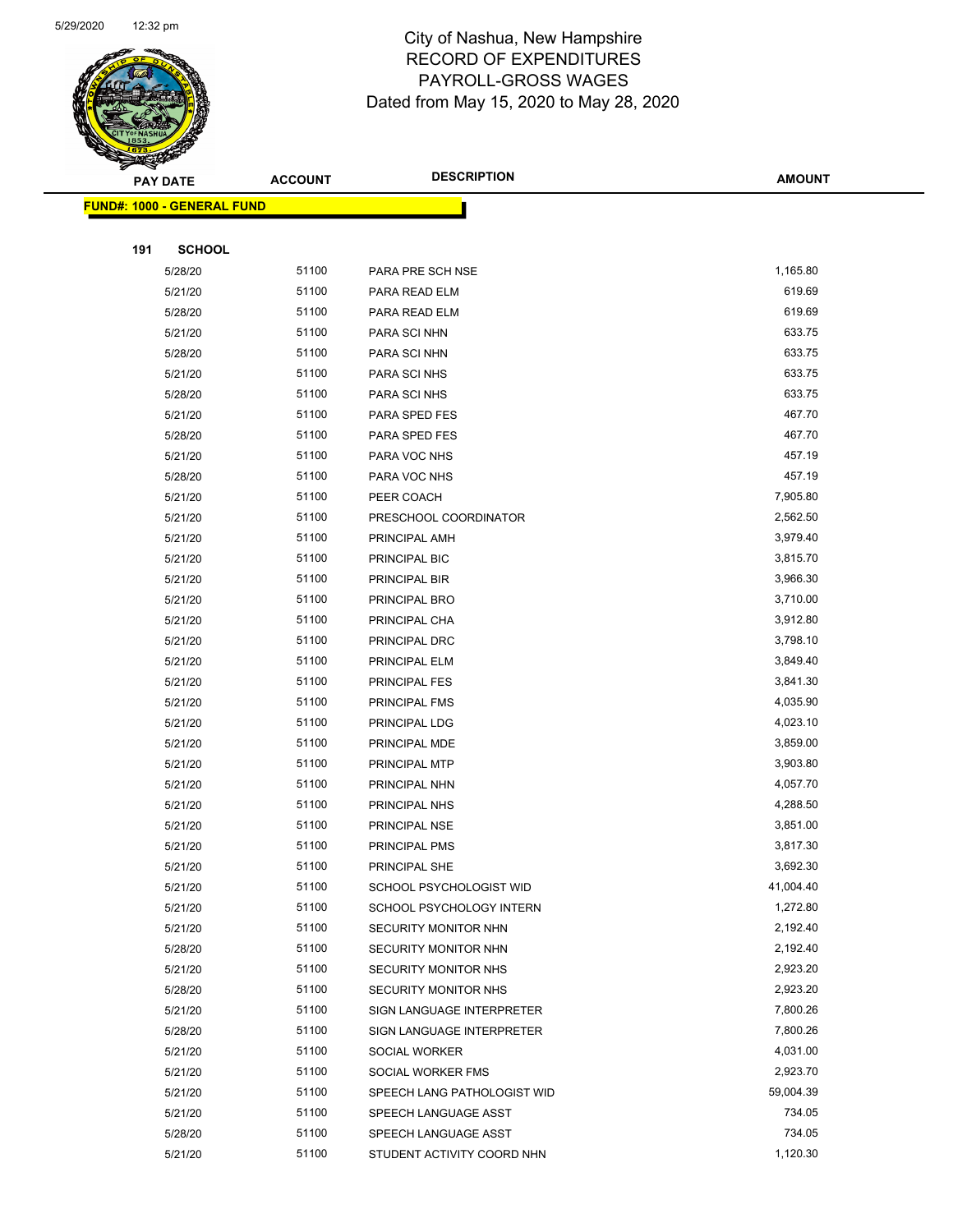

Page 57 of 81

|     | <b>PAY DATE</b>                   | <b>ACCOUNT</b> | <b>DESCRIPTION</b>                                 | <b>AMOUNT</b>        |
|-----|-----------------------------------|----------------|----------------------------------------------------|----------------------|
|     | <b>FUND#: 1000 - GENERAL FUND</b> |                |                                                    |                      |
|     |                                   |                |                                                    |                      |
| 191 | <b>SCHOOL</b>                     |                |                                                    |                      |
|     | 5/21/20                           | 51100          | SUPERINTENDENT                                     | 6,228.50             |
|     | 5/21/20                           | 51100          | SYSTEMS ADMIN FULL YEAR                            | 8,256.60             |
|     | 5/21/20                           | 51100          | <b>TEACHER ART AMH</b>                             | 2,739.60             |
|     | 5/21/20                           | 51100          | <b>TEACHER ART BIC</b>                             | 2,187.10             |
|     | 5/21/20                           | 51100          | <b>TEACHER ART BIR</b>                             | 2,923.70             |
|     | 5/21/20                           | 51100          | <b>TEACHER ART CHA</b>                             | 2,123.50             |
|     | 5/21/20                           | 51100          | <b>TEACHER ART DRC</b>                             | 1,627.20             |
|     | 5/21/20                           | 51100          | TEACHER ART ELM                                    | 4,904.20             |
|     | 5/21/20                           | 51100          | <b>TEACHER ART FES</b>                             | 1,708.70             |
|     | 5/21/20                           | 51100          | TEACHER ART FMS                                    | 799.90               |
|     | 5/21/20                           | 51100          | <b>TEACHER ART LDG</b>                             | 2,739.60             |
|     | 5/21/20                           | 51100          | <b>TEACHER ART MDE</b>                             | 2,064.70             |
|     | 5/21/20                           | 51100          | <b>TEACHER ART MTP</b>                             | 2,923.70             |
|     | 5/21/20                           | 51100          | TEACHER ART NHN                                    | 10,902.80            |
|     | 5/21/20                           | 51100          | TEACHER ART NHS                                    | 10,702.50            |
|     | 5/21/20                           | 51100          | <b>TEACHER ART NSE</b>                             | 3,015.80             |
|     | 5/21/20                           | 51100          | <b>TEACHER ART PMS</b>                             | 4,062.40             |
|     | 5/21/20                           | 51100          | TEACHER ART SHE                                    | 2,594.20             |
|     | 5/21/20                           | 51100          | <b>TEACHER AUTO NHN</b>                            | 2,739.60             |
|     | 5/21/20                           | 51100          | TEACHER BEHAVIOR SPEC WID                          | 13,756.30            |
|     | 5/21/20                           | 51100          | TEACHER BIO TEC NHN                                | 2,498.80             |
|     | 5/21/20                           | 51100          | TEACHER BUILD CONST NHS                            | 2,739.60             |
|     | 5/21/20                           | 51100          | TEACHER BUSINESS NHN                               | 6,031.60             |
|     | 5/21/20                           | 51100          | <b>TEACHER BUSINESS NHS</b>                        | 11,506.50            |
|     | 5/21/20                           | 51100          | <b>TEACHER COMPUTER ELM</b>                        | 3,664.50             |
|     | 5/21/20                           | 51100          | <b>TEACHER COMPUTER FMS</b>                        | 5,399.70             |
|     | 5/21/20                           | 51100          | TEACHER COMPUTER NHN                               | 5,423.10             |
|     | 5/21/20                           | 51100          | TEACHER COMPUTER NHS                               | 1,599.80             |
|     | 5/21/20                           | 51100          | TEACHER COMPUTER PMS                               | 4,720.50             |
|     | 5/21/20                           | 51100          | TEACHER COSMETOLOGY NHN                            | 4,404.00             |
|     | 5/21/20                           | 51100          | <b>TEACHER CULINARY NHN</b>                        | 5,543.60             |
|     | 5/21/20                           | 51100          | TEACHER DEAF NSE                                   | 4,767.90<br>7,465.80 |
|     | 5/21/20                           | 51100          | <b>TEACHER DEAF WID</b>                            | 2,923.70             |
|     | 5/21/20                           | 51100<br>51100 | <b>TEACHER DWSE AMH</b>                            | 4,804.30             |
|     | 5/21/20<br>5/21/20                | 51100          | <b>TEACHER DWSE BIR</b><br><b>TEACHER DWSE BRO</b> | 3,015.80             |
|     | 5/21/20                           | 51100          | TEACHER DWSE CHA                                   | 1,775.50             |
|     | 5/21/20                           | 51100          | TEACHER DWSE ELM                                   | 15,065.90            |
|     | 5/21/20                           | 51100          | <b>TEACHER DWSE FMS</b>                            | 5,051.00             |
|     | 5/21/20                           | 51100          | <b>TEACHER DWSE MDE</b>                            | 3,896.80             |
|     | 5/21/20                           | 51100          | TEACHER DWSE NHS                                   | 2,924.90             |
|     | 5/21/20                           | 51100          | <b>TEACHER DWSE SHE</b>                            | 5,741.00             |
|     | 5/21/20                           | 51100          | TEACHER ECE NHS                                    | 5,847.40             |
|     | 5/21/20                           | 51100          | TEACHER ELECTRICAL NHS                             | 2,739.60             |
|     |                                   |                |                                                    |                      |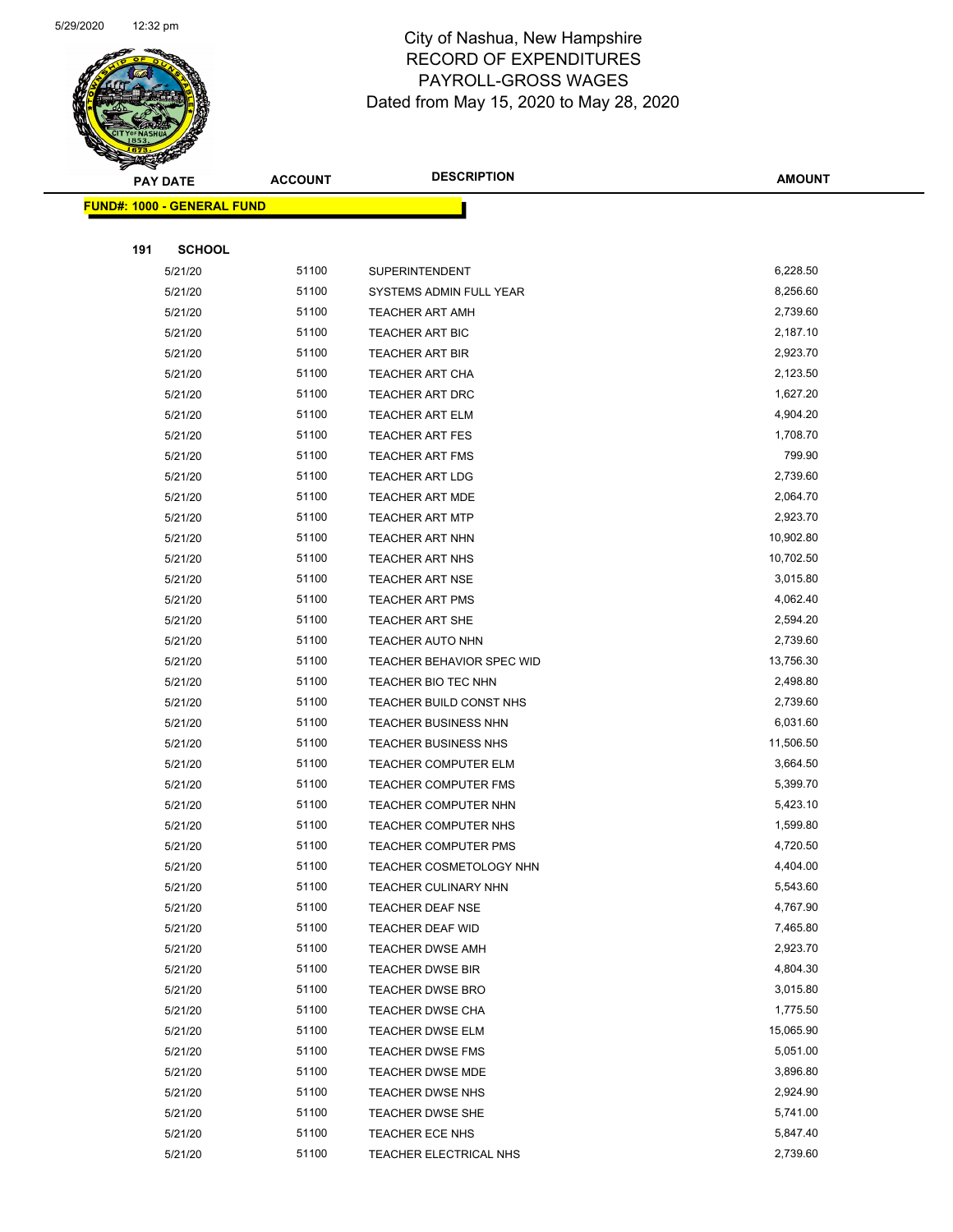

Page 58 of 81

|     | <b>PAY DATE</b>                   | <b>ACCOUNT</b> | <b>DESCRIPTION</b>          | <b>AMOUNT</b> |
|-----|-----------------------------------|----------------|-----------------------------|---------------|
|     | <b>FUND#: 1000 - GENERAL FUND</b> |                |                             |               |
|     |                                   |                |                             |               |
| 191 | <b>SCHOOL</b>                     |                |                             |               |
|     | 5/21/20                           | 51100          | <b>TEACHER ELL AMH</b>      | 2,255.30      |
|     | 5/21/20                           | 51100          | TEACHER ELL BIC             | 1,966.30      |
|     | 5/21/20                           | 51100          | TEACHER ELL BIR             | 2,923.70      |
|     | 5/21/20                           | 51100          | TEACHER ELL DRC             | 5,755.30      |
|     | 5/21/20                           | 51100          | <b>TEACHER ELL ELM</b>      | 7,870.80      |
|     | 5/21/20                           | 51100          | TEACHER ELL FES             | 7,683.00      |
|     | 5/21/20                           | 51100          | <b>TEACHER ELL FMS</b>      | 1,904.30      |
|     | 5/21/20                           | 51100          | <b>TEACHER ELL LDG</b>      | 6,191.60      |
|     | 5/21/20                           | 51100          | <b>TEACHER ELL MTP</b>      | 2,923.70      |
|     | 5/21/20                           | 51100          | <b>TEACHER ELL NHN</b>      | 8,541.86      |
|     | 5/21/20                           | 51100          | TEACHER ELL NHS             | 11,234.40     |
|     | 5/21/20                           | 51100          | <b>TEACHER ELL PMS</b>      | 4,152.40      |
|     | 5/21/20                           | 51100          | <b>TEACHER ELL SHE</b>      | 2,055.30      |
|     | 5/21/20                           | 51100          | <b>TEACHER ENGINEER NHS</b> | 3,455.30      |
|     | 5/21/20                           | 51100          | <b>TEACHER ENGLISH ELM</b>  | 28,419.20     |
|     | 5/21/20                           | 51100          | <b>TEACHER ENGLISH FMS</b>  | 16,688.70     |
|     | 5/21/20                           | 51100          | <b>TEACHER ENGLISH NHN</b>  | 44,925.00     |
|     | 5/21/20                           | 51100          | <b>TEACHER ENGLISH NHS</b>  | 44,753.50     |
|     | 5/21/20                           | 51100          | <b>TEACHER ENGLISH PMS</b>  | 16,286.10     |
|     | 5/21/20                           | 51100          | <b>TEACHER FACS ELM</b>     | 2,204.20      |
|     | 5/21/20                           | 51100          | <b>TEACHER FACS FMS</b>     | 4,756.70      |
|     | 5/21/20                           | 51100          | <b>TEACHER FACS NHN</b>     | 7,805.60      |
|     | 5/21/20                           | 51100          | <b>TEACHER FACS NHS</b>     | 7,587.70      |
|     | 5/21/20                           | 51100          | <b>TEACHER FACS PMS</b>     | 3,463.80      |
|     | 5/21/20                           | 51100          | TEACHER FOREIGN LANG ELM    | 6,031.60      |
|     | 5/21/20                           | 51100          | TEACHER FOREIGN LANG FMS    | 2,923.70      |
|     | 5/21/20                           | 51100          | TEACHER FOREIGN LANG NHN    | 14,433.30     |
|     | 5/21/20                           | 51100          | TEACHER FOREIGN LANG NHS    | 18,623.00     |
|     | 5/21/20                           | 51100          | TEACHER FOREIGN LANG PMS    | 5,851.80      |
|     | 5/21/20                           | 51100          | TEACHER GR1 AMH             | 6,179.00      |
|     | 5/21/20                           | 51100          | <b>TEACHER GR1 BIC</b>      | 9,792.20      |
|     | 5/21/20                           | 51100          | <b>TEACHER GR1 BIR</b>      | 9,482.30      |
|     | 5/21/20                           | 51100          | <b>TEACHER GR1 BRO</b>      | 5,636.60      |
|     | 5/21/20                           | 51100          | TEACHER GR1 CHA             | 10,185.10     |
|     | 5/21/20                           | 51100          | <b>TEACHER GR1 DRC</b>      | 5,426.00      |
|     | 5/21/20                           | 51100          | <b>TEACHER GR1 FES</b>      | 8,918.00      |
|     | 5/21/20                           | 51100          | <b>TEACHER GR1 LDG</b>      | 7,220.50      |
|     | 5/21/20                           | 51100          | <b>TEACHER GR1 MDE</b>      | 7,882.70      |
|     | 5/21/20                           | 51100          | <b>TEACHER GR1 MTP</b>      | 6,658.90      |
|     | 5/21/20                           | 51100          | <b>TEACHER GR1 NSE</b>      | 7,651.80      |
|     | 5/21/20                           | 51100          | <b>TEACHER GR1 SHE</b>      | 8,715.80      |
|     | 5/21/20                           | 51100          | <b>TEACHER GR2 AMH</b>      | 5,927.20      |
|     | 5/21/20                           | 51100          | <b>TEACHER GR2 BIC</b>      | 10,470.80     |
|     | 5/21/20                           | 51100          | <b>TEACHER GR2 BIR</b>      | 10,552.30     |
|     |                                   |                |                             |               |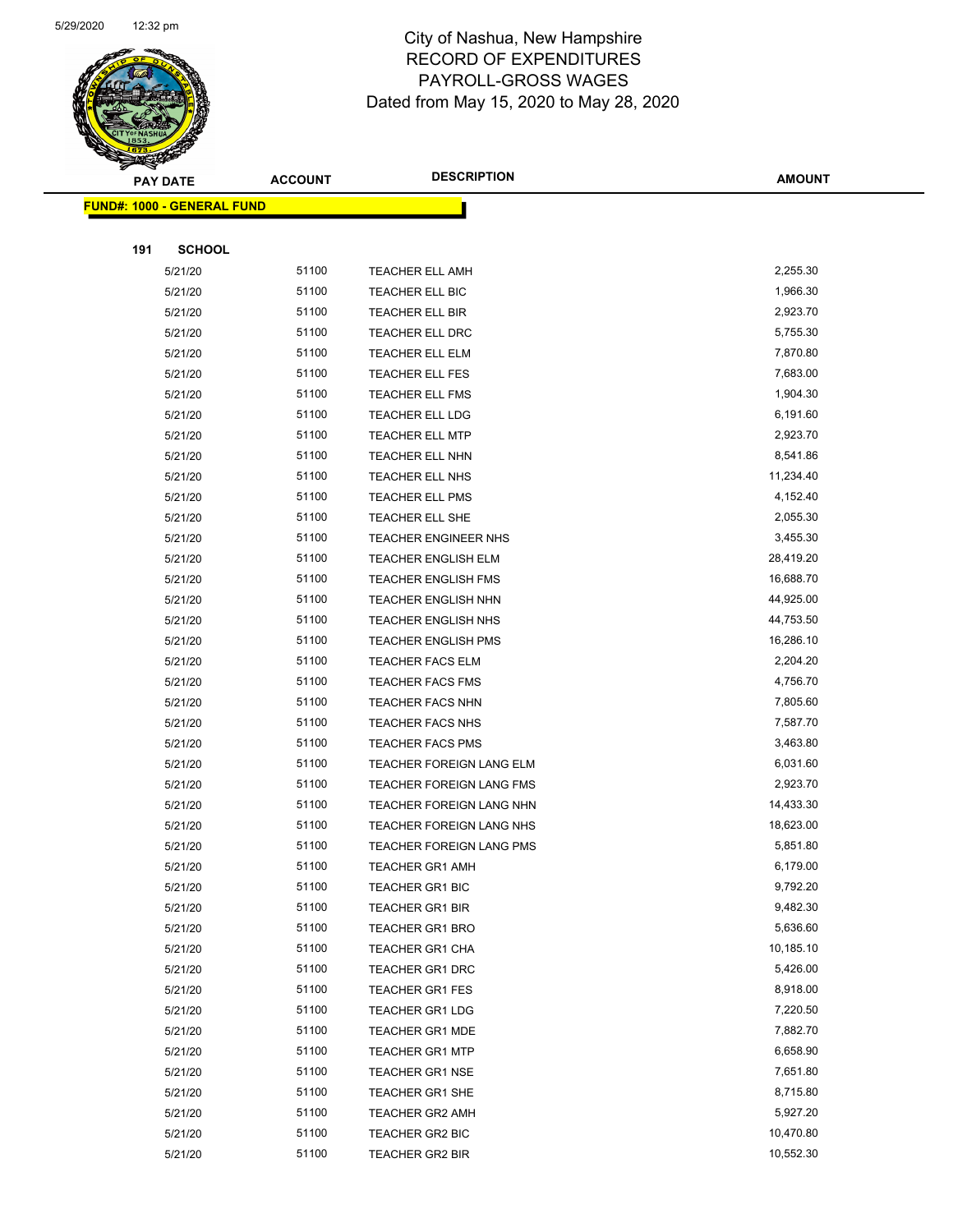

Page 59 of 81

|     | <b>PAY DATE</b>                    | <b>ACCOUNT</b> | <b>DESCRIPTION</b>     | <b>AMOUNT</b> |
|-----|------------------------------------|----------------|------------------------|---------------|
|     | <u> FUND#: 1000 - GENERAL FUND</u> |                |                        |               |
|     |                                    |                |                        |               |
| 191 | <b>SCHOOL</b>                      |                |                        |               |
|     | 5/21/20                            | 51100          | <b>TEACHER GR2 BRO</b> | 7,527.60      |
|     | 5/21/20                            | 51100          | <b>TEACHER GR2 CHA</b> | 7,349.10      |
|     | 5/21/20                            | 51100          | TEACHER GR2 DRC        | 5,061.10      |
|     | 5/21/20                            | 51100          | TEACHER GR2 FES        | 11,221.70     |
|     | 5/21/20                            | 51100          | TEACHER GR2 LDG        | 7,476.40      |
|     | 5/21/20                            | 51100          | TEACHER GR2 MDE        | 10,138.00     |
|     | 5/21/20                            | 51100          | <b>TEACHER GR2 MTP</b> | 7,175.50      |
|     | 5/21/20                            | 51100          | <b>TEACHER GR2 NSE</b> | 5,479.20      |
|     | 5/21/20                            | 51100          | TEACHER GR2 SHE        | 6,784.80      |
|     | 5/21/20                            | 51100          | <b>TEACHER GR3 AMH</b> | 4,727.30      |
|     | 5/21/20                            | 51100          | <b>TEACHER GR3 BIC</b> | 5,419.90      |
|     | 5/21/20                            | 51100          | <b>TEACHER GR3 BIR</b> | 6,739.70      |
|     | 5/21/20                            | 51100          | <b>TEACHER GR3 BRO</b> | 5,663.30      |
|     | 5/21/20                            | 51100          | <b>TEACHER GR3 CHA</b> | 9,502.10      |
|     | 5/21/20                            | 51100          | <b>TEACHER GR3 DRC</b> | 7,602.00      |
|     | 5/21/20                            | 51100          | <b>TEACHER GR3 FES</b> | 9,519.60      |
|     | 5/21/20                            | 51100          | <b>TEACHER GR3 LDG</b> | 10,524.70     |
|     | 5/21/20                            | 51100          | <b>TEACHER GR3 MDE</b> | 10,159.00     |
|     | 5/21/20                            | 51100          | TEACHER GR3 MTP        | 6,793.80      |
|     | 5/21/20                            | 51100          | <b>TEACHER GR3 NSE</b> | 7,730.70      |
|     | 5/21/20                            | 51100          | TEACHER GR3 SHE        | 7,492.20      |
|     | 5/21/20                            | 51100          | <b>TEACHER GR4 AMH</b> | 4,167.55      |
|     | 5/21/20                            | 51100          | <b>TEACHER GR4 BIC</b> | 13,448.20     |
|     | 5/21/20                            | 51100          | <b>TEACHER GR4 BIR</b> | 6,210.20      |
|     | 5/21/20                            | 51100          | <b>TEACHER GR4 BRO</b> | 5,376.20      |
|     | 5/21/20                            | 51100          | TEACHER GR4 CHA        | 10,807.20     |
|     | 5/21/20                            | 51100          | <b>TEACHER GR4 DRC</b> | 7,048.20      |
|     | 5/21/20                            | 51100          | <b>TEACHER GR4 FES</b> | 8,608.80      |
|     | 5/21/20                            | 51100          | <b>TEACHER GR4 LDG</b> | 8,541.60      |
|     | 5/21/20                            | 51100          | <b>TEACHER GR4 MDE</b> | 10,152.80     |
|     | 5/21/20                            | 51100          | <b>TEACHER GR4 MTP</b> | 6,962.20      |
|     | 5/21/20                            | 51100          | <b>TEACHER GR4 NSE</b> | 6,978.50      |
|     | 5/21/20                            | 51100          | <b>TEACHER GR4 SHE</b> | 6,539.70      |
|     | 5/21/20                            | 51100          | <b>TEACHER GR5 AMH</b> | 5,663.30      |
|     | 5/21/20                            | 51100          | <b>TEACHER GR5 BIC</b> | 8,968.60      |
|     | 5/21/20                            | 51100          | TEACHER GR5 BIR        | 9,965.30      |
|     | 5/21/20                            | 51100          | <b>TEACHER GR5 BRO</b> | 5,847.40      |
|     | 5/21/20                            | 51100          | <b>TEACHER GR5 CHA</b> | 11,095.50     |
|     | 5/21/20                            | 51100          | <b>TEACHER GR5 DRC</b> | 6,138.40      |
|     | 5/21/20                            | 51100          | <b>TEACHER GR5 FES</b> | 8,919.60      |
|     | 5/21/20                            | 51100          | <b>TEACHER GR5 LDG</b> | 9,724.50      |
|     | 5/21/20                            | 51100          | <b>TEACHER GR5 MDE</b> | 10,142.80     |
|     | 5/21/20                            | 51100          | <b>TEACHER GR5 MTP</b> | 6,704.60      |
|     | 5/21/20                            | 51100          | <b>TEACHER GR5 NSE</b> | 8,679.00      |
|     |                                    |                |                        |               |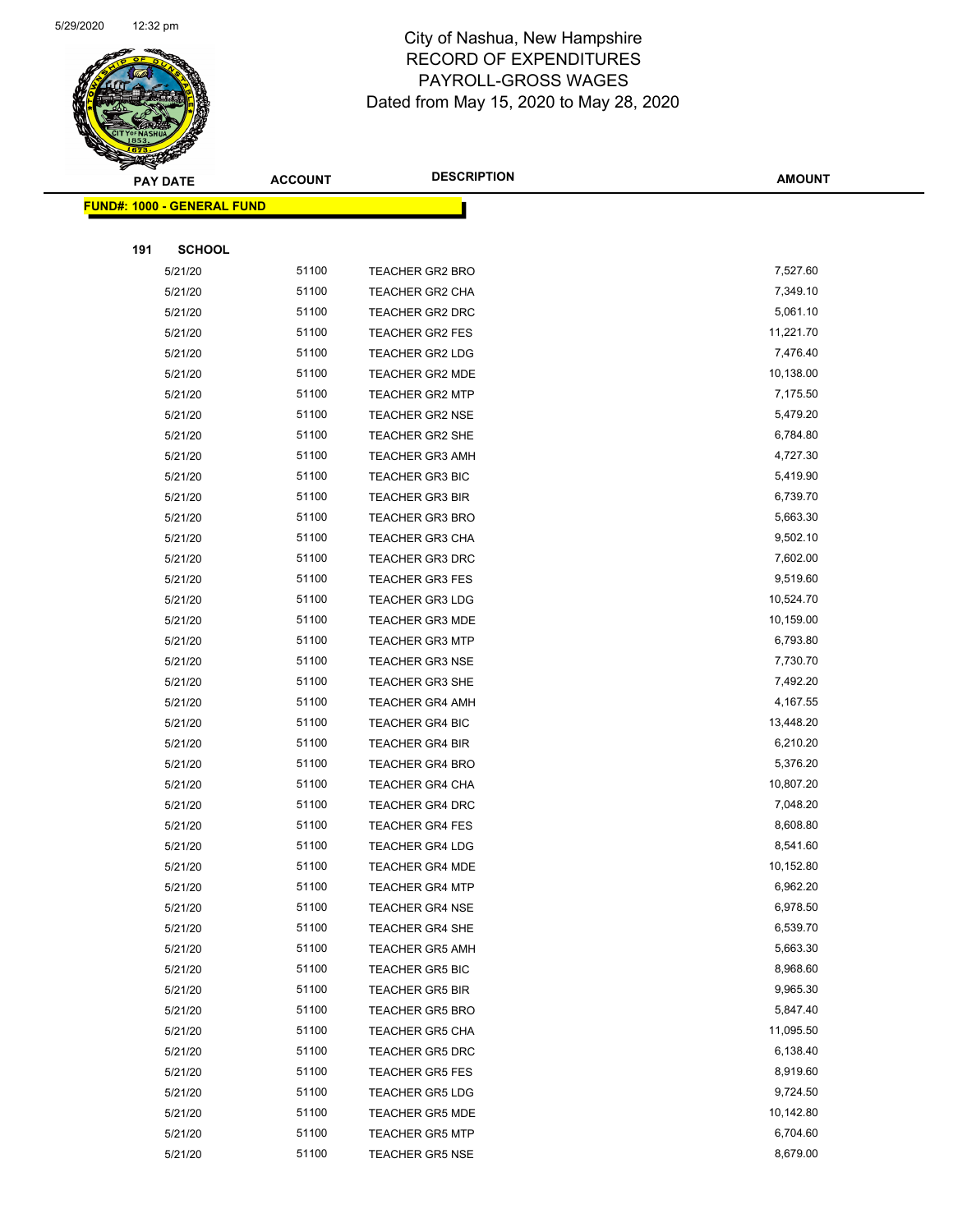

Page 60 of 81

| <b>PAY DATE</b>                   | <b>ACCOUNT</b> | <b>DESCRIPTION</b>                                   | <b>AMOUNT</b>        |
|-----------------------------------|----------------|------------------------------------------------------|----------------------|
| <b>FUND#: 1000 - GENERAL FUND</b> |                |                                                      |                      |
|                                   |                |                                                      |                      |
| 191                               | <b>SCHOOL</b>  |                                                      |                      |
| 5/21/20                           | 51100          | <b>TEACHER GR5 SHE</b>                               | 7,473.70             |
| 5/21/20                           | 51100          | <b>TEACHER GR6 ELM</b>                               | 31,774.80            |
| 5/21/20                           | 51100          | <b>TEACHER GR6 FMS</b>                               | 25,598.40            |
| 5/21/20                           | 51100          | <b>TEACHER GR6 PMS</b>                               | 16,702.10            |
| 5/21/20                           | 51100          | <b>TEACHER GRAPH NHS</b>                             | 3,533.50             |
| 5/21/20                           | 51100          | <b>TEACHER GRAPHICS NHN</b>                          | 6,216.60             |
| 5/21/20                           | 51100          | <b>TEACHER HEALTH NHN</b>                            | 5,300.90             |
| 5/21/20                           | 51100          | TEACHER HEALTH NHS                                   | 2,739.60             |
| 5/21/20                           | 51100          | TEACHER HEALTHOC NHS                                 | 5,135.30             |
| 5/21/20                           | 51100          | TEACHER HVAC NHS                                     | 1,989.50             |
| 5/21/20                           | 51100          | TEACHER IN SCH SUSPENSION ELM                        | 1,844.20             |
| 5/21/20                           | 51100          | TEACHER IN SCH SUSPENSION NHN                        | 5,399.70             |
| 5/21/20                           | 51100          | TEACHER IN SCH SUSPENSION NHS                        | 1,844.30             |
| 5/21/20                           | 51100          | <b>TEACHER KIND AMH</b>                              | 8,441.60             |
| 5/21/20                           | 51100          | TEACHER KIND BIC                                     | 10,491.30            |
| 5/21/20                           | 51100          | <b>TEACHER KIND BIR</b>                              | 7,316.70             |
| 5/21/20                           | 51100          | <b>TEACHER KIND BRO</b>                              | 5,755.40             |
| 5/21/20                           | 51100          | TEACHER KIND CHA                                     | 6,879.50             |
| 5/21/20                           | 51100          | <b>TEACHER KIND DRC</b>                              | 10,032.10            |
| 5/21/20                           | 51100          | <b>TEACHER KIND FES</b>                              | 11,568.90            |
| 5/21/20                           | 51100          | <b>TEACHER KIND LDG</b>                              | 10,855.30            |
| 5/21/20                           | 51100          | <b>TEACHER KIND MDE</b>                              | 10,523.80            |
| 5/21/20                           | 51100          | <b>TEACHER KIND MTP</b>                              | 6,209.90             |
| 5/21/20                           | 51100          | <b>TEACHER KIND NSE</b>                              | 5,354.80             |
| 5/21/20                           | 51100          | TEACHER KIND SHE                                     | 7,101.40             |
| 5/21/20                           | 51100          | <b>TEACHER MATH ELM</b>                              | 21,372.80            |
| 5/21/20                           | 51100          | <b>TEACHER MATH FMS</b>                              | 13,577.50            |
| 5/21/20                           | 51100          | <b>TEACHER MATH NHN</b>                              | 37,072.17            |
| 5/21/20                           | 51100          | <b>TEACHER MATH NHS</b>                              | 44,688.60            |
| 5/21/20                           | 51100          | TEACHER MATH PMS                                     | 12,867.40            |
| 5/21/20                           | 51100          | <b>TEACHER MUSIC AMH</b>                             | 1,858.10             |
| 5/21/20                           | 51100          | <b>TEACHER MUSIC BIC</b>                             | 2,739.60             |
| 5/21/20                           | 51100          | <b>TEACHER MUSIC BIR</b>                             | 1,768.90             |
| 5/21/20                           | 51100          | <b>TEACHER MUSIC BRO</b>                             | 1,703.00             |
| 5/21/20                           | 51100          | TEACHER MUSIC CHA                                    | 2,923.70             |
| 5/21/20                           | 51100          | <b>TEACHER MUSIC DRC</b>                             | 2,831.60<br>4,699.70 |
| 5/21/20                           | 51100          | <b>TEACHER MUSIC ELM</b>                             |                      |
| 5/21/20                           | 51100          | <b>TEACHER MUSIC FES</b>                             | 1,708.70<br>5,847.40 |
| 5/21/20                           | 51100<br>51100 | <b>TEACHER MUSIC FMS</b>                             | 1,587.80             |
| 5/21/20                           | 51100          | <b>TEACHER MUSIC LDG</b>                             | 2,255.30             |
| 5/21/20<br>5/21/20                | 51100          | <b>TEACHER MUSIC MDE</b><br><b>TEACHER MUSIC NHN</b> | 4,767.90             |
| 5/21/20                           | 51100          | <b>TEACHER MUSIC NHS</b>                             | 5,479.20             |
| 5/21/20                           | 51100          | <b>TEACHER MUSIC NSE</b>                             | 2,665.30             |
|                                   |                |                                                      |                      |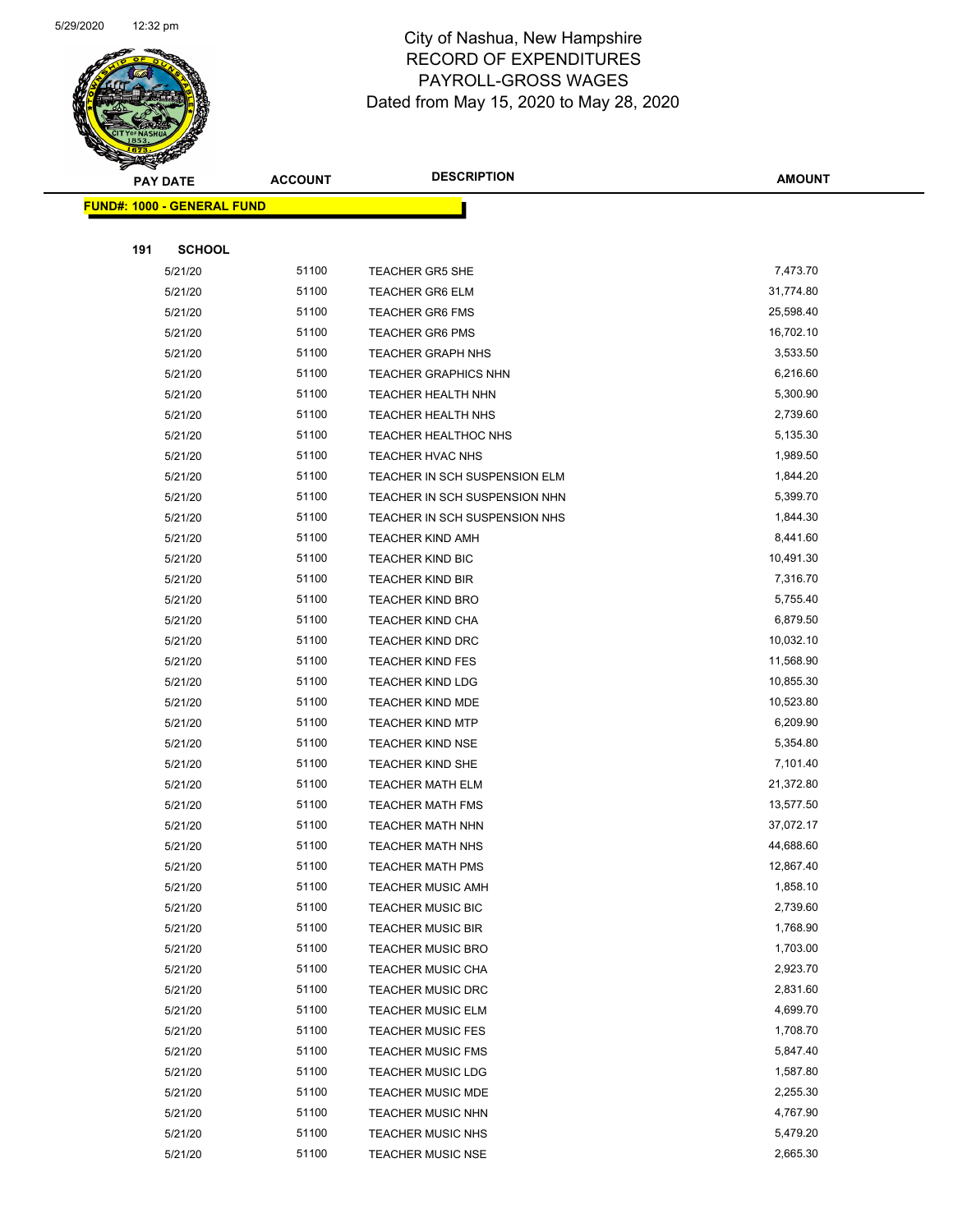

Page 61 of 81

| <b>PAY DATE</b>                   | <b>ACCOUNT</b> | <b>DESCRIPTION</b>           | <b>AMOUNT</b> |
|-----------------------------------|----------------|------------------------------|---------------|
| <b>FUND#: 1000 - GENERAL FUND</b> |                |                              |               |
|                                   |                |                              |               |
| 191<br><b>SCHOOL</b>              |                |                              |               |
| 5/21/20                           | 51100          | <b>TEACHER MUSIC PMS</b>     | 4,327.40      |
| 5/21/20                           | 51100          | <b>TEACHER MUSIC SHE</b>     | 1,689.20      |
| 5/21/20                           | 51100          | TEACHER PE BIC               | 2,529.40      |
| 5/21/20                           | 51100          | TEACHER PE BIR               | 3,015.80      |
| 5/21/20                           | 51100          | TEACHER PE BRO               | 2,831.60      |
| 5/21/20                           | 51100          | TEACHER PE CHA               | 2,712.90      |
| 5/21/20                           | 51100          | TEACHER PE DRC               | 2,923.70      |
| 5/21/20                           | 51100          | TEACHER PE ELM               | 9,690.80      |
| 5/21/20                           | 51100          | TEACHER PE FES               | 1,768.90      |
| 5/21/20                           | 51100          | TEACHER PE FMS               | 5,479.20      |
| 5/21/20                           | 51100          | TEACHER PE LDG               | 2,051.20      |
| 5/21/20                           | 51100          | <b>TEACHER PE MDE</b>        | 3,015.80      |
| 5/21/20                           | 51100          | <b>TEACHER PE MTP</b>        | 2,033.80      |
| 5/21/20                           | 51100          | TEACHER PE NHN               | 9,009.80      |
| 5/21/20                           | 51100          | TEACHER PE NHS               | 9,794.70      |
| 5/21/20                           | 51100          | TEACHER PE NSE               | 2,989.30      |
| 5/21/20                           | 51100          | <b>TEACHER PE PMS</b>        | 3,792.00      |
| 5/21/20                           | 51100          | TEACHER PE SHE               | 2,774.00      |
| 5/21/20                           | 51100          | TEACHER PRE SCHOOL BIR       | 4,646.90      |
| 5/21/20                           | 51100          | TEACHER PRESCHOOL BIC        | 5,755.30      |
| 5/21/20                           | 51100          | <b>TEACHER PRESCHOOL BRO</b> | 14,013.30     |
| 5/21/20                           | 51100          | <b>TEACHER PRESCHOOL MTP</b> | 1,768.90      |
| 5/21/20                           | 51100          | <b>TEACHER PRESCHOOL NSE</b> | 7,136.00      |
| 5/21/20                           | 51100          | <b>TEACHER READ AMH</b>      | 3,015.80      |
| 5/21/20                           | 51100          | TEACHER READ BIC             | 2,923.70      |
| 5/21/20                           | 51100          | TEACHER READ BIR             | 2,923.70      |
| 5/21/20                           | 51100          | TEACHER READ BRO             | 2,923.70      |
| 5/21/20                           | 51100          | <b>TEACHER READ CHA</b>      | 2,123.50      |
| 5/21/20                           | 51100          | TEACHER READ DRC             | 3,015.80      |
| 5/21/20                           | 51100          | <b>TEACHER READ ELM</b>      | 5,939.50      |
| 5/21/20                           | 51100          | <b>TEACHER READ FES</b>      | 2,923.70      |
| 5/21/20                           | 51100          | <b>TEACHER READ FMS</b>      | 2,923.70      |
| 5/21/20                           | 51100          | <b>TEACHER READ LDG</b>      | 3,564.10      |
| 5/21/20                           | 51100          | <b>TEACHER READ MDE</b>      | 2,923.70      |
| 5/21/20                           | 51100          | <b>TEACHER READ MTP</b>      | 2,426.70      |
| 5/21/20                           | 51100          | <b>TEACHER READ NHN</b>      | 1,989.50      |
| 5/21/20                           | 51100          | <b>TEACHER READ NHS</b>      | 2,923.70      |
| 5/21/20                           | 51100          | <b>TEACHER READ NSE</b>      | 2,627.80      |
| 5/21/20                           | 51100          | <b>TEACHER READ PMS</b>      | 5,179.00      |
| 5/21/20                           | 51100          | <b>TEACHER READ SHE</b>      | 2,923.70      |
| 5/21/20                           | 51100          | <b>TEACHER ROTC NHN</b>      | 2,204.20      |
| 5/21/20                           | 51100          | <b>TEACHER SCIENCE ELM</b>   | 25,513.40     |
| 5/21/20                           | 51100          | <b>TEACHER SCIENCE FMS</b>   | 9,549.10      |
| 5/21/20                           | 51100          | <b>TEACHER SCIENCE NHN</b>   | 30,570.00     |
|                                   |                |                              |               |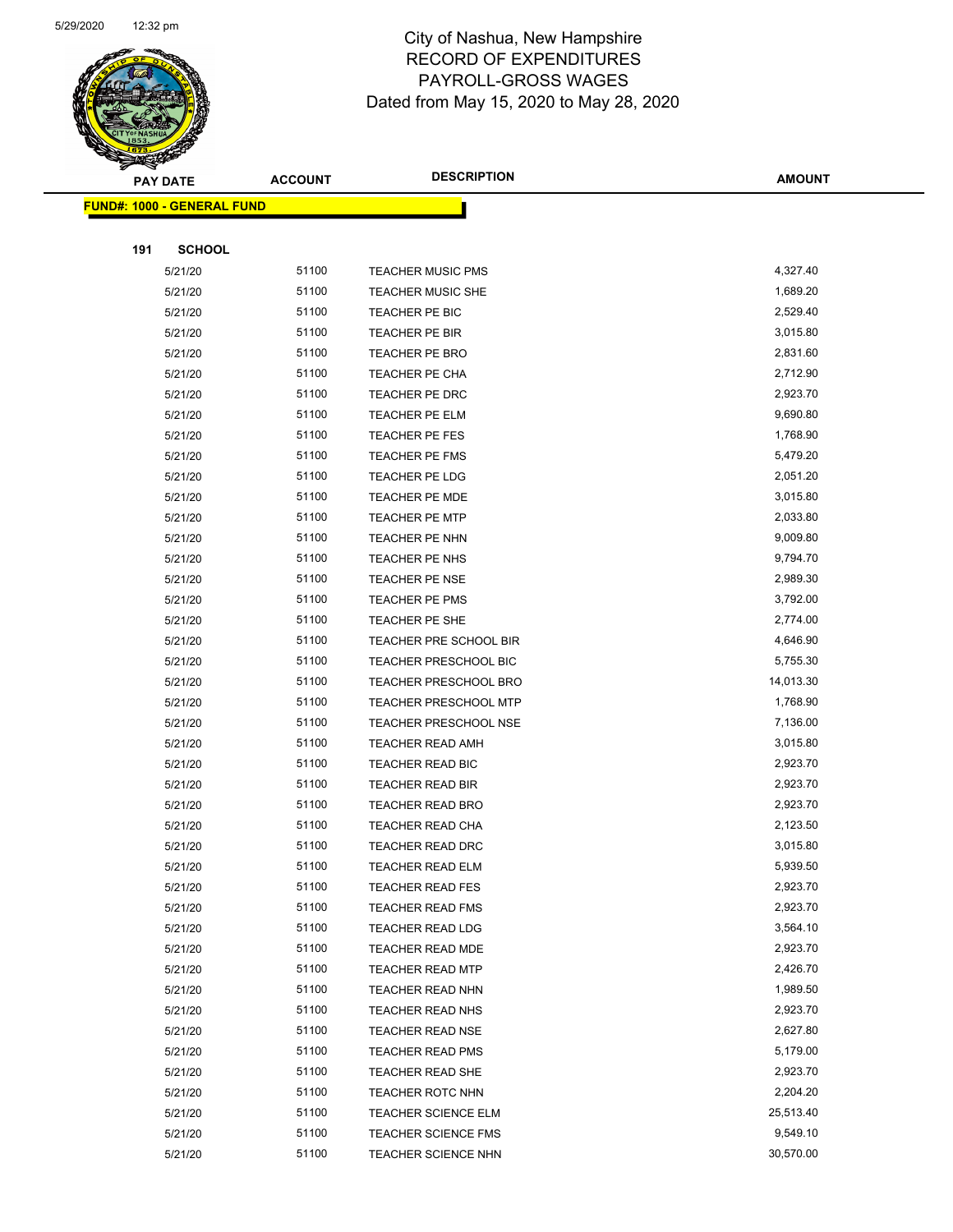

Page 62 of 81

|     | <b>PAY DATE</b>                   | <b>ACCOUNT</b> | <b>DESCRIPTION</b>         | <b>AMOUNT</b> |
|-----|-----------------------------------|----------------|----------------------------|---------------|
|     | <b>FUND#: 1000 - GENERAL FUND</b> |                |                            |               |
|     |                                   |                |                            |               |
| 191 | <b>SCHOOL</b>                     |                |                            |               |
|     | 5/21/20                           | 51100          | <b>TEACHER SCIENCE NHS</b> | 37,656.00     |
|     | 5/21/20                           | 51100          | <b>TEACHER SCIENCE PMS</b> | 9,299.81      |
|     | 5/21/20                           | 51100          | TEACHER SOCIAL STUDIES ELM | 17,265.00     |
|     | 5/21/20                           | 51100          | TEACHER SOCIAL STUDIES FMS | 12,669.20     |
|     | 5/21/20                           | 51100          | TEACHER SOCIAL STUDIES NHN | 33,994.90     |
|     | 5/21/20                           | 51100          | TEACHER SOCIAL STUDIES NHS | 42,173.16     |
|     | 5/28/20                           | 51100          | TEACHER SOCIAL STUDIES NHS | 435.04        |
|     | 5/21/20                           | 51100          | TEACHER SOCIAL STUDIES PMS | 13,420.30     |
|     | 5/21/20                           | 51100          | <b>TEACHER SPED AMH</b>    | 8,355.60      |
|     | 5/21/20                           | 51100          | <b>TEACHER SPED BIC</b>    | 5,560.40      |
|     | 5/21/20                           | 51100          | <b>TEACHER SPED BIR</b>    | 5,663.30      |
|     | 5/21/20                           | 51100          | <b>TEACHER SPED BRO</b>    | 6,699.10      |
|     | 5/21/20                           | 51100          | <b>TEACHER SPED CHA</b>    | 8,073.40      |
|     | 5/21/20                           | 51100          | <b>TEACHER SPED DRC</b>    | 5,560.30      |
|     | 5/21/20                           | 51100          | <b>TEACHER SPED ELM</b>    | 12,371.20     |
|     | 5/21/20                           | 51100          | TEACHER SPED FES           | 3,620.20      |
|     | 5/21/20                           | 51100          | <b>TEACHER SPED FMS</b>    | 13,069.30     |
|     | 5/21/20                           | 51100          | <b>TEACHER SPED LDG</b>    | 6,651.00      |
|     | 5/21/20                           | 51100          | <b>TEACHER SPED MDE</b>    | 4,804.60      |
|     | 5/21/20                           | 51100          | TEACHER SPED MTP           | 3,947.30      |
|     | 5/21/20                           | 51100          | TEACHER SPED NHN           | 22,773.10     |
|     | 5/21/20                           | 51100          | <b>TEACHER SPED NHS</b>    | 35,044.90     |
|     | 5/21/20                           | 51100          | <b>TEACHER SPED NSE</b>    | 1,641.20      |
|     | 5/21/20                           | 51100          | <b>TEACHER SPED PMS</b>    | 12,561.40     |
|     | 5/21/20                           | 51100          | TEACHER SPED SHE           | 7,400.10      |
|     | 5/21/20                           | 51100          | TEACHER TECHED ELM         | 7,369.86      |
|     | 5/21/20                           | 51100          | <b>TEACHER TECHED FMS</b>  | 1,776.20      |
|     | 5/21/20                           | 51100          | <b>TEACHER TECHED NHN</b>  | 7,619.70      |
|     | 5/21/20                           | 51100          | <b>TEACHER TECHED NHS</b>  | 11,418.70     |
|     | 5/21/20                           | 51100          | <b>TEACHER TECHED PMS</b>  | 5,847.40      |
|     | 5/21/20                           | 51100          | TEACHER TV PROD NHS        | 2,923.70      |
|     | 5/21/20                           | 51100          | <b>TEACHER VISION WID</b>  | 5,408.30      |
|     | 5/21/20                           | 51100          | TECH INTERGRATION ASST AMH | 540.00        |
|     | 5/28/20                           | 51100          | TECH INTERGRATION ASST AMH | 540.00        |
|     | 5/21/20                           | 51100          | TECH INTERGRATION ASST BIC | 572.72        |
|     | 5/28/20                           | 51100          | TECH INTERGRATION ASST BIC | 572.72        |
|     | 5/21/20                           | 51100          | TECH INTERGRATION ASST CHA | 553.50        |
|     | 5/28/20                           | 51100          | TECH INTERGRATION ASST CHA | 553.50        |
|     | 5/21/20                           | 51100          | TECH INTERGRATION ASST FES | 666.51        |
|     | 5/28/20                           | 51100          | TECH INTERGRATION ASST FES | 666.51        |
|     | 5/21/20                           | 51100          | TECH INTERGRATION ASST LDG | 561.50        |
|     | 5/28/20                           | 51100          | TECH INTERGRATION ASST LDG | 561.50        |
|     | 5/21/20                           | 51100          | TECH INTERGRATION ASST MDE | 553.50        |
|     | 5/28/20                           | 51100          | TECH INTERGRATION ASST MDE | 553.50        |
|     |                                   |                |                            |               |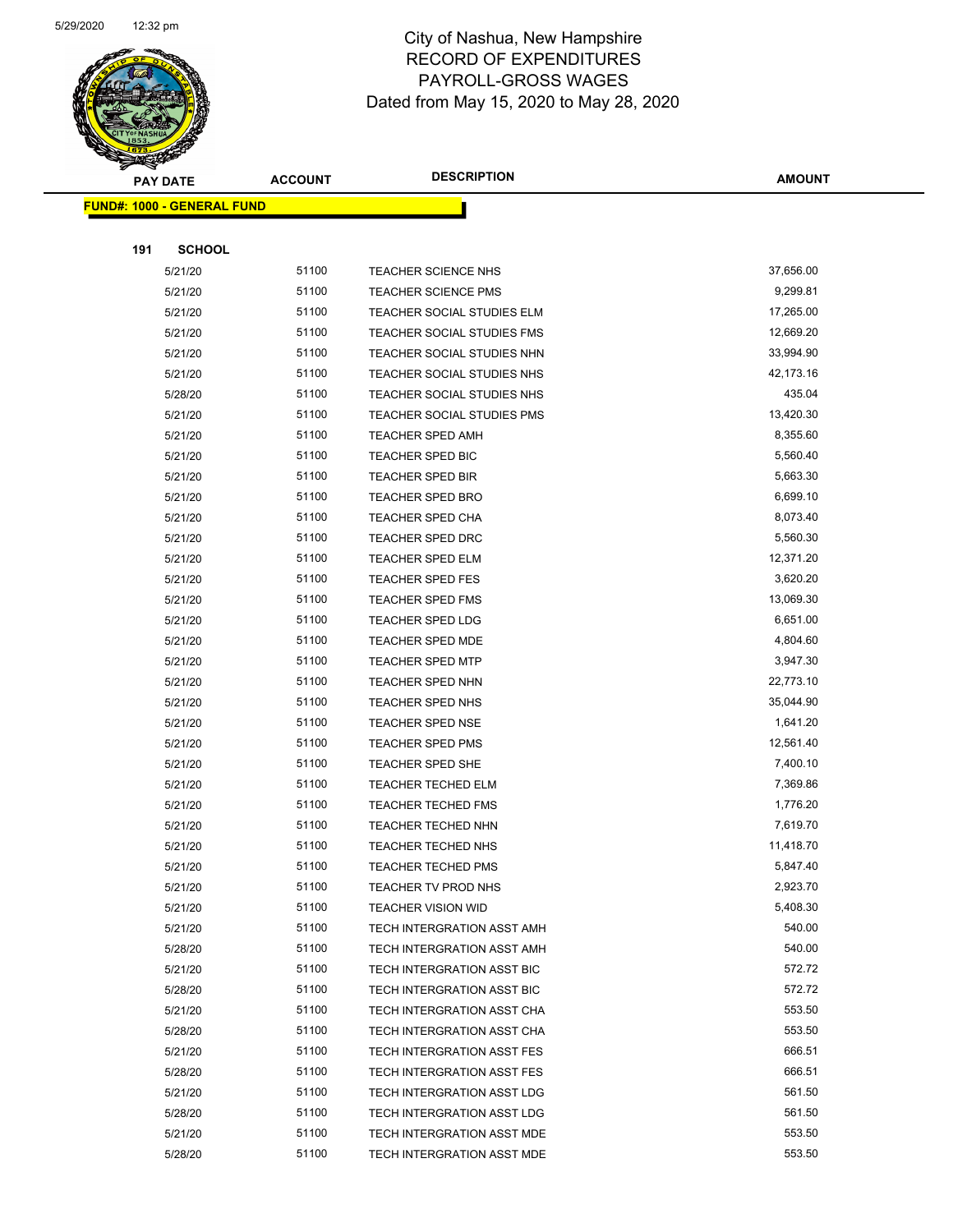

Page 63 of 81

| <b>PAY DATE</b>                   | <b>ACCOUNT</b> | <b>DESCRIPTION</b>                            | <b>AMOUNT</b>    |
|-----------------------------------|----------------|-----------------------------------------------|------------------|
| <b>FUND#: 1000 - GENERAL FUND</b> |                |                                               |                  |
|                                   |                |                                               |                  |
| 191<br><b>SCHOOL</b>              |                |                                               |                  |
| 5/21/20                           | 51100          | <b>TECH INTERGRATION ASST MTP</b>             | 610.19           |
| 5/28/20                           | 51100          | <b>TECH INTERGRATION ASST MTP</b>             | 610.19           |
| 5/21/20                           | 51100          | TECH INTERGRATION ASST SHE                    | 583.64           |
| 5/28/20                           | 51100          | TECH INTERGRATION ASST SHE                    | 583.64           |
| 5/21/20                           | 51200          | <b>CLERICAL BOARD OF ED SUP</b>               | 744.06           |
| 5/28/20                           | 51200          | CLERICAL BOARD OF ED SUP                      | 715.00           |
| 5/21/20                           | 51200          | <b>CROSSING GUARD WPO</b>                     | 2,496.13         |
| 5/28/20                           | 51200          | <b>CROSSING GUARD WPO</b>                     | 2,496.13         |
| 5/21/20                           | 51200          | DIRECTOR ADULT ED                             | 2,724.79         |
| 5/21/20                           | 51200          | FOOD SERVICE ASST PT AMH                      | 51.25            |
| 5/28/20                           | 51200          | FOOD SERVICE ASST PT AMH                      | 51.25            |
| 5/21/20                           | 51200          | FOOD SERVICE ASST PT CHA                      | 51.25            |
| 5/28/20                           | 51200          | FOOD SERVICE ASST PT CHA                      | 51.25            |
| 5/21/20                           | 51200          | FOOD SERVICE ASST PT NHS                      | 46.31            |
| 5/28/20                           | 51200          | FOOD SERVICE ASST PT NHS                      | 46.31            |
| 5/21/20                           | 51200          | GUIDANCE COUNSELOR NHS                        | 1,727.60         |
| 5/21/20                           | 51200          | <b>INSTRUMENTAL MUSIC</b>                     | 575.00           |
| 5/28/20                           | 51200          | <b>INSTRUMENTAL MUSIC</b>                     | 575.00           |
| 5/21/20                           | 51200          | LUNCH MONITOR AMH                             | 473.60           |
| 5/28/20                           | 51200          | LUNCH MONITOR AMH                             | 473.60           |
| 5/21/20                           | 51200          | LUNCH MONITOR BIC                             | 1,020.81         |
| 5/28/20                           | 51200          | LUNCH MONITOR BIC                             | 1,020.81         |
| 5/21/20                           | 51200          | LUNCH MONITOR BIR                             | 493.14           |
| 5/28/20                           | 51200          | LUNCH MONITOR BIR                             | 493.14           |
| 5/21/20                           | 51200          | LUNCH MONITOR BRO                             | 542.28           |
| 5/28/20                           | 51200          | LUNCH MONITOR BRO                             | 542.28           |
| 5/21/20                           | 51200          | LUNCH MONITOR CHA                             | 888.00           |
| 5/28/20                           | 51200          | LUNCH MONITOR CHA                             | 888.00           |
| 5/21/20                           | 51200          | LUNCH MONITOR DRC                             | 601.48           |
| 5/28/20                           | 51200<br>51200 | LUNCH MONITOR DRC<br><b>LUNCH MONITOR ELM</b> | 601.48<br>162.80 |
| 5/21/20<br>5/28/20                | 51200          | LUNCH MONITOR ELM                             | 162.80           |
| 5/21/20                           | 51200          | LUNCH MONITOR FES                             | 912.59           |
| 5/28/20                           | 51200          | LUNCH MONITOR FES                             | 912.59           |
| 5/21/20                           | 51200          | LUNCH MONITOR FMS                             | 285.34           |
| 5/28/20                           | 51200          | <b>LUNCH MONITOR FMS</b>                      | 285.34           |
| 5/21/20                           | 51200          | LUNCH MONITOR LDG                             | 964.88           |
| 5/28/20                           | 51200          | LUNCH MONITOR LDG                             | 964.88           |
| 5/21/20                           | 51200          | LUNCH MONITOR MDE                             | 814.00           |
| 5/28/20                           | 51200          | LUNCH MONITOR MDE                             | 814.00           |
| 5/21/20                           | 51200          | LUNCH MONITOR MTP                             | 473.60           |
| 5/28/20                           | 51200          | LUNCH MONITOR MTP                             | 473.60           |
| 5/21/20                           | 51200          | LUNCH MONITOR NHN                             | 444.00           |
| 5/28/20                           | 51200          | LUNCH MONITOR NHN                             | 444.00           |
|                                   |                |                                               |                  |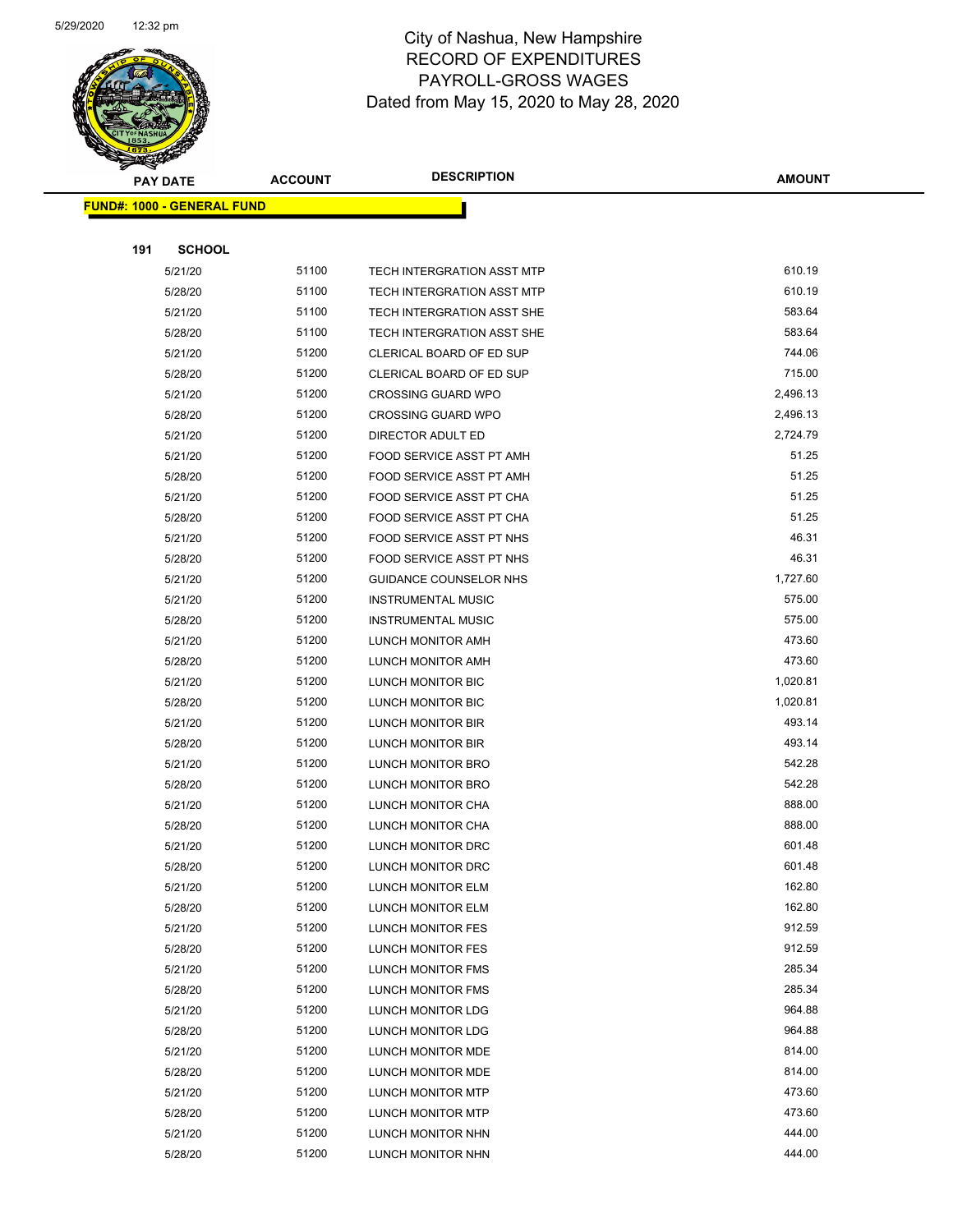

| <b>PAY DATE</b>                    | <b>ACCOUNT</b> | <b>DESCRIPTION</b>       | <b>AMOUNT</b> |
|------------------------------------|----------------|--------------------------|---------------|
| <u> FUND#: 1000 - GENERAL FUND</u> |                |                          |               |
|                                    |                |                          |               |
| <b>SCHOOL</b><br>191               |                |                          |               |
| 5/21/20                            | 51200          | LUNCH MONITOR NHS        | 458.80        |
| 5/28/20                            | 51200          | LUNCH MONITOR NHS        | 458.80        |
| 5/21/20                            | 51200          | LUNCH MONITOR NSE        | 592.00        |
| 5/28/20                            | 51200          | LUNCH MONITOR NSE        | 592.00        |
| 5/21/20                            | 51200          | LUNCH MONITOR PMS        | 334.44        |
| 5/28/20                            | 51200          | <b>LUNCH MONITOR PMS</b> | 334.44        |
| 5/21/20                            | 51200          | LUNCH MONITOR SHE        | 455.84        |
| 5/28/20                            | 51200          | LUNCH MONITOR SHE        | 455.84        |
| 5/21/20                            | 51200          | PARA PRE SCHOOL BIR      | 743.04        |
| 5/28/20                            | 51200          | PARA PRE SCHOOL BIR      | 743.04        |
| 5/21/20                            | 51200          | PARA DW SPEC ED BIR      | 881.08        |
| 5/28/20                            | 51200          | PARA DW SPEC ED BIR      | 881.08        |
| 5/21/20                            | 51200          | PARA DW SPEC ED MDE      | 462.00        |
| 5/28/20                            | 51200          | PARA DW SPEC ED MDE      | 462.00        |
| 5/21/20                            | 51200          | PARA DW SPEC ED NSE      | 25.63         |
| 5/28/20                            | 51200          | PARA DW SPEC ED NSE      | 25.63         |
| 5/21/20                            | 51200          | PARA ELL FES             | 38.44         |
| 5/28/20                            | 51200          | PARA ELL FES             | 38.44         |
| 5/21/20                            | 51200          | PARA INST AMH            | 930.79        |
| 5/28/20                            | 51200          | PARA INST AMH            | 930.79        |
| 5/21/20                            | 51200          | PARA INST BIC            | 731.27        |
| 5/28/20                            | 51200          | PARA INST BIC            | 731.27        |
| 5/21/20                            | 51200          | PARA INST BIR            | 25.63         |
| 5/28/20                            | 51200          | PARA INST BIR            | 25.63         |
| 5/21/20                            | 51200          | PARA INST DRC            | 71.76         |
| 5/28/20                            | 51200          | PARA INST DRC            | 71.76         |
| 5/21/20                            | 51200          | PARA INST FES            | 38.44         |
| 5/28/20                            | 51200          | PARA INST FES            | 38.44         |
| 5/21/20                            | 51200          | PARA INST LDG            | 12.81         |
| 5/28/20                            | 51200          | PARA INST LDG            | 12.81         |
| 5/21/20                            | 51200          | PARA INST MDE            | 12.81         |
| 5/28/20                            | 51200          | PARA INST MDE            | 12.81         |
| 5/21/20                            | 51200          | PARA INST NHN            | 315.04        |
| 5/28/20                            | 51200          | PARA INST NHN            | 315.04        |
| 5/21/20                            | 51200          | PARA INST SHE            | 166.20        |
| 5/28/20                            | 51200          | PARA INST SHE            | 166.20        |
| 5/21/20                            | 51200          | PARA LIB PMS             | 253.05        |
| 5/28/20                            | 51200          | PARA LIB PMS             | 253.05        |
| 5/21/20                            | 51200          | PARA PRE SCH BIC         | 1,642.56      |
| 5/28/20                            | 51200          | PARA PRE SCH BIC         | 1,642.56      |
| 5/21/20                            | 51200          | PARA PRE SCH BRO         | 3,670.75      |
| 5/28/20                            | 51200          | PARA PRE SCH BRO         | 3,670.75      |
| 5/21/20                            | 51200          | PARA PRE SCH NSE         | 4,354.68      |
| 5/28/20                            | 51200          | PARA PRE SCH NSE         | 4,354.68      |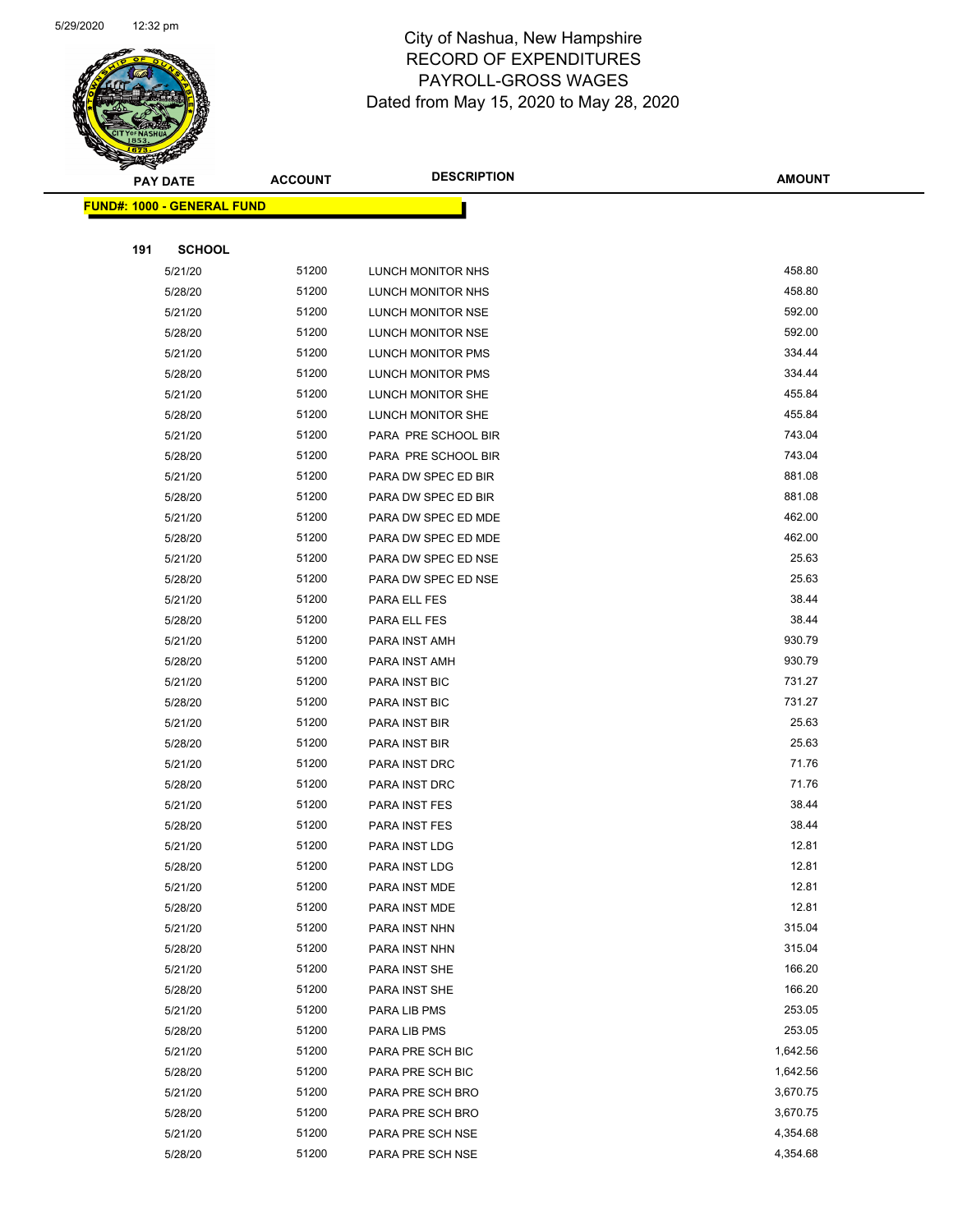

|     | <b>PAY DATE</b>                   | <b>ACCOUNT</b> | <b>DESCRIPTION</b>              | <b>AMOUNT</b> |
|-----|-----------------------------------|----------------|---------------------------------|---------------|
|     | <b>FUND#: 1000 - GENERAL FUND</b> |                |                                 |               |
|     |                                   |                |                                 |               |
| 191 | <b>SCHOOL</b>                     |                |                                 |               |
|     | 5/21/20                           | 51200          | PARA TTI LDG                    | 79.85         |
|     | 5/28/20                           | 51200          | PARA TTI LDG                    | 79.85         |
|     | 5/21/20                           | 51200          | SCHOOL PSYCHOLOGIST WID         | 3,938.09      |
|     | 5/21/20                           | 51200          | SPEECH LANG PATHOLOGIST WID     | 5,452.21      |
|     | 5/21/20                           | 51200          | STUDENT ACTIVITY COORD NHS      | 1,093.00      |
|     | 5/21/20                           | 51200          | <b>SUB CLERICAL</b>             | 689.00        |
|     | 5/28/20                           | 51200          | <b>SUB CLERICAL</b>             | 689.00        |
|     | 5/21/20                           | 51200          | <b>TEACHER ART FMS</b>          | 2,040.00      |
|     | 5/21/20                           | 51200          | <b>TEACHER ART NHS</b>          | 994.80        |
|     | 5/21/20                           | 51200          | TEACHER BIO TEC NHN             | 562.60        |
|     | 5/21/20                           | 51200          | TEACHER ELL NHS                 | 793.90        |
|     | 5/21/20                           | 51200          | <b>TEACHER ENGLISH NHS</b>      | 2,184.90      |
|     | 5/21/20                           | 51200          | <b>TEACHER FOREIGN LANG FMS</b> | 1,188.30      |
|     | 5/21/20                           | 51200          | <b>TEACHER MUSIC DRC</b>        | 250.00        |
|     | 5/21/20                           | 51200          | <b>TEACHER MUSIC ELM</b>        | 1,972.90      |
|     | 5/21/20                           | 51200          | <b>TEACHER MUSIC MTP</b>        | 1,643.80      |
|     | 5/21/20                           | 51200          | <b>TEACHER READ ELM</b>         | 1,727.60      |
|     | 5/21/20                           | 51200          | <b>TEACHER SPED NHN</b>         | 1,809.50      |
|     | 5/21/20                           | 51200          | TEACHER SPED NHS                | 1,532.55      |
|     | 5/21/20                           | 51200          | <b>TEACHER VISION WID</b>       | 818.82        |
|     | 5/21/20                           | 51300          | <b>CLERICAL BUSINESS</b>        | 293.63        |
|     | 5/28/20                           | 51300          | <b>CLERICAL BUSINESS</b>        | 301.79        |
|     | 5/21/20                           | 51300          | CLERICAL HUMAN RESOURCES        | 7.75          |
|     | 5/28/20                           | 51300          | <b>CLERICAL HUMAN RESOURCES</b> | 7.75          |
|     | 5/21/20                           | 51300          | <b>CLERICAL PAYROLL SUP</b>     | 15.33         |
|     | 5/28/20                           | 51300          | <b>CLERICAL PAYROLL SUP</b>     | 53.63         |
|     | 5/21/20                           | 51300          | <b>CLERICAL PLANT OPS</b>       | 298.80        |
|     | 5/28/20                           | 51300          | <b>CLERICAL PLANT OPS</b>       | 275.82        |
|     | 5/21/20                           | 51300          | CLERICAL SPECIAL ED SUP         | 14.64         |
|     | 5/28/20                           | 51300          | CLERICAL SPECIAL ED SUP         | 21.95         |
|     | 5/21/20                           | 51300          | <b>CUSTODIAN HEAD NHS</b>       | 111.60        |
|     | 5/28/20                           | 51300          | <b>CUSTODIAN MTP</b>            | 13.70         |
|     | 5/28/20                           | 51300          | MAINTENANCE ALARM WPO           | 343.44        |
|     | 5/28/20                           | 51300          | MAINTENANCE ELECTRICIAN WPO     | 200.85        |
|     | 5/21/20                           | 51300          | MAINTENANCE HVAC WPO            | 9.84          |
|     | 5/21/20                           | 51400          | <b>CUSTODIAN TEMP</b>           | 1,388.65      |
|     | 5/28/20                           | 51400          | <b>CUSTODIAN TEMP</b>           | 1,908.65      |
|     | 5/21/20                           | 51400          | <b>NURSE ELM</b>                | (363.62)      |
|     | 5/28/20                           | 51400          | SEASONAL PLANT OPERATIONS       | 1,417.00      |
|     | 5/21/20                           | 51412          | PARA DW SPEC ELM                | 1,750.00      |
|     | 5/28/20                           | 51412          | PARA DW SPEC ELM                | 1,750.00      |
|     | 5/21/20                           | 51412          | PARA INST FMS                   | 875.00        |
|     | 5/28/20                           | 51412          | PARA INST FMS                   | 875.00        |
|     | 5/21/20                           | 51412          | PARA INST SHE                   | 148.00        |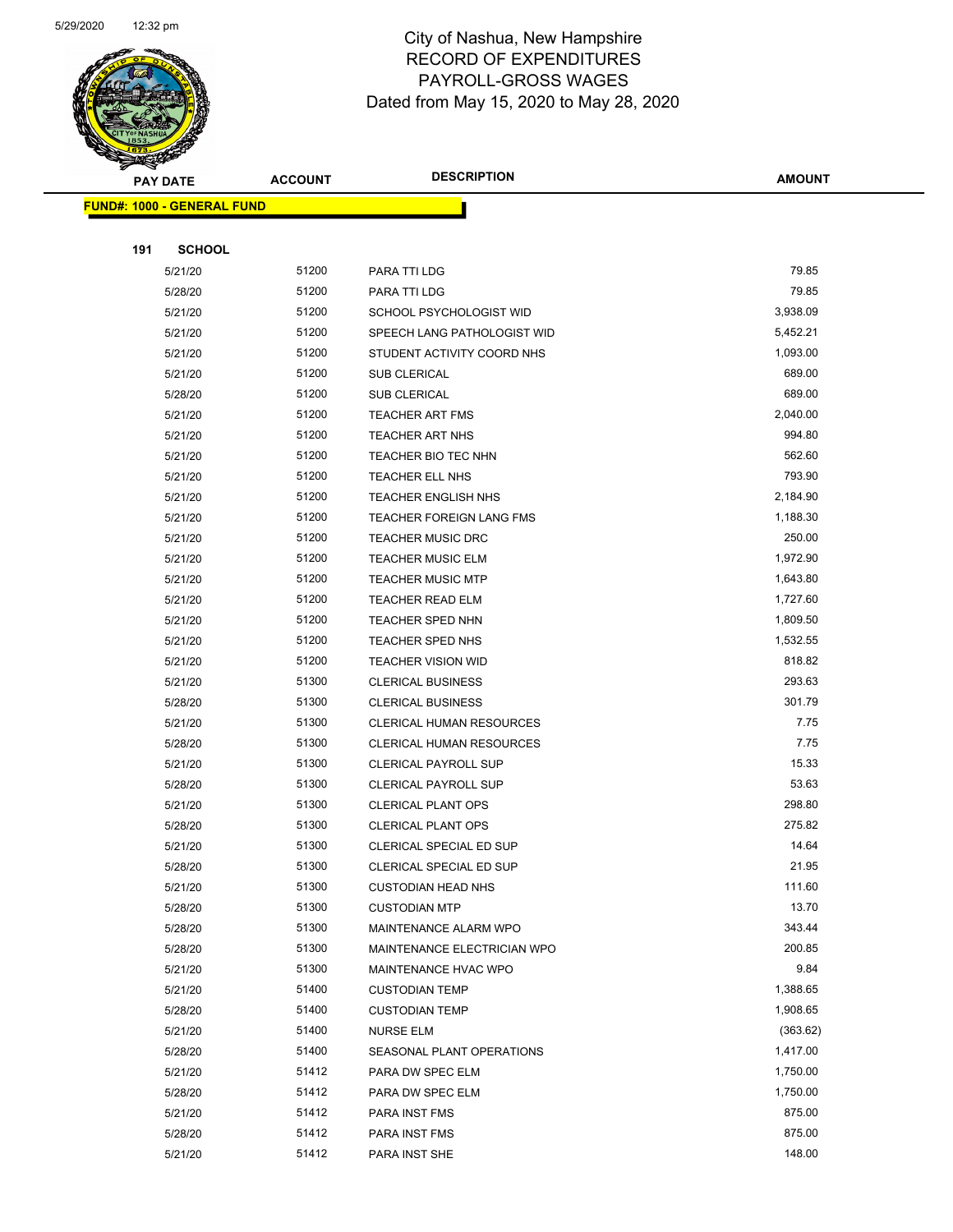

Page 66 of 81

| <b>PAY DATE</b>                   | <b>ACCOUNT</b> | <b>DESCRIPTION</b>            | <b>AMOUNT</b> |
|-----------------------------------|----------------|-------------------------------|---------------|
| <b>FUND#: 1000 - GENERAL FUND</b> |                |                               |               |
|                                   |                |                               |               |
| 191<br><b>SCHOOL</b>              |                |                               |               |
| 5/28/20                           | 51412          | PARA INST SHE                 | 148.00        |
| 5/21/20                           | 51412          | <b>SUB CLERICAL</b>           | 208.00        |
| 5/28/20                           | 51412          | <b>SUB CLERICAL</b>           | 367.25        |
| 5/21/20                           | 51412          | SUB PARA PROFESSIONAL         | 855.30        |
| 5/28/20                           | 51412          | SUB PARA PROFESSIONAL         | 439.80        |
| 4/16/20                           | 51412          | <b>SUB TEACHER</b>            | (875.00)      |
| 5/18/20                           | 51412          | <b>SUB TEACHER</b>            | 1,479.55      |
| 5/28/20                           | 51412          | <b>SUB TEACHER</b>            | 3,815.05      |
| 5/21/20                           | 51412          | SUB TEACHER LONG TERM         | 10,710.00     |
| 5/28/20                           | 51412          | SUB TEACHER LONG TERM         | 10,810.00     |
| 5/21/20                           | 51412          | TEACHER SPED NHS              | 181.25        |
| 5/21/20                           | 51650          | <b>DIRECTOR COM GRANTS</b>    | 421.44        |
| 5/21/20                           | 51650          | TEACHER SOCIAL STUDIES NHN    | 525.00        |
| 5/21/20                           | 51700          | <b>GUIDANCE COUNSELOR BIR</b> | 69.23         |
| 5/21/20                           | 51700          | <b>GUIDANCE COUNSELOR ELM</b> | 69.23         |
| 5/21/20                           | 51700          | <b>LIBRARIAN NHS</b>          | 81.81         |
| 5/21/20                           | 51700          | <b>NURSE ELM</b>              | 81.81         |
| 5/21/20                           | 51700          | SCHOOL PSYCHOLOGIST WID       | 69.23         |
| 5/21/20                           | 51700          | SPEECH LANG PATHOLOGIST WID   | 69.23         |
| 5/21/20                           | 51700          | <b>TEACHER ART CHA</b>        | 34.61         |
| 5/21/20                           | 51700          | <b>TEACHER ART NHS</b>        | 34.61         |
| 5/21/20                           | 51700          | TEACHER BUSINESS NHS          | 69.23         |
| 5/21/20                           | 51700          | <b>TEACHER DWSE ELM</b>       | 69.23         |
| 5/21/20                           | 51700          | <b>TEACHER ENGLISH NHN</b>    | 69.23         |
| 5/21/20                           | 51700          | <b>TEACHER ENGLISH NHS</b>    | 69.23         |
| 5/21/20                           | 51700          | TEACHER FOREIGN LANG NHN      | 69.23         |
| 5/21/20                           | 51700          | TEACHER FOREIGN LANG NHS      | 69.23         |
| 5/21/20                           | 51700          | <b>TEACHER GR6 ELM</b>        | 69.23         |
| 5/21/20                           | 51700          | <b>TEACHER GR6 FMS</b>        | 69.23         |
| 5/21/20                           | 51700          | <b>TEACHER GR6 PMS</b>        | 69.23         |
| 5/21/20                           | 51700          | <b>TEACHER MATH ELM</b>       | 81.81         |
| 5/21/20                           | 51700          | <b>TEACHER MATH FMS</b>       | 69.23         |
| 5/21/20                           | 51700          | <b>TEACHER MATH NHN</b>       | 69.23         |
| 5/21/20                           | 51700          | <b>TEACHER MATH NHS</b>       | 69.23         |
| 5/21/20                           | 51700          | TEACHER MATH PMS              | 69.23         |
| 5/21/20                           | 51700          | <b>TEACHER MUSIC FMS</b>      | 69.23         |
| 5/21/20                           | 51700          | TEACHER PE MDE                | 34.61         |
| 5/21/20                           | 51700          | TEACHER PE NHN                | 34.61         |
| 5/21/20                           | 51700          | <b>TEACHER SCIENCE ELM</b>    | 69.23         |
| 5/21/20                           | 51700          | <b>TEACHER SCIENCE FMS</b>    | 69.23         |
| 5/21/20                           | 51700          | <b>TEACHER SCIENCE NHN</b>    | 69.23         |
| 5/21/20                           | 51700          | TEACHER SCIENCE NHS           | 69.23         |
| 5/21/20                           | 51700          | TEACHER SCIENCE PMS           | 69.23         |
| 5/21/20                           | 51700          | TEACHER SOCIAL STUDIES ELM    | 69.23         |
|                                   |                |                               |               |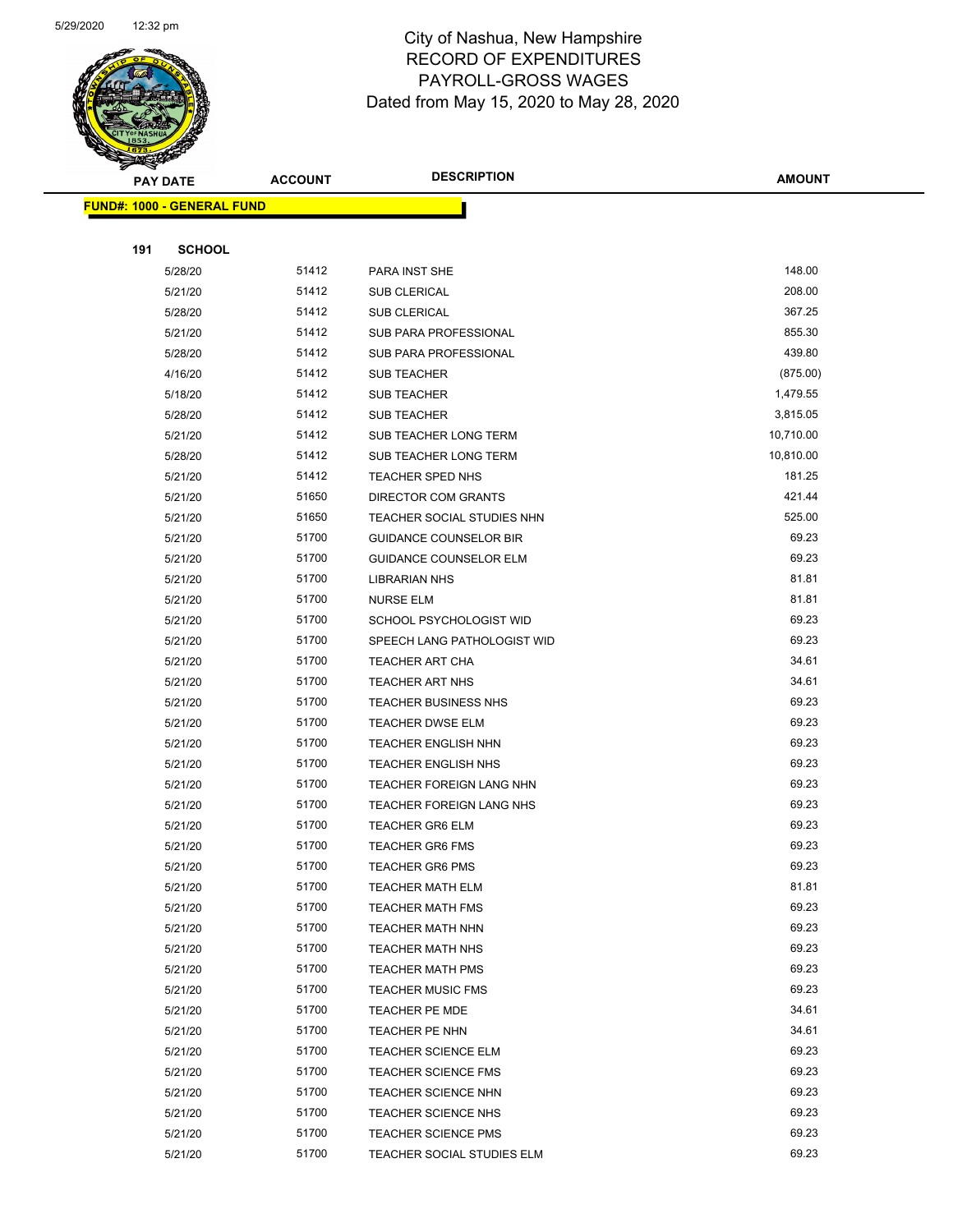$\ddotsc$ 



## City of Nashua, New Hampshire RECORD OF EXPENDITURES PAYROLL-GROSS WAGES Dated from May 15, 2020 to May 28, 2020

Page 67 of 81

| $\mathbf{z}$<br><b>PAY DATE</b>       | <b>ACCOUNT</b> | <b>DESCRIPTION</b>                | <b>AMOUNT</b>  |
|---------------------------------------|----------------|-----------------------------------|----------------|
| <b>FUND#: 1000 - GENERAL FUND</b>     |                |                                   |                |
| 191<br><b>SCHOOL</b>                  |                |                                   |                |
| 5/21/20                               | 51700          | <b>TEACHER SOCIAL STUDIES FMS</b> | 69.23          |
| 5/21/20                               | 51700          | TEACHER SOCIAL STUDIES NHN        | 69.23          |
| 5/21/20                               | 51700          | TEACHER SOCIAL STUDIES NHS        | 69.23          |
| 5/21/20                               | 51700          | <b>TEACHER SOCIAL STUDIES PMS</b> | 69.23          |
| 5/21/20                               | 51700          | <b>TEACHER SPED NHN</b>           | 69.23          |
| 5/21/20                               | 51700          | TEACHER SPED NHS                  | 69.23          |
| 5/21/20                               | 51700          | TEACHER TECHED NHN                | 69.23          |
| 5/22/20                               | 51750          | <b>CUSTODIAN ELM</b>              | 1,025.22       |
| 5/22/20                               | 52800          | <b>EDUCATIONAL ASSISTANCE</b>     | 540.00         |
| 5/21/20                               | 55118          | TELEPHONE-CELLULAR                | 2,320.00       |
| TOTAL 191 - SCHOOL                    |                |                                   | \$3,372,308.54 |
| <b>TOTAL FUND 1000 - GENERAL FUND</b> |                |                                   | \$5,443,334.97 |

#### **FUND#: 2100 - FOOD SERVICES FUND**

| 5/21/20 | 51100 | <b>CLERICAL FOOD SERVICE NHS</b>     | 804.38   |
|---------|-------|--------------------------------------|----------|
| 5/28/20 | 51100 | <b>CLERICAL FOOD SERVICE NHS</b>     | 804.38   |
| 5/21/20 | 51100 | DELIVERY DRIVER FOOD SERVICE         | 752.76   |
| 5/28/20 | 51100 | DELIVERY DRIVER FOOD SERVICE         | 752.76   |
| 5/21/20 | 51100 | DIRECTOR FOOD SERVICE                | 2,956.70 |
| 5/21/20 | 51100 | <b>FOOD SERVICE BUSINESS MANAGER</b> | 2,275.20 |
| 5/21/20 | 51100 | <b>FOOD SERVICE COOK AMH</b>         | 518.35   |
| 5/28/20 | 51100 | <b>FOOD SERVICE COOK AMH</b>         | 518.35   |
| 5/21/20 | 51100 | <b>FOOD SERVICE COOK BIC</b>         | 530.95   |
| 5/28/20 | 51100 | <b>FOOD SERVICE COOK BIC</b>         | 530.95   |
| 5/21/20 | 51100 | <b>FOOD SERVICE COOK BIR</b>         | 535.85   |
| 5/28/20 | 51100 | <b>FOOD SERVICE COOK BIR</b>         | 535.85   |
| 5/21/20 | 51100 | FOOD SERVICE COOK BRO                | 530.95   |
| 5/28/20 | 51100 | <b>FOOD SERVICE COOK BRO</b>         | 530.95   |
| 5/21/20 | 51100 | <b>FOOD SERVICE COOK CHA</b>         | 535.85   |
| 5/28/20 | 51100 | <b>FOOD SERVICE COOK CHA</b>         | 535.85   |
| 5/21/20 | 51100 | FOOD SERVICE COOK DRC                | 535.85   |
| 5/28/20 | 51100 | <b>FOOD SERVICE COOK DRC</b>         | 535.85   |
| 5/21/20 | 51100 | <b>FOOD SERVICE COOK ELM</b>         | 1,026.55 |
| 5/28/20 | 51100 | <b>FOOD SERVICE COOK ELM</b>         | 1,026.55 |
| 5/21/20 | 51100 | <b>FOOD SERVICE COOK FES</b>         | 535.85   |
| 5/28/20 | 51100 | <b>FOOD SERVICE COOK FES</b>         | 535.85   |
| 5/21/20 | 51100 | <b>FOOD SERVICE COOK FMS</b>         | 529.55   |
| 5/28/20 | 51100 | <b>FOOD SERVICE COOK FMS</b>         | 529.55   |
| 5/21/20 | 51100 | <b>FOOD SERVICE COOK LDG</b>         | 513.45   |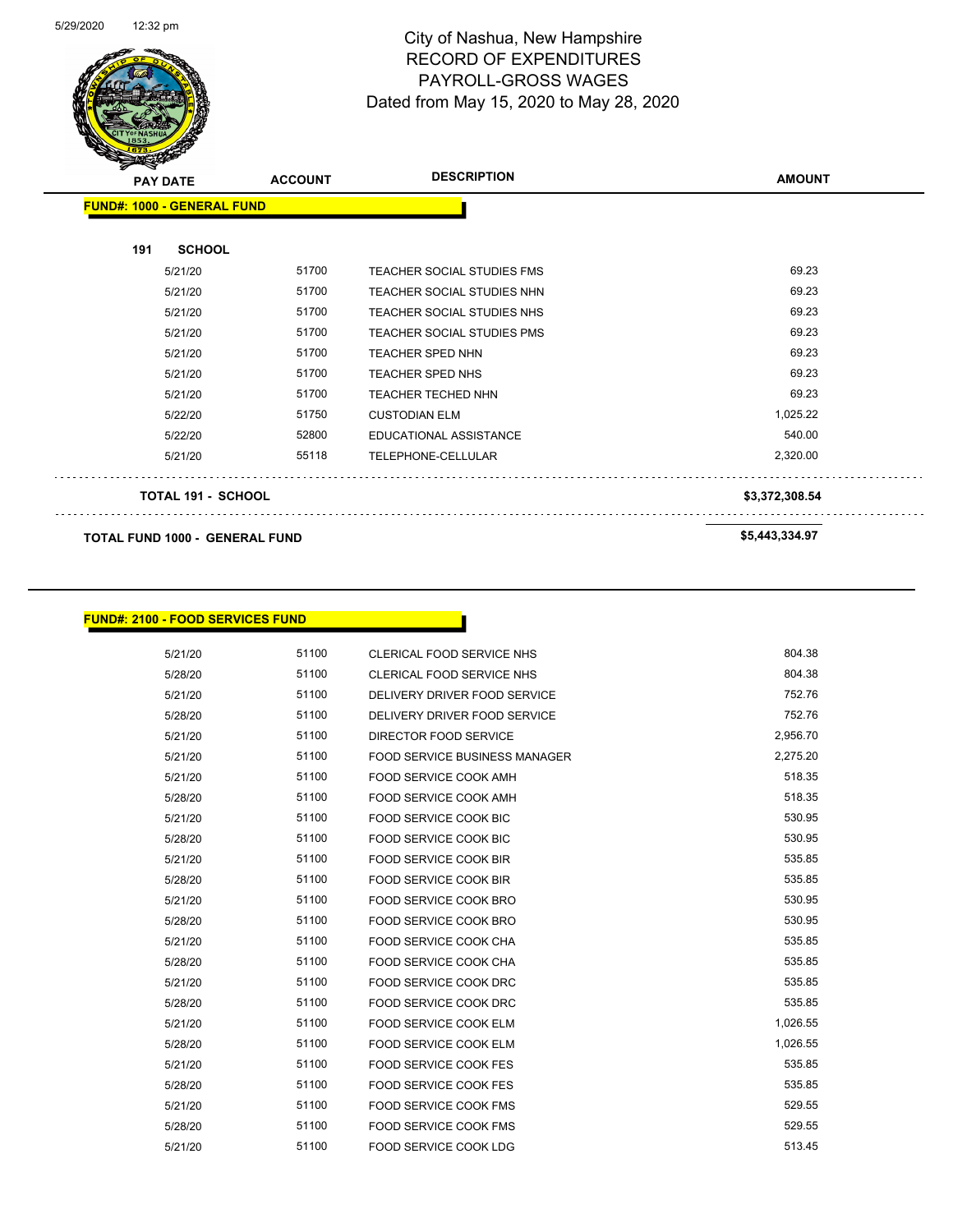Page 68 of 81

| <b>PAY DATE</b>                         | <b>ACCOUNT</b> | <b>DESCRIPTION</b>                                   | <b>AMOUNT</b>        |
|-----------------------------------------|----------------|------------------------------------------------------|----------------------|
| <b>FUND#: 2100 - FOOD SERVICES FUND</b> |                |                                                      |                      |
| 5/28/20                                 | 51100          | FOOD SERVICE COOK LDG                                | 513.45               |
| 5/21/20                                 | 51100          | FOOD SERVICE COOK MDE                                | 518.35               |
| 5/28/20                                 | 51100          | FOOD SERVICE COOK MDE                                | 518.35               |
| 5/21/20                                 | 51100          | FOOD SERVICE COOK NHN                                | 1,146.60             |
| 5/28/20                                 | 51100          | FOOD SERVICE COOK NHN                                | 1,146.60             |
| 5/21/20                                 | 51100          | <b>FOOD SERVICE COOK NHS</b>                         | 1,096.55             |
| 5/28/20                                 | 51100          | FOOD SERVICE COOK NHS                                | 1,096.55             |
| 5/21/20                                 | 51100          | <b>FOOD SERVICE COOK NSE</b>                         | 530.95               |
| 5/28/20                                 | 51100          | FOOD SERVICE COOK NSE                                | 530.95               |
| 5/21/20                                 | 51100          | FOOD SERVICE COOK PMS                                | 547.05               |
| 5/28/20                                 | 51100          | <b>FOOD SERVICE COOK PMS</b>                         | 547.05               |
| 5/21/20                                 | 51100          | FOOD SERVICE COOK SHE                                | 518.35               |
| 5/28/20                                 | 51100          | FOOD SERVICE COOK SHE                                | 518.35               |
| 5/21/20                                 | 51100          | <b>FOOD SERVICE SITE CORD</b>                        | 12,481.00            |
| 5/21/20                                 | 51100          | FOOD SERVICECOOK MTP                                 | 513.45               |
| 5/28/20                                 | 51100          | <b>FOOD SERVICECOOK MTP</b>                          | 513.45               |
| 5/21/20                                 | 51200          | FOOD SERVICE ASST PT AMH                             | 588.50               |
| 5/28/20                                 | 51200          | FOOD SERVICE ASST PT AMH                             | 588.50               |
| 5/21/20                                 | 51200          | <b>FOOD SERVICE ASST PT BIC</b>                      | 561.98               |
| 5/28/20                                 | 51200          | <b>FOOD SERVICE ASST PT BIC</b>                      | 561.98               |
| 5/21/20                                 | 51200          | <b>FOOD SERVICE ASST PT BIR</b>                      | 383.70               |
| 5/28/20                                 | 51200          | FOOD SERVICE ASST PT BIR                             | 383.70               |
| 5/21/20                                 | 51200          | FOOD SERVICE ASST PT BRO                             | 384.00               |
| 5/28/20                                 | 51200          | FOOD SERVICE ASST PT BRO                             | 384.00               |
| 5/21/20                                 | 51200          | FOOD SERVICE ASST PT CHA                             | 583.35               |
| 5/28/20                                 | 51200          | FOOD SERVICE ASST PT CHA                             | 583.35               |
| 5/21/20                                 | 51200          | FOOD SERVICE ASST PT DRC                             | 967.84               |
| 5/28/20                                 | 51200          | FOOD SERVICE ASST PT DRC                             | 967.84               |
| 5/21/20                                 | 51200          | FOOD SERVICE ASST PT ELM                             | 1,771.54             |
| 5/28/20                                 | 51200          | <b>FOOD SERVICE ASST PT ELM</b>                      | 1,771.54             |
| 5/21/20                                 | 51200          | <b>FOOD SERVICE ASST PT FES</b>                      | 983.21               |
| 5/28/20                                 | 51200          | <b>FOOD SERVICE ASST PT FES</b>                      | 983.21               |
| 5/21/20                                 | 51200          | FOOD SERVICE ASST PT FMS                             | 2,366.23             |
| 5/28/20                                 | 51200          | FOOD SERVICE ASST PT FMS                             | 2,366.23             |
| 5/21/20                                 | 51200          | <b>FOOD SERVICE ASST PT LDG</b>                      | 935.78               |
| 5/28/20                                 | 51200          | FOOD SERVICE ASST PT LDG                             | 935.78               |
| 5/21/20                                 | 51200          | FOOD SERVICE ASST PT MDE                             | 590.38               |
| 5/28/20                                 | 51200          | FOOD SERVICE ASST PT MDE                             | 590.38               |
| 5/21/20                                 | 51200<br>51200 | FOOD SERVICE ASST PT MTP                             | 568.42<br>568.42     |
| 5/28/20                                 |                | FOOD SERVICE ASST PT MTP                             |                      |
| 5/21/20                                 | 51200<br>51200 | FOOD SERVICE ASST PT NHN<br>FOOD SERVICE ASST PT NHN | 4,709.24<br>4,709.24 |
| 5/28/20                                 | 51200          | FOOD SERVICE ASST PT NHS                             | 4,585.43             |
| 5/21/20<br>5/28/20                      | 51200          | FOOD SERVICE ASST PT NHS                             | 4,585.43             |
| 5/21/20                                 | 51200          | FOOD SERVICE ASST PT NSE                             | 355.85               |
|                                         |                |                                                      |                      |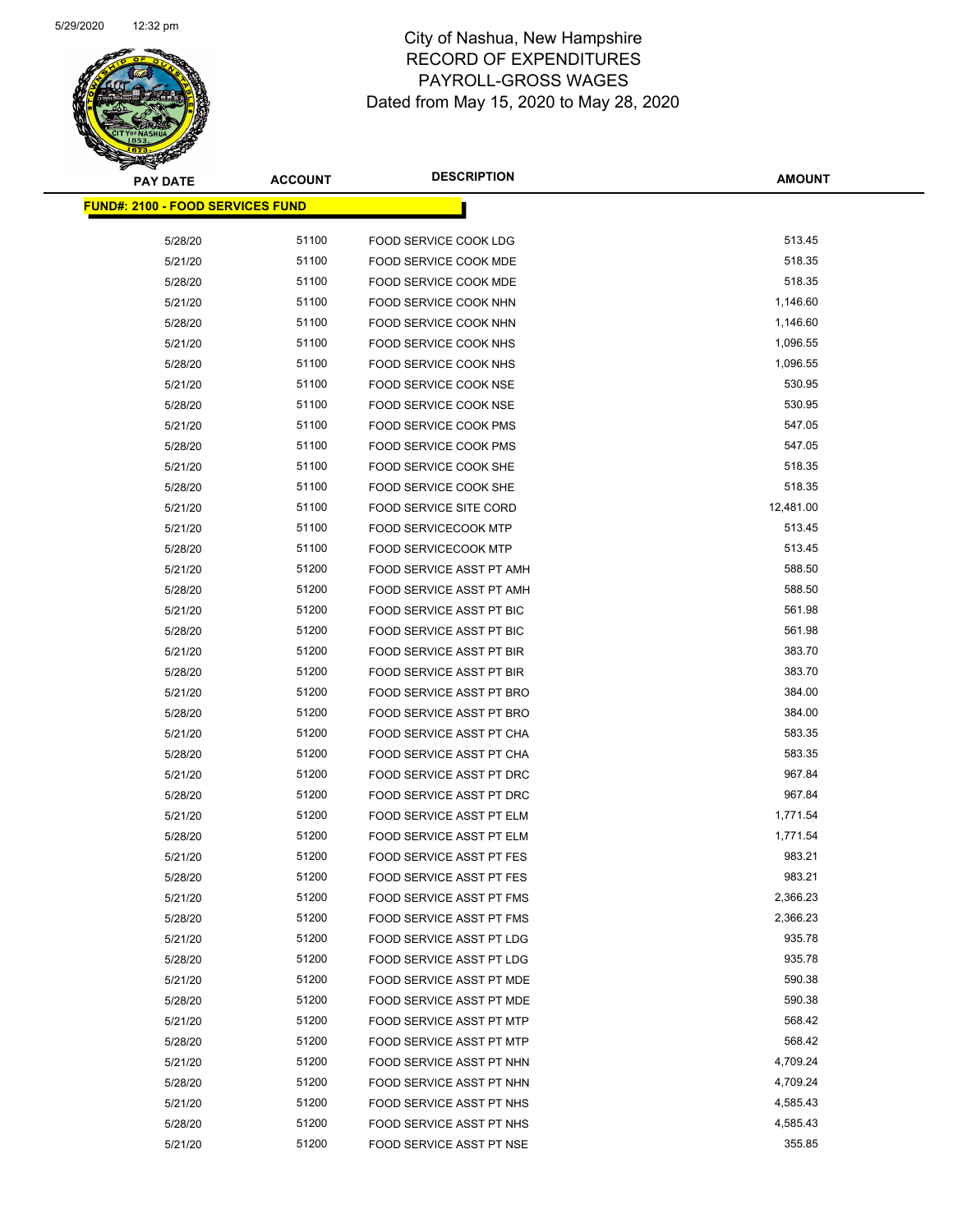

Page 69 of 81

| <b>PAY DATE</b>                                                                                                                                                                      | <b>ACCOUNT</b> | <b>DESCRIPTION</b>                         | <b>AMOUNT</b>    |
|--------------------------------------------------------------------------------------------------------------------------------------------------------------------------------------|----------------|--------------------------------------------|------------------|
| <b>FUND#: 2100 - FOOD SERVICES FUND</b>                                                                                                                                              |                |                                            |                  |
| 5/28/20                                                                                                                                                                              | 51200          | <b>FOOD SERVICE ASST PT NSE</b>            | 355.85           |
| 5/21/20                                                                                                                                                                              | 51200          | FOOD SERVICE ASST PT PMS                   | 2,668.63         |
| 5/28/20                                                                                                                                                                              | 51200          | FOOD SERVICE ASST PT PMS                   | 2,668.63         |
| 5/21/20                                                                                                                                                                              | 51200          | FOOD SERVICE ASST PT SHE                   | 597.80           |
| 5/28/20                                                                                                                                                                              | 51200          | FOOD SERVICE ASST PT SHE                   | 597.80           |
| 5/21/20                                                                                                                                                                              | 55118          | TELEPHONE-CELLULAR                         | 80.00            |
| <b>TOTAL FUND 2100 - FOOD SERVICES FUND</b>                                                                                                                                          |                |                                            | \$89,439.94      |
| <b>FUND#: 2201 - DRIVERS EDUCATION FUND</b>                                                                                                                                          |                |                                            |                  |
| 5/21/20                                                                                                                                                                              | 51200          | <b>TEACHER ELL FES</b>                     | 70.00            |
| 5/21/20                                                                                                                                                                              | 51200          | TEACHER TECHED ELM                         | 700.00           |
| <b>TOTAL FUND 2201 - DRIVERS EDUCATION FUND</b>                                                                                                                                      |                |                                            | \$770.00         |
|                                                                                                                                                                                      |                |                                            |                  |
| <b>FUND#: 2207 - ADULT ED/CONTINUING ED</b>                                                                                                                                          |                |                                            |                  |
| 5/21/20                                                                                                                                                                              | 51100          | CLERICAL ADULT ED NHN                      | 804.38           |
| 5/28/20                                                                                                                                                                              | 51100          | CLERICAL ADULT ED NHN                      | 804.38           |
| 5/21/20                                                                                                                                                                              | 51200          | ADULT ED DIPOLMA TEACHER                   | 400.00           |
| 5/28/20                                                                                                                                                                              | 51200          | ADULT ED DIPOLMA TEACHER                   | 400.00           |
| 5/21/20                                                                                                                                                                              | 51200          | TEACHER ELL NHS                            | 100.00           |
| 5/21/20                                                                                                                                                                              | 51200          | <b>TEACHER MATH NHS</b>                    | 200.00           |
|                                                                                                                                                                                      | 51200          | <b>TEACHER SPED NHN</b>                    |                  |
| 5/21/20                                                                                                                                                                              |                |                                            | 200.00           |
|                                                                                                                                                                                      |                |                                            | \$2,908.76       |
|                                                                                                                                                                                      |                |                                            |                  |
|                                                                                                                                                                                      |                |                                            |                  |
| 5/21/20                                                                                                                                                                              | 51100          | PANTHER PRESCHOOL DIRECTOR                 | 1,123.60         |
|                                                                                                                                                                                      |                |                                            | \$1,123.60       |
|                                                                                                                                                                                      |                |                                            |                  |
|                                                                                                                                                                                      |                |                                            |                  |
| 5/21/20                                                                                                                                                                              | 51100          | PARA DW SPEC ED NHS                        | 1,084.38         |
| 5/28/20                                                                                                                                                                              | 51100          | PARA DW SPEC ED NHS                        | 1,084.38         |
| <b>TOTAL FUND 2207 - ADULT ED/CONTINUING ED</b><br><b>FUND#: 2252 - DAY CARE</b><br><b>TOTAL FUND 2252 - DAY CARE</b><br><b>FUND#: 2257 - SPECIAL ED LOCAL</b><br>5/21/20<br>5/28/20 | 51100<br>51100 | PARA DW SPEC ED WID<br>PARA DW SPEC ED WID | 476.45<br>476.45 |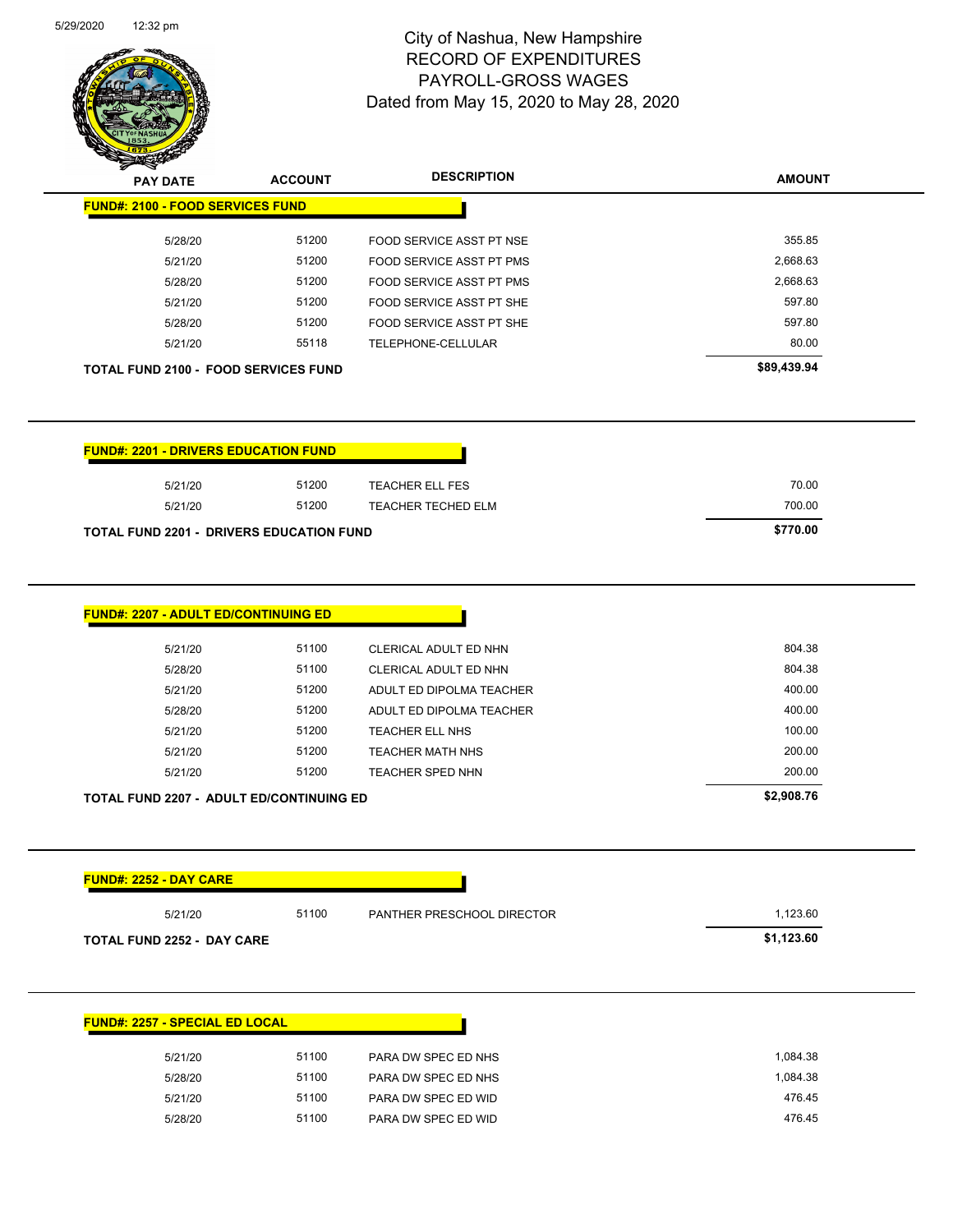|                                                                                                                                                                         |                | PAYROLL-GROSS WAGES                     |                    |
|-------------------------------------------------------------------------------------------------------------------------------------------------------------------------|----------------|-----------------------------------------|--------------------|
|                                                                                                                                                                         |                | Dated from May 15, 2020 to May 28, 2020 |                    |
| <b>PAY DATE</b>                                                                                                                                                         | <b>ACCOUNT</b> | <b>DESCRIPTION</b>                      | <b>AMOUNT</b>      |
| TOTAL FUND 2257 - SPECIAL ED LOCAL                                                                                                                                      |                |                                         | \$3,121.66         |
|                                                                                                                                                                         |                |                                         |                    |
| <b>FUND#: 2503 - PARKS &amp; REC PROGRAMS FUND</b>                                                                                                                      |                |                                         |                    |
| 5/21/20                                                                                                                                                                 | 51100          | PROGRAM COORDINATOR                     | 390.95             |
| 5/28/20                                                                                                                                                                 | 51100          | PROGRAM COORDINATOR                     | 390.95             |
| <b>TOTAL FUND 2503 - PARKS &amp; REC PROGRAMS FUND</b>                                                                                                                  |                |                                         | \$781.90           |
| <b>FUND#: 2505 - PEG ACCESS CHANNELS FUND</b>                                                                                                                           |                |                                         |                    |
| 5/21/20                                                                                                                                                                 | 51100          | ECHANNEL ACCESS ADMINISTRATOR           | 1,184.00           |
| 5/28/20                                                                                                                                                                 | 51100          | ECHANNEL ACCESS ADMINISTRATOR           | 1,184.00           |
| 5/21/20                                                                                                                                                                 | 51100          | PEG PROGRAM MANAGER                     | 1,282.70           |
| 5/28/20                                                                                                                                                                 | 51100          | PEG PROGRAM MANAGER                     | 1,282.70           |
| 5/21/20                                                                                                                                                                 | 51200          | <b>VIDEOGRAPHER</b>                     | 367.50             |
|                                                                                                                                                                         |                |                                         |                    |
| 5/28/20                                                                                                                                                                 | 51200          | <b>VIDEOGRAPHER</b>                     | 435.00             |
| 5/28/20                                                                                                                                                                 | 55118          | TELEPHONE-CELLULAR                      | 100.00             |
|                                                                                                                                                                         |                |                                         | \$5,835.90         |
|                                                                                                                                                                         |                |                                         |                    |
|                                                                                                                                                                         |                |                                         |                    |
| <b>TOTAL FUND 2505 - PEG ACCESS CHANNELS FUND</b><br><b>FUND#: 2506 - HUNT BLDG FACILITY RENTAL FUND</b><br>5/28/20<br>TOTAL FUND 2506 - HUNT BLDG FACILITY RENTAL FUND | 55118          | TELEPHONE-CELLULAR                      | 17.00<br>\$17.00   |
| <b>FUND#: 3050 - POLICE GRANTS FUND</b>                                                                                                                                 |                |                                         |                    |
| 5/21/20                                                                                                                                                                 | 51100          | DOMESTIC VIOLENCE ADVOCATE              | 929.15             |
| 5/28/20                                                                                                                                                                 | 51100          | DOMESTIC VIOLENCE ADVOCATE              | 929.15             |
| 5/21/20                                                                                                                                                                 | 51100          | PATROLMAN ALL RANKS                     | 1,440.95           |
| 5/28/20                                                                                                                                                                 | 51100          | PATROLMAN ALL RANKS                     | 1,440.95           |
| 5/28/20                                                                                                                                                                 | 51300          | LIEUTENANT                              | 2,506.40           |
| 5/28/20                                                                                                                                                                 | 51300          | PATROLMAN ALL RANKS                     | 25,899.54          |
| 5/28/20                                                                                                                                                                 | 51300          | <b>SERGEANT</b>                         | 5,549.54           |
| 5/21/20                                                                                                                                                                 | 51700          | <b>1ST YEAR OFFICERS</b>                | 3,000.00           |
| 5/21/20                                                                                                                                                                 | 51700          | 1ST YR OFFICERS CERTIFIED SPEC          | 300.00             |
| 5/21/20                                                                                                                                                                 | 51700          | 1st YR SPECIAL OFFICER CERTIFIED II     | 1,500.00           |
| 5/21/20                                                                                                                                                                 | 51700<br>51700 | <b>CAPTAIN</b><br>CHIEF OF POLICE       | 2,100.00<br>300.00 |

5/29/2020 12:32 pm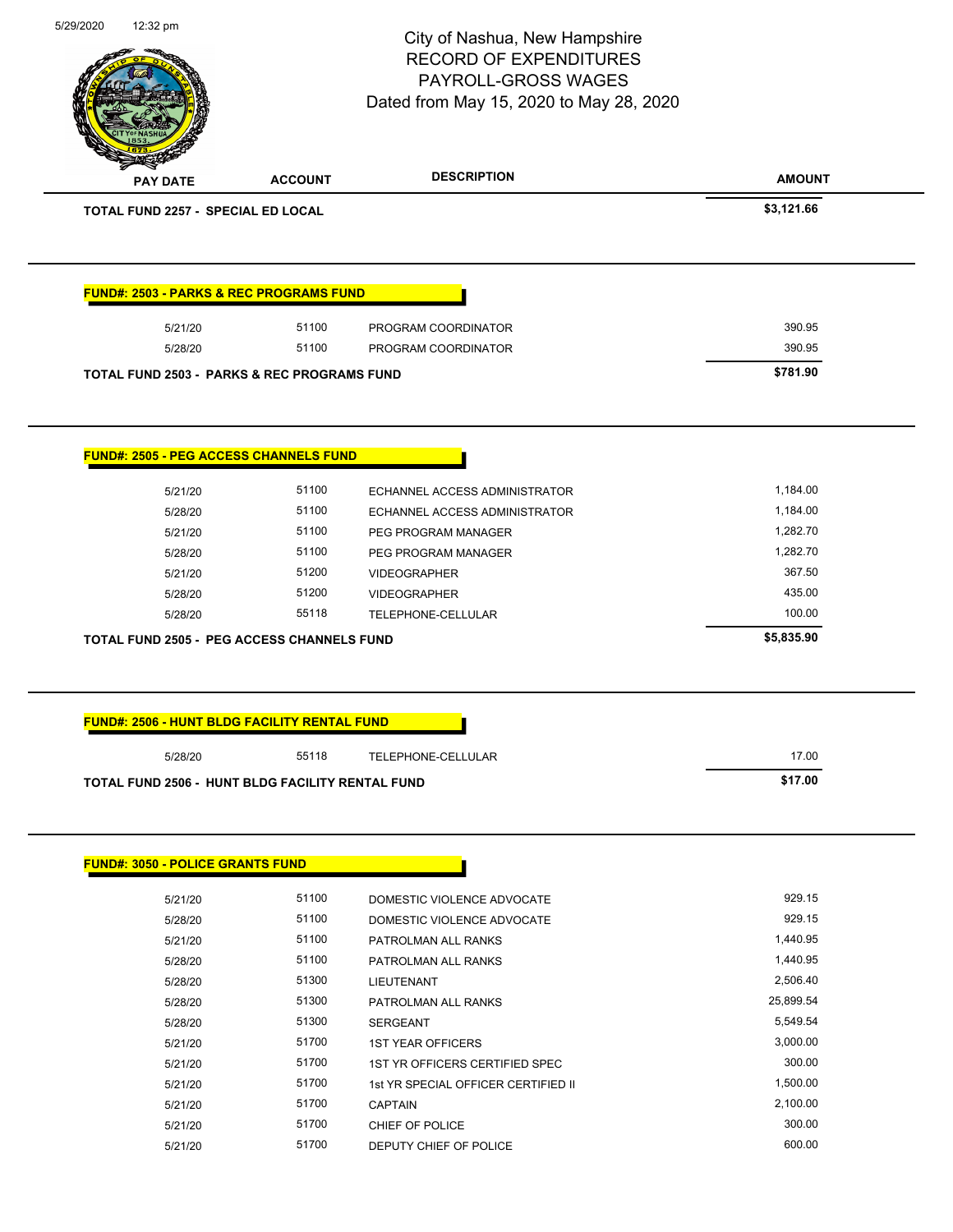

Page 71 of 81

| $\mathscr{D} \mathscr{A}$<br><b>PAY DATE</b> | <b>ACCOUNT</b> | <b>DESCRIPTION</b>  | <b>AMOUNT</b> |
|----------------------------------------------|----------------|---------------------|---------------|
| <b>FUND#: 3050 - POLICE GRANTS FUND</b>      |                |                     |               |
| 5/21/20                                      | 51700          | LIEUTENANT          | 2,700.00      |
| 5/21/20                                      | 51700          | PATROLMAN ALL RANKS | 33,600.00     |
| 5/21/20                                      | 51700          | <b>SERGEANT</b>     | 6,900.00      |
| <b>TOTAL FUND 3050 - POLICE GRANTS FUND</b>  |                |                     | \$89,695.68   |

#### **FUND#: 3060 - FIRE GRANTS FUND**

|         | TOTAL FUND 3060 - FIRE GRANTS FUND |                                     | \$87,000.00 |
|---------|------------------------------------|-------------------------------------|-------------|
| 5/28/20 | 51700                              | SUPERINTENDENT FIRE PREVENTION      | 300.00      |
| 5/21/20 | 51700                              | SUPERINTENDENT FIRE PREVENTION      | 300.00      |
| 5/28/20 | 51700                              | SUPERINTENDENT FIRE ALARM           | 300.00      |
| 5/28/20 | 51700                              | <b>FIREFIGHTERS ALL RANKS</b>       | 30,000.00   |
| 5/21/20 | 51700                              | <b>FIREFIGHTERS ALL RANKS</b>       | 31,200.00   |
| 5/28/20 | 51700                              | <b>FIRE LIEUTENANT</b>              | 7,500.00    |
| 5/21/20 | 51700                              | <b>FIRE LIEUTENANT</b>              | 7,500.00    |
| 5/28/20 | 51700                              | <b>FIRE CHIEF</b>                   | 300.00      |
| 5/21/20 | 51700                              | <b>FIRE CHIEF</b>                   | 300.00      |
| 5/28/20 | 51700                              | <b>DEPUTY FIRE CHIEF</b>            | 1,200.00    |
| 5/21/20 | 51700                              | <b>DEPUTY FIRE CHIEF</b>            | 1,200.00    |
| 5/28/20 | 51700                              | <b>CAPTAIN FIRE TRAINING SAFETY</b> | 300.00      |
| 5/21/20 | 51700                              | CAPTAIN FIRE TRAINING SAFETY        | 300.00      |
| 5/28/20 | 51700                              | <b>CAPTAIN</b>                      | 2,100.00    |
| 5/21/20 | 51700                              | <b>CAPTAIN</b>                      | 2,100.00    |
| 5/28/20 | 51700                              | ASST SUPERINTENDENT PREVENTION      | 300.00      |
| 5/21/20 | 51700                              | ASST SUPERINTENDENT PREVENTION      | 600.00      |
| 5/28/20 | 51700                              | ASST SUPERINTENDENT FIRE ALARM      | 300.00      |
| 5/21/20 | 51700                              | ASST SUPERINTENDENT FIRE ALARM      | 300.00      |
| 5/28/20 | 51700                              | <b>ASST FIRE CHIEF</b>              | 300.00      |
| 5/21/20 | 51700                              | <b>ASST FIRE CHIEF</b>              | 300.00      |
|         |                                    |                                     |             |

#### **FUND#: 3068 - COMMUNITY SERVICES GRANTS FUND**

| 5/21/20 | 51100 | COMMUNITY SERVICES PROGRAM ADMINISTRATIVE ASSIS | 824.55   |
|---------|-------|-------------------------------------------------|----------|
| 5/28/20 | 51100 | COMMUNITY SERVICES PROGRAM ADMINISTRATIVE ASSIS | 824.55   |
| 5/21/20 | 51100 | <b>EPIDEMIOLOGIST</b>                           | 154.90   |
| 5/28/20 | 51100 | <b>EPIDEMIOLOGIST</b>                           | 154.90   |
| 5/21/20 | 51100 | PUB HEALTH NET SVS COORD                        | 1.392.50 |
| 5/28/20 | 51100 | PUB HEALTH NET SVS COORD                        | 1.392.50 |
| 5/21/20 | 51100 | PUB HEALTH PREPAREDNESS COORD                   | 1.233.30 |
| 5/28/20 | 51100 | PUB HEALTH PREPAREDNESS COORD                   | 1.233.30 |
| 5/21/20 | 51100 | SMP PROGRAM COORDINATOR                         | 1.030.95 |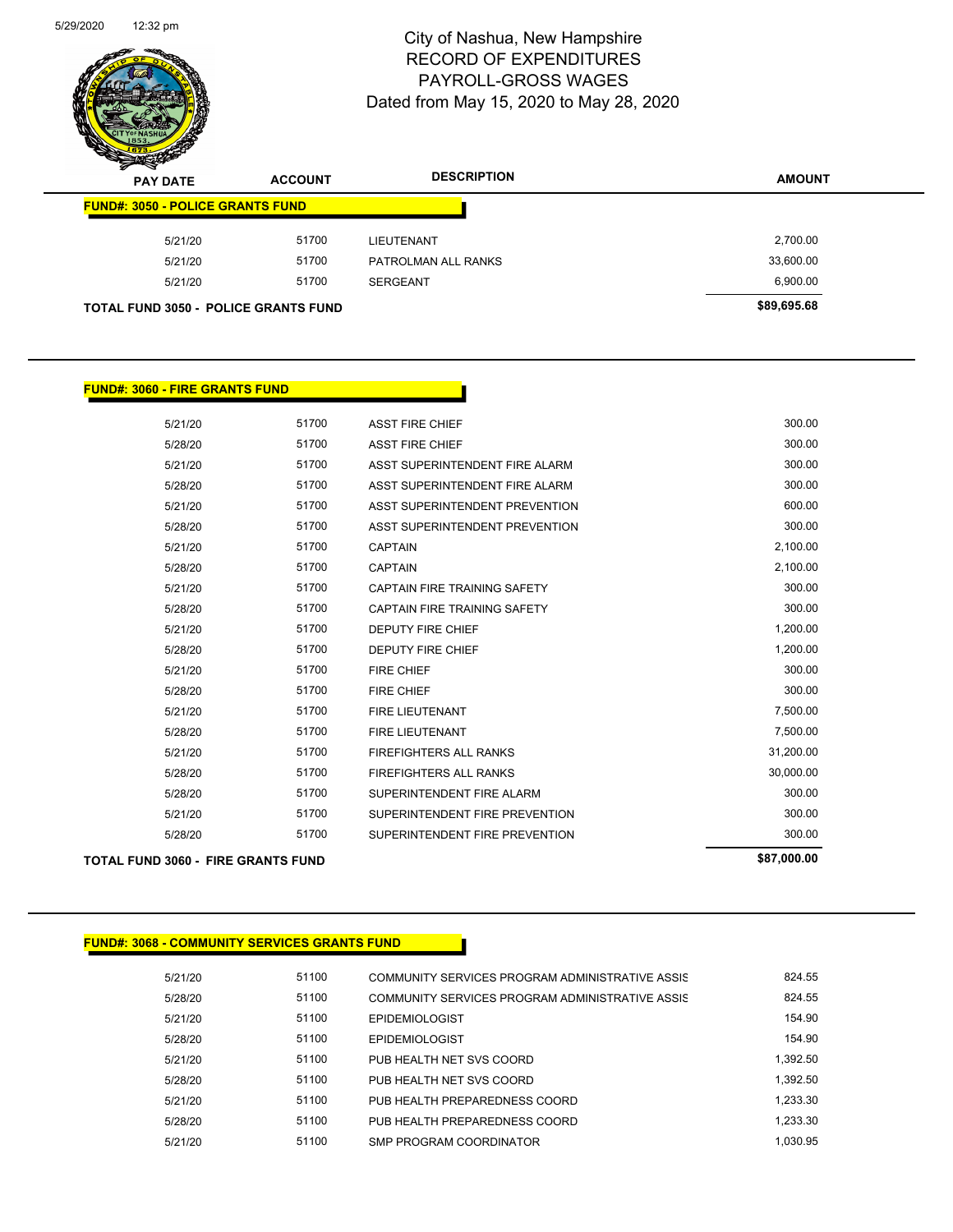

Page 72 of 81

| $\tilde{\phantom{a}}$<br>$\sim$<br><b>PAY DATE</b>      | <b>ACCOUNT</b> | <b>DESCRIPTION</b>      | <b>AMOUNT</b> |
|---------------------------------------------------------|----------------|-------------------------|---------------|
| <b>FUND#: 3068 - COMMUNITY SERVICES GRANTS FUND</b>     |                |                         |               |
| 5/28/20                                                 | 51100          | SMP PROGRAM COORDINATOR | 1,030.95      |
| 5/21/20                                                 | 51412          | PUB HEALTH NURSE        | 90.00         |
| 5/28/20                                                 | 51412          | PUB HEALTH NURSE        | 157.50        |
| <b>TOTAL FUND 3068 - COMMUNITY SERVICES GRANTS FUND</b> |                |                         | \$9,519.90    |

#### **FUND#: 3070 - COMMUNITY HEALTH GRANTS FUND**

| TOTAL FUND 3070 -  COMMUNITY HEALTH GRANTS FUND |       |                                    | \$3,769.44 |
|-------------------------------------------------|-------|------------------------------------|------------|
| 5/26/20                                         | 51412 | NURSE PER DIEM (PRACTIONER)        | (369.00)   |
| 5/28/20                                         | 51300 | PROGRAM ASSISTANT COMMUNITY HEALTH | 67.16      |
| 5/28/20                                         | 51100 | PUB HEALTH NURSE                   | 1.140.15   |
| 5/21/20                                         | 51100 | PUB HEALTH NURSE                   | 1.140.15   |
| 5/28/20                                         | 51100 | PROGRAM ASSISTANT COMMUNITY HEALTH | 895.49     |
| 5/21/20                                         | 51100 | PROGRAM ASSISTANT COMMUNITY HEALTH | 895.49     |
|                                                 |       |                                    |            |

#### **FUND#: 3090 - URBAN PROGRAM GRANTS FUND**

| 5/21/20 | 51100 | CODE ENFORCEMENT OFFICER II    | 488.50   |
|---------|-------|--------------------------------|----------|
| 5/28/20 | 51100 | CODE ENFORCEMENT OFFICER II    | 488.50   |
| 5/21/20 | 51100 | <b>GRANT MGMT SPECIALIST</b>   | 1,103.65 |
| 5/28/20 | 51100 | <b>GRANT MGMT SPECIALIST</b>   | 1,103.65 |
| 5/21/20 | 51100 | <b>MANAGER URBAN PROGRAMS</b>  | 1,677.35 |
| 5/28/20 | 51100 | <b>MANAGER URBAN PROGRAMS</b>  | 1.677.35 |
| 5/21/20 | 51100 | PROGRAM COORDINATOR LP&HH      | 1,282.35 |
| 5/28/20 | 51100 | PROGRAM COORDINATOR LP&HH      | 1,282.35 |
| 5/21/20 | 51100 | PROJECT ADMINISTRATOR          | 1,334.15 |
| 5/28/20 | 51100 | PROJECT ADMINISTRATOR          | 1,334.15 |
| 5/21/20 | 51100 | PROJECT ADMINISTRATOR LP&HH    | 1.257.20 |
| 5/28/20 | 51100 | PROJECT ADMINISTRATOR LP&HH    | 1,257.20 |
| 5/21/20 | 51100 | PROJECT SPECIALIST URBAN PROGR | 1,196.35 |
| 5/28/20 | 51100 | PROJECT SPECIALIST URBAN PROGR | 1,196.35 |
| 5/28/20 | 55118 | TELEPHONE-CELLULAR             | 142.50   |
|         |       |                                |          |

#### **TOTAL FUND 3090 - URBAN PROGRAM GRANTS FUND \$16,821.60**

| <b>FUND#: 3120 - TRANSIT GRANTS FUND</b> |       |                                    |          |
|------------------------------------------|-------|------------------------------------|----------|
| 5/21/20                                  | 51100 | <b>COMMUNICATION SPEC</b>          | 1,083.15 |
| 5/28/20                                  | 51100 | <b>COMMUNICATION SPEC</b>          | 1.083.15 |
| 5/21/20                                  | 51100 | <b>TRANSIT FINANCE COORDINATOR</b> | 1,308.00 |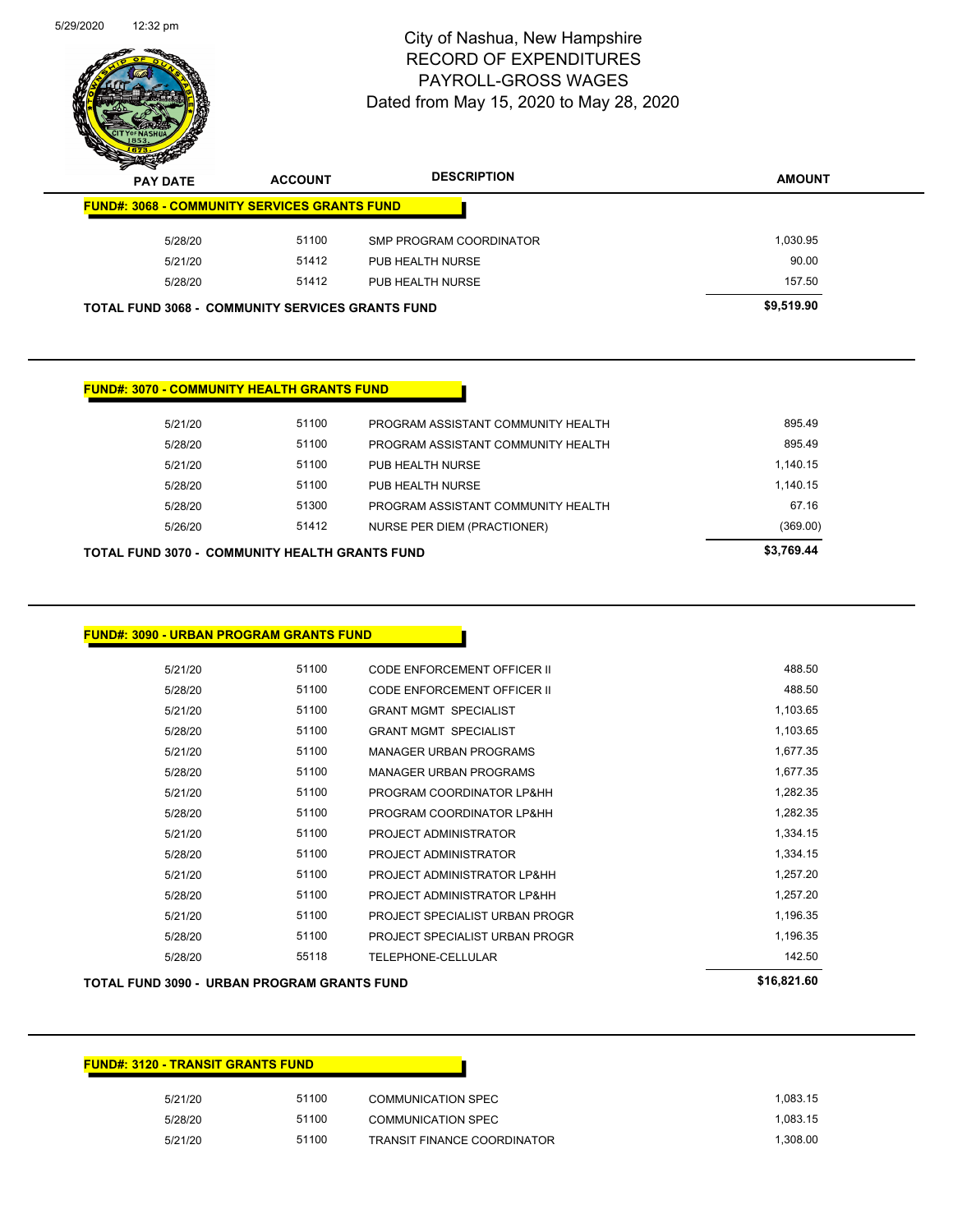

| <b>PAY DATE</b>                              | <b>ACCOUNT</b> | <b>DESCRIPTION</b>                    | <b>AMOUNT</b> |
|----------------------------------------------|----------------|---------------------------------------|---------------|
| <b>FUND#: 3120 - TRANSIT GRANTS FUND</b>     |                |                                       |               |
| 5/28/20                                      | 51100          | <b>TRANSIT FINANCE COORDINATOR</b>    | 1,308.00      |
| 5/21/20                                      | 51100          | TRANSIT FLEET FACILITIES SUPV         | 1,103.65      |
| 5/28/20                                      | 51100          | <b>TRANSIT FLEET FACILITIES SUPV</b>  | 1,103.65      |
| 5/21/20                                      | 51100          | <b>TRANSIT MECHANICS</b>              | 2,001.67      |
| 5/28/20                                      | 51100          | <b>TRANSIT MECHANICS</b>              | 2,001.66      |
| 5/21/20                                      | 51100          | <b>TRANSIT OPERATIONS COORDINATOR</b> | 990.90        |
| 5/28/20                                      | 51100          | TRANSIT OPERATIONS COORDINATOR        | 990.90        |
| 5/21/20                                      | 51100          | <b>TRANSIT UTILITY SERVICE WORKER</b> | 1,473.66      |
| 5/28/20                                      | 51100          | <b>TRANSIT UTILITY SERVICE WORKER</b> | 1,473.67      |
| 5/21/20                                      | 51100          | <b>TRANSPORTATION DEPT MANAGER</b>    | 1,776.05      |
| 5/28/20                                      | 51100          | <b>TRANSPORTATION DEPT MANAGER</b>    | 1,776.05      |
| 5/21/20                                      | 51300          | <b>TRANSIT OPERATIONS COORDINATOR</b> | 120.77        |
| 5/28/20                                      | 51300          | <b>TRANSIT OPERATIONS COORDINATOR</b> | 92.90         |
| 5/28/20                                      | 55118          | <b>TELEPHONE-CELLULAR</b>             | 67.00         |
| <b>TOTAL FUND 3120 - TRANSIT GRANTS FUND</b> |                |                                       | \$19,754.83   |

**FUND#: 3800 - SCHOOL GRANTS FUND**

| 5/21/20 | 51100 | 21 CENTURY ASST COORDINATOR    | 1,971.20 |
|---------|-------|--------------------------------|----------|
| 5/21/20 | 51100 | 21 CENTURY ELEM MFAM RES COORD | 8,146.10 |
| 5/21/20 | 51100 | ASSISTANT PRINCIPAL AMH        | 1,581.80 |
| 5/21/20 | 51100 | <b>ASSISTANT PRINCIPAL BIR</b> | 1,509.60 |
| 5/21/20 | 51100 | ASSISTANT PRINCIPAL DR CRSP    | 1,646.50 |
| 5/21/20 | 51100 | ASSISTANT PRINCIPAL MTP        | 1,437.50 |
| 5/21/20 | 51100 | ASSISTANT PRINCIPAL SHE        | 1,461.50 |
| 5/21/20 | 51100 | <b>CLERICAL 21 CENTURY</b>     | 804.38   |
| 5/28/20 | 51100 | <b>CLERICAL 21 CENTURY</b>     | 804.38   |
| 5/21/20 | 51100 | <b>DIRECTOR TITLE 1</b>        | 3,329.40 |
| 5/21/20 | 51100 | ELL OUTREACH WORKER HOURLY     | 1,125.00 |
| 5/28/20 | 51100 | ELL OUTREACH WORKER HOURLY     | 1,125.00 |
| 5/21/20 | 51100 | <b>HOMELESS LIASION</b>        | 1,446.38 |
| 5/28/20 | 51100 | <b>HOMELESS LIASION</b>        | 1,446.38 |
| 5/21/20 | 51100 | <b>INTRUCTIONAL LEADER FES</b> | 3,074.40 |
| 5/21/20 | 51100 | LICENSED PRACTICAL NURSE NHS   | 1,681.80 |
| 5/21/20 | 51100 | <b>OFFICE MANAGER TITLE 1</b>  | 1,583.79 |
| 5/21/20 | 51100 | <b>PARA INST SHE</b>           | 445.65   |
| 5/28/20 | 51100 | <b>PARA INST SHE</b>           | 445.65   |
| 5/21/20 | 51100 | PARA TTI AMH                   | 893.53   |
| 5/28/20 | 51100 | PARA TTI AMH                   | 893.53   |
| 4/16/20 | 51100 | PARA TTI LDG                   | (590.70) |
| 5/21/20 | 51100 | PARA TTI LDG                   | 3,596.40 |
| 5/28/20 | 51100 | <b>PARA TTI LDG</b>            | 3,596.40 |
| 5/21/20 | 51100 | PARA TTI MTP                   | 3,817.50 |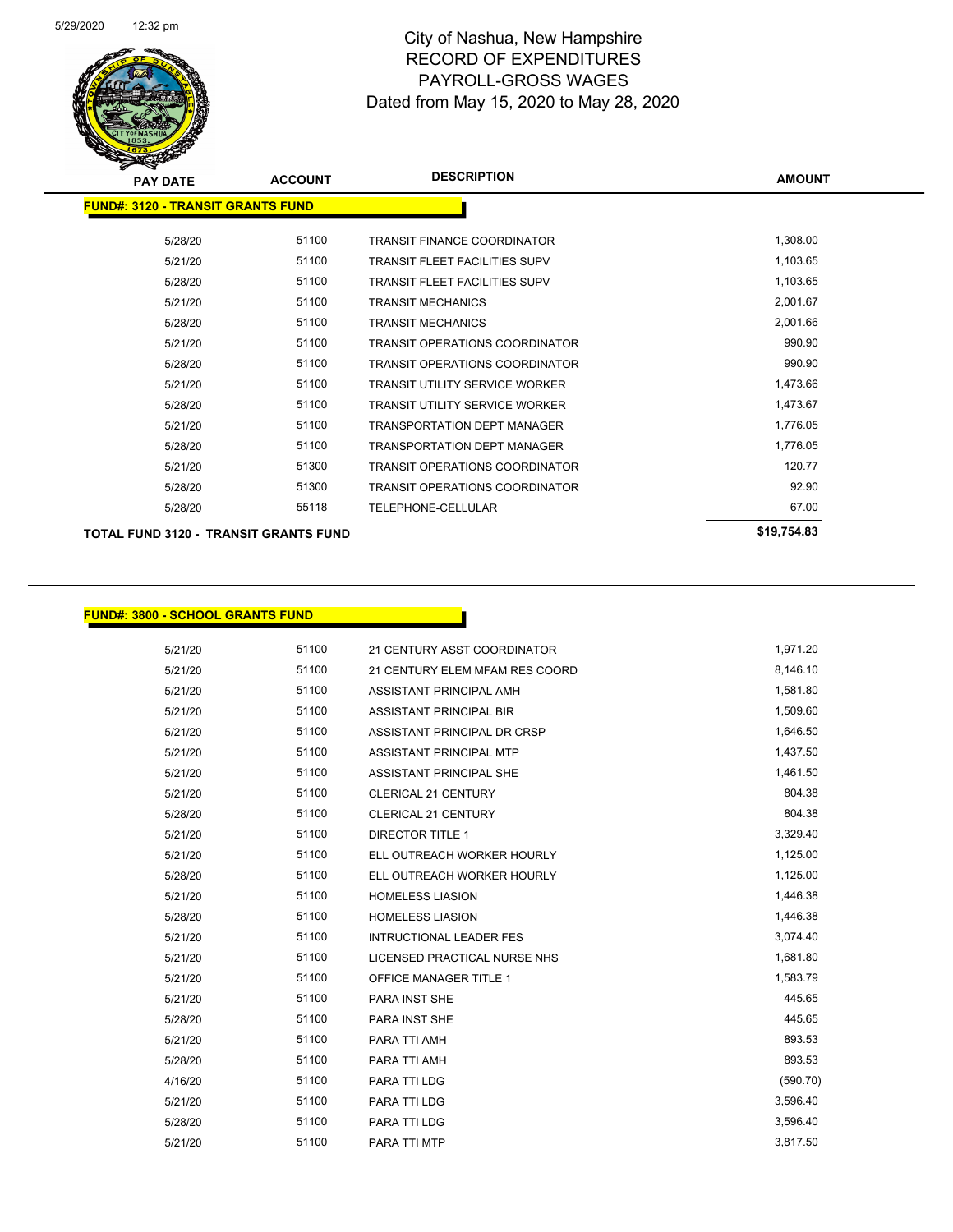

| <b>PAY DATE</b>                         | <b>ACCOUNT</b> | <b>DESCRIPTION</b>         | <b>AMOUNT</b> |
|-----------------------------------------|----------------|----------------------------|---------------|
| <b>FUND#: 3800 - SCHOOL GRANTS FUND</b> |                |                            |               |
| 5/28/20                                 | 51100          | PARA TTI MTP               | 3,817.50      |
| 5/21/20                                 | 51100          | PARA TTI NURSERY           | 1,083.60      |
|                                         | 51100          | PARA TTI NURSERY           | 1,083.60      |
| 5/28/20                                 | 51100          |                            | 15,616.40     |
| 5/21/20                                 | 51100          | PEER COACH                 | 1,120.00      |
| 5/21/20                                 |                | SIGN LANGUAGE INTERPRETER  |               |
| 5/28/20                                 | 51100          | SIGN LANGUAGE INTERPRETER  | 1,120.00      |
| 5/21/20                                 | 51100          | SOCIAL WORKER              | 9,076.56      |
| 5/21/20                                 | 51100          | TEACHER BEHAVIOR SPEC WID  | 2,923.70      |
| 5/21/20                                 | 51100          | <b>TEACHER DWSE BRO</b>    | 1,833.00      |
| 5/21/20                                 | 51100          | TEACHER DWSE CHA           | 4,091.40      |
| 5/21/20                                 | 51100          | <b>TEACHER DWSE ELM</b>    | 1,858.10      |
| 5/21/20                                 | 51100          | <b>TEACHER DWSE NHS</b>    | 4,968.20      |
| 5/21/20                                 | 51100          | TEACHER PRESCHOOL NHS      | 2,712.90      |
| 5/21/20                                 | 51100          | <b>TEACHER SPED AMH</b>    | 2,123.50      |
| 5/21/20                                 | 51100          | TEACHER SPED BIC           | 2,123.10      |
| 5/21/20                                 | 51100          | <b>TEACHER SPED BRO</b>    | 1,736.80      |
| 5/21/20                                 | 51100          | <b>TEACHER SPED DRC</b>    | 1,844.20      |
| 5/21/20                                 | 51100          | TEACHER SPED ELM           | 3,574.40      |
| 5/21/20                                 | 51100          | <b>TEACHER SPED FES</b>    | 3,308.70      |
| 5/21/20                                 | 51100          | TEACHER SPED FMS           | 1,736.80      |
| 5/21/20                                 | 51100          | <b>TEACHER SPED LDG</b>    | 1,835.60      |
| 5/21/20                                 | 51100          | <b>TEACHER SPED MDE</b>    | 4,031.00      |
| 5/21/20                                 | 51100          | TEACHER SPED NHN           | 11,370.00     |
| 5/21/20                                 | 51100          | TEACHER SPED NHS           | 6,402.90      |
| 5/21/20                                 | 51100          | TEACHER SPED NSE           | 6,564.50      |
| 5/21/20                                 | 51100          | <b>TEACHER SPED PMS</b>    | 3,962.39      |
| 5/21/20                                 | 51100          | TEACHER TECHED NHN         | 346.00        |
| 5/21/20                                 | 51100          | TITLE ONE PARA FES         | 2,220.00      |
| 5/28/20                                 | 51100          | TITLE ONE PARA FES         | 2,220.00      |
| 5/21/20                                 | 51100          | TTI PARA SHE               | 450.13        |
| 5/28/20                                 | 51100          | <b>TTI PARA SHE</b>        | 450.13        |
| 5/21/20                                 | 51200          | <b>FAMILY LIAISON</b>      | 375.00        |
| 5/28/20                                 | 51200          | <b>FAMILY LIAISON</b>      | 375.00        |
| 5/21/20                                 | 51200          | HOME SCHOOL CORD TTI       | 4,367.50      |
| 5/28/20                                 | 51200          | HOME SCHOOL CORD TTI       | 4,367.50      |
| 5/21/20                                 | 51200          | LUNCH MONITOR NHN          | 175.00        |
| 5/28/20                                 | 51200          | SUB CLERICAL               | 1,500.75      |
| 5/21/20                                 | 51200          | TEACHER ELL PMS            | 150.00        |
| 5/21/20                                 | 51200          | TEACHER TTI AMH            | 10,383.60     |
| 5/21/20                                 | 51200          | TEACHER TTI BIR            | 2,412.60      |
| 5/21/20                                 | 51200          | <b>TEACHER TTI FES</b>     | 1,408.50      |
| 5/21/20                                 | 51200          | TEACHER TTI LDG            | 12,924.60     |
| 5/21/20                                 | 51200          | <b>TEACHER TTI MTP</b>     | 10,507.60     |
| 5/21/20                                 | 51200          | <b>TEACHER TTI NURSERY</b> | 4,675.84      |
| 5/21/20                                 | 51200          | TEACHER TTI SHE            | 2,339.00      |
|                                         |                |                            |               |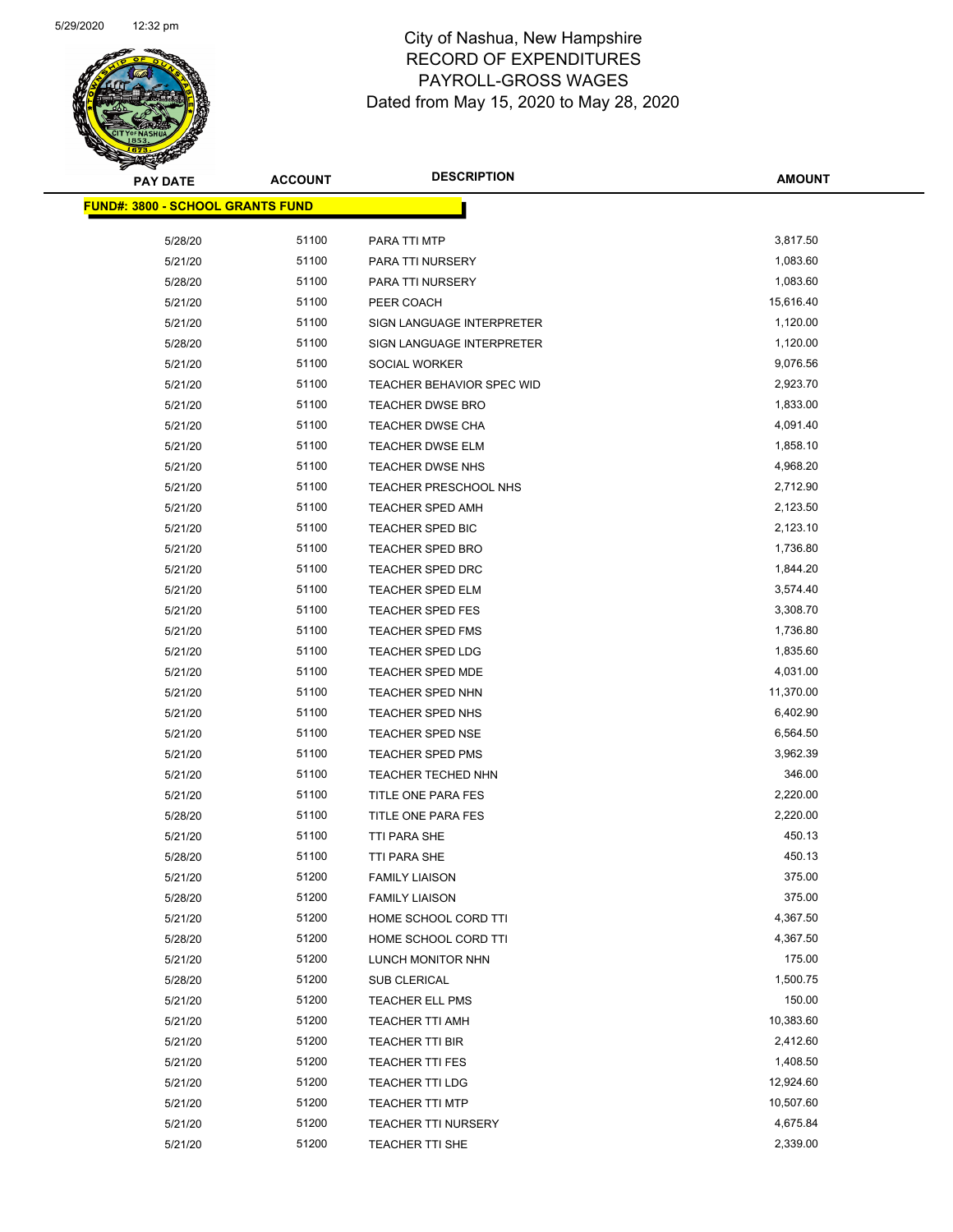

Page 75 of 81

| <b>PAY DATE</b>                             | <b>ACCOUNT</b> | <b>DESCRIPTION</b>            | <b>AMOUNT</b> |
|---------------------------------------------|----------------|-------------------------------|---------------|
| <b>FUND#: 3800 - SCHOOL GRANTS FUND</b>     |                |                               |               |
|                                             |                |                               |               |
| 5/21/20                                     | 51200          | <b>TEACHER TTIDRC</b>         | 6,294.00      |
| 5/21/20                                     | 51200          | <b>TITLE ONE TUTOR</b>        | 287.50        |
| 5/28/20                                     | 51200          | <b>TITLE ONE TUTOR</b>        | 287.50        |
| 5/21/20                                     | 51650          | <b>CLERICAL PRINCIPAL AMH</b> | 50.00         |
| 5/21/20                                     | 51650          | <b>DIRECTOR GUIDANCE</b>      | 50.00         |
| 5/28/20                                     | 51650          | ELL OUTREACH WORKER HOURLY    | 37.50         |
| 5/21/20                                     | 51650          | <b>GUIDANCE COUNSELOR NHN</b> | 200.00        |
| 5/21/20                                     | 51650          | <b>GUIDANCE COUNSELOR NHS</b> | 400.00        |
| 5/28/20                                     | 51650          | HOME SCHOOL CORD TTI          | 50.00         |
| 5/21/20                                     | 51650          | <b>TEACHER ART NHN</b>        | 875.00        |
| 5/21/20                                     | 51650          | <b>TEACHER COMPUTER NHN</b>   | 200.00        |
| 5/21/20                                     | 51650          | TEACHER ELL NHS               | 100.00        |
| 5/21/20                                     | 51650          | <b>TEACHER ENGLISH NHN</b>    | 400.00        |
| 5/21/20                                     | 51650          | <b>TEACHER ENGLISH NHS</b>    | 200.00        |
| 5/21/20                                     | 51650          | <b>TEACHER MATH NHS</b>       | 400.00        |
| 5/21/20                                     | 51650          | <b>TEACHER SCIENCE NHN</b>    | 400.00        |
| 5/21/20                                     | 51650          | <b>TEACHER SCIENCE NHS</b>    | 200.00        |
| 5/21/20                                     | 51650          | TEACHER SOCIAL STUDIES NHN    | 400.00        |
| 5/21/20                                     | 51650          | TEACHER SOCIAL STUDIES NHS    | 400.00        |
| 5/21/20                                     | 51650          | <b>TEACHER SPED NHS</b>       | 1,200.00      |
| 5/21/20                                     | 51700          | <b>TEACHER DWSE ELM</b>       | 57.69         |
| <b>TOTAL FUND 3800 - SCHOOL GRANTS FUND</b> |                |                               | \$223,329.86  |

| <b>FUND#: 4005 - TRAFFIC VIOLATIONS FUND</b> |       |                                  |            |
|----------------------------------------------|-------|----------------------------------|------------|
| 5/21/20                                      | 51100 | <b>MVR CLERK I</b>               | 299.20     |
| 5/28/20                                      | 51100 | <b>MVR CLERK I</b>               | 299.20     |
| 5/21/20                                      | 51100 | <b>MVR CLERK II</b>              | 327.95     |
| 5/28/20                                      | 51100 | <b>MVR CLERK II</b>              | 327.95     |
| 5/21/20                                      | 51100 | ORDINANCE VIOLATIONS COORDINATOR | 449.35     |
| 5/28/20                                      | 51100 | ORDINANCE VIOLATIONS COORDINATOR | 449.35     |
| 5/21/20                                      | 51100 | <b>PARKING MANAGER</b>           | 315.85     |
| 5/28/20                                      | 51100 | <b>PARKING MANAGER</b>           | 315.85     |
| 5/21/20                                      | 51200 | PARKING ENFORCEMENT SPECIALIST   | 937.34     |
| 5/28/20                                      | 51200 | PARKING ENFORCEMENT SPECIALIST   | 982.56     |
| 5/21/20                                      | 51300 | <b>MVR CLERK I</b>               | 2.81       |
| 5/28/20                                      | 51300 | <b>MVR CLERK I</b>               | 5.61       |
| 5/21/20                                      | 51300 | <b>MVR CLERK II</b>              | 3.08       |
| 5/28/20                                      | 51300 | <b>MVR CLERK II</b>              | 3.08       |
| TOTAL FUND 4005 - TRAFFIC VIOLATIONS FUND    |       |                                  | \$4,719.18 |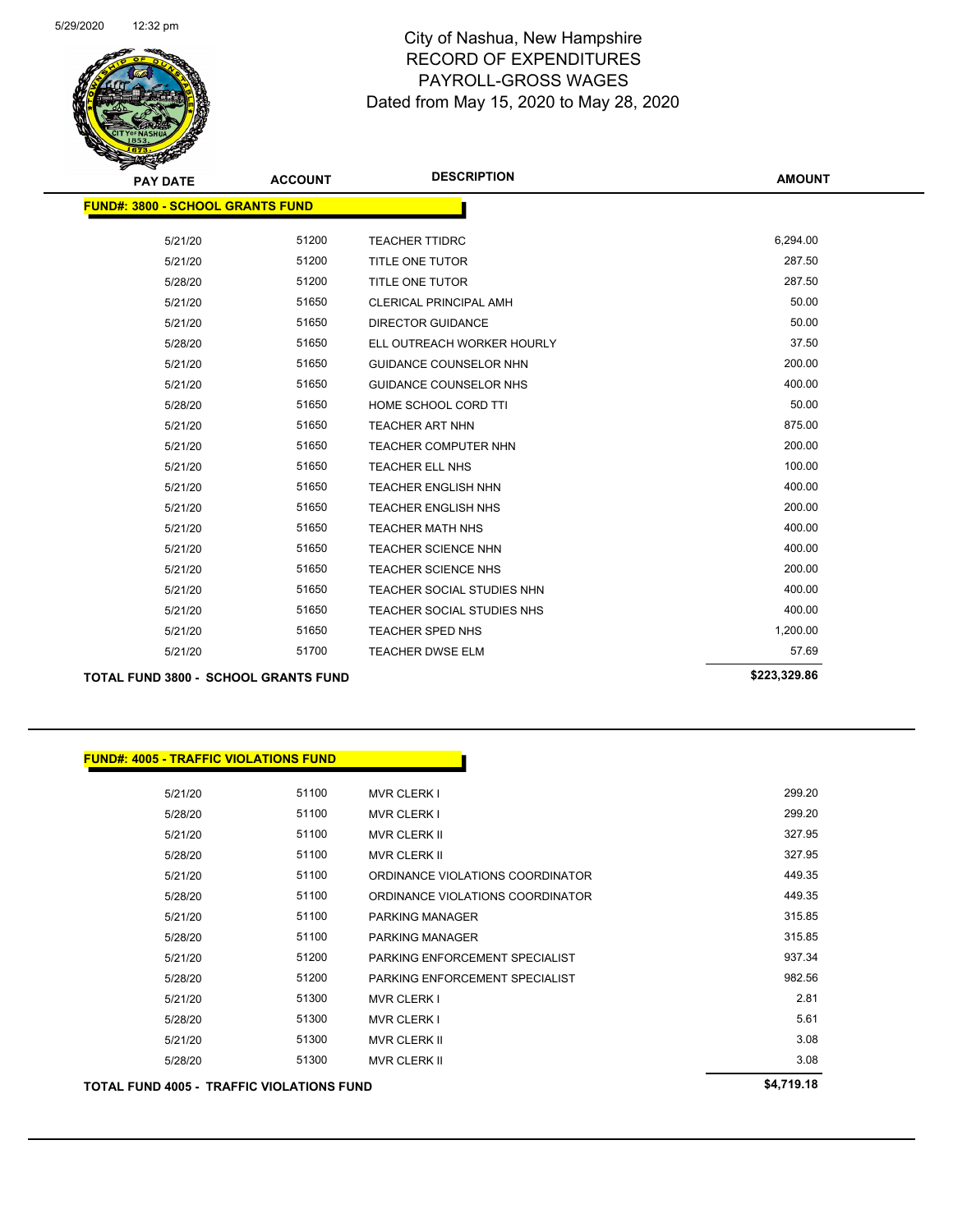

Page 76 of 81

| $\mathbf{z}$<br>$\sim$<br><b>PAY DATE</b>     | <b>ACCOUNT</b>                             | <b>DESCRIPTION</b> | <b>AMOUNT</b> |
|-----------------------------------------------|--------------------------------------------|--------------------|---------------|
| <b>FUND#: 4010 - MOTOR VEHICLE ADMIN FUND</b> |                                            |                    |               |
| 5/21/20                                       | 51100                                      | <b>MVR CLERK I</b> | 299.15        |
| 5/28/20                                       | 51100                                      | <b>MVR CLERK I</b> | 299.15        |
| 5/21/20                                       | 51300                                      | <b>MVR CLERK I</b> | 2.80          |
| 5/28/20                                       | 51300                                      | <b>MVR CLERK I</b> | 5.61          |
|                                               | TOTAL FUND 4010 - MOTOR VEHICLE ADMIN FUND |                    | \$606.71      |

| TOTAL FUND 4030 - POLICE SPECIAL DETAILS FUND | \$38.164.19 |                                     |           |
|-----------------------------------------------|-------------|-------------------------------------|-----------|
| 5/28/20                                       | 51712       | <b>SERGEANT</b>                     | 3,291.30  |
| 5/21/20                                       | 51712       | <b>SERGEANT</b>                     | 3,660.98  |
| 5/28/20                                       | 51712       | PATROLMAN ALL RANKS                 | 1,431.00  |
| 5/21/20                                       | 51712       | PATROLMAN ALL RANKS                 | 3,005.10  |
| 5/28/20                                       | 51712       | <b>LIEUTENANT</b>                   | 381.60    |
| 5/21/20                                       | 51712       | <b>LIEUTENANT</b>                   | 405.45    |
| 5/21/20                                       | 51712       | 1st YR SPECIAL OFFICER CERTIFIED II | 810.90    |
| 5/28/20                                       | 51710       | PATROLMAN ALL RANKS                 | 10,597.98 |
| 5/21/20                                       | 51710       | PATROLMAN ALL RANKS                 | 14,089.80 |
| 5/28/20                                       | 51710       | 1st YR SPECIAL OFFICER CERTIFIED II | 490.08    |

| 5/21/20<br>5/28/20                                    | 51300<br>51300                                | PATROLMAN ALL RANKS<br>PATROLMAN ALL RANKS | 736.11<br>904.87 |
|-------------------------------------------------------|-----------------------------------------------|--------------------------------------------|------------------|
| <b>TOTAL FUND 4035 - POLICE OVERTIME BILLING FUND</b> |                                               |                                            | \$1,640.98       |
| <b>FUND#: 4600 - ECON DEV-GREATER NASHUA RLF</b>      |                                               |                                            |                  |
| 5/21/20                                               | 51100                                         | DWNTWN SPCLST & OED PGRM COOR              | 197.35           |
| 5/28/20                                               | 51100                                         | DWNTWN SPCLST & OED PGRM COOR              | 197.35           |
| 5/28/20                                               | 55118                                         | TELEPHONE-CELLULAR                         | 7.50             |
|                                                       | TOTAL FUND 4600 - ECON DEV-GREATER NASHUA RLF |                                            | \$402.20         |

| 5/21/20 | 51100 | DWNTWN SPCLST & OED PGRM COOR | 197.35 |
|---------|-------|-------------------------------|--------|
| 5/28/20 | 51100 | DWNTWN SPCLST & OED PGRM COOR | 197.35 |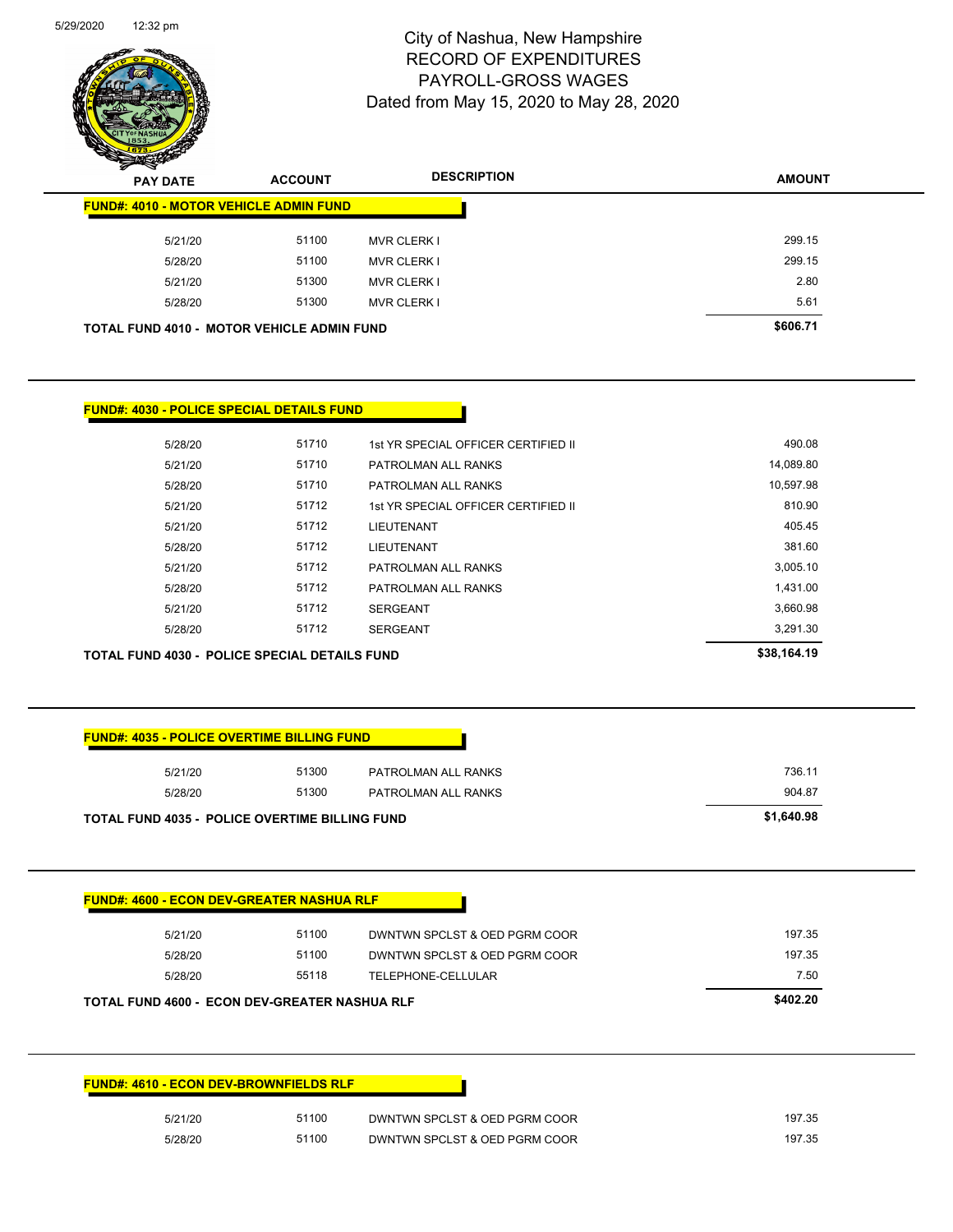÷.

## City of Nashua, New Hampshire RECORD OF EXPENDITURES PAYROLL-GROSS WAGES Dated from May 15, 2020 to May 28, 2020

Page 77 of 81

| $\sim$<br><b>PAY DATE</b>                         | <b>ACCOUNT</b> | <b>DESCRIPTION</b> | <b>AMOUNT</b> |
|---------------------------------------------------|----------------|--------------------|---------------|
| <b>FUND#: 4610 - ECON DEV-BROWNFIELDS RLF</b>     |                |                    |               |
| 5/28/20                                           | 55118          | TELEPHONE-CELLULAR | 7.50          |
| <b>TOTAL FUND 4610 - ECON DEV-BROWNFIELDS RLF</b> |                |                    | \$402.20      |

#### **FUND#: 6000 - SOLID WASTE FUND**

| 5/21/20 | 51100 | ADMINISTRATIVE ASSISTANT II        | 1,637.55 |
|---------|-------|------------------------------------|----------|
| 5/28/20 | 51100 | ADMINISTRATIVE ASSISTANT II        | 1,637.55 |
| 5/21/20 | 51100 | ASSISTANT DIRECTOR OF PUBLIC WORKS | 213.90   |
| 5/28/20 | 51100 | ASSISTANT DIRECTOR OF PUBLIC WORKS | 213.90   |
| 5/21/20 | 51100 | AUTOMATED TRASH COLLECTION OPR     | 4,898.00 |
| 5/28/20 | 51100 | AUTOMATED TRASH COLLECTION OPR     | 4,898.00 |
| 5/21/20 | 51100 | <b>CITY ENGINEER</b>               | 350.25   |
| 5/28/20 | 51100 | <b>CITY ENGINEER</b>               | 350.25   |
| 5/21/20 | 51100 | <b>COLLECTION EQUIP OPR</b>        | 8,337.60 |
| 5/28/20 | 51100 | <b>COLLECTION EQUIP OPR</b>        | 8,358.88 |
| 5/21/20 | 51100 | COLLECTION EQUIP OPR LANDFILL      | 1,940.80 |
| 5/28/20 | 51100 | COLLECTION EQUIP OPR LANDFILL      | 1,940.80 |
| 5/21/20 | 51100 | DEP TREASURER TAX COLLECTOR        | 266.40   |
| 5/28/20 | 51100 | DEP TREASURER TAX COLLECTOR        | 266.40   |
| 5/21/20 | 51100 | DEPUTY CITY ENGINEER               | 86.70    |
| 5/28/20 | 51100 | <b>DEPUTY CITY ENGINEER</b>        | 86.70    |
| 5/21/20 | 51100 | <b>DIRECTOR PUBLIC WORKS</b>       | 276.30   |
| 5/28/20 | 51100 | DIRECTOR PUBLIC WORKS              | 276.30   |
| 5/21/20 | 51100 | DPW BILLING ACCOUNTANT             | 509.80   |
| 5/28/20 | 51100 | DPW BILLING ACCOUNTANT             | 509.80   |
| 5/21/20 | 51100 | DPW COLLECTIONS SPEC III           | 414.81   |
| 5/28/20 | 51100 | DPW COLLECTIONS SPEC III           | 414.80   |
| 5/21/20 | 51100 | DPW CONTRACT ADMINISTRATOR         | 124.30   |
| 5/28/20 | 51100 | DPW CONTRACT ADMINISTRATOR         | 124.28   |
| 5/21/20 | 51100 | <b>ENVIRONMENTAL ENGINEER</b>      | 1,565.25 |
| 5/28/20 | 51100 | <b>ENVIRONMENTAL ENGINEER</b>      | 1,565.25 |
| 5/21/20 | 51100 | <b>EQUIPMENT OPR LANDFILL</b>      | 5,916.00 |
| 5/28/20 | 51100 | EQUIPMENT OPR LANDFILL             | 5,916.00 |
| 5/21/20 | 51100 | <b>EXECUTIVE ASSISTANT</b>         | 173.75   |
| 5/28/20 | 51100 | <b>EXECUTIVE ASSISTANT</b>         | 173.75   |
| 5/21/20 | 51100 | FINANCE AND ADMIN MANAGER          | 444.00   |
| 5/28/20 | 51100 | FINANCE AND ADMIN MANAGER          | 444.00   |
| 5/21/20 | 51100 | FLEET MANAGER STREET DEPT          | 352.25   |
| 5/28/20 | 51100 | FLEET MANAGER STREET DEPT          | 352.25   |
| 5/21/20 | 51100 | LICENSED SCALE OPERATOR            | 1,760.75 |
| 5/28/20 | 51100 | LICENSED SCALE OPERATOR            | 1,760.75 |
| 5/21/20 | 51100 | PUBLIC RELATIONS ADMINISTRATOR     | 173.75   |
| 5/28/20 | 51100 | PUBLIC RELATIONS ADMINISTRATOR     | 173.75   |
|         |       |                                    |          |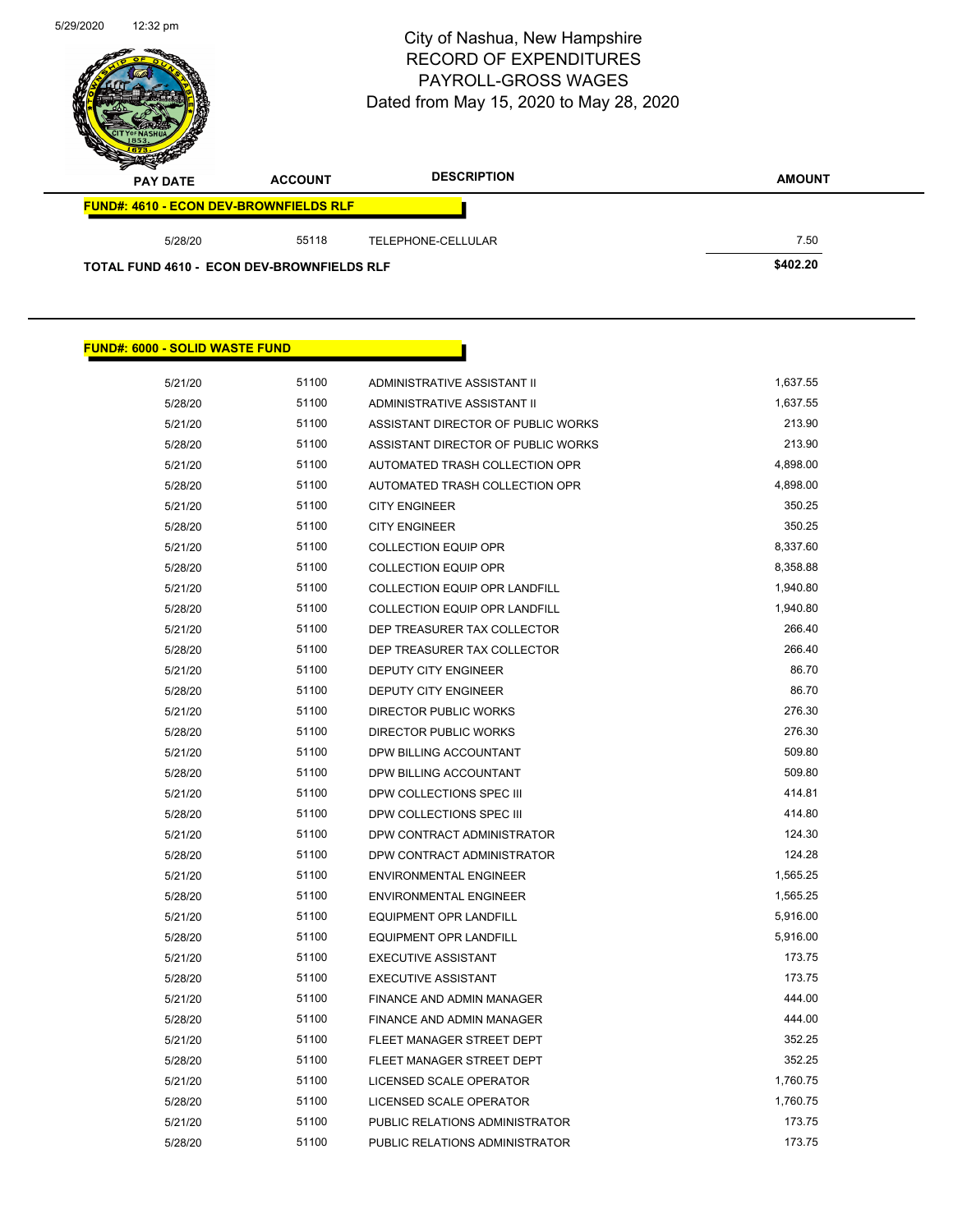

Page 78 of 81

| <b>PAY DATE</b>                           | <b>ACCOUNT</b> | <b>DESCRIPTION</b>                 | <b>AMOUNT</b> |
|-------------------------------------------|----------------|------------------------------------|---------------|
| <b>FUND#: 6000 - SOLID WASTE FUND</b>     |                |                                    |               |
| 5/21/20                                   | 51100          | RECYCLING COORDINATOR              | 1,218.50      |
| 5/28/20                                   | 51100          | <b>RECYCLING COORDINATOR</b>       | 1,218.50      |
| 5/21/20                                   | 51100          | SENIOR STAFF ENGINEER              | 152.00        |
| 5/28/20                                   | 51100          | SENIOR STAFF ENGINEER              | 152.00        |
| 5/21/20                                   | 51100          | SOLID WASTE FOREMAN                | 2,649.20      |
| 5/28/20                                   | 51100          | SOLID WASTE FOREMAN                | 2,649.20      |
| 5/21/20                                   | 51100          | SOLID WASTE TECHNICIAN             | 1,184.00      |
| 5/28/20                                   | 51100          | SOLID WASTE TECHNICIAN             | 1,184.00      |
| 5/21/20                                   | 51100          | SR MGR ACCT FIN REPORTING          | 197.30        |
| 5/28/20                                   | 51100          | SR MGR ACCT FIN REPORTING          | 197.30        |
| 5/21/20                                   | 51100          | SUPERINTENDENT OF SOLID WASTE      | 1,907.15      |
| 5/28/20                                   | 51100          | SUPERINTENDENT OF SOLID WASTE      | 1,907.14      |
| 5/28/20                                   | 51100          | <b>TEMPORARY RUBBISH COLLECTOR</b> | 272.00        |
| 5/28/20                                   | 51300          | ADMINISTRATIVE ASSISTANT II        | 8.22          |
| 5/21/20                                   | 51300          | AUTOMATED TRASH COLLECTION OPR     | 412.28        |
| 5/28/20                                   | 51300          | AUTOMATED TRASH COLLECTION OPR     | 393.56        |
| 5/21/20                                   | 51300          | <b>COLLECTION EQUIP OPR</b>        | 353.10        |
| 5/28/20                                   | 51300          | <b>COLLECTION EQUIP OPR</b>        | 528.30        |
| 5/21/20                                   | 51300          | COLLECTION EQUIP OPR LANDFILL      | 371.10        |
| 5/28/20                                   | 51300          | COLLECTION EQUIP OPR LANDFILL      | 481.98        |
| 5/21/20                                   | 51300          | DPW COLLECTIONS SPEC III           | 3.88          |
| 5/21/20                                   | 51300          | <b>EQUIPMENT OPR LANDFILL</b>      | 998.37        |
| 5/28/20                                   | 51300          | <b>EQUIPMENT OPR LANDFILL</b>      | 833.05        |
| 5/21/20                                   | 51300          | LICENSED SCALE OPERATOR            | 175.05        |
| 5/28/20                                   | 51300          | LICENSED SCALE OPERATOR            | 363.33        |
| 5/21/20                                   | 51300          | SOLID WASTE FOREMAN                | 459.47        |
| 5/28/20                                   | 51300          | SOLID WASTE FOREMAN                | 633.32        |
| 5/21/20                                   | 51400          | <b>TEMPORARY RUBBISH COLLECTOR</b> | 2,992.00      |
| 5/28/20                                   | 51400          | TEMPORARY RUBBISH COLLECTOR        | 3,400.00      |
| 5/28/20                                   | 51600          | AUTOMATED TRASH COLLECTION OPR     | 1,000.00      |
| 5/28/20                                   | 55118          | TELEPHONE-CELLULAR                 | 135.50        |
| <b>TOTAL FUND 6000 - SOLID WASTE FUND</b> |                |                                    | \$87,336.37   |

| <b>FUND#: 6200 - WASTEWATER FUND</b> |       |                                    |        |
|--------------------------------------|-------|------------------------------------|--------|
| 5/21/20                              | 51100 | ADMINISTRATIVE ASSISTANT II        | 760.20 |
| 5/28/20                              | 51100 | ADMINISTRATIVE ASSISTANT II        | 760.20 |
| 5/21/20                              | 51100 | <b>ANALYTICAL CHEMIST</b>          | 880.50 |
| 5/28/20                              | 51100 | <b>ANALYTICAL CHEMIST</b>          | 880.50 |
| 5/21/20                              | 51100 | ASSISTANT DIRECTOR OF PUBLIC WORKS | 213.95 |
| 5/28/20                              | 51100 | ASSISTANT DIRECTOR OF PUBLIC WORKS | 213.95 |
| 5/21/20                              | 51100 | <b>CITY ENGINEER</b>               | 817.30 |
| 5/28/20                              | 51100 | <b>CITY ENGINEER</b>               | 817.30 |
|                                      |       |                                    |        |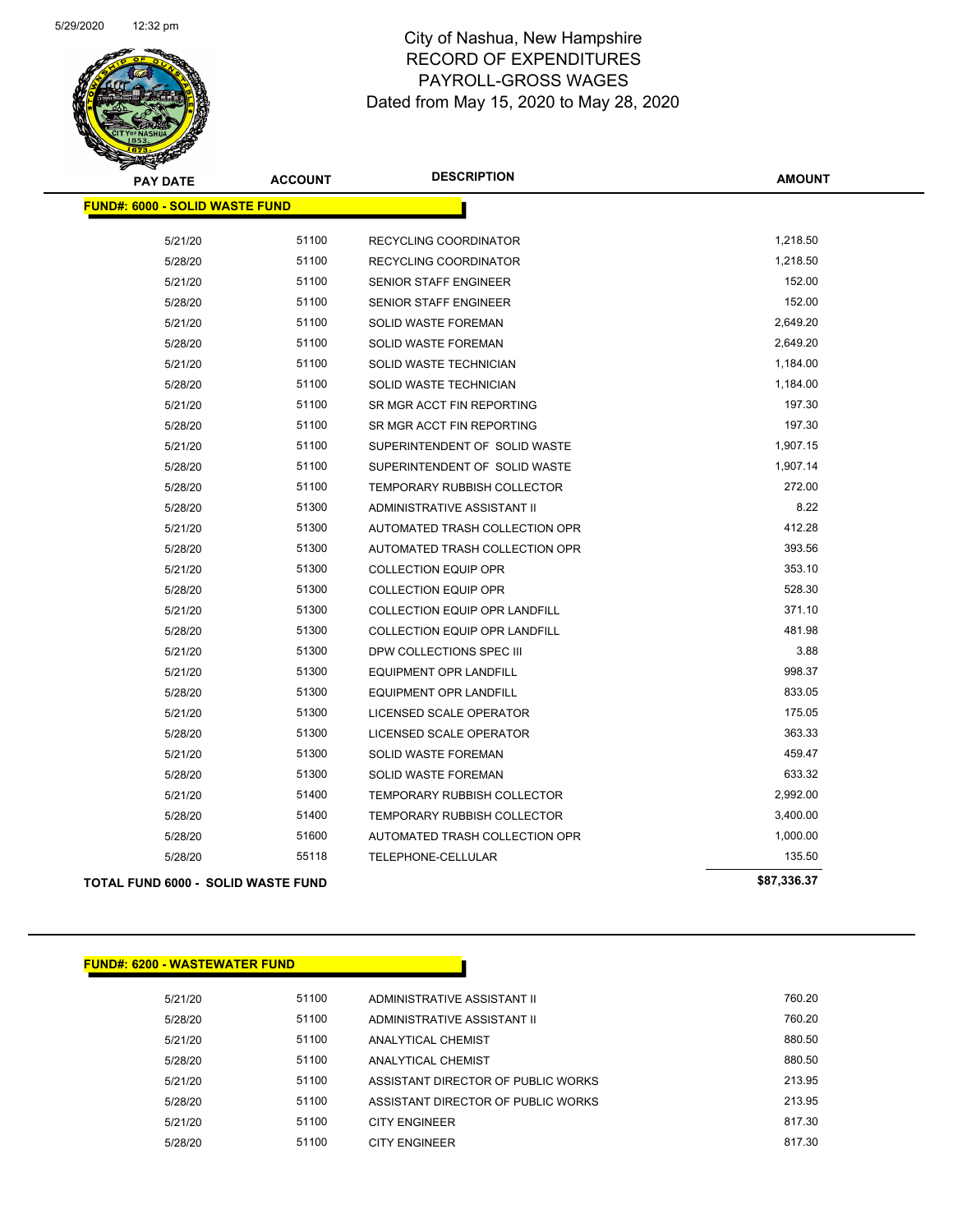

| <u> FUND#: 6200 - WASTEWATER FUND</u><br>5/21/20<br>51100<br>1,077.56<br><b>COLLECTION SYSTEMS OPERATOR</b><br>5/28/20<br>51100<br><b>COLLECTION SYSTEMS OPERATOR</b><br>1,077.56<br>51100<br>3,154.81<br>5/21/20<br><b>COLLECTION SYSTEMS TECHNICIAN</b><br>51100<br>3,154.80<br>5/28/20<br><b>COLLECTION SYSTEMS TECHNICIAN</b><br>51100<br>266.40<br>5/21/20<br>DEP TREASURER TAX COLLECTOR<br>5/28/20<br>51100<br>DEP TREASURER TAX COLLECTOR<br>266.40<br>51100<br>867.15<br>5/21/20<br>DEPUTY CITY ENGINEER<br>867.15<br>51100<br>5/28/20<br><b>DEPUTY CITY ENGINEER</b><br>51100<br>552.50<br>5/21/20<br>DIRECTOR PUBLIC WORKS<br>51100<br>552.50<br>5/28/20<br>DIRECTOR PUBLIC WORKS<br>509.75<br>5/21/20<br>51100<br>DPW BILLING ACCOUNTANT<br>51100<br>509.75<br>5/28/20<br>DPW BILLING ACCOUNTANT<br>414.84<br>51100<br>5/21/20<br>DPW COLLECTIONS SPEC III<br>414.85<br>51100<br>5/28/20<br>DPW COLLECTIONS SPEC III<br>51100<br>745.70<br>5/21/20<br>DPW CONTRACT ADMINISTRATOR<br>745.72<br>5/28/20<br>51100<br>DPW CONTRACT ADMINISTRATOR<br>51100<br>1,120.00<br>5/21/20<br>ELECTRICAL DIAGNOSTIC TECH I<br>51100<br>1,120.00<br>5/28/20<br>ELECTRICAL DIAGNOSTIC TECH I<br>51100<br>1,360.80<br>5/21/20<br>ENVIRONMENTAL PERMIT & PROGRAMS COORDINATOR<br>51100<br>1,360.80<br>5/28/20<br>ENVIRONMENTAL PERMIT & PROGRAMS COORDINATOR<br>5/21/20<br>51100<br><b>EXECUTIVE ASSISTANT</b><br>173.75<br>173.75<br>51100<br><b>EXECUTIVE ASSISTANT</b><br>5/28/20<br>444.00<br>51100<br>5/21/20<br>FINANCE AND ADMIN MANAGER<br>444.00<br>51100<br>5/28/20<br>FINANCE AND ADMIN MANAGER<br>51100<br>117.40<br>5/21/20<br>FLEET MANAGER STREET DEPT<br>5/28/20<br>51100<br>FLEET MANAGER STREET DEPT<br>117.40<br>51100<br>719.60<br>5/21/20<br><b>GIS SPECIALIST</b><br>719.60<br>51100<br>5/28/20<br><b>GIS SPECIALIST</b><br>51100<br>4,315.20<br>5/21/20<br>MECHANIC WWTP 1ST CLASS<br>51100<br>4,315.20<br>5/28/20<br><b>MECHANIC WWTP 1ST CLASS</b> |
|-----------------------------------------------------------------------------------------------------------------------------------------------------------------------------------------------------------------------------------------------------------------------------------------------------------------------------------------------------------------------------------------------------------------------------------------------------------------------------------------------------------------------------------------------------------------------------------------------------------------------------------------------------------------------------------------------------------------------------------------------------------------------------------------------------------------------------------------------------------------------------------------------------------------------------------------------------------------------------------------------------------------------------------------------------------------------------------------------------------------------------------------------------------------------------------------------------------------------------------------------------------------------------------------------------------------------------------------------------------------------------------------------------------------------------------------------------------------------------------------------------------------------------------------------------------------------------------------------------------------------------------------------------------------------------------------------------------------------------------------------------------------------------------------------------------------------------------------------------------------------------------------------------------------------------------------------------------------------|
|                                                                                                                                                                                                                                                                                                                                                                                                                                                                                                                                                                                                                                                                                                                                                                                                                                                                                                                                                                                                                                                                                                                                                                                                                                                                                                                                                                                                                                                                                                                                                                                                                                                                                                                                                                                                                                                                                                                                                                       |
|                                                                                                                                                                                                                                                                                                                                                                                                                                                                                                                                                                                                                                                                                                                                                                                                                                                                                                                                                                                                                                                                                                                                                                                                                                                                                                                                                                                                                                                                                                                                                                                                                                                                                                                                                                                                                                                                                                                                                                       |
|                                                                                                                                                                                                                                                                                                                                                                                                                                                                                                                                                                                                                                                                                                                                                                                                                                                                                                                                                                                                                                                                                                                                                                                                                                                                                                                                                                                                                                                                                                                                                                                                                                                                                                                                                                                                                                                                                                                                                                       |
|                                                                                                                                                                                                                                                                                                                                                                                                                                                                                                                                                                                                                                                                                                                                                                                                                                                                                                                                                                                                                                                                                                                                                                                                                                                                                                                                                                                                                                                                                                                                                                                                                                                                                                                                                                                                                                                                                                                                                                       |
|                                                                                                                                                                                                                                                                                                                                                                                                                                                                                                                                                                                                                                                                                                                                                                                                                                                                                                                                                                                                                                                                                                                                                                                                                                                                                                                                                                                                                                                                                                                                                                                                                                                                                                                                                                                                                                                                                                                                                                       |
|                                                                                                                                                                                                                                                                                                                                                                                                                                                                                                                                                                                                                                                                                                                                                                                                                                                                                                                                                                                                                                                                                                                                                                                                                                                                                                                                                                                                                                                                                                                                                                                                                                                                                                                                                                                                                                                                                                                                                                       |
|                                                                                                                                                                                                                                                                                                                                                                                                                                                                                                                                                                                                                                                                                                                                                                                                                                                                                                                                                                                                                                                                                                                                                                                                                                                                                                                                                                                                                                                                                                                                                                                                                                                                                                                                                                                                                                                                                                                                                                       |
|                                                                                                                                                                                                                                                                                                                                                                                                                                                                                                                                                                                                                                                                                                                                                                                                                                                                                                                                                                                                                                                                                                                                                                                                                                                                                                                                                                                                                                                                                                                                                                                                                                                                                                                                                                                                                                                                                                                                                                       |
|                                                                                                                                                                                                                                                                                                                                                                                                                                                                                                                                                                                                                                                                                                                                                                                                                                                                                                                                                                                                                                                                                                                                                                                                                                                                                                                                                                                                                                                                                                                                                                                                                                                                                                                                                                                                                                                                                                                                                                       |
|                                                                                                                                                                                                                                                                                                                                                                                                                                                                                                                                                                                                                                                                                                                                                                                                                                                                                                                                                                                                                                                                                                                                                                                                                                                                                                                                                                                                                                                                                                                                                                                                                                                                                                                                                                                                                                                                                                                                                                       |
|                                                                                                                                                                                                                                                                                                                                                                                                                                                                                                                                                                                                                                                                                                                                                                                                                                                                                                                                                                                                                                                                                                                                                                                                                                                                                                                                                                                                                                                                                                                                                                                                                                                                                                                                                                                                                                                                                                                                                                       |
|                                                                                                                                                                                                                                                                                                                                                                                                                                                                                                                                                                                                                                                                                                                                                                                                                                                                                                                                                                                                                                                                                                                                                                                                                                                                                                                                                                                                                                                                                                                                                                                                                                                                                                                                                                                                                                                                                                                                                                       |
|                                                                                                                                                                                                                                                                                                                                                                                                                                                                                                                                                                                                                                                                                                                                                                                                                                                                                                                                                                                                                                                                                                                                                                                                                                                                                                                                                                                                                                                                                                                                                                                                                                                                                                                                                                                                                                                                                                                                                                       |
|                                                                                                                                                                                                                                                                                                                                                                                                                                                                                                                                                                                                                                                                                                                                                                                                                                                                                                                                                                                                                                                                                                                                                                                                                                                                                                                                                                                                                                                                                                                                                                                                                                                                                                                                                                                                                                                                                                                                                                       |
|                                                                                                                                                                                                                                                                                                                                                                                                                                                                                                                                                                                                                                                                                                                                                                                                                                                                                                                                                                                                                                                                                                                                                                                                                                                                                                                                                                                                                                                                                                                                                                                                                                                                                                                                                                                                                                                                                                                                                                       |
|                                                                                                                                                                                                                                                                                                                                                                                                                                                                                                                                                                                                                                                                                                                                                                                                                                                                                                                                                                                                                                                                                                                                                                                                                                                                                                                                                                                                                                                                                                                                                                                                                                                                                                                                                                                                                                                                                                                                                                       |
|                                                                                                                                                                                                                                                                                                                                                                                                                                                                                                                                                                                                                                                                                                                                                                                                                                                                                                                                                                                                                                                                                                                                                                                                                                                                                                                                                                                                                                                                                                                                                                                                                                                                                                                                                                                                                                                                                                                                                                       |
|                                                                                                                                                                                                                                                                                                                                                                                                                                                                                                                                                                                                                                                                                                                                                                                                                                                                                                                                                                                                                                                                                                                                                                                                                                                                                                                                                                                                                                                                                                                                                                                                                                                                                                                                                                                                                                                                                                                                                                       |
|                                                                                                                                                                                                                                                                                                                                                                                                                                                                                                                                                                                                                                                                                                                                                                                                                                                                                                                                                                                                                                                                                                                                                                                                                                                                                                                                                                                                                                                                                                                                                                                                                                                                                                                                                                                                                                                                                                                                                                       |
|                                                                                                                                                                                                                                                                                                                                                                                                                                                                                                                                                                                                                                                                                                                                                                                                                                                                                                                                                                                                                                                                                                                                                                                                                                                                                                                                                                                                                                                                                                                                                                                                                                                                                                                                                                                                                                                                                                                                                                       |
|                                                                                                                                                                                                                                                                                                                                                                                                                                                                                                                                                                                                                                                                                                                                                                                                                                                                                                                                                                                                                                                                                                                                                                                                                                                                                                                                                                                                                                                                                                                                                                                                                                                                                                                                                                                                                                                                                                                                                                       |
|                                                                                                                                                                                                                                                                                                                                                                                                                                                                                                                                                                                                                                                                                                                                                                                                                                                                                                                                                                                                                                                                                                                                                                                                                                                                                                                                                                                                                                                                                                                                                                                                                                                                                                                                                                                                                                                                                                                                                                       |
|                                                                                                                                                                                                                                                                                                                                                                                                                                                                                                                                                                                                                                                                                                                                                                                                                                                                                                                                                                                                                                                                                                                                                                                                                                                                                                                                                                                                                                                                                                                                                                                                                                                                                                                                                                                                                                                                                                                                                                       |
|                                                                                                                                                                                                                                                                                                                                                                                                                                                                                                                                                                                                                                                                                                                                                                                                                                                                                                                                                                                                                                                                                                                                                                                                                                                                                                                                                                                                                                                                                                                                                                                                                                                                                                                                                                                                                                                                                                                                                                       |
|                                                                                                                                                                                                                                                                                                                                                                                                                                                                                                                                                                                                                                                                                                                                                                                                                                                                                                                                                                                                                                                                                                                                                                                                                                                                                                                                                                                                                                                                                                                                                                                                                                                                                                                                                                                                                                                                                                                                                                       |
|                                                                                                                                                                                                                                                                                                                                                                                                                                                                                                                                                                                                                                                                                                                                                                                                                                                                                                                                                                                                                                                                                                                                                                                                                                                                                                                                                                                                                                                                                                                                                                                                                                                                                                                                                                                                                                                                                                                                                                       |
|                                                                                                                                                                                                                                                                                                                                                                                                                                                                                                                                                                                                                                                                                                                                                                                                                                                                                                                                                                                                                                                                                                                                                                                                                                                                                                                                                                                                                                                                                                                                                                                                                                                                                                                                                                                                                                                                                                                                                                       |
|                                                                                                                                                                                                                                                                                                                                                                                                                                                                                                                                                                                                                                                                                                                                                                                                                                                                                                                                                                                                                                                                                                                                                                                                                                                                                                                                                                                                                                                                                                                                                                                                                                                                                                                                                                                                                                                                                                                                                                       |
|                                                                                                                                                                                                                                                                                                                                                                                                                                                                                                                                                                                                                                                                                                                                                                                                                                                                                                                                                                                                                                                                                                                                                                                                                                                                                                                                                                                                                                                                                                                                                                                                                                                                                                                                                                                                                                                                                                                                                                       |
|                                                                                                                                                                                                                                                                                                                                                                                                                                                                                                                                                                                                                                                                                                                                                                                                                                                                                                                                                                                                                                                                                                                                                                                                                                                                                                                                                                                                                                                                                                                                                                                                                                                                                                                                                                                                                                                                                                                                                                       |
|                                                                                                                                                                                                                                                                                                                                                                                                                                                                                                                                                                                                                                                                                                                                                                                                                                                                                                                                                                                                                                                                                                                                                                                                                                                                                                                                                                                                                                                                                                                                                                                                                                                                                                                                                                                                                                                                                                                                                                       |
|                                                                                                                                                                                                                                                                                                                                                                                                                                                                                                                                                                                                                                                                                                                                                                                                                                                                                                                                                                                                                                                                                                                                                                                                                                                                                                                                                                                                                                                                                                                                                                                                                                                                                                                                                                                                                                                                                                                                                                       |
| 5/21/20<br>51100<br>OPERATOR II WWTP 1st<br>4,293.60                                                                                                                                                                                                                                                                                                                                                                                                                                                                                                                                                                                                                                                                                                                                                                                                                                                                                                                                                                                                                                                                                                                                                                                                                                                                                                                                                                                                                                                                                                                                                                                                                                                                                                                                                                                                                                                                                                                  |
| 51100<br>4,293.60<br>5/28/20<br>OPERATOR II WWTP 1st                                                                                                                                                                                                                                                                                                                                                                                                                                                                                                                                                                                                                                                                                                                                                                                                                                                                                                                                                                                                                                                                                                                                                                                                                                                                                                                                                                                                                                                                                                                                                                                                                                                                                                                                                                                                                                                                                                                  |
| 51100<br>1,086.40<br>5/21/20<br>OPERATOR II WWTP 2nd                                                                                                                                                                                                                                                                                                                                                                                                                                                                                                                                                                                                                                                                                                                                                                                                                                                                                                                                                                                                                                                                                                                                                                                                                                                                                                                                                                                                                                                                                                                                                                                                                                                                                                                                                                                                                                                                                                                  |
| 51100<br>1,086.40<br>5/28/20<br>OPERATOR II WWTP 2nd                                                                                                                                                                                                                                                                                                                                                                                                                                                                                                                                                                                                                                                                                                                                                                                                                                                                                                                                                                                                                                                                                                                                                                                                                                                                                                                                                                                                                                                                                                                                                                                                                                                                                                                                                                                                                                                                                                                  |
| 51100<br>2,180.82<br>5/21/20<br>OPERATOR II WWTP 3rd                                                                                                                                                                                                                                                                                                                                                                                                                                                                                                                                                                                                                                                                                                                                                                                                                                                                                                                                                                                                                                                                                                                                                                                                                                                                                                                                                                                                                                                                                                                                                                                                                                                                                                                                                                                                                                                                                                                  |
| 5/28/20<br>51100<br>2,180.82<br>OPERATOR II WWTP 3rd                                                                                                                                                                                                                                                                                                                                                                                                                                                                                                                                                                                                                                                                                                                                                                                                                                                                                                                                                                                                                                                                                                                                                                                                                                                                                                                                                                                                                                                                                                                                                                                                                                                                                                                                                                                                                                                                                                                  |
| 5/21/20<br>51100<br>OPERATOR III WWTP 1st<br>3,390.80                                                                                                                                                                                                                                                                                                                                                                                                                                                                                                                                                                                                                                                                                                                                                                                                                                                                                                                                                                                                                                                                                                                                                                                                                                                                                                                                                                                                                                                                                                                                                                                                                                                                                                                                                                                                                                                                                                                 |
| 51100<br>2,603.16<br>OPERATOR III WWTP 1st<br>5/28/20                                                                                                                                                                                                                                                                                                                                                                                                                                                                                                                                                                                                                                                                                                                                                                                                                                                                                                                                                                                                                                                                                                                                                                                                                                                                                                                                                                                                                                                                                                                                                                                                                                                                                                                                                                                                                                                                                                                 |
| 51100<br>1,523.20<br>5/21/20<br>PLANT OPERATIONS SUPERVISOR                                                                                                                                                                                                                                                                                                                                                                                                                                                                                                                                                                                                                                                                                                                                                                                                                                                                                                                                                                                                                                                                                                                                                                                                                                                                                                                                                                                                                                                                                                                                                                                                                                                                                                                                                                                                                                                                                                           |
| 51100<br>1,523.20<br>5/28/20<br>PLANT OPERATIONS SUPERVISOR                                                                                                                                                                                                                                                                                                                                                                                                                                                                                                                                                                                                                                                                                                                                                                                                                                                                                                                                                                                                                                                                                                                                                                                                                                                                                                                                                                                                                                                                                                                                                                                                                                                                                                                                                                                                                                                                                                           |
| 5/21/20<br>51100<br>PROCESS CHEMIST<br>1,002.50                                                                                                                                                                                                                                                                                                                                                                                                                                                                                                                                                                                                                                                                                                                                                                                                                                                                                                                                                                                                                                                                                                                                                                                                                                                                                                                                                                                                                                                                                                                                                                                                                                                                                                                                                                                                                                                                                                                       |
| 5/28/20<br>51100<br>PROCESS CHEMIST<br>1,002.50                                                                                                                                                                                                                                                                                                                                                                                                                                                                                                                                                                                                                                                                                                                                                                                                                                                                                                                                                                                                                                                                                                                                                                                                                                                                                                                                                                                                                                                                                                                                                                                                                                                                                                                                                                                                                                                                                                                       |
| 51100<br>231.65<br>5/21/20<br>PUBLIC RELATIONS ADMINISTRATOR                                                                                                                                                                                                                                                                                                                                                                                                                                                                                                                                                                                                                                                                                                                                                                                                                                                                                                                                                                                                                                                                                                                                                                                                                                                                                                                                                                                                                                                                                                                                                                                                                                                                                                                                                                                                                                                                                                          |
| 231.65<br>51100<br>5/28/20<br>PUBLIC RELATIONS ADMINISTRATOR                                                                                                                                                                                                                                                                                                                                                                                                                                                                                                                                                                                                                                                                                                                                                                                                                                                                                                                                                                                                                                                                                                                                                                                                                                                                                                                                                                                                                                                                                                                                                                                                                                                                                                                                                                                                                                                                                                          |
| 51100<br>2,380.90<br>5/21/20<br>SENIOR STAFF ENGINEER                                                                                                                                                                                                                                                                                                                                                                                                                                                                                                                                                                                                                                                                                                                                                                                                                                                                                                                                                                                                                                                                                                                                                                                                                                                                                                                                                                                                                                                                                                                                                                                                                                                                                                                                                                                                                                                                                                                 |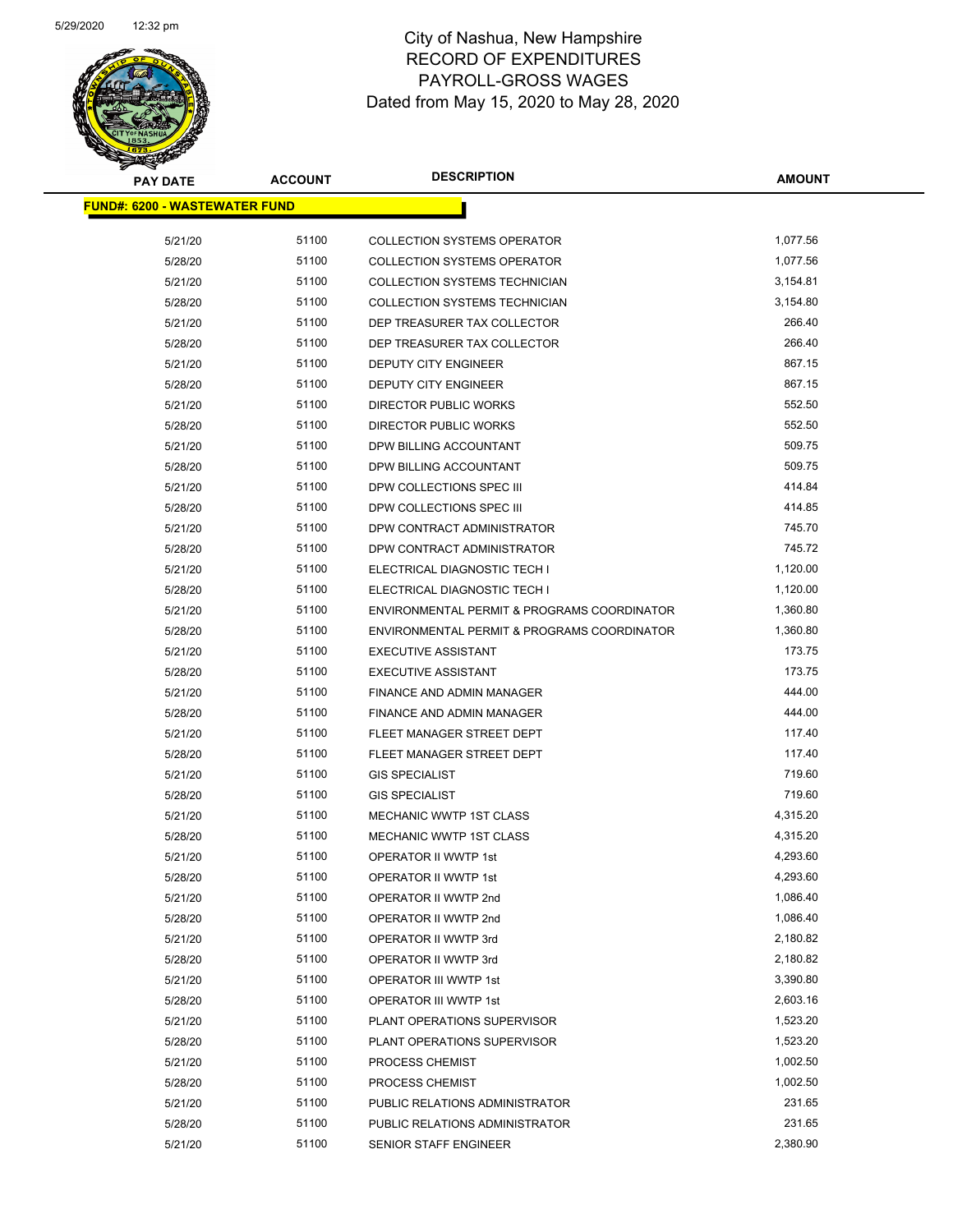

| <b>PAY DATE</b>                          | <b>ACCOUNT</b> | <b>DESCRIPTION</b>                 | <b>AMOUNT</b> |
|------------------------------------------|----------------|------------------------------------|---------------|
| <b>FUND#: 6200 - WASTEWATER FUND</b>     |                |                                    |               |
| 5/28/20                                  | 51100          | <b>SENIOR STAFF ENGINEER</b>       | 2,380.90      |
| 5/21/20                                  | 51100          | SR MGR ACCT FIN REPORTING          | 394.70        |
| 5/28/20                                  | 51100          | SR MGR ACCT FIN REPORTING          | 394.70        |
| 5/21/20                                  | 51100          | <b>STAFF ENGINEER</b>              | 1,124.60      |
| 5/28/20                                  | 51100          | <b>STAFF ENGINEER</b>              | 1,124.60      |
| 5/21/20                                  | 51100          | SUPERINTENDENT OF WASTEWATER       | 1,998.10      |
| 5/28/20                                  | 51100          | SUPERINTENDENT OF WASTEWATER       | 1,998.10      |
| 5/21/20                                  | 51100          | <b>SUPV LABORATORY</b>             | 1,237.60      |
| 5/28/20                                  | 51100          | <b>SUPV LABORATORY</b>             | 1,237.60      |
| 5/21/20                                  | 51100          | TRUCK DRIVER STREET REPAIR         | 918.40        |
| 5/28/20                                  | 51100          | TRUCK DRIVER STREET REPAIR         | 918.40        |
| 5/21/20                                  | 51100          | <b>WASTEWATER ASSISTANT</b>        | 1,792.80      |
| 5/28/20                                  | 51100          | <b>WASTEWATER ASSISTANT</b>        | 1,792.80      |
| 5/21/20                                  | 51100          | <b>WASTEWATER FOREMAN</b>          | 2,649.18      |
| 5/28/20                                  | 51100          | <b>WASTEWATER FOREMAN</b>          | 2,649.20      |
| 5/21/20                                  | 51100          | WASTEWATER PROJECT ENGINEER        | 1,578.69      |
| 5/28/20                                  | 51100          | <b>WASTEWATER PROJECT ENGINEER</b> | 1,578.70      |
| 5/21/20                                  | 51300          | <b>COLLECTION SYSTEMS OPERATOR</b> | 9.18          |
| 5/21/20                                  | 51300          | COLLECTION SYSTEMS TECHNICIAN      | 129.09        |
| 5/28/20                                  | 51300          | COLLECTION SYSTEMS TECHNICIAN      | 238.32        |
| 5/21/20                                  | 51300          | DPW COLLECTIONS SPEC III           | 3.90          |
| 5/21/20                                  | 51300          | ELECTRICAL DIAGNOSTIC TECH I       | 42.29         |
| 5/28/20                                  | 51300          | ELECTRICAL DIAGNOSTIC TECH I       | 126.86        |
| 5/21/20                                  | 51300          | MECHANIC WWTP 1ST CLASS            | 761.32        |
| 5/28/20                                  | 51300          | <b>MECHANIC WWTP 1ST CLASS</b>     | 1,339.32      |
| 5/21/20                                  | 51300          | OPERATOR II WWTP 1st               | 1,433.22      |
| 5/28/20                                  | 51300          | <b>OPERATOR II WWTP 1st</b>        | 1,314.00      |
| 5/21/20                                  | 51300          | OPERATOR II WWTP 3rd               | 654.24        |
| 5/28/20                                  | 51300          | OPERATOR II WWTP 3rd               | 654.24        |
| 5/21/20                                  | 51300          | <b>WASTEWATER FOREMAN</b>          | 546.41        |
| 5/28/20                                  | 51300          | <b>WASTEWATER FOREMAN</b>          | 645.75        |
| 5/28/20                                  | 51400          | SEASONAL                           | 680.00        |
| 5/21/20                                  | 51400          | TEMPORARY LAB ASSISTANT            | 680.00        |
| 5/28/20                                  | 51400          | TEMPORARY LAB ASSISTANT            | 680.00        |
| 5/28/20                                  | 55118          | TELEPHONE-CELLULAR                 | 375.05        |
| <b>TOTAL FUND 6200 - WASTEWATER FUND</b> |                |                                    | \$102,116.30  |

| <b>FUND#: 6500 - PROPERTY &amp; CASUALTY FUND</b> |       |                                  |
|---------------------------------------------------|-------|----------------------------------|
| 5/21/20                                           | 51100 | LOSS & ADA SPECIALIST            |
| 5/28/20                                           | 51100 | <b>LOSS &amp; ADA SPECIALIST</b> |
| 5/21/20                                           | 51100 | PROGRAM SUPV                     |
| 5/28/20                                           | 51100 | <b>PROGRAM SUPV</b>              |